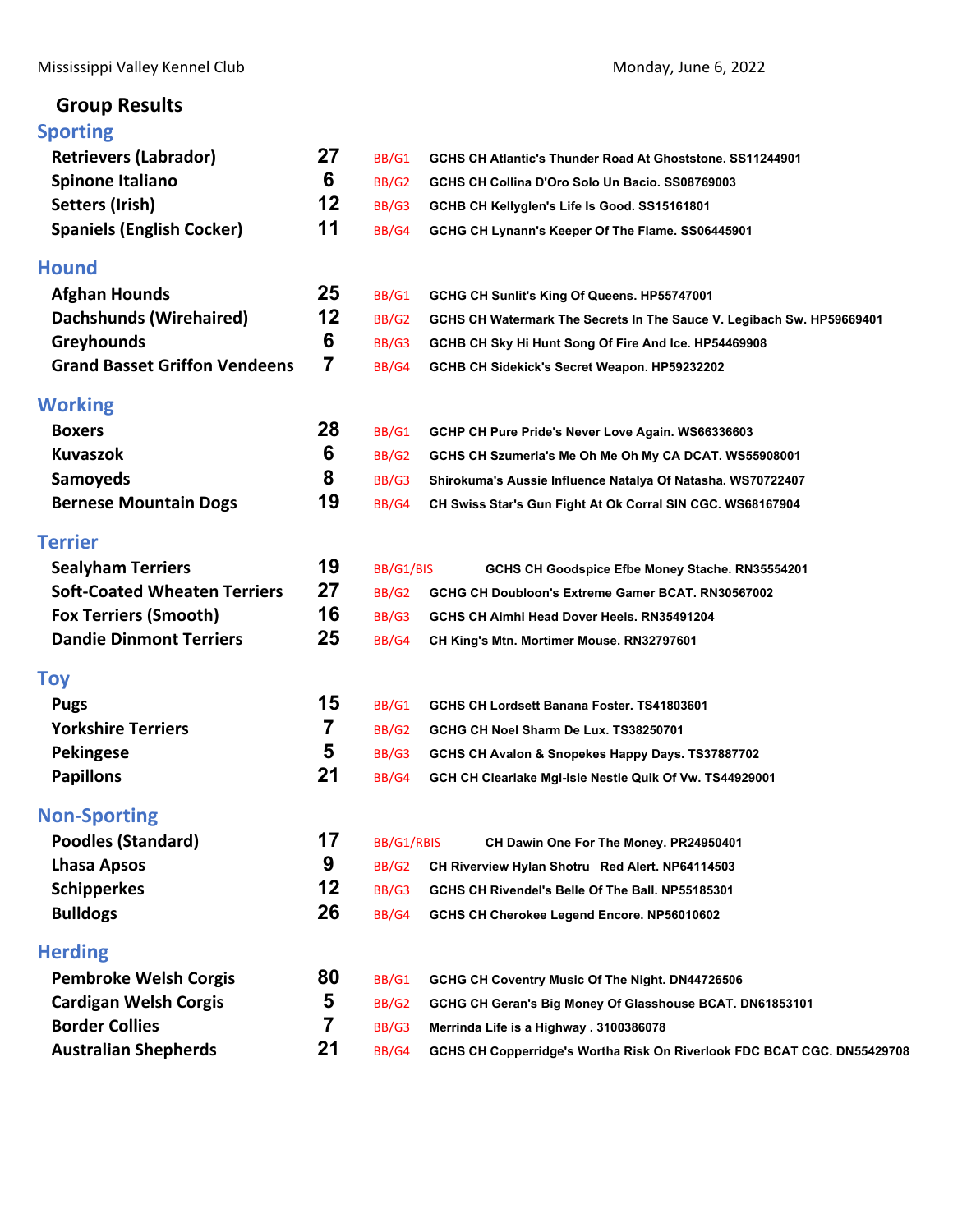<span id="page-1-0"></span>6896 Mr. Jay Richardson

# **Brittanys**

## **Brittanys, Puppy (6‐9 Months) Bitches**

# **6** 1/W/BB **Granmar Diamonds Sparkle At Chisholm Trail. SS29986810**

11/1/2021 Breeder: Mr. Tim Foley. Sire: CH Granmars No Pressure No Diamonds Dam: CH Big Oaks Ozark Diamond Of Granmar. Owner:Jody RKirtley.Agent: Rachel Hanna

## **Brittanys, Best of Breed**

# **7** OS **GCH CH Firefly's Grand Cappuccino. SR92206104**

2/3/2016 Breeder: Leslie Ann Stalker/Gregory Stalker/David Downing/Nancy L Crandall. Sire: CH Triumphant's Absolutely G.Q. MH Dam: Kabina's Double Shot Expresso. Owner:LeslieAnn Stalker|Gregory Stalker |Linda McCartney.

Judge:

6896 Mr. Jay Richardson

# **Lagotti Romagnoli**

#### **Lagotti Romagnoli, Best of Breed**

# **6** AB **GCHG CH Kan Trace Very Cheeky Chic. SS07657803**

5/3/2018 Breeder: Sabina Zdunic Sinkovic/Kalecak Zdunic Sinkovic. Sire: Rowntree Ugo Unico Dam: Kan Trace Princess Viola. Owner:Jill Armstrong|Victor Malzoni Jr|Sabina Zdunic|Ante Lucin.Agent: Phil Booth

Judge:

6896 Mr. Jay Richardson

# **Pointers**

#### **Pointers, Best of Breed**

#### **5** AB **CH Penpoint Dashing Through The Snow. SS24105502** 12/21/2020 Breeder: KAYLA HONY/LEE ANN STAGG/SIERRA WILSON. Sire: CH Calais Of Solivia Becker Arizmendi Dam: GCH CH Penpoint Tallahassee CAA DCAT CGC TKI ATT. Owner:BROOKE ADAMS|LEE ANN STAGG.

Judge:

6896 Mr. Jay Richardson

# **Pointers (German Shorthaired)**

# **Pointers (German Shorthaired), Open Dogs**

 **7** AB **Showme They're Grrreat @ Kan-Point JH. SS24620401**

2/27/2021 Breeder: Julie Steinbeck/Lucretia Coonrod. Sire: GCHB CH Showme The Eye Of The Tiger Dam: GCHP CH Kan-Point's Showme The Chase To Victory. Owner:Eric/Julie Steinbeck.

# **Pointers (German Shorthaired), American Bred Bitches**

**10** AB **Cheza's My Fair Lady. SS24421601**

12/2/2020 Breeder: Jane C Rae. Sire: CH Depaw's All Fired Up V. Cheza JH Dam: GCH CH Cheza's Stairway To The Stars JH. Owner:Fiona Hilyer|Jane C. Rae.Agent: Kelly Shupp

#### **Pointers (German Shorthaired), Best of Breed**

**11** OS **CH Kan-Point's Stl Blues Hero BN RI JH BCAT SWA SHDA RATN DE DM CGC TKN. SS14661208** 9/10/2019 Breeder: Dr. Richard Stanley/Mrs. Richard Stanley/Lucretia Coonrod. Sire: GCHG CH Quinsea's War Admiral Dam: GCHB CH Kan-Point's Flashback. Owner:Theresa Boxdorfer.

#### **16** BB **GCHS CH Halestorm-Suma This Is Unbelievable FDC CA BCAT CGC TKN ATT. SS18982501** 5/16/2020 Breeder: Christy Hale/Jessica Kalupa. Sire: GCH CH Nmk's Make Mine Music MH DE DMA CGC Dam: GCHB CH Suma's For The Fun Of It RN JH FDC CAA FCAT CGC TKN. Owner:Christy Hale.

Judge:

6896 Mr. Jay Richardson

# **Pointers (German Wirehaired)**

#### **Pointers (German Wirehaired), Best of Breed**

# **8** AB **GCH CH Mountain View Highfield Casa Blanca JH CGC TKN. SS24970603**

11/20/2020 Breeder: Pam Kincaid/Larry Kincaid/Kelly Shupp. Sire: CH Mountain View National Affair With Rlb JH Dam: GCH CH Highfield N Heywire Diamonds R A Girls Best Friend. Owner:Carrie A Carroll|Ward Carroll|Kelly Wisch Shupp.Agent: Kelly Shupp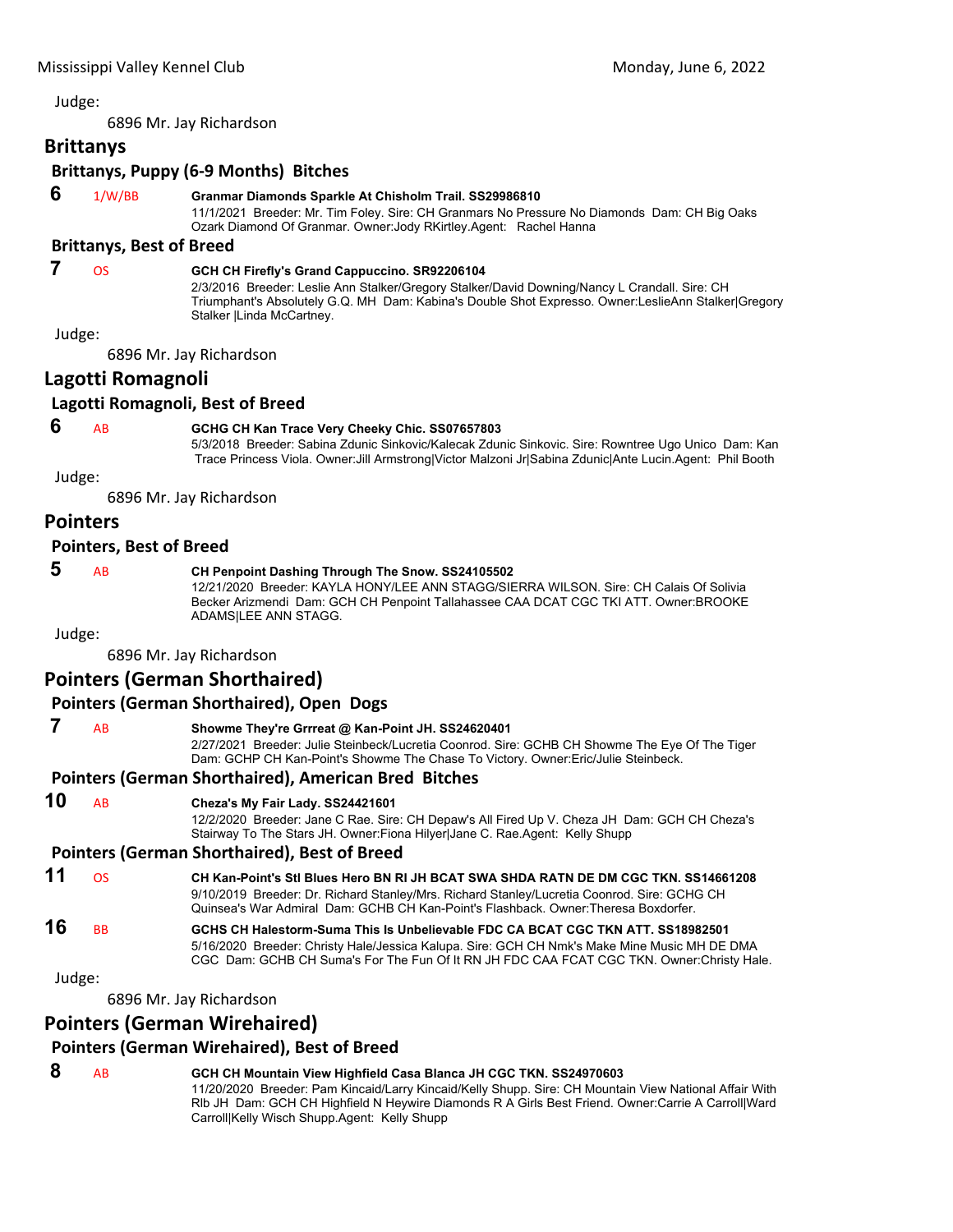### Judge: 6896 Mr. Jay Richardson **Retrievers (Flat‐Coated) Retrievers (Flat‐Coated), Best of Breed 11** AB **GCHG CH Beachcliff Lenni-Riddle Milles Tweenus JH. SR80763901** 11/29/2013 Breeder: John Seivwright/Roberta O'Neill/CarolLynne Inman. Sire: GCH CH Blythe Blue-Jay The Trickster God CD BN RAE AXP AJP NFP DJ Dam: CH Harlequins Garnet Protection. Owner:Deborah Edwards|Mari Rendich|Carrie Ryberg.Agent: Phil Booth Judge: 6896 Mr. Jay Richardson **Retrievers (Golden) Retrievers (Golden), Puppy (9‐12 Months) Dogs 5** 2/R **Hillside American Thunder. SS28445409** 7/17/2021 Breeder: Sharon Rosenkoetter. Sire: GCH CH Riverbend Owling's Decoy Chardonnay Dam: Hillside Grandma's Special Eggnog CD RN. Owner:Susan Kunz|Sharon Rosenkotter.Agent: Madeline Buehler  **7** 1/W/BB/BW **Emery Snap Crackle Pop At Jetoca. SS28678003** 6/30/2021 Breeder: Brianna Bischoff. Sire: GCHG CH Tamarack He Likes It Dam: CH Goodtime Emery's Mc'X It Up. Owner:Julie Caruthers|Darcy Grieger|Jeff VanEngelenhoven.Agent: Carrie Rosenkoetter **Retrievers (Golden), Open Dogs 15** AB **Tangleloft Jetoca Seal Of Approval. SS23684601** 8/20/2020 Breeder: Lindsay Mcdowell. Sire: CH Summits Fireline Public Outcry Dam: CH Tangleloft Extra Special. Owner:Julie Caruthers|Lindsay McDowell|Karen Abben.Agent: Carrie Rosenkoetter **Retrievers (Golden), Puppy (6‐9 Months) Bitches 6** AB **Pebble Creek Tis The Season. SS30382901** 11/26/2021 Breeder: J Douglas Hippler/Susan Hippler. Sire: CH Lakesyde Gingerrun's Captain Underpants CDX Dam: GCH CH Lakesyde And That's The Truth. Owner:Doug Hippler|Sue Hippler|Amy Burnim|Cortney Corrall. **Retrievers (Golden), 12‐18 Months Bitches 8** <sup>1</sup> **Priderock's Pushin Boundaries At Dream Goldens. SS26874204** 4/28/2021 Breeder: Mrs. Layla M Williams. Sire: GCHB CH Gemini's Tranquil Rain CGC TKN Dam: Golden Trip Fashion Gucci. Owner:Stephanie Haut|Brian Haut|Layla Williams.Agent: Danielle Frykman **Retrievers (Golden), Bred‐By‐Exhibitor (Adult) Bitches 10** <sup>1</sup> **Barric's Summer Lovin'. SS18129201** 3/13/2020 Breeder: Barbara Georgette. Sire: GCH CH Passion's Naturally Suited Dam: CH Barric's Hot Summer Breeze. Owner:Barbara Georgette|Taylor Georgette. **Retrievers (Golden), Open Bitches 12** 1/W/OS **My Buddy's This Little Light Of Mine. SS11218901** 2/17/2019 Breeder: Leeah Rae Schwanger D.V.M.. Sire: GCH CH Chestnut Doesn't Get Better Than This Dam: CH My Buddy's Playing To Win CD RA JH CGC. Owner:Lisa Barta|Leeah Schwanger.Agent: Carrie Rosenkoetter **14** AB **Pebble Creek Blue Note. SS13005001** 6/3/2019 Breeder: J Douglas Hippler/Susan Hippler. Sire: GCH CH Shyan's Blu Christmas Dam: GCH CH Lakesyde And That's The Truth. Owner:Doug Hippler|Susan Hippler. **16** 2/R **Trademark's On The Road Again @ Goldenstar. SS22136502** 10/3/2020 Breeder: Theresa Zeise. Sire: GCHG CH Flying Nico De Himmelstein Dam: GCH CH Trademark's For A Good Time Call. Owner:Melinda W. Miller.Agent: Carrie Rosenkoetter **Retrievers (Golden), Best of Breed 9** SEL **Goldenstar's Miracles Do Happen. SS02889401** 12/5/2017 Breeder: Melinda Miller/Robert Miller/Faye Skelton. Sire: GCH CH Oak Lane's Gimme Some Lovin' At Goldenstar Dam: Cassimere's Emerald Gem @ Goldenstar. Owner:Melinda W. Miller.Agent: Carrie Rosenkoetter **19 CH Hillside I Want To Believe. SS13435102** 2/3/2019 Breeder: Caron Rosenkoetter/Robert Hallahan Jr/Jade Rosenkoetter/Colleen Maddox. Sire: CH Hashgold's Santiago De Himmelstein Dam: CH Amica Dogwood Gone With The Wind. Owner:Carl Rosenkoetter|Caron Rosenkoetter|Jade Rosenkoetter|S Rosenkoetter.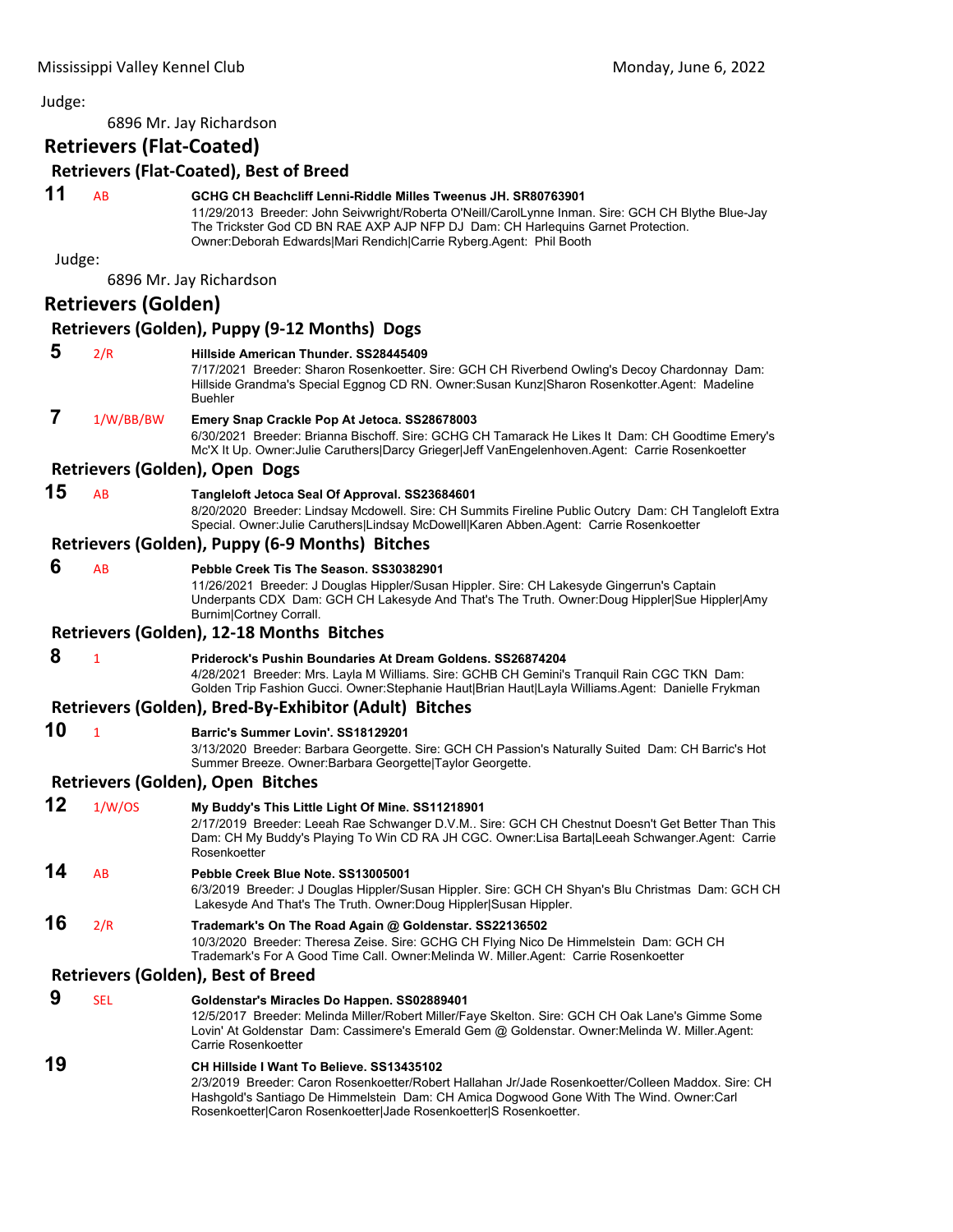| Judge: |                              |                                                                                                                                                                                                                                                                                                                                         |
|--------|------------------------------|-----------------------------------------------------------------------------------------------------------------------------------------------------------------------------------------------------------------------------------------------------------------------------------------------------------------------------------------|
|        |                              | 7552 Ms. Kristen L. Francis                                                                                                                                                                                                                                                                                                             |
|        | <b>Retrievers (Labrador)</b> |                                                                                                                                                                                                                                                                                                                                         |
|        |                              | Retrievers (Labrador), Puppy (6-9 Months) Dogs                                                                                                                                                                                                                                                                                          |
| 5      | 1                            | Ajoys Seamus Mayo. SS31373906<br>12/1/2021 Breeder: Ms. April Pitzer. Sire: Zinfndel Arms Wide Open Dam: Ajoys What's Up Buttercup?.<br>Owner: Maria Morrison.                                                                                                                                                                          |
|        |                              | Retrievers (Labrador), 12-18 Months Dogs                                                                                                                                                                                                                                                                                                |
| 7      | $\mathbf{1}$                 | Jetoca's Bark At The Moon. SS24327605<br>1/3/2021 Breeder: Julie Caruthers/Jennifer Zingula/Jeff Van Engelenhoven/Randahl Hoffmann. Sire: CH<br>Hoffmann's Stop And Stare Dam: CH Belgold Passing The Torch To Jetoca. Owner:Madeline Buehler Julie<br>Caruthers Stephanie Buehler Sarah Gilreath.                                      |
|        |                              | <b>Retrievers (Labrador), Open Black Dogs</b>                                                                                                                                                                                                                                                                                           |
| 11     | $\mathbf{1}$                 | Debkens Gentleman's Porter At Twin Farms CGC. SS04418406<br>2/23/2018  Breeder: Debi Richardson/Dori Lenaeus/Kenny Richardson/Rachael Marie Lenaeus. Sire: GCH<br>CH Acornoaks Extraordinary Gentleman THDX CGC TKN Dam: Blue Heaven Debkens Powder Keg TD.<br>Owner: Jane Tenquist   Kevin Mahoney  Debi Richardson. Agent: Laura King |
| 15     | AB                           | Chestnut's Living On The Edge. SS07852002<br>9/21/2018 Breeder: John Moneghan/Jenny Moneghan. Sire: GCH CH Glacieridge Tabatha's Stonehedge<br>Boulder Dam: Chestnut's Mickey You're So Fine. Owner: John Moneghan John Moneghan. Agent: Erin Hall                                                                                      |
|        |                              | Retrievers (Labrador), Open Chocolate Dogs                                                                                                                                                                                                                                                                                              |
| 17     | 1/R                          | Hadleigh Greenstone The Big Easy. SS19738102<br>4/25/2020 Breeder: Brenton Hadley/Stacey Green/Starkey Green. Sire: GCHP CH Davris Tabatha's Dutch<br>Dam: CH Hadleigh Greenstone I'm So Fancy. Owner:Brent Hadley  Stacey Starkey Green.Agent: Erin Hall                                                                               |
|        |                              | Retrievers (Labrador), Open Yellow Dogs                                                                                                                                                                                                                                                                                                 |
| 19     | 1/W                          | Penara Catching Fire. SS11065701<br>2/9/2019 Breeder: Pam Doubek. Sire: GCH CH Elkens Forged In Fire "Ford" Dam: Penara Crimson And<br>Clover. Owner: Pam Doubek DVM. Agent: Erin Hall                                                                                                                                                  |
|        |                              | <b>Retrievers (Labrador), 12-18 Months Bitches</b>                                                                                                                                                                                                                                                                                      |
| 12     | $\mathbf{1}$                 | Fishpaw's High Tides & Good Vibes At Blacice. SS26463401<br>3/27/2021 Breeder: Natalie J Williams/Scott Ashley. Sire: GCHS CH Glacieridge Tabatha's Granite Dam:<br>Fishpaw Eight Below. Owner: Jean M Hairston. Agent: Erin Henlon-Hall                                                                                                |
|        |                              | <b>Retrievers (Labrador), American Bred Bitches</b>                                                                                                                                                                                                                                                                                     |
| 20     | $\mathbf{1}$                 | Greenstone Double Jeopardy. SS11697004<br>4/21/2019 Breeder: Starkey Green/Stacey Green. Sire: CH Hadleigh Greenstone Guido Dam: CH<br>Greenstone's Double Dutch. Owner:Brent Hadley  Stacey Starkey Green.Agent: Erin Hall                                                                                                             |
| 22     | з                            | <b>Belauest Conclusion No Panties, SS15473804</b><br>11/22/2019 Breeder: Vicky Creamer/Kristen Creamer-Allison/Ms. Krista Beal. Sire: GCHG CH Belquest<br>Conclusion No Limit Poker Dam: Belquest Conclusion Don't Get Knickers In A Twist. Owner: Vicky<br>Creamer. Kelly Schup                                                        |
| 24     | $\overline{2}$               | Red Diamonds Shelby Init 2 Winit. SS22647901<br>10/21/2020 Breeder: Michaela Wille. Sire: St John's Limited Edition "Lariat" Dam: Red Diamonds<br>Flawless Zirconia. Owner: Michaela Wille. Agent: Joey Washnesky                                                                                                                       |
|        |                              | <b>Retrievers (Labrador), Open Black Bitches</b>                                                                                                                                                                                                                                                                                        |
| 26     | $\overline{2}$               | Rumac's Caccia Fuoco RN JH BCAT RATN CGCU, SS00537701<br>8/11/2017 Breeder: Jennie L Macaluso/Christopher Ruditys. Sire: GCHB CH Quail Chase Broadway Joe<br>Windfall Dam: Nachusa's Little Black Titan BN RN MH CA BCAT RATO DN CGCU TKN. Owner: Jennie<br>Macaluso Christopher Ruditys.                                               |
| 30     | 3                            | Simpson's High On Mary Jane. SS08310206<br>10/20/2018 Breeder: Glennda Naeger. Sire: GCHB CH Clearwater's Midnight Romance From Arlon SH<br>CGC Dam: Labranzh Shot Kleopatra Cosmic Power. Owner: Glennda S Naeger Agent: Erin Hall                                                                                                     |
| 34     | 4                            | Fishpaw Lemon Ice. SS13114601<br>6/26/2019 Breeder: Natalie Williams/Scott Ashley. Sire: GCH CH Gallivant Black Russian Dam: CH<br>Fishpaw Black Ice. Owner: Mary Henricks Erin Hall.                                                                                                                                                   |
| 36     | 1                            | Mistywoods Acornoaks Lucky Lady. SS20477606<br>6/11/2020 Breeder: Tammy Johnston/Sharon Hamilton. Sire: GCHB CH Acornoaks Jolly Joker Dam:<br>Acornoaks Papi's Magic Touch. Owner:Harvey Slade Harvey Slade Tammy Johnston. Kari Adams                                                                                                  |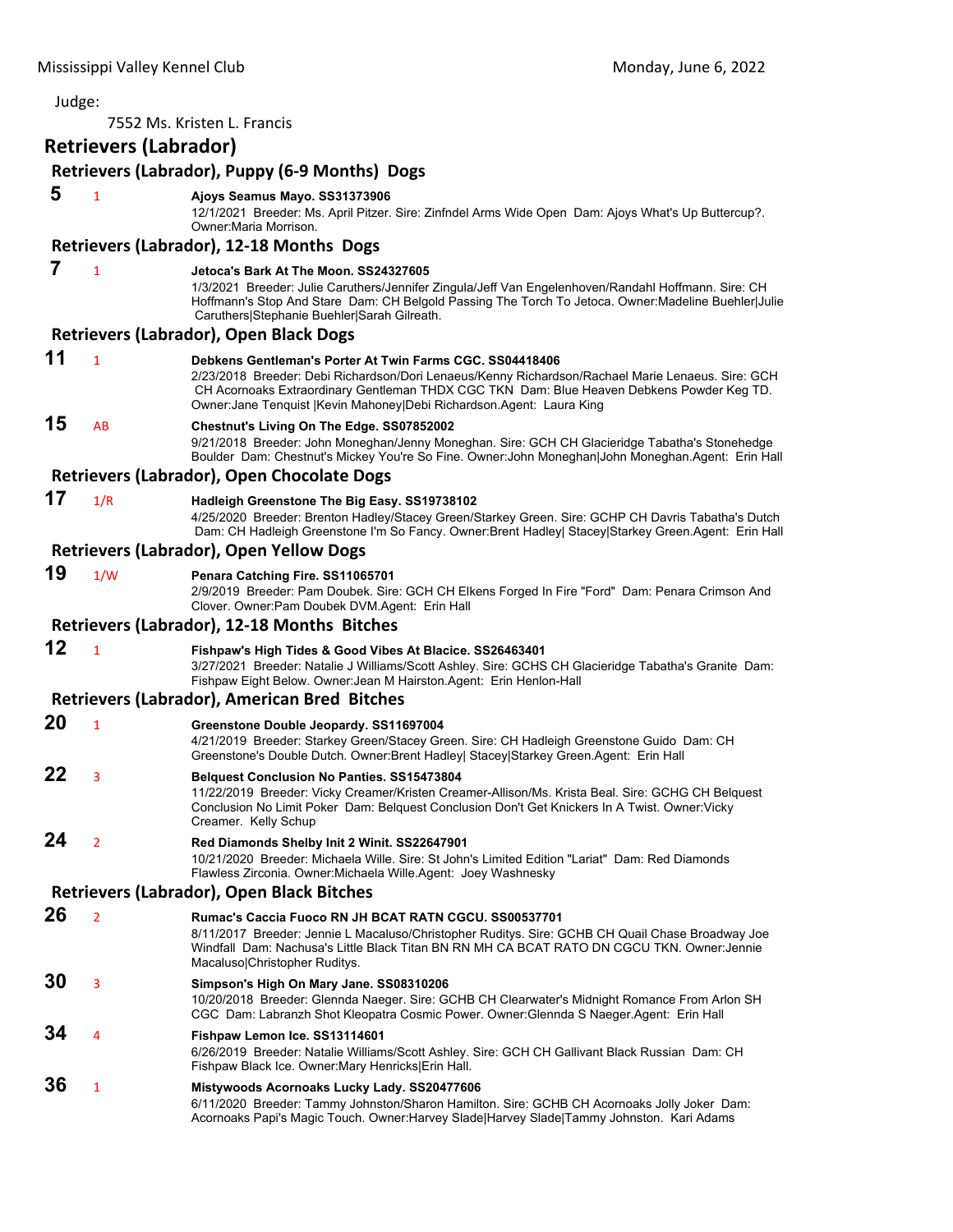|        |                          | <b>Retrievers (Labrador), Open Chocolate Bitches</b>                                                                                                                                                                                                                                                                            |
|--------|--------------------------|---------------------------------------------------------------------------------------------------------------------------------------------------------------------------------------------------------------------------------------------------------------------------------------------------------------------------------|
| 38     | $\overline{2}$           | Simpson's Piper Down. SS05608706<br>4/21/2018 Breeder: Glennda Naeger. Sire: GCH CH Mykiss Chips' Ahoy RN Dam: Labranzh Shot Kamila<br>Keg Of Gold. Owner: Glennda S Naeger Agent: Erin Hall                                                                                                                                    |
| 40     | 1/W/BW                   | Inselheim Balamar Banner, SS18530001<br>12/28/2019 Breeder: Barbara Reisig. Sire: GCH CH Quailchase Bearcreek Jolly Joe Dam: CH Inselheim<br>Iced Mocha. Owner: Patricia Ramey Barbara Reisig.                                                                                                                                  |
|        |                          | <b>Retrievers (Labrador), Open Yellow Bitches</b>                                                                                                                                                                                                                                                                               |
| 42     | 1/R                      | Blue Heaven Debkens You Look Like An Angel BN RI CGCA TKI. SS08156209<br>10/18/2018 Breeder: Debi Richardson/Dori Lenaeus/Kenny Richardson/Rachael Marie Lenaeus. Sire: CH<br>Agape Saint Of Blue Heaven Dam: Blue Heaven Debkens Powder Keg TD. Owner: Nancy Coates <br>M.D.   Dori Lenaeus  Rachael Lenaeus  Debi Richardson. |
| 46     | $\overline{2}$           | <b>Mistywoods The Adventure Awaits. SS23785401</b><br>11/23/2020 Breeder: Tammy M Johnston. Sire: GCH CH Avery's The Rifleman At Misty Woods Dam: CH<br>Mistywoods Mississippi River Adventure. Owner:TAMMY M JOHNSTON.Agent: Ramona Browning                                                                                   |
|        |                          | <b>Retrievers (Labrador), Best of Breed</b>                                                                                                                                                                                                                                                                                     |
| 21     |                          | GCHB CH Peertree Acres Cosmic One, SR90088206<br>9/22/2015 Breeder: KATHERINE PEERSON/Tammy M Johnston. Sire: C.R. Gateway's Man About Town<br>Dam: Misty Woods Dixieland Delight. Owner: Harvey Slade. kari adams                                                                                                              |
| 23     | AB                       | CH Parracino's Lone Ranger. SR93534207<br>5/8/2016 Breeder: Susan D Parracino. Sire: GCH CH Avery's The Rifleman At Misty Woods Dam:<br>Parracino's Lady Black Gold Rush. Owner: Susan D Parracino. Agent: Ramona Browning                                                                                                      |
| 25     | <b>SEL</b>               | GCHB CH Loretta Labs Andy Warhol (Trujillo/Guerrero). SS08359604<br>4/20/2018 Breeder: Juan Carbonell/alberto trujillo/consuelo querrero. Sire: Clark Kent (Trujillo) Dam:<br>Greenstone's Glass Slipper. Owner: Juan Carbonell. Nacho Calvo                                                                                    |
| 27     | BB/G1                    | GCHS CH Atlantic's Thunder Road At Ghoststone, SS11244901<br>2/1/2019 Breeder: Deborah Weinman. Sire: GCHB CH Lakeside Memoir Of Gallivant CGC TKN Dam:<br>GCH CH Atlantic's Nothin' But Lilies. Owner: Judy Chambers   Deborah Weinman. Agent: Christian Rutten                                                                |
| 29     | AB                       | CH Atlantic's Cool Hand Luke. SS12266202<br>3/16/2019 Breeder: Deborah Weinman/Lisa Weiss. Sire: GCH CH Gallivant Black Russian Dam: Dallen<br>Atlantic's If Wishes Were Horses. Owner:Deborah Weinman. Erin Henson Hall                                                                                                        |
| 44     | <b>SEL</b>               | <b>Belquest Conclusion In Ya Face. SS15473902</b><br>11/22/2019 Breeder: Vicky Creamer/Kristen Creamer-Allison/Ms. Krista Beal. Sire: GCH CH Farnfield<br>Topo Gigio Dam: Belquest Conclusion Poker Face. Owner: Vicky Creamer Kristen Creamer-Allison  Krista<br>Beal. Kelly Schup                                             |
| 50     | <b>OS</b>                | GCH CH Belquest Conclusion Defies Logic. SS14265201<br>9/19/2019 Breeder: Vicky Creamer/Ms. Krista Beal/Kristen Creamer-Allison. Sire: GCHG CH Belquest<br>Conclusion No Limit Poker Dam: GCH CH Belquest Conclusion Nike Logo. Owner: Vicky Creamer KRISTA<br>BEAL KRISTEN CREAMER-ALLISON. Kelly Schup                        |
| Judge: |                          | 6896 Mr. Jay Richardson                                                                                                                                                                                                                                                                                                         |
|        | <b>Setters (English)</b> |                                                                                                                                                                                                                                                                                                                                 |
|        |                          | <b>Setters (English), Best of Breed</b>                                                                                                                                                                                                                                                                                         |
| 8      | AB                       | GCH CH Firehouse 'N Wingfield Prime Time. SS18905804<br>4/8/2020 Breeder: Daniela Suarez/Robson D suarez. Sire: GCHP CH Stargaz'r 'N Wingfield Time Will Tell<br>Dam: GCHB CH Sevenoaks Tropical Fever. Owner:Don Coller Pat Coller Eileen Hackett.                                                                             |
| Judge: |                          | 6896 Mr. Jay Richardson                                                                                                                                                                                                                                                                                                         |
|        | <b>Setters (Gordon)</b>  |                                                                                                                                                                                                                                                                                                                                 |
|        |                          | <b>Setters (Gordon), Best of Breed</b>                                                                                                                                                                                                                                                                                          |
| 8      | AB                       | GCH CH Just Winter Story Ares Samarkan. SS05813002<br>1/6/2018 Breeder: Marta Scudlova. Sire: Black Scottish Gin Shadow Dog Dam: Celtic Carpediem<br>Samarkan Kochanej Emilki. Owner: Gail Godding. Agent: Danielle Frykman                                                                                                     |
| 10     | <b>BB</b>                | CH Beaconfield Bellagio Bella Bella. SS11147502<br>10/21/2018 Breeder: Ronet Murray. Sire: GCHG CH Hillock Beaconfield Bellagio Dam: GCH CH Fairray<br>Circus Circus. Owner: Ronet Murray Spring Krickeburg.                                                                                                                    |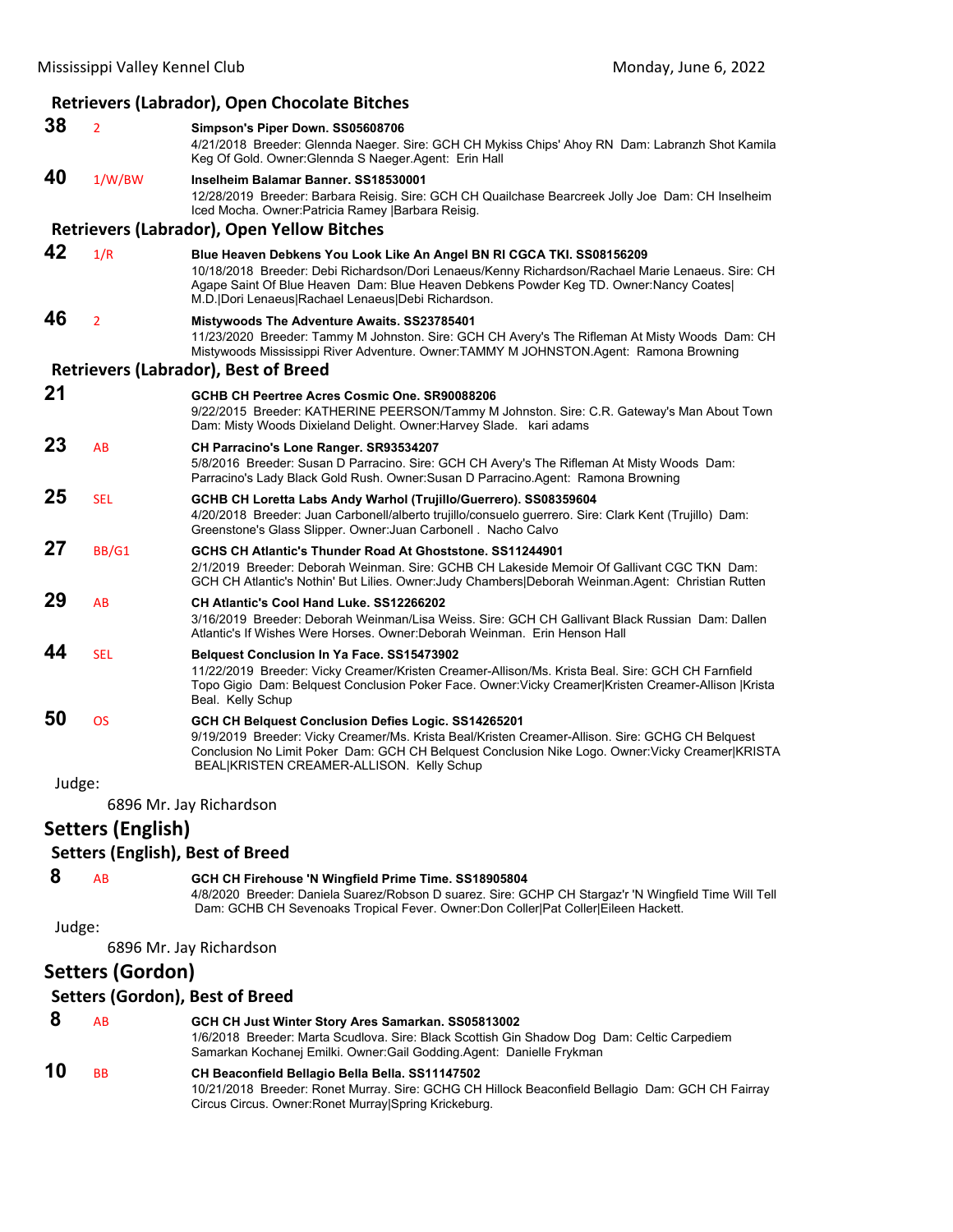6896 Mr. Jay Richardson

# **Setters (Irish)**

# **Setters (Irish), Best of Breed**

## **7** SEL **GCHS CH Carillon Fiat Lux. SR83374805** 2/12/2014 Breeder: Mrs. Carolyn R Hills. Sire: CH Eireannmada Fortuitous Dam: GCHB CH Avon Farm Torch Song Of Carillon JH. Owner:Helen M St Cin|Edwin J St Cin.  **9** OS **GCHS CH Carillon Long Arm Of The Law. SR93858502** 3/16/2016 Breeder: Mrs. Carolyn R Hills. Sire: GCHS CH Rusticwood Bentley Corsica CD RE CGC TKN Dam: GCHB CH Avon Farm Torch Song Of Carillon JH. Owner:Helen M St Cin|Edwin St Cin. **12** BB/G3 **GCHB CH Kellyglen's Life Is Good. SS15161801** 11/7/2019 Breeder: Suzanne Walker/Charles Walker. Sire: Kellyglen's Unbreakable Vow Dam: CH Kellyglen's Memories. Owner:Alaina Moulton|Suzanne and Charlie Walker. **14** AB **CH Cairncross Love To Wistful Vista. SS16676110** 1/1/2020 Breeder: Renette Berggren/Nancy Owens. Sire: GCH CH Kinloch's Back Burn Dam: CH Cairncross Don't Take Your Love To Town. Owner:Jill Wahl.Agent: Danielle Frykman

Judge:

6896 Mr. Jay Richardson

# **Spaniels (Clumber)**

# **Spaniels (Clumber), Puppy (6‐9 Months) Dogs**

## **5** AB **Rainsway's Call Me Old Fashioned. SS31650502**

10/5/2021 Breeder: Raina Moss/Darcy Moss. Sire: GCHS CH Rainsway & Cajun's Reese's Pieces CGC ATT Dam: CH Rainsway's The Bee's Knees. Owner:Brittany Munster |Easton Munster |Raina Moss.

#### **Spaniels (Clumber), Best of Breed**

# **7** AB **CH Nexus That 70's Show. SS18894401**

3/7/2020 Breeder: James Fankhauser/Shirley A Fankhauser. Sire: GCHS CH Spice Twice Rattle And Hum Dam: CH Nexus Crazy On You. Owner:Makayla Boeske.

Judge:

6896 Mr. Jay Richardson

# **Spaniels (Cocker) Parti‐Color**

# **Spaniels (Cocker) Parti‐Color, Puppy (6‐9 Months) Dogs**

#### **5** AB **Show'Ntail's Rocky Mountain Daredevil. SS29675904**

10/13/2021 Breeder: Kara Frankovich. Sire: GCH CH Julre's Majestic Ninja Dam: Caysigo's Triple Trouble Taffy. Owner:Kara Frankovich.

Judge:

6896 Mr. Jay Richardson

# **Spaniels (English Cocker)**

# **Spaniels (English Cocker), Puppy (9‐12 Months) Dogs**

# **5** 1/R **Brilliant History Ivar. SS32604902**

8/26/2021 Breeder: Lorena Sorze. Sire: Covenant American Style Dam: Covenant Gold Dust. Owner:Donna Jaruzel|Ashliegh Boudreaux.

## **Spaniels (English Cocker), Open Dogs**

- **7** AB **Carefree's Fast Pitch. SS08143906**
	- 10/14/2018 Breeder: Ms. Amy J Kluth/Joyce B Winkels. Sire: CH Carefree's So Dammed Cute RN CA BCAT CGC TKN Dam: CH Carefree Itoba Secret Stasche'. Owner:Michele OKeefe.Agent: Robin Novack
- **9** 1/W/BW **Rockback Dd Chasing The Dream. SS20620610**

8/20/2020 Breeder: Cathy Ann Litwin/Mary Beth Williams/Jay Beaver. Sire: CH Northworth Online Style Dam: Rockback You Make Me Blush CGC. Owner:Marla Knowles|Cathy Ann Lifwin.Agent: Robin Novack

#### **Spaniels (English Cocker), Puppy (9‐12 Months) Bitches**

## **6** <sup>1</sup> **Sunburst System Error. SS29054501**

7/23/2021 Breeder: Nicole M Lewis. Sire: GCH CH Cedarglen Reliance Memory Seeker Dam: CH Sunburst Dirty Little Secret. Owner:Nicole Lewis.

#### **Spaniels (English Cocker), Bred‐By‐Exhibitor (Puppy) Bitches**

# **12** <sup>1</sup> **Sunburst Shut The Front Door. SS29085504**

7/12/2021 Breeder: Nicole Lewis/Robert Grundmann. Sire: CH Sunburst Oops Accidents Happen Dam: CH Sunburst The Curse Continued. Owner:Nicole Lewis|Robert Grundmann.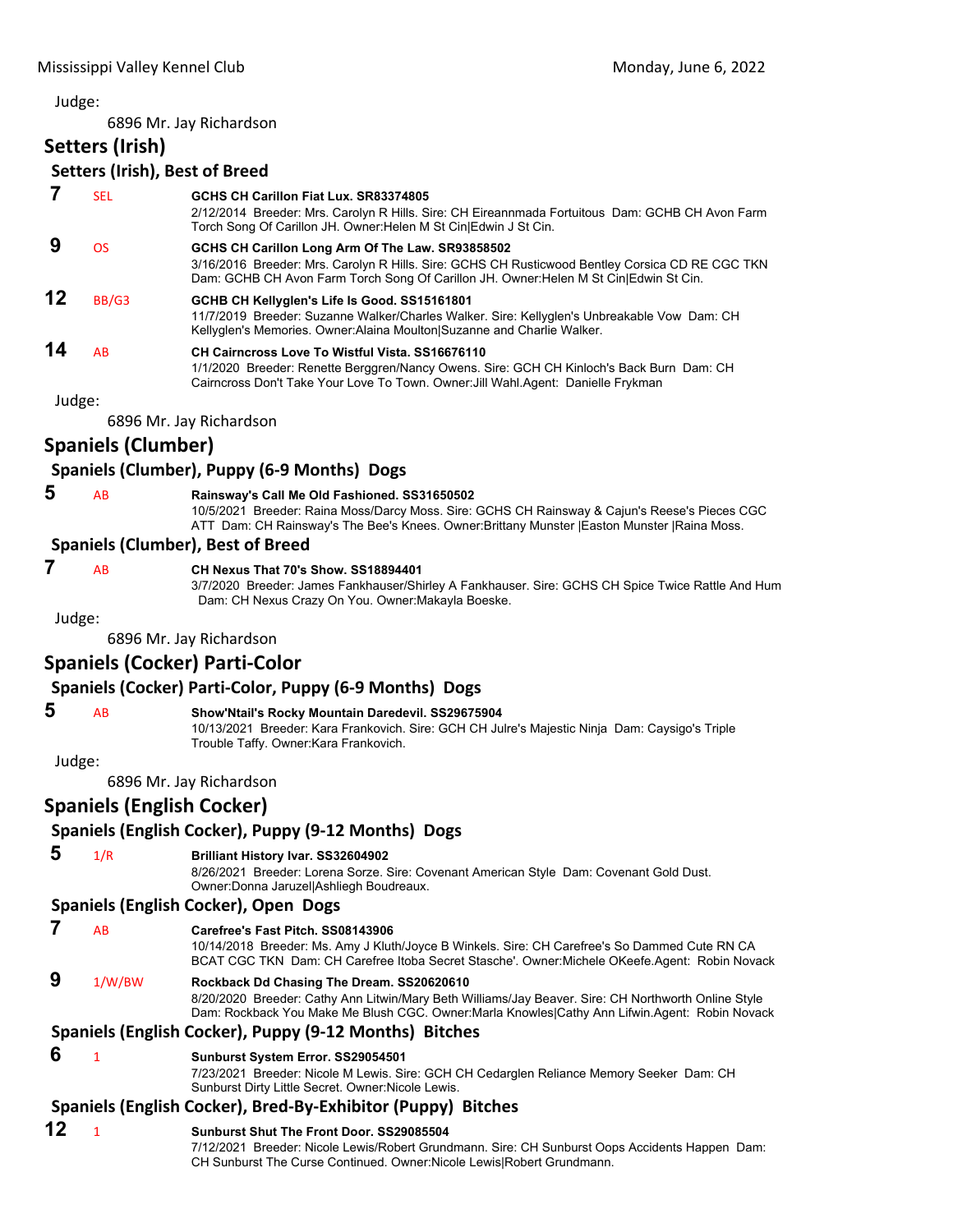|        |              | Spaniels (English Cocker), Bred-By-Exhibitor (Adult) Bitches                                                                                                                                                                                                                    |
|--------|--------------|---------------------------------------------------------------------------------------------------------------------------------------------------------------------------------------------------------------------------------------------------------------------------------|
| 16     | $\mathbf{1}$ | Brandilyn Ruffles Has Ridges. SS16048103<br>10/16/2019 Breeder: Donna Jaruzel/Nicole Lewis. Sire: GCHB CH Brandilyn's Time Travler Dam: CH<br>Sunburst Dirty Little Secret. Owner: Donna Jaruzel Nicole Lewis.                                                                  |
|        |              | Spaniels (English Cocker), Open Bitches                                                                                                                                                                                                                                         |
| 18     | AB           | Sweet Apple Opalescent. SR96560401<br>9/27/2016 Breeder: Nancy Sweet. Sire: GCH CH Edgewood Freedom Fighter Dam: GCHG CH Sweet<br>Apple Temptation. Owner: Nancy Sweet. Agent: Laura King                                                                                       |
| 20     | 1/W          | Eglesfeld It Was The Worst Of Times. SS24628701<br>11/8/2020 Breeder: Laura Haverstick/Lyn Foley/Ella Palutis. Sire: GCH CH Eglesfeld It Was The Best Of<br>Times AX OAJ OF Dam: GCH CH Eglesfeld's Thyme Will Tell NAP NJP NFP. Owner:Laura Haverstick.<br><b>Carrie Owens</b> |
|        |              | <b>Spaniels (English Cocker), Best of Breed</b>                                                                                                                                                                                                                                 |
| 11     | BB/G4        | GCHG CH Lynann's Keeper Of The Flame. SS06445901<br>5/11/2018 Breeder: Lynda Gall/DEBRA PITCHFORD/Robert Gall Sr., Sire: GCHS CH Dawnglow Man In<br>Black Dam: GCHB CH Lynann's Rhythm In Blue. Owner: Lynda Gall Pamela Morgan   Robert Gall Sr. Agent:<br>Laura King          |
| 22     | <b>OS</b>    | GCHS CH Sunburst Mayfair Heirloom Diamond. SR59195402<br>6/13/2009 Breeder: Nicole Lewis/ANNE PHILLIPS. Sire: CH Pathfinder's Wild Blue Yonder Dam: CH<br>Mayfair Sunburst Timeless. Owner: Nicole Lewis.                                                                       |
| Judge: |              |                                                                                                                                                                                                                                                                                 |
|        |              | 6896 Mr. Jay Richardson                                                                                                                                                                                                                                                         |
|        |              | <b>Spaniels (English Springer)</b>                                                                                                                                                                                                                                              |
|        |              | Spaniels (English Springer), Puppy (9-12 Months) Bitches                                                                                                                                                                                                                        |
| 6      | 2/R          | Gentry's Secret Code. SS28865801<br>7/24/2021 Breeder: Lee Ann Gutzwiler. Sire: CH Gentrynrose Lane's Incognito TD Dam: CH Gentry's Girl<br>Code, Owner: LeeAnn Gutzwiler.                                                                                                      |
| 8      | 1/W          | Tiffany Breakfast At Polesitter. SS29154102<br>8/5/2021 Breeder: Elizabeth Fink/Robin Novack. Sire: GCH CH Chelsae Infinite Blessing Dam: CH<br>Telltale Time Will Tell. Owner: Mike Bockhorn   Benjamin Custer   Robin Novack.                                                 |
|        |              | Spaniels (English Springer), 12-18 Months Bitches                                                                                                                                                                                                                               |
| 10     | AB           | Woodbeigh Zoned Out. SS29972103<br>5/7/2021 Breeder: Kerrie Frederick. Sire: GCH CH Springbrook Tdp Out Of Bounds CGC Dam: GCH CH<br>Woodbeigh Who Tells Your Story. Owner: Kerrie Frederick. Agent: Robin Novack                                                               |
|        |              | Spaniels (English Springer), Best of Breed                                                                                                                                                                                                                                      |
| 9      | <b>BB</b>    | GCHG CH Wil-Orion's If Wishes Came True, SR89988506<br>8/6/2015 Breeder: Mary P Osbun/Janice L Johnson/Jennifer Kettleson/Erica & Riley Brookshire. Sire:<br>CCUD CULAGROV Dendem Titleigt, Dami CUNG Orionia Cleared For Tokeoff, Quiner Iudu Venderlinll in                   |

#### GCHP CH Legacy Random Titleist Dam: CH Wil-Orion's Cleared For Takeoff. Owner:Judy Vanderlip|Liz Pike|S Hatch|J Johnson|B Fink.Agent: Robin Novack **11** SEL **GCHS CH Crossroad Jockeyhill My Shot. SS01468001** 9/30/2017 Breeder: Laurie Green/Jody Garcini/Richard Green/Erline Jesseman. Sire: GCHG CH Crossroad Jockeyhill On The Green NAJ AXP AJP Dam: GCHG CH Telltale Crossroad Opposites Attrack NJP. Owner:Laurie Green|Richard Green|Jodi Garcini|Erlene Jessiman. **15** AB **CH Telltale Titanium. SS01502401** 6/28/2017 Breeder: Celie Florence/Robin Novack/Beth Fink. Sire: GCHS CH Seaview's Notorious Dam: CH Telltale Curtain Call. Owner:Laurie Green|Robin Novack|Beth Fink. **16** AB **GCH CH Crossroad Jockeyhill Only Want To Be With You. SS13906404** 8/24/2019 Breeder: Richard Green/Laurie Green/Jody Garcini/Erline Jesseman. Sire: CH Lordillea Stonihill Foto-Op Dam: GCHG CH Crossroad Jockeyhill Big Girls Don't Cry. Owner:Laurie Green|Richard Green|Jody Garcini|Erline Jesseman. **18** AB **CH Tiptop And Saffire's Steel Magnolia. SS14813502**

8/20/2019 Breeder: Liz McKnight/Carol M Rushing. Sire: GCHB CH Silverhill Steel Wheels Dam: GCHB CH Circle Games Black Swan. Owner:Stephen Chodrick|Carol Rushing|Liz Mc Knight|Connie Manguso Perkins . **22** OS **GCHB CH Wynmoor Diamonds And Hearts. SS16823502** 1/24/2020 Breeder: Billie Kerfoot/Dr. Erin Kerfoot. Sire: GCH CH Segre's Wine Not? TKN Dam: GCH CH

Wynmoor Denim 'N Diamonds BCAT. Owner:Kenneth Shipman|Dr Erin Kerfoot.Agent: Kelly Shupp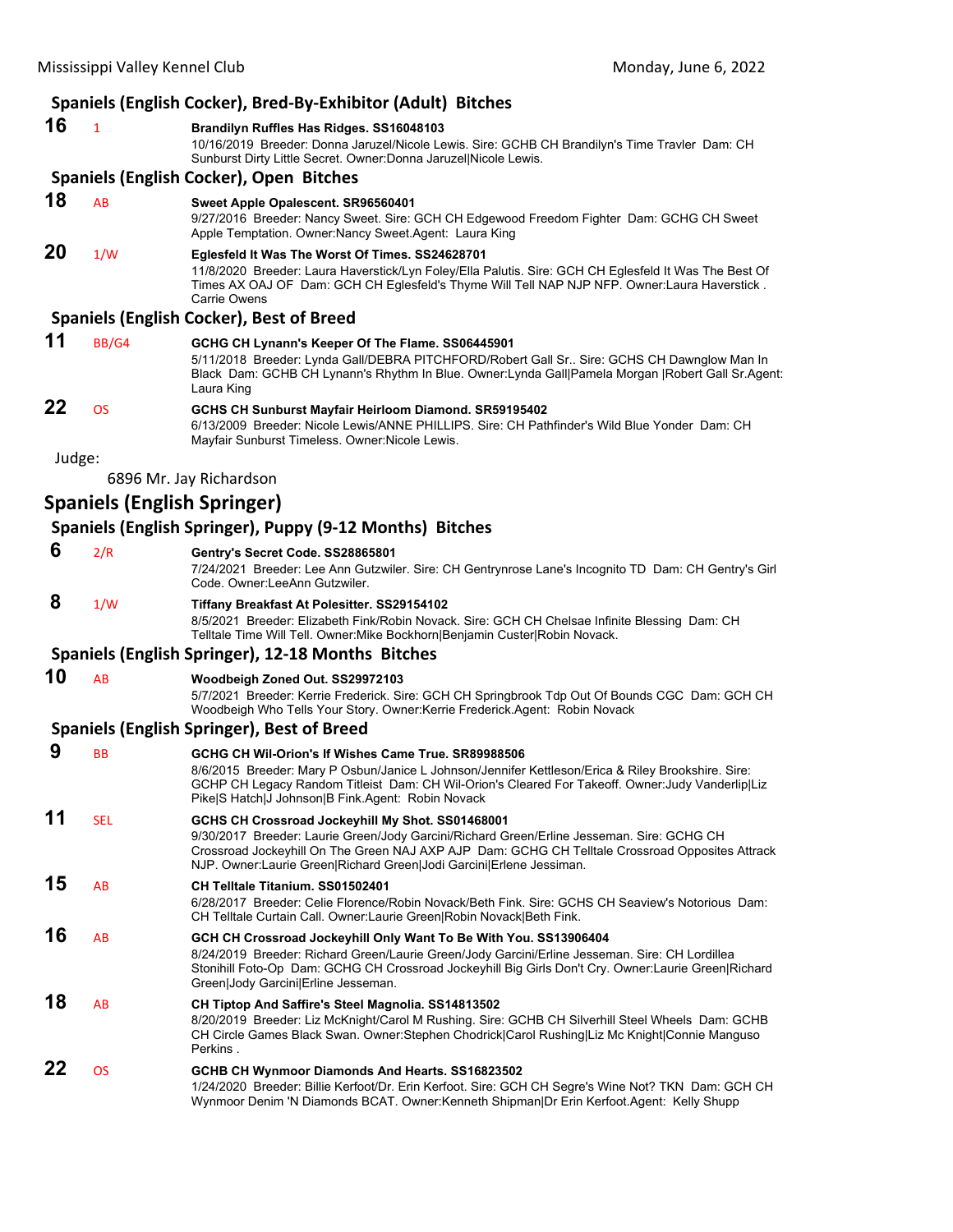2675 Mr. Desmond J Murphy

# **Spaniels (Field)**

| <b>Spaniels (Field), Best of Breed</b> |  |  |  |
|----------------------------------------|--|--|--|
|----------------------------------------|--|--|--|

# **6** AB **CH Killara's The Talisman. SS19957305**

5/8/2020 Breeder: Karen M Balinski. Sire: CH Killara's Sunday Silence Dam: CH Killara's Light Up The Darkness RATN. Owner:Karen Balinski|Sean Bellinger.Agent: Danielle Frykman

# **7** BB **GCHS CH Bruce's Living The Life @ Upland. SR94532102**

3/2/2016 Breeder: Robert Bruce/Kathleen Ahrens-Johnson. Sire: Winfarthing's Rob Roy At Bruce Dam: CH Bruce's Sweet Marie From Northsky "Blk Br". Owner:Mikala Seymour|Linda Blaser |Nadene Seymour |Peter Archer .

Judge:

6896 Mr. Jay Richardson

# **Spaniels (Irish Water)**

#### **Spaniels (Irish Water), Best of Breed**

 **6** AB **CH Tara's Evil Enchantress. SS01645301**

7/8/2017 Breeder: Tara Darling-Lyon. Sire: CH Whistle Stop's Elements Of Magic CD RN Dam: GCH CH Tara's High Jinx RA CGC TKN. Owner:Tara Darling-Lyon.Agent: Lisa Bettis

Judge:

6896 Mr. Jay Richardson

# **Spinone Italiano**

#### **Spinone Italiano, Best of Breed**

| 5      | AB    | GCHG CH Kalas Fly Me To The Moon JH CGC TKN. SS02859403<br>9/21/2017 Breeder: Kathleen A Hamaker/Matt Cole. Sire: GCHS CH Darby Canyon's Million Dollar<br>Cowboy MH CGCA Dam: GCHB CH Kala's Regina Dell' Affascinante. Owner: Angela Matias Kathy<br>Hamaker.            |
|--------|-------|----------------------------------------------------------------------------------------------------------------------------------------------------------------------------------------------------------------------------------------------------------------------------|
| 6      | BB/G2 | GCHS CH Collina D'Oro Solo Un Bacio, SS08769003<br>10/20/2018 Breeder: Stacey Anderson Belt/Lorne Belt. Sire: GCHB CH Collina D'Oro Rock You Like A<br>Hurricane Dam: GCHG CH Collina D'oro Adele By Royal Design. Owner: Claire Abraham Stacey<br>Belt.Agent: Kelly Shupp |
| 8      | AB    | CH Kala's Angels Envy JH TKN. SS09491505<br>11/2/2018 Breeder: Kathleen A Hamaker/Matt Cole. Sire: GCHS CH Darby Canyon's Million Dollar<br>Cowboy MH CGCA Dam: GCHB CH Kala's Regina Dell' Affascinante. Owner: Brittany Te Grootenhuis<br>Kathleen Hamaker.              |
| 10     | AB    | CH Venticalmi's Francesca Mama Raghetti. SS21578704<br>7/25/2020 Breeder: Suzanne Hudson. Sire: GCHS CH Venticalmi Pepper Bridge CGCU Dam: GCH CH<br>Italix Georgiana. Owner:Wayne Susan Plucheck Suzanne Hudson.Agent: Danielle Goodland                                  |
| Judge: |       |                                                                                                                                                                                                                                                                            |

6896 Mr. Jay Richardson

# **Vizslas**

**Vizslas, Open Dogs**

**11** 1/W **Brazenrock N Linmar Miracle Worker JH. SS18403206**

4/27/2020 Breeder: Christina L Frazier/Judith L Johnson/Dianne Kramlich/Fred Hachtel. Sire: CH Regal Point Red Admiral CGC Dam: GCH CH Linmar N Brazenrock Pass The Torch. Owner:Dianne M Kramlich|Judy Johnson|Christina Frazier|Fred Hachtel.

#### **Vizslas, Bred‐By‐Exhibitor (Adult) Bitches**

- **12** 1/R **Brazenrock N Linmar Million Dollar Miracle JH. SS18403204** 4/27/2020 Breeder: Christina L Frazier/Judith L Johnson/Dianne Kramlich/Fred Hachtel. Sire: CH Regal Point Red Admiral CGC Dam: GCH CH Linmar N Brazenrock Pass The Torch. Owner:Lori Grisham|Dianne Kramlich. **14** AB **Tsavo's Majik Potion JH. SS26066001** 12/3/2020 Breeder: Valerie Smith. Sire: GCHG CH Grouse Point Rimfire Benchrest Dam: CH Tsavo's Got Moxie BN RI JH CGC TKN. Owner:Valerie Smith. **Vizslas, American Bred Bitches 16** 1/W/BW **Tsavo's Outlaw Josey JH. SS26066002**
- 12/3/2020 Breeder: Valerie Smith. Sire: GCHG CH Grouse Point Rimfire Benchrest Dam: CH Tsavo's Got Moxie BN RI JH CGC TKN. Owner:Scott Martin |Mary Martin|Val Smith.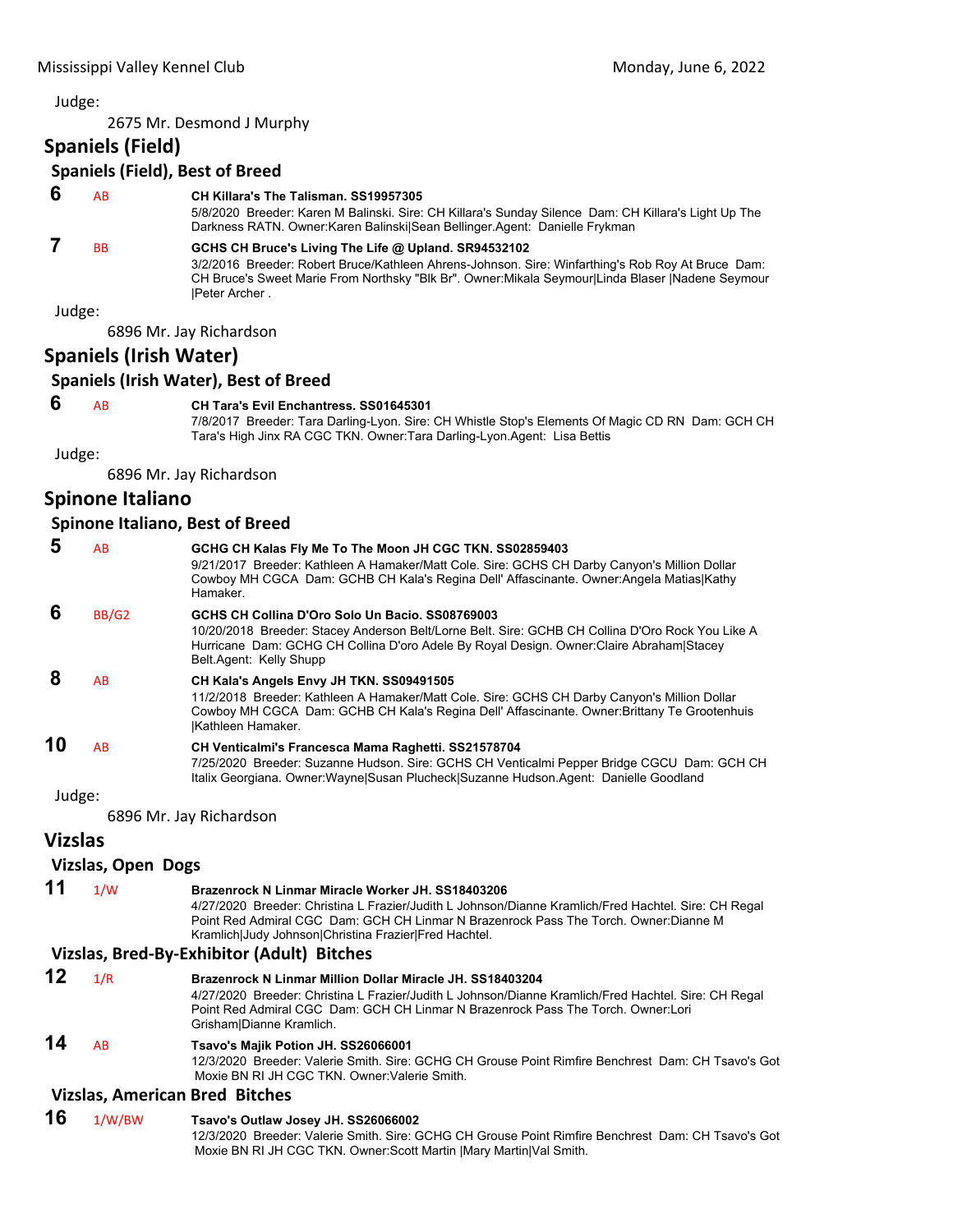# **Vizslas, Best of Breed**

| 17 | AB.        | GCHG CH Grouse Point Rimfire Benchrest, SS01211501<br>8/9/2017 Breeder: Skyler Livingston/Jennifer Mosing/Robin Bernstein/Corinne Miklos. Sire: Mehagian's<br>Keystone Brother David Dam: GCHS CH Sassafras Grouse Point Keepin It Pink JH. Owner:Deborah<br>Lynn Corinne Miklos Agent: Holley Eldred                |
|----|------------|----------------------------------------------------------------------------------------------------------------------------------------------------------------------------------------------------------------------------------------------------------------------------------------------------------------------|
| 18 | OS.        | GCH CH Solaris N' Illusion Sweet Baby James JH CGC TKN. SR98974105<br>5/6/2017 Breeder: Debra Turak/John Turak/Abbie Hanson/Beth T Kirven, Sire: CH Wetherbee's One Time<br>Only JH Dam: CH Solaris N' Illusion Lone Star JH. Owner: Joyce A Jackson Beth T Kirven   O'malley<br>McGee Agent: Madeline Buehler       |
| 20 | <b>SEL</b> | GCH CH Brazenrock N Linmar Whip Up A Miracle Forjazzberry JH TKN. SS18403201<br>4/27/2020 Breeder: Christina L Frazier/Judith L Johnson/Dianne Kramlich/Fred Hachtel. Sire: CH Regal<br>Point Red Admiral CGC Dam: GCH CH Linmar N Brazenrock Pass The Torch, Owner: Deborah A<br>Baker DONNA YAKEL DIANNE KRAMLICH. |
| 23 | <b>BB</b>  | Tradewind's Beecause I Can. SS26583305<br>5/20/2021 Breeder: Mrs. Kathi Goddard/Mr. Bob Goddard/Lindsay Fetters. Sire: CH Rhapsody Writer's<br>Block Dam: GCH CH Tradewind's Ida Queen Bee. Owner: Lindsay Fetters.                                                                                                  |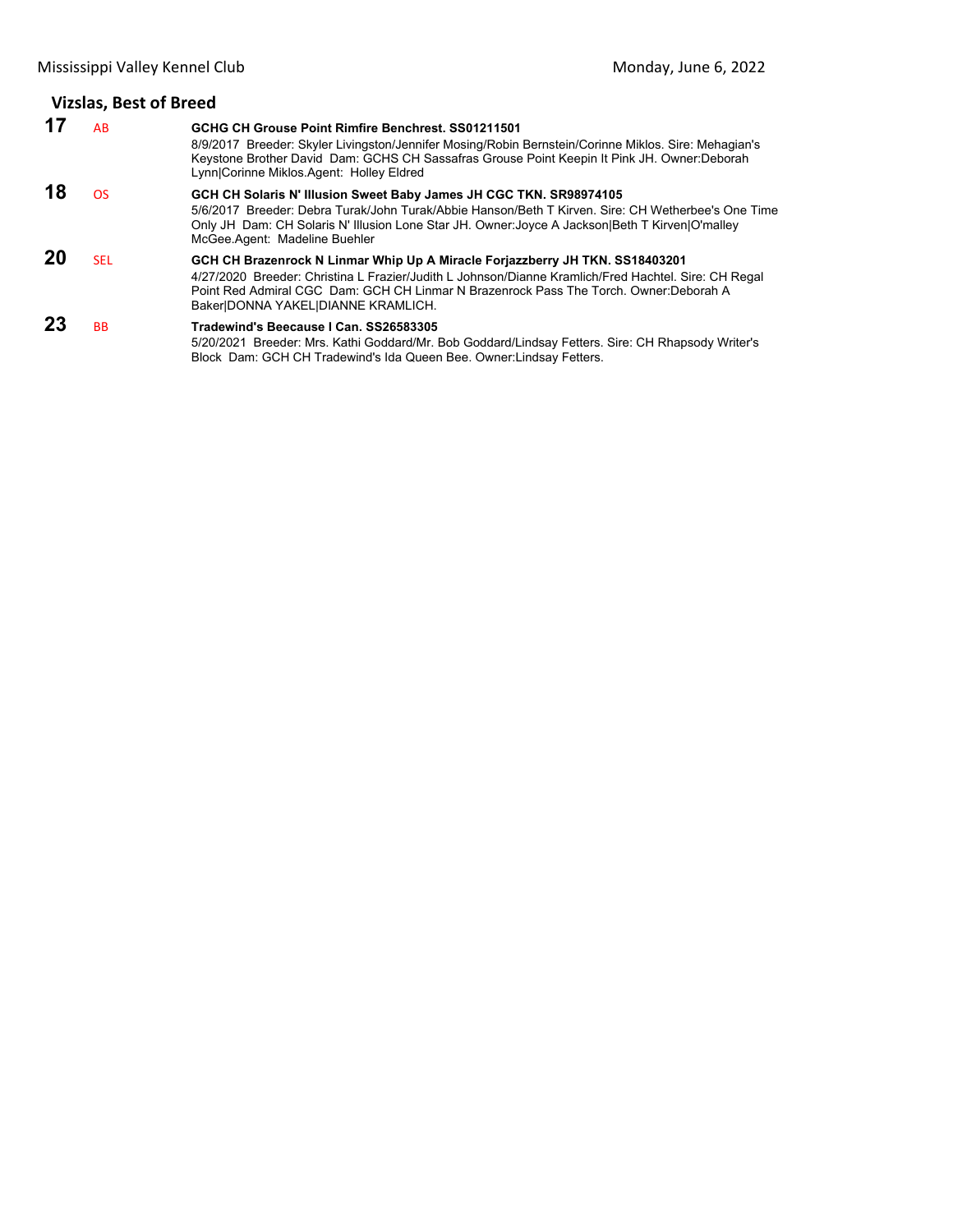<span id="page-9-0"></span>

| Judge: |                           |                                                                                                                                                                                                                                                                                                                        |
|--------|---------------------------|------------------------------------------------------------------------------------------------------------------------------------------------------------------------------------------------------------------------------------------------------------------------------------------------------------------------|
|        |                           | 76130 Nancy Leising                                                                                                                                                                                                                                                                                                    |
|        | <b>Afghan Hounds</b>      |                                                                                                                                                                                                                                                                                                                        |
|        |                           | Afghan Hounds, Puppy (9-12 Months) Dogs                                                                                                                                                                                                                                                                                |
| 7      | 1/R                       | Black Voodoo Of Swanah, HP63170202<br>6/17/2021 Breeder: Tammy Swanson/Stephanie Hunt-Crowley/DeVaune Johnson. Sire: CH Mahar's<br>Zihronot Dam: CH Chandhara Terlez Dilkushah. Owner:Tammy Swanson Mike Swanson.                                                                                                      |
|        |                           | Afghan Hounds, Bred-By-Exhibitor (Adult) Dogs                                                                                                                                                                                                                                                                          |
| 17     | AB                        | Wynsyr Abominable. HP61223605<br>10/23/2020 Breeder: Mr. James Donahue/D Scott Pfeil/Fran Donahue. Sire: GCHP CH Elmo's Martian<br>Chronicles CGC Dam: CH Wynsyr Summerwind's Vanity Fair. Owner:Kara Hale James Donahue D Scott<br>Pfeil.                                                                             |
|        |                           | Afghan Hounds, American Bred Dogs                                                                                                                                                                                                                                                                                      |
| 19     | $\mathbf{1}$              | Amon Rih I'm Sweet Baby James. HP54373405<br>4/10/2017 Breeder: Joy Atkins-Miller/Marina Slosson/Olivia Slosson. Sire: CH Jorogz' Sweet Baby James<br>Dam: CH Amon Rih Farouka. Owner: Joy Atkins-Miller. Aleta Sharafanowich                                                                                          |
|        | Afghan Hounds, Open Dogs  |                                                                                                                                                                                                                                                                                                                        |
| 21     | 1/W/BW                    | Chandhara's Now Bring The Rain. HP55035001<br>12/31/2017 Breeder: Stephanie Hunt-Crowley. Sire: CH Chandhara's Lodestar Dam: Chandhara's<br>Rainbow In The Clouds, Owner: Mel Holmes,                                                                                                                                  |
|        |                           | <b>Afghan Hounds, Open Bitches</b>                                                                                                                                                                                                                                                                                     |
| 14     | 1/W/OS                    | Xzotika's Stripe A Pose S'tyana. HP61279803<br>11/26/2020 Breeder: Jarnell Carter/September Pollack/Gary Wimberley. Sire: CH Xzotika's Nevermore<br>Dam: Xzotika's Reclaiming My Time. Owner: Monica Stoner Jarnell Carter.                                                                                            |
|        |                           | <b>Afghan Hounds, Best of Breed</b>                                                                                                                                                                                                                                                                                    |
| 25     | BB/G1                     | GCHG CH Sunlit's King Of Queens. HP55747001<br>1/26/2018 Breeder: Ms. Tara Richardson/Pam Winkelmeier/Norma M Feldman. Sire: GCHP CH Agha<br>Djari's Fifth Dimension Of Sura Dam: GCHG CH Sunlit's Queen Of Everything CGC. Owner:Tara<br>Richardson Pam Winkelmeier Alicia Jones M Hunter J Souza Bartlett.           |
| 27     | <b>SEL</b>                | GCH CH Foxrun Inisfree Dream On. HP56124202<br>5/21/2018 Breeder: Ms. Anna C Tyler/Lynn Mercer/Cynthia Byington/Louise Paulson. Sire: GCHP CH<br>Agha Djari's Fifth Dimension Of Sura Dam: GCH CH Inisfree Sirae' Duet Whiter Shade Of Pale.<br>Owner: Lynn Mercer Anna Tyler William Pfeffer. Agent: Danielle Frykman |
| 29     | AB                        | GCH CH Xzotika's Time Will Tell. HP56374602<br>6/1/2018 Breeder: Jarnell Carter/September Pollack/Gary Wimberley/Ashton Pollack. Sire: GCH CH<br>Xzotika's Lavish Nightshayde Dam: Xzotika's Glamazon. Owner:Jarnell Carter Gary Wimberley September<br>Pollack.                                                       |
| 31     | AB                        | GCH CH Agha Djari's Via Kjavu. HP63482101<br>3/14/2020 Breeder: Stefan Boieck/Nico Kersten. Sire: Kjavu It Tells Dam: Agha Djari's Kashmere.<br>Owner: Bradley Phifer. Agent: Lisa Bettis                                                                                                                              |
| Judge: |                           |                                                                                                                                                                                                                                                                                                                        |
|        |                           | 2110 Mrs. Polly (Mrs. Robert) D Smith                                                                                                                                                                                                                                                                                  |
|        | <b>American Foxhounds</b> |                                                                                                                                                                                                                                                                                                                        |
|        |                           | <b>American Foxhounds, Best of Breed</b>                                                                                                                                                                                                                                                                               |

 **9** AB **GCH CH Kiarry & Dakota Freedom And Whisky. HP53814902** 4/24/2017 Breeder: Laura King/Lisa Miller/Robin Novack/Alexandra Romero. Sire: CH Kiarry's Deadliest Catch Dam: GCHB CH Kiarry Deeprun At Last. Owner:Brittany Te Grootenhuis |Danielle Frykman|Kristine K Benoit . **14** AB **CH Dakota's Boo N Me. HP56884901** 11/2/2018 Breeder: Nancy L Jacoby/Kristine K Benoit. Sire: GCH CH Kiarry & Dakota Freedom And Whisky Dam: CH Hewly Julep. Owner:Nancy Jacoby.Agent: Danielle Frykman **15** BB **GCH CH Kiarry & Whit Captain & The Kid @ Beachside. HP60655701** 7/11/2020 Breeder: Robert Whitlow Jr./Samantha Whitlow/Lisa Miller/Harry Miller. Sire: GCH CH Dassin Kiarry's Tulip Garden I Want It All Dam: GCHB CH Kiarry's Naughty Natalie. Owner:Walter Cunningham|Cliff Ramos.Agent: Laura King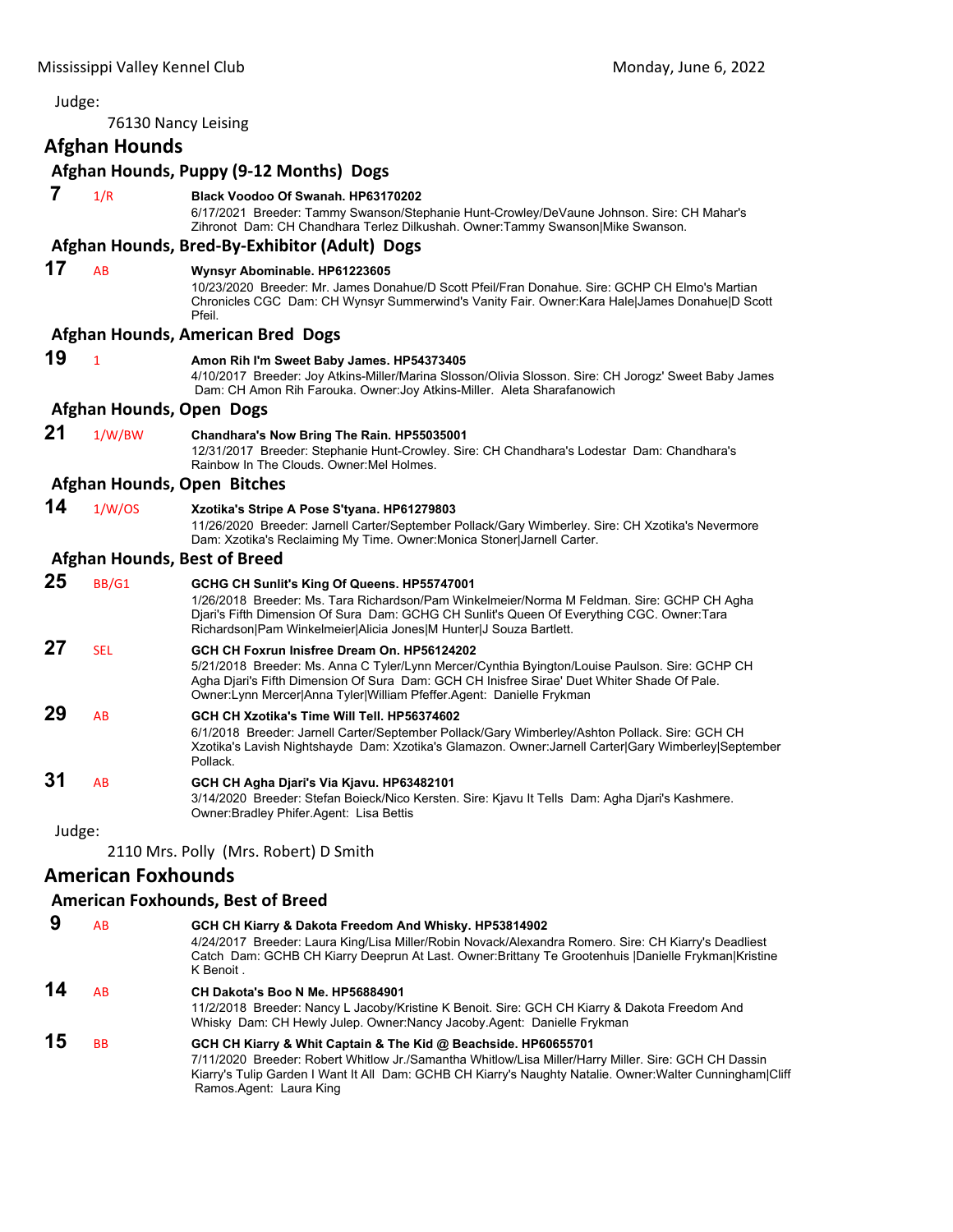2110 Mrs. Polly (Mrs. Robert) D Smith

# **Azawakhs**

# **Azawakhs, 12‐18 Months Bitches**

 **6** BB **Starfire's Flora. HP62811309**

3/11/2021 Breeder: Jose Cabrera/Fabian Arienti. Sire: Eidi N' Amanar Gelenget At Starfire Dam: CH Starfire's A' Lela Rose. Owner:Diane Swick.

#### Judge:

2110 Mrs. Polly (Mrs. Robert) D Smith

## **Basenjis**

#### **Basenjis, 12‐18 Months Dogs**

| 5  | AB                             | Sonbar's Justa K's Shelby Kobra. HP61517304<br>12/31/2020 Breeder: Sally Wuornos/Kari Wuornos Winger. Sire: GCHB CH Sonbar's Justa Grand Torino<br>Dam: CH Sonbar's Justa Foreign Accent BN RI TKN. Owner: Belinda Kaufman.                                                                                                                            |
|----|--------------------------------|--------------------------------------------------------------------------------------------------------------------------------------------------------------------------------------------------------------------------------------------------------------------------------------------------------------------------------------------------------|
|    | <b>Basenjis, Best of Breed</b> |                                                                                                                                                                                                                                                                                                                                                        |
| 8  | <b>OS</b>                      | GCH CH Sunrise Signet Southern Breeze BCAT. HP50843502<br>12/11/2015 Breeder: Annette Muenter/Brenda J Cassell/Ciara Cassell, Sire: CH Meisterhaus Puzzle Piece<br>Dam: GCH CH Signet 'tis-A Gone With The Wind. Owner:Annette CriscolCiara Cassell Brenda Cassell.                                                                                    |
|    | <b>BB</b>                      | GCH DC Joy-Us Hung The Moon MC LCX CGC TKN. HP46588401<br>11/22/2013 Breeder: Susan Joyner. Sire: GCH DC Jerlin's Our Zuri Pupin MC LCX CA CGC TKN Dam:<br>CH Joy-Us Lady-Of-The-Night JC. Owner:Terry Colbert.                                                                                                                                        |
| 14 | <b>SEL</b>                     | DC Bisa's Bold Spirit MC. HP59908201<br>12/1/2019 Breeder: Terry Colbert. Sire: GCH DC Joy-Us Hung The Moon MC LCX CGC TKN Dam: DC<br>Dakotah's Social Butterfly FDC MC LCX4 CA BCAT CGC TKN. Owner: Terry Colbert.                                                                                                                                    |
| 16 |                                | GCH CH Epic Select Mohr's Carma Que Changing Da World. HP60657401<br>7/30/2020 Breeder: Becky Blansett/Tracy Leonard D.V.M./Hunter Calveleg/Shane Moore. Sire: GCHB DC<br>Borassus 51's Comeback Kid SC CAA BCAT Dam: GCH CH Epic Select The Course Of True Love SC<br>BCAT. Owner:Becky Blansett Tracy Leonard DVM Thomas Wright H Calvelage S Moore. |

Judge:

2110 Mrs. Polly (Mrs. Robert) D Smith

# **Basset Hounds**

# **Basset Hounds, Puppy (6‐9 Months) Bitches**

 **8** 1/W/OS **Taylor's Lady Macy's Shadowdowns Winning Ticket. HP64114107** 11/28/2021 Breeder: Sherry Taylor/Wayne Taylor. Sire: Zen's King Duncan Of Bluebloods Dam: Taylor's Walking Lady Liberty CGC TKN. Owner:keith e cooper.

# **Basset Hounds, Best of Breed**

| 15 | <b>BB</b> | CH Vision Topsfield-Lebrera Enough Said. HP60566705                                                                                  |
|----|-----------|--------------------------------------------------------------------------------------------------------------------------------------|
|    |           | 5/28/2020 Breeder: Nancy Richmond/Claudia Orlandi/Guillermo Gonzalez. Sire: FC Soundtrack Sorcerer's                                 |
|    |           | Apprentice Dam: FC Vision Itsy Bitsy Vanila Cream Of Cloverhill. Owner: Vickie L Prescott Nancy<br>Richmond Agent: Danielle Goodland |
|    |           |                                                                                                                                      |

Judge:

2110 Mrs. Polly (Mrs. Robert) D Smith

# **Beagles (13 Inch)**

#### **Beagles (13 Inch), 12‐18 Months Bitches**

 **6** AB **Shadynook Chicka Boom Don't Ya Jes Love Her. HP62254801** 3/13/2021 Breeder: Ruth E Werlein/Barbara C Scherer. Sire: CH Blackspot Quentin Tarantino Dam: CH Shadynook This Girl Is On Fire. Owner:Anne Headings.

#### **Beagles (13 Inch), Best of Breed**

 **5** BB **GCHB CH Beaconfield Supreme Sultan Of Gwencalon. HP60417001** 1/7/2020 Breeder: Edward Murray/WILLIAM FRIEND/Ronet Rodewald Murray. Sire: GCHP CH Gwencalon's Tam O'Shanter Dam: GCHB CH Gwencalon's Aurora Borealis. Owner:Edward Murray|William Friend|Ronet Murray|Spring Krickeburg. Sarah Krickeburg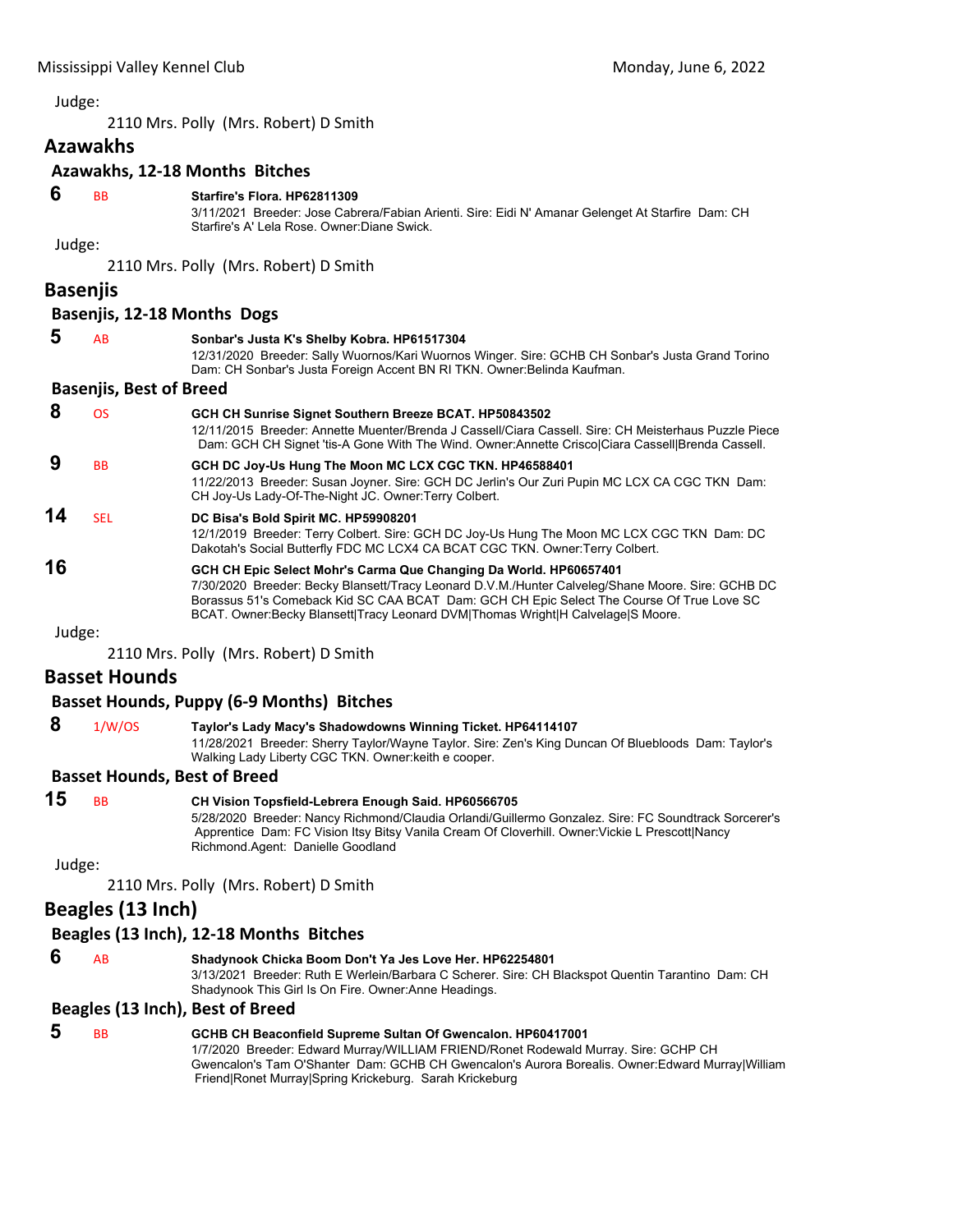2110 Mrs. Polly (Mrs. Robert) D Smith

**Beagles (15 Inch)**

# **Beagles (15 Inch), American Bred Dogs**

| 5  | 1/W/BB/BW | Beam's Righteous Squire Of Riverside BCAT. HP57260403<br>9/27/2018 Breeder: Michael L. Burns. Sire: Lanbur Memphis Rock Dam: Burns Beagles Layla.<br>Owner: Fran Beam.                                                                                                                        |
|----|-----------|-----------------------------------------------------------------------------------------------------------------------------------------------------------------------------------------------------------------------------------------------------------------------------------------------|
|    |           | Beagles (15 Inch), Bred-By-Exhibitor (Puppy) Bitches                                                                                                                                                                                                                                          |
| 6  | 1/W/OS    | Beam's Truffles Wild At Riverside, HP63915001<br>11/28/2021 Breeder: Fran Beam. Sire: Beam's Righteous Squire Of Riverside BCAT Dam: Forever<br>M'Lady Kismet Of Riverside. Owner: Fran Beam.                                                                                                 |
|    |           | Beagles (15 Inch), Best of Breed                                                                                                                                                                                                                                                              |
| 7  | AB        | GCHG CH Kazuri's All I Want For Christmas CGC TKN, HP58280701<br>7/29/2019 Breeder: Michael Kurtzner/Sarah Sweetman/Karen Kurtzner. Sire: CH Malarky In Good<br>Company Dam: CH Hailstorms Feeling A Little Foxy At Kazuri TKN. Owner:sarah sweetman Michael<br>Kurtzner Karen Kurtzner.      |
| 8  | AB        | GCHB CH Fetch & Smell Chrissy Snow. HP55721503<br>1/3/2018 Breeder: Macarena Pantaleon, Sire: GCH CH Lanbur National Anthem Dam: GCHB CH Fetch &<br>Smell Buttercup. Owner: Macarena Pantaleon Victor Platia Agent: Phil Booth                                                                |
| 9  | AB        | ch. skyline N Woodstone's big show de huilcallacta. HP62250303<br>11/13/2020 Breeder: Kathy A Forbes/Gustavo Daniel Ferrari/Raquel Maria Luna Zarate. Sire: ch.<br>springfield N Skyline's big shot Dam: ch. tamia de huilcallacta. Owner: gustavo ferrari raquel luna zarate.<br>Nacho Calvo |
| 10 | AB        | CH Bujo's Sparkling Gem Of Augusta. HP58022101<br>2/19/2019 Breeder: Erica Ryan/Mrs. Ann Harris-Chaffin/Mari Jones. Sire: GCHB CH Lanbur Quest For The<br>Best Dam: GCH CH Bujo's Ruby Red. Owner: ANN HARRIS CHAFFIN Erica Ryan Mari Jones.                                                  |

Judge:

2110 Mrs. Polly (Mrs. Robert) D Smith

# **Black & Tan Coonhounds**

# **Black & Tan Coonhounds, Best of Breed**

|  |  |  | GCHB CH Squire: I Got My Mojo Working. HP57760001 |
|--|--|--|---------------------------------------------------|
|--|--|--|---------------------------------------------------|

5/22/2019 Breeder: John Magenau/Ann Magenau. Sire: GCHG CH Oak Hill's Heart Of Gold Dam: GCHS CH Squire In Route To Cheyenne. Owner:John Magenau|Ann Magenau.Agent: Nick Grubb

#### Judge:

2110 Mrs. Polly (Mrs. Robert) D Smith

#### **Borzois**

#### **Borzois, Open Dogs**

| 11                            | 1/W/BB | Coburn's Spirit In The Sky. HP56527808                                                  |
|-------------------------------|--------|-----------------------------------------------------------------------------------------|
|                               |        | 8/22/2018 Breeder: Patricia Shaw. Sire: DC Riju Enjoy The Ride CD PCD BN RA SC SWD SWME |
|                               |        | SHDME Dam: DC Windnsatin Dragons Maiden SC. Owner: Patricia Shaw Agent: Donna Smith     |
| <b>Borzois, Best of Breed</b> |        |                                                                                         |

#### **16** OS **CH Avalon Dolce Tigrecilla Willowind BN RE SC BCAT THDA CGCA CGCU TKI. HP44574106** 10/20/2012 Breeder: Sandra Moore/Dr. Susan Van De Water/Diana Embry/Shelby Bergstresser. Sire: DC Avalon Wns Rising Sun BN SC CGCA Dam: Avalon Tigress In The Dark SC. Owner:Javier Ocasio.

**17** SEL **DC Mhd Love Handles Avalon Perlova SC. HP57216902** 12/14/2018 Breeder: Sandra Moore/Leigh Paintin/Javier Ocasio. Sire: GCHB CH Oxota RiverRun Tangmalangaloo Avalon RN JC CGCA CGCU TKN Dam: CH Avalon Dolce Tigrecilla Willowind BN RE SC BCAT THDA CGCA CGCU TKI. Owner:Javier Ocasio.

Judge:

2110 Mrs. Polly (Mrs. Robert) D Smith

# **Dachshunds (Longhaired)**

#### **Dachshunds (Longhaired), 12‐18 Months Dogs**

# **5** AB **Littl Fut Bentley. HP64760701**

4/25/2021 Breeder: E V Gataullina. Sire: Littl Fut Yaroslav Dam: Littl Fut Happy Life. Owner:Julie Waldon.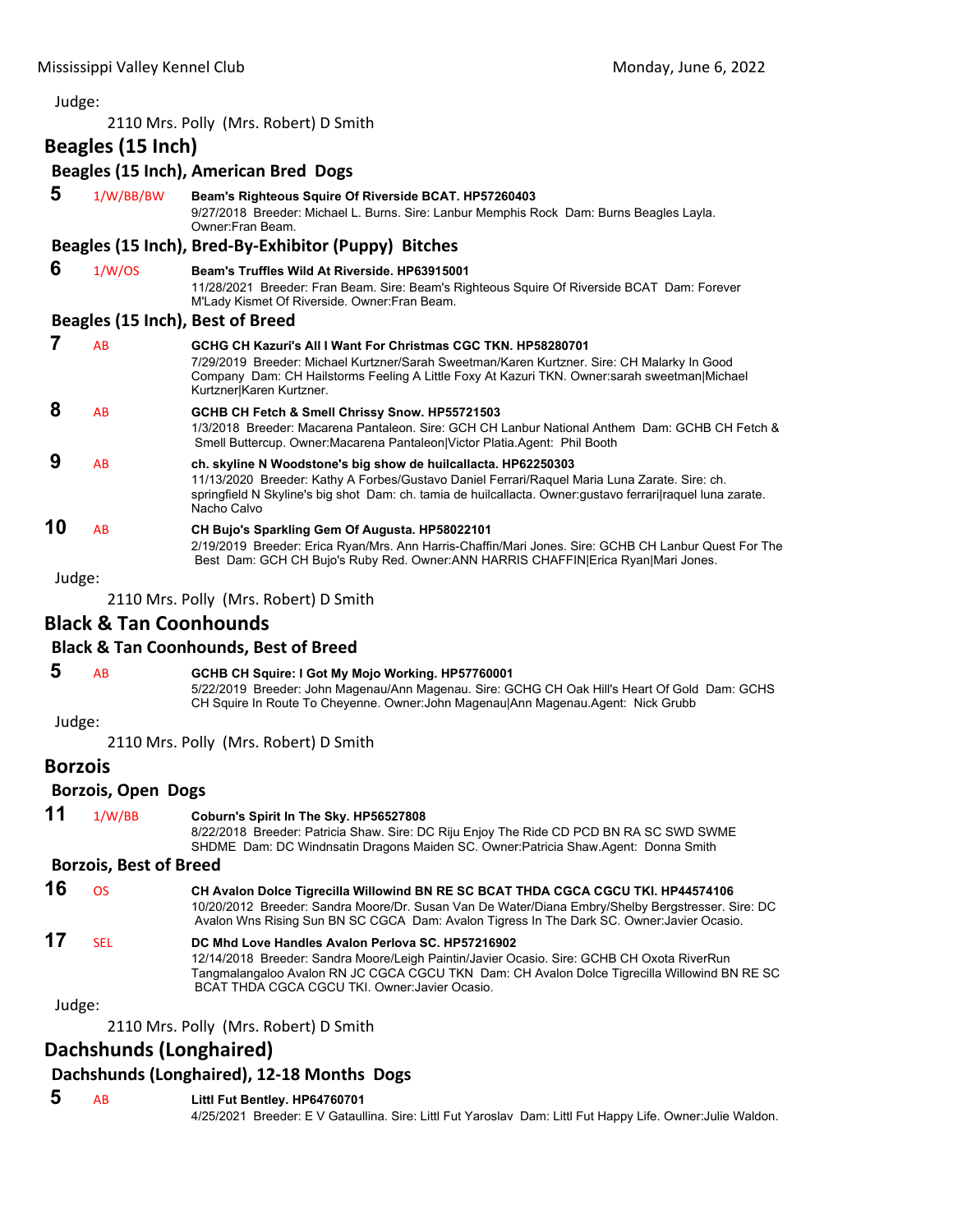# **Dachshunds (Longhaired), Open Miniature Dogs**

| 9  | 1/W/BW         | Littl Fut Topaz. HP63178201<br>2/4/2021 Breeder: E V Gataullina. Sire: Daks-Veg-As Lionel Logue Dam: Littl Fut Black Pearl.<br>Owner: Candice summers. Agent: Sue cassel                                                                                                                                       |
|----|----------------|----------------------------------------------------------------------------------------------------------------------------------------------------------------------------------------------------------------------------------------------------------------------------------------------------------------|
|    |                | Dachshunds (Longhaired), Best of Breed                                                                                                                                                                                                                                                                         |
| 7  |                | Gooddach's Ain't Nothin' But A Hound Dog @ Htld MI. HP61576401<br>11/22/2020 Breeder: Kathleen Good. Sire: Eledox Lowrider Liam @ Goodachs Dam: Gooddach's<br>Goddess Of The Stars MI. Owner: Reba Mandrell. Amanda Barron                                                                                     |
|    |                | Dachshunds (Longhaired), 12-18 Months Bitches                                                                                                                                                                                                                                                                  |
| 8  | 1              | Our Gang's Paris In The Springtime MI. HP62503404<br>3/18/2021 Breeder: Nancy Z Prouty. Sire: CH Wagsmore's Bee Charming MI Dam: GCHS DC Our Gang's<br>Something In The Way She Moves MI. Owner: Nancy Prouty. Agent: Tyler Mills                                                                              |
|    |                | Dachshunds (Longhaired), American Bred Bitches                                                                                                                                                                                                                                                                 |
| 14 | 1              | Paldachs Good Golly Miss Molly @ Jbs MI. HP60356204<br>6/21/2020 Breeder: Patricia A Litchfield. Sire: GCH CH Jbs Fire I Can't Put Out MI Dam: CH Paldachs<br>Simply Red MI. Owner: Jyl V Scott. Agent: Deanna Kidd                                                                                            |
| 16 | $\overline{2}$ | Eastwinds Gorgeous In Strypes. HP60466604<br>6/9/2020 Breeder: Kaye Atkinson. Sire: CH Minidogland Zoom Zoom Dam: GCH CH Stendachs Strype<br>Me Beautiful. Owner: Julie Waldon.                                                                                                                                |
|    |                | Dachshunds (Longhaired), Open Miniature Bitches                                                                                                                                                                                                                                                                |
| 18 | 1/R            | Taylored In America. HP59222901<br>1/11/2020 Breeder: Jennifer Taylor. Sire: Kinchville Leyden Dam: Mokko Maksimum Yunona II.<br>Owner:Candice summers.Agent: Sue cassel                                                                                                                                       |
| 20 | $\overline{2}$ | Waldons Southern Spots Galore. HP61208105<br>10/26/2020 Breeder: julie waldon. Sire: GCH CH Stonerivers Southern Gentleman MIcc Dam: CH Cks<br>Westwolf Of Camelot Dreams, Owner: Julie Waldon,                                                                                                                |
|    |                | Dachshunds (Longhaired), Open Standard Bitches                                                                                                                                                                                                                                                                 |
| 22 | 1/W            | Endachs Suckin' On Lemon Drops TKN. HP61195001<br>10/16/2020 Breeder: Victoria Lee. Sire: CH Daksland Incognito Iz S-Petersburga CGCA CGCU Dam: CH<br>Cedarmist's Raspberry Ripple At Endachs SI SE TKN. Owner: Victoria Lee.                                                                                  |
|    |                | Dachshunds (Longhaired), Best of Breed                                                                                                                                                                                                                                                                         |
| 12 | <b>OS</b>      | D'Artagnan Royall T's Smile At You SI. HP62704111<br>5/24/2021 Breeder: Mrs. Teresa M. Kress/Lynn Tyler. Sire: CH Bronia D'Artagnan Dam: Brownwood<br>Royall T's Just Let Me See You Smile SI. Owner:Zachary George Kim Baldwin Teresa Kress Lynn Tyler.<br>Amanda Barron                                      |
| 17 | BB             | GCHB CH Lockshire V Splendor Farm Messenger Of Strength SI. HP59035201<br>12/17/2019 Breeder: Kathleen Lockyer/Thomas Lockyer/Kelly Denise Mckinney. Sire: GCHP CH<br>Lockshire's Cash Only Please SI CGC Dam: CH Splendor Farm Raise A Glass To Freedom SI.<br>Owner:Kathleen Thomas Lockyer  Kelly McKinney. |
| 19 | AB             | CH Daks-Veg-As Amadeus. HP59120001<br>3/28/2019 Breeder: S.V. Baranova Shtokkmann. Sire: Basshubert Hat Trick In Vegas Dam: Daks-Veg-As<br>Gala Gradiva. Owner:Dawn M. Hintz.Agent: Kaye Atkinson                                                                                                              |
| 21 | AB             | GCH CH Kenmar's The Big Easy At Wincroft. HP59961501<br>5/13/2020 Breeder: Marianne McCullough/Judy Hargrove/Mrs. Kendra Suggs/Mr. Dylan Suggs. Sire: CH<br>Kenmar's Tiny Wonder One Love NAJ DN CGCA CGCU TKI Dam: CH Kenmar's Big Bang Theory.<br>Owner: Barbara and Michele Johannes Marianne McCullough.   |
| 23 |                | CH Ozo's Wild About Harry MI. HP60551902<br>8/14/2020 Breeder: Janice Finney/Janice Finney/Janice Finney. Sire: CH Harlequin Cc Cessna Cardinal<br>MI Dam: CH Ozo's N Vztops Moroccan Oasis MI. Owner:Linda Shaddy And Janet Cunningham.                                                                       |
| 24 | <b>SEL</b>     | CH Katerinapark Dobrava. HP61423801<br>9/1/2018 Breeder: E Falina. Sire: Daks-Veg-As Vittorio Dam: Kinchville Merry Me. Owner: Tracie B<br>Goodspeed. Amanda Barron                                                                                                                                            |
| 25 | SEL            | GCH CH Littl Fut Franco. HP60745801<br>8/6/2019 Breeder: E V Gataullina. Sire: Zvezda Kovaleni Yago Dam: Littl Fut Jewel. Owner:Candice<br>summers.Agent: Sue cassel                                                                                                                                           |
| 27 |                | GCHB CH Littl Fut Jaquet Droz. HP61362802<br>8/2/2019 Breeder: Elena Gataullina. Sire: Tezaurus Dream Unison Dam: Littl Fut Beauty And Luxury.<br>Owner:Dawn M. Hintz.Agent: Kaye Atkinson                                                                                                                     |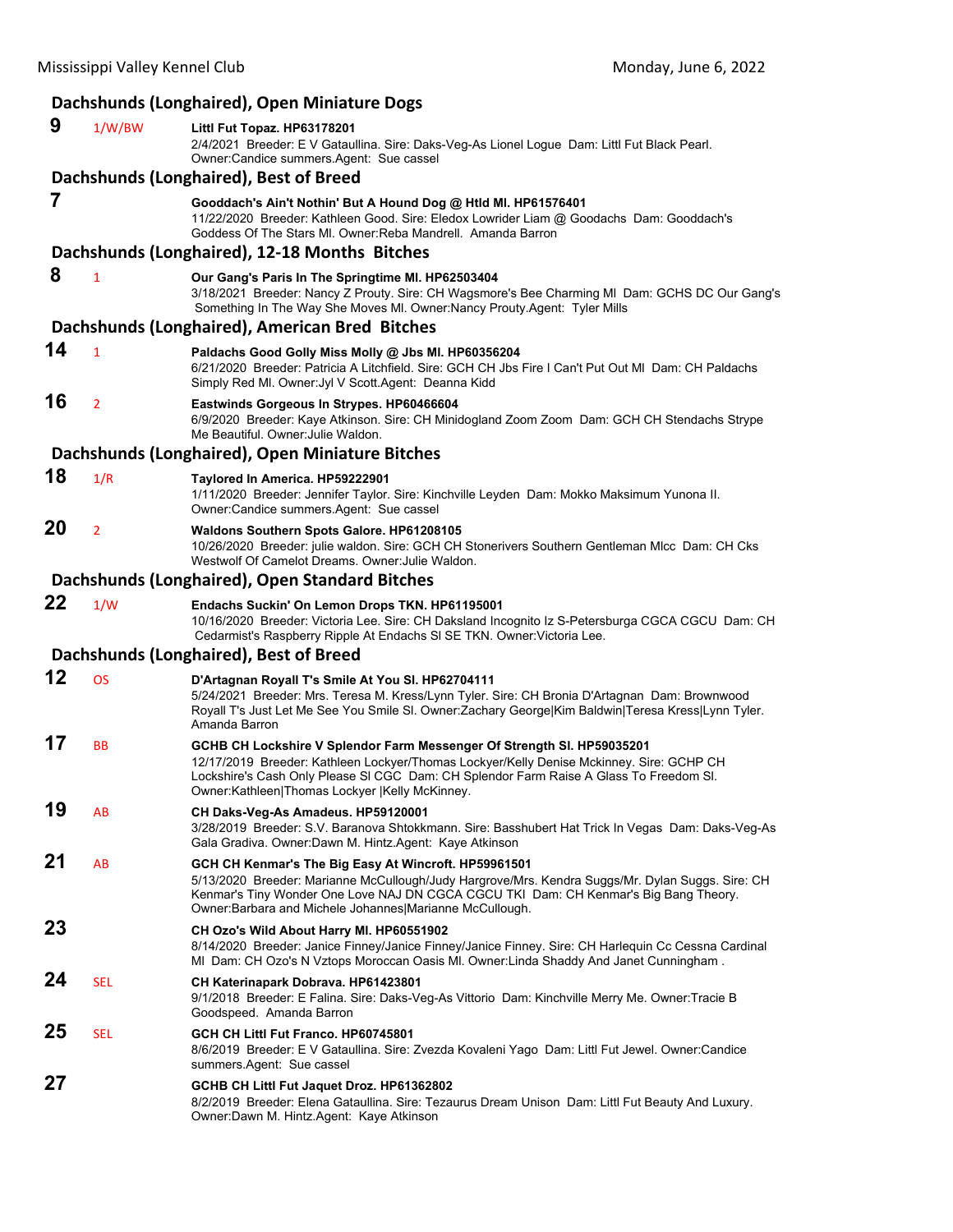| Judge: |                                       |                                                                                                                                                                                                                                                                                |  |  |  |
|--------|---------------------------------------|--------------------------------------------------------------------------------------------------------------------------------------------------------------------------------------------------------------------------------------------------------------------------------|--|--|--|
|        | 2110 Mrs. Polly (Mrs. Robert) D Smith |                                                                                                                                                                                                                                                                                |  |  |  |
|        | Dachshunds (Smooth)                   |                                                                                                                                                                                                                                                                                |  |  |  |
|        |                                       | Dachshunds (Smooth), Puppy (9-12 Months) Dogs                                                                                                                                                                                                                                  |  |  |  |
| 5      | 1/R                                   | Doxy Den's Lord Of The Rings Ms. HP63446305<br>8/9/2021 Breeder: Anne Thibault. Sire: CH Parracino's Odinson At Doxy Den Ms Dam: Poor Meadow's<br>Baby Dill Msp. Owner:Susan D Parracino.Agent: Ramona Browning                                                                |  |  |  |
|        |                                       | Dachshunds (Smooth), 12-18 Months Dogs                                                                                                                                                                                                                                         |  |  |  |
| 7      | 1/W/OS                                | Lost Creek Heart Is A Feather, HP62604302<br>5/13/2021 Breeder: Mrs. Susan Ann Genz/Timothy Genz. Sire: GCH CH Rosegate@Antir Braav Pony<br>Soldier SE Dam: GCH CH Lost Creek Moment Of Beauty JE BCAT. Owner:Cassie Myers   Edgar Myers.                                      |  |  |  |
|        |                                       | Dachshunds (Smooth), Puppy (6-9 Months) Bitches                                                                                                                                                                                                                                |  |  |  |
| 6      | $\mathbf{1}$                          | Wtl Tin Goddess Msd. HP63607402<br>9/10/2021 Breeder: Dominique Spann. Sire: CH Mayor Iz Omskoi Kreposti Dam: Hr Thors Need For<br>Daisy Ms. Owner: Dominique R Spann. Agent: Kaye Atkinson                                                                                    |  |  |  |
|        |                                       | Dachshunds (Smooth), American Bred Bitches                                                                                                                                                                                                                                     |  |  |  |
| 10     | AB                                    | Wylde Rose A Desilu Production. HP59676501<br>2/6/2020 Breeder: Sharon S Anderson. Sire: CH Aviance's Son Of A Biotch Ss Dam: CH Geisler's Lucy In<br>The Sky With Diamonds. Owner: Alex Geisler Bernadetta Taflan. Agent: Debra Mattingly                                     |  |  |  |
|        |                                       | Dachshunds (Smooth), Open Miniature Bitches                                                                                                                                                                                                                                    |  |  |  |
| 14     | 1/R                                   | Beachside Dox Tin Cup Chalice Ms. HP59016402<br>10/29/2019 Breeder: Cliff Ramos/Cliff Ramos/Walter D Cunningham/Walter D Cunningham. Sire: CH<br>Paradise's Red Hot Renegade Ms Dam: CH Beachside Dox Swingin' Hula Girl Ms. Owner: Dr Catherine<br>Martine Agent: Tyler Mills |  |  |  |
|        |                                       | Dachshunds (Smooth), Open Standard Bitches                                                                                                                                                                                                                                     |  |  |  |
| 18     | 1/W/BW                                | Dublin Creeks I'LI Be The Difference, HP63734302<br>5/23/2021 Breeder: Susan Elizabeth O'Reilly. Sire: GCHG CH Dublin's Black Ice Dam: GCH CH Dublin<br>Creek Fun In The Sun At Windfall. Owner:Katie Noyes Susan O Reilly.Agent: Debra Mattingly                              |  |  |  |
|        |                                       | Dachshunds (Smooth), Best of Breed                                                                                                                                                                                                                                             |  |  |  |
| 11     | AB                                    | CH Wtl Get Him To The Greek Ms. HP62848804<br>5/13/2021 Breeder: Dominique Spann/Bridget Loveless. Sire: GCH CH Kupecheskiy Syn Iz Omskoi<br>Kreposti Dam: Hr Quincys Blue Asia Msp. Owner:Dominique R Spann.Agent: Kaye Atkinson                                              |  |  |  |
| 20     | <b>BB</b>                             | GCH CH Lost Creek Moment Of Beauty JE BCAT. HP55444404<br>4/23/2018 Breeder: Mrs. Susan Ann Genz/Timothy Genz. Sire: GCHB DC Bensarka Top Cat RATN Dam:<br>GCHS DC Jagies At Last V Spellbound JE CGC. Owner: Susan Genz.                                                      |  |  |  |
| 24     | <b>SEL</b>                            | CH Leru V Stendachs Right As Rain Ms. HP62255001<br>1/22/2021 Breeder: Leann Lange/Barbara Robinson. Sire: CH Stendachs Traditional No Strypes Dam:<br>CH Leru Crickhollow Pink Panther. Owner: Monica Stensby. Agent: Kaye Atkinson                                           |  |  |  |
| Judge: |                                       |                                                                                                                                                                                                                                                                                |  |  |  |
|        |                                       | 2110 Mrs. Polly (Mrs. Robert) D Smith                                                                                                                                                                                                                                          |  |  |  |
|        | <b>Dachshunds (Wirehaired)</b>        |                                                                                                                                                                                                                                                                                |  |  |  |
|        |                                       | Dachshunds (Wirehaired), Open Standard Bitches                                                                                                                                                                                                                                 |  |  |  |
| 8      | AB                                    | Brazosski Rivendell's Mayflower. HP59232403                                                                                                                                                                                                                                    |  |  |  |

11/29/2019 Breeder: Kellie Williams/Diana Rockwell. Sire: DC Brazos Ski The Apostle Dam: CH Yuletides Fahrenheit 451 Sw. Owner:Kellie Williams|Diana Rockwell.Agent: Lisa Bettis

# **Dachshunds (Wirehaired), Best of Breed**

| 12 | A <sub>B</sub> | GCH CH Maurice Iz Novo-Peredelkino. HP58750401<br>6/13/2018 Breeder: A V Vorobyeva. Sire: Patree Kay Iz Novo-Peredelkino Dam: Khokhloma Iz Novo-<br>Peredelkino. Owner: ALICIA J ODONNELL Mark V ODonnell.Agent: billy huntington                                             |
|----|----------------|-------------------------------------------------------------------------------------------------------------------------------------------------------------------------------------------------------------------------------------------------------------------------------|
|    | BB/G2          | GCHS CH Watermark The Secrets In The Sauce V. Legibach Sw. HP59669401<br>3/5/2020 Breeder: Tyler Mills/Gina Leone Middings/Pat Leone. Sire: GCHB CH Treis Pinheiros Quid Pro<br>Quo Sw Dam: CH Legibach Double The Love Sw. Owner: Tyler Mills Joseph Metheney Bill Gorodner. |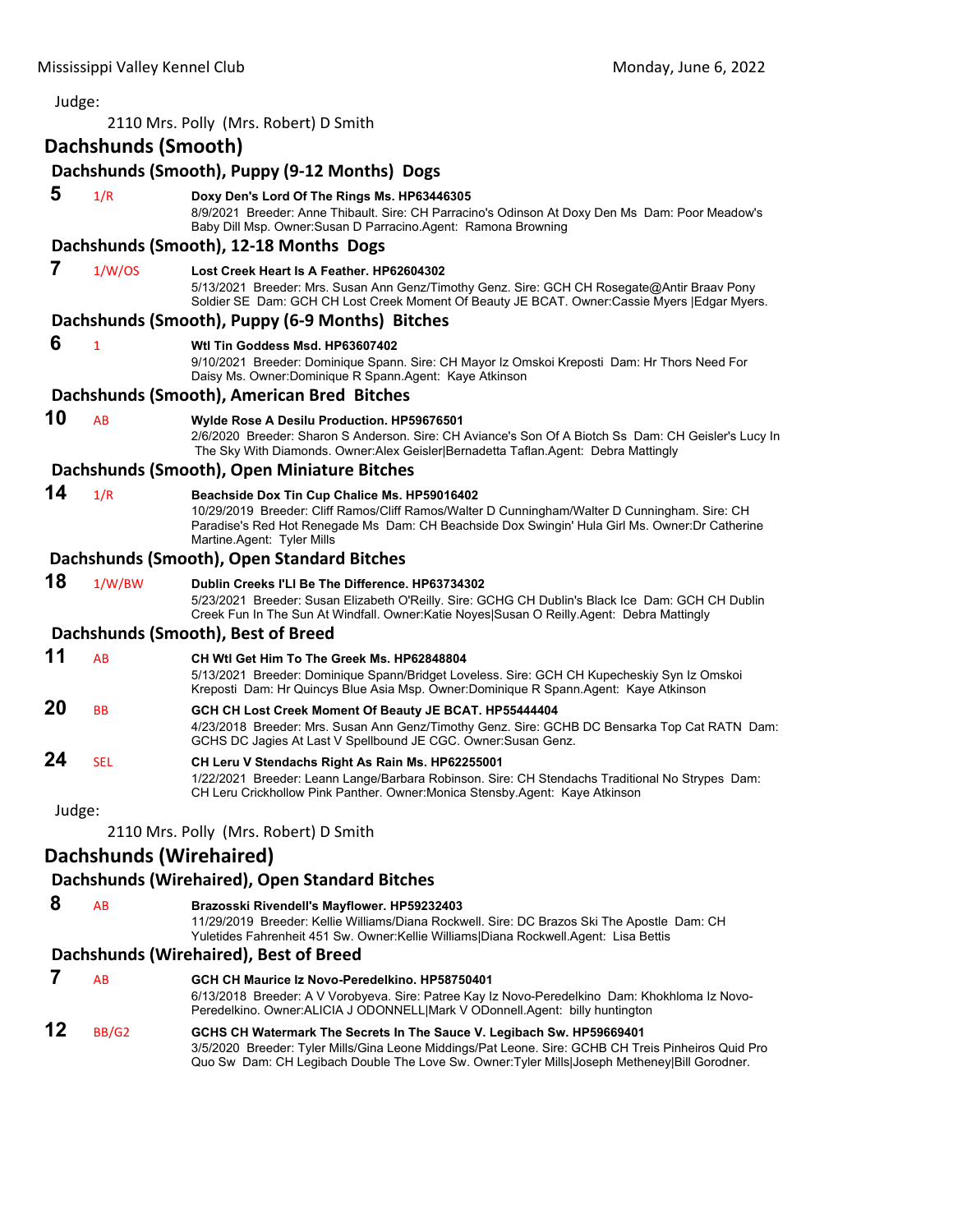2110 Mrs. Polly (Mrs. Robert) D Smith

# **Grand Basset Griffon Vendeens**

# **Grand Basset Griffon Vendeens, Puppy (9‐12 Months) Bitches**

 **6** AB **Sidekick's Go The Xtra Mile. HP63489601**

8/30/2021 Breeder: Brent Humphrey/Corey Benedict/Katherine Kellum/Justin Rose. Sire: CH Sidekick's Royal Guard Of Arendale Dam: Jouvence Du Bois Mande. Owner:Brent Humphrey|Corey Benedict.Agent: Jody Paquette-Garcini

# **Grand Basset Griffon Vendeens, Best of Breed**

| BB/G4 | GCHB CH Sidekick's Secret Weapon. HP59232202<br>1/16/2020 Breeder: Shari Green/Brent Humphrey/Corey Benedict. Sire: GCHB CH Sidekick's Life In The<br>Fast Lane Dam: Sidekick's Jete Entrelace. Owner:Laurie Green Erline Jesseman Brent Humphrey Jody<br>Garcini. |
|-------|--------------------------------------------------------------------------------------------------------------------------------------------------------------------------------------------------------------------------------------------------------------------|
| AR    | GCHS CH Sidekick's Ice Queen At R-N-B CM. HP48828703                                                                                                                                                                                                               |

1/31/2015 Breeder: Brent Humphrey/Corey Benedict/Laura Offerdahl. Sire: CH Sidekick's Amour De Bonami CM6 Dam: Sidekick's Daisy Duke. Owner:Laurie Green|Brent Humphrey|Barbara Miller.

Judge:

2675 Mr. Desmond J Murphy

# **Greyhounds**

#### **Greyhounds, Puppy (9‐12 Months) Dogs**

| -5 | 1/W | Sky Hi Hunt Fire Burning. HP63547605 |
|----|-----|--------------------------------------|
|    |     |                                      |

8/7/2021 Breeder: Anita Pugh/Dwayne Pugh/Gavin Pugh. Sire: CH Estet Classic Genteel Ashby Dam: Sky Hi Hunt Kissed By Fire. Owner:Wendy Anderson|James Donahue|D. Scott Pfeil|Anita Pugh.

#### **Greyhounds, Best of Breed**

| 6         | BB/G3      | GCHB CH Sky Hi Hunt Song Of Fire And Ice. HP54469908<br>9/30/2017 Breeder: Anita Pugh/Dwayne Pugh/Gavin Pugh. Sire: GCH CH Ki's Primo Vi Prendo Dam: CH<br>Sky Hi Girls Run The World SC. Owner: James Donahue D Scott Pfeil Geno Sisneros. |
|-----------|------------|---------------------------------------------------------------------------------------------------------------------------------------------------------------------------------------------------------------------------------------------|
|           |            | GCHB CH Pax Mundi Bacchus, HP55254702<br>5/6/2017 Breeder: Christopher Shields. Sire: CH Denetorn Des Legendes Du Moyen Age Dam: Sobers<br>Rosa Mundi. Owner: Waylon Ramming Alyeace Geary.                                                 |
| 8         | <b>SEL</b> | <b>CH Poachers Irresistible Carli BCAT, HP61398502</b><br>11/12/2020 Breeder: Waylon Ramming. Sire: CH Poachers Star When You Shine Dam: CH Lakilanni<br>Bang Bang At Poacher. Owner: Scott M Thomas.                                       |
| 9         | <b>SEL</b> | <b>CH Poachers Gustavo Fring. HP58565903</b><br>9/25/2019 Breeder: J Waylon Ramming. Sire: GCHB CH Pax Mundi Bacchus Dam: CH Poachers A New<br>Dawn. Owner: Waylon Ramming Agent: Jody Paquette-Garcini                                     |
| 11        | OS         | CH Hunters Artemis Moon Of Poachers BCAT, HP58725110<br>10/3/2019 Breeder: Waylon Ramming. Sire: GCHB CH Pax Mundi Bacchus Dam: CH Lakilanni Bang<br>Bang At Poacher. Owner: J Waylon Ramming Beth Jewell.                                  |
| $lllldal$ |            |                                                                                                                                                                                                                                             |

Judge:

2110 Mrs. Polly (Mrs. Robert) D Smith

#### **Harriers**

#### **Harriers, Best of Breed**

 **5** AB **CH Blythmoor Sheez-Beez How High The Moon. HP58129204**

5/22/2019 Breeder: Margie Dykstra. Sire: GCHS CH Blythmoor Chance Encounter At Shadowmere TD TDU TKN Dam: Wynfield When Sunny Gets Blue. Owner:Sheila Allen|Billy Huntington.

#### Judge:

46593 Justin Dannenbring

# **Ibizan Hounds**

#### **Ibizan Hounds, 12‐18 Months Dogs**

 **5** AB **Nevaeh's No One Likes A Shady Beach. HP62303304**

3/6/2021 Breeder: Lisa Venegas/Laura Kling/Nicol Bedea/Logan Yankowski. Sire: GCH CH Dragorra's You Remind Me Of The Babe Dam: CH Nevaeh's Totally B' Itchin'. Owner: Justin King.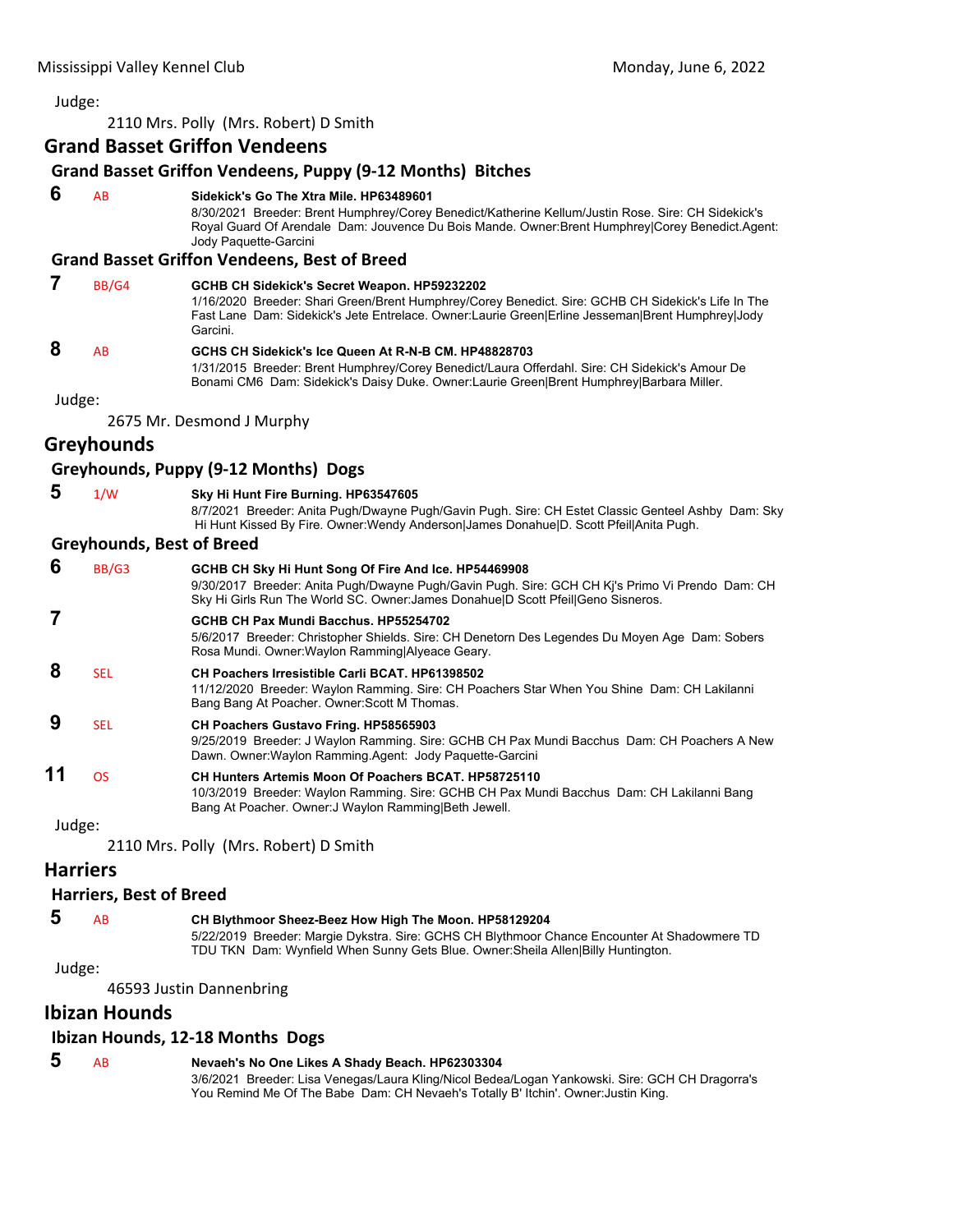## **Ibizan Hounds, Bred‐By‐Exhibitor (Adult) Dogs**

# **7** 1/W/BW **Nevaeh's Let The Fun Be Gin. HP62469403** 3/20/2021 Breeder: Lisa Venegas/Brenda L Murray. Sire: GCH CH Neavaeh's Poppin' The Pop Rocks @ Windrift Dam: Nevaeh's Beauty School Dropout. Owner:Lisa Venegas. **Ibizan Hounds, Bred‐By‐Exhibitor (Adult) Bitches 6** 1/W **Windrift's Border Town Buzz. HP62469402**

3/20/2021 Breeder: Lisa Venegas/Brenda Murray. Sire: GCH CH Neavaeh's Poppin' The Pop Rocks @ Windrift Dam: Nevaeh's Beauty School Dropout. Owner:B Murray|K Murray|L Venegas.

# **Ibizan Hounds, Open Bitches**

 **8** 1/R **Nahala Heron And Hound's Tickle Me Pink. HP62936404** 5/1/2021 Breeder: Meegan Pierotti-Tietje/Alexandria Mitchell. Sire: DC Honeymoon's Livin On The Edge SC ACT1 SCN SIN CGC TKN Dam: CH Heron And Hound's Just You Wait. Owner:Alex Mitchell|Meegan Pierotti-Titeje.

#### **Ibizan Hounds, Best of Breed**

| 9  | AB             | GCH CH Dragorra's You Remind Me Of The Babe. HP51368204<br>4/17/2016 Breeder: Arial A Harper. Sire: GCH DC Dragorra's Do It For The Thrill SC Dam: DC Ahram-<br>Orion Fender Bender SC CGC. Owner: Justin King.                                                                                                    |
|----|----------------|--------------------------------------------------------------------------------------------------------------------------------------------------------------------------------------------------------------------------------------------------------------------------------------------------------------------|
| 10 | <b>OS</b>      | GCH DC Nahala's Eternal Winter At Morado SC, HP55526403<br>3/3/2018 Breeder: Alexandria R Mitchell-Lynch. Sire: CH Davinci Nahala Chaos Reigns Dam: GCH DC<br>Nahala's Signed Sealed Delivered SC CA TKN. Owner: Leah Hartlep Alex Mitchell.                                                                       |
| 11 | <b>BB</b>      | GCH CH Nahala's Winter Dragon TKN. HP55526405<br>3/3/2018 Breeder: Alexandria R Mitchell-Lynch. Sire: CH Davinci Nahala Chaos Reigns Dam: GCH DC<br>Nahala's Signed Sealed Delivered SC CA TKN. Owner: Alexandria Mitchell Lynch.                                                                                  |
| 12 | A <sub>R</sub> | GCHB DC Hart's Up Tall And High RN FDC MC BCAT ACT2J DN CGC TKA ATT. HP56446803<br>9/28/2018 Breeder: Brianne Butcher/Katie Belz, Sire: GCHB DC Loco Motion's Dare To Prevail With Hart<br>MC LCX5 Dam: GCHB DC Kamars Final Laugh MC LCX3. Owner: Hiland Langhans Brianne<br>Butcher Agent: Jody Paquette-Garcini |
| 15 | <b>SEL</b>     | CH Nevaeh's Absinthe Minded. HP62469401<br>3/20/2021 Breeder: Lisa Venegas/Brenda Murray. Sire: GCH CH Neavaeh's Poppin' The Pop Rocks @<br>Windrift Dam: Nevaeh's Beauty School Dropout. Owner: Lisa VENEGAS.                                                                                                     |

Judge:

2110 Mrs. Polly (Mrs. Robert) D Smith

# **Irish Wolfhounds**

#### **Irish Wolfhounds, Novice Dogs**

 **5** AB **Riverview Carroy Stars And Stripes O'Cos. HP60415110** 7/3/2020 Breeder: Mary Wiewel/Fred Wiewel/Lynne Rosebrock. Sire: GCHS CH Fleetwind Carroy Cosgrove Con'An Dam: Carroy Riverview Cadimhe Mcaiden. Owner:Mary M Wiewel|Fred Wiewel.

#### **Irish Wolfhounds, Puppy (9‐12 Months) Bitches**

#### **6** AB **Riverview Aphrodite. HP63214308**

6/16/2021 Breeder: Mary Wiewel/Fred Wiewel/Lynne Rosebrock. Sire: GCH CH Kellcastle Rushmore Dam: Carroy Riverview Cadimhe Mcaiden. Owner:Fred Wiewel|Mary Wiewel.

# **Irish Wolfhounds, Best of Breed**

**11** AB **CH Dia Duit Slaine Tenor. HP57907002**

5/13/2019 Breeder: Pamela F McNeil/Rockne Elgin. Sire: GCH CH Shellane Pavarotti Sings For Slaine Dam: CH Dia Duit's Anna Aine CGC. Owner:Christine and Robert Bernstein and Helen Philpott|Pam Elgin.

Judge:

2110 Mrs. Polly (Mrs. Robert) D Smith

# **Otterhounds**

# **Otterhounds, Puppy (6‐9 Months) Dogs**

# **5** 1/W/BB/BW **Kiowa Creeks Red Tail Lights Heading For Spain. HP63404802**

9/19/2021 Breeder: Susan Plucheck/WAYNE PLUCHECK. Sire: Kiowa Creek's Sammy Can't Drive 55 Dam: GCHS CH Ironquest's C You're A Fine Girl. Owner:Wayne|Susan Plucheck.Agent: Danielle Goodland

# **Otterhounds, 12‐18 Months Dogs**

# **7** AB **Kiowa Creeks Qcumber Knows Best VHMA. HP62311410**

4/25/2021 Breeder: SUE PLUCHECK/WAYNE PLUCHECK. Sire: Beardsen Friar Tuck O'Wooded Glen THDA CGC TKN Dam: GCH CH Kiowa Creeks Little Rascal Miss Crabtree. Owner:Dian Quist.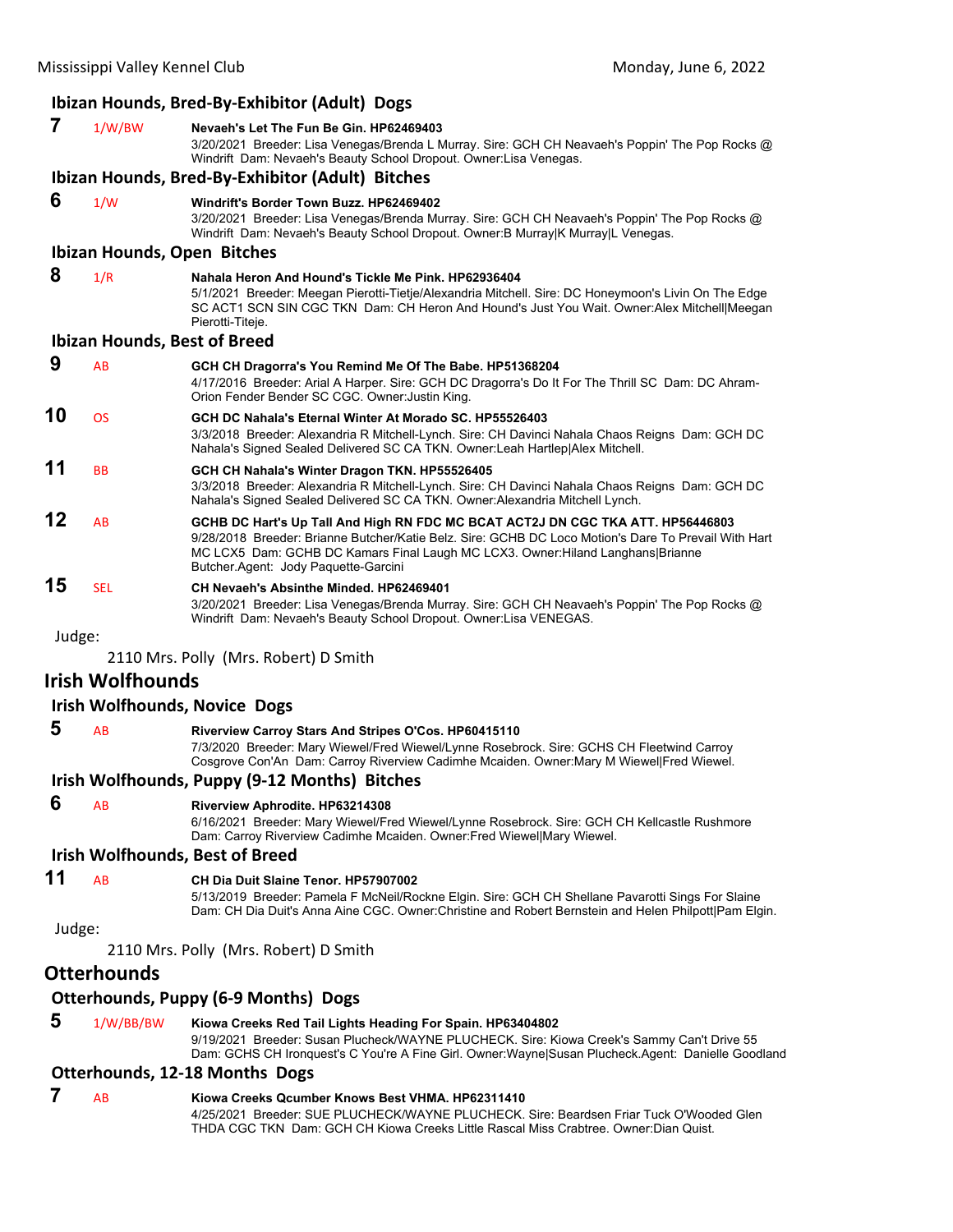|        |                             | <b>Otterhounds, Puppy (6-9 Months) Bitches</b>                                                                                                                                                                                                                                    |
|--------|-----------------------------|-----------------------------------------------------------------------------------------------------------------------------------------------------------------------------------------------------------------------------------------------------------------------------------|
|        |                             |                                                                                                                                                                                                                                                                                   |
| 8      | 1/W/OS                      | Kiowa Creeks Shes A Poor Mans Rich Girl, HP63404808<br>9/19/2021 Breeder: Susan Plucheck/WAYNE PLUCHECK. Sire: Kiowa Creek's Sammy Can't Drive 55<br>Dam: GCHS CH Ironquest's C You're A Fine Girl. Owner:Wayne Susan Plucheck.Agent: Danielle Goodland                           |
|        |                             | <b>Otterhounds, 12-18 Months Bitches</b>                                                                                                                                                                                                                                          |
| 10     | 1/R                         | Kiowa Creeks People Call Me Mrs Wormer. HP62311401<br>4/25/2021 Breeder: SUE PLUCHECK/WAYNE PLUCHECK, Sire: Beardsen Friar Tuck O'Wooded Glen<br>THDA CGC TKN Dam: GCH CH Kiowa Creeks Little Rascal Miss Crabtree. Owner:Wayne Susan<br>Plucheck.Agent: Danielle Goodland        |
| Judge: |                             |                                                                                                                                                                                                                                                                                   |
|        |                             | 2110 Mrs. Polly (Mrs. Robert) D Smith                                                                                                                                                                                                                                             |
|        | <b>Rhodesian Ridgebacks</b> |                                                                                                                                                                                                                                                                                   |
|        |                             | Rhodesian Ridgebacks, Bred-By-Exhibitor (Puppy) Dogs                                                                                                                                                                                                                              |
| 5      | 1/R                         | Tampo's Muwindaji Simba Mzuri Wa Baba. HP63899008<br>10/17/2021 Breeder: Barbara Harden/Linda Winford. Sire: GCH CH Desta's Another Beginning For<br>Tampo Dam: GCH CH Tampo's Layla Of Southridge. Owner:Barbara Harden.                                                         |
|        |                             | Rhodesian Ridgebacks, Open Dogs                                                                                                                                                                                                                                                   |
| 9      | 1/W                         | Rainbow Hill's Sugar Daddy. HP59566602                                                                                                                                                                                                                                            |
|        |                             | 12/28/2019 Breeder: Anthony Alario/Jill Davis. Sire: GCHG CH Highland Rim Sugar Man Of Presidio<br>Dam: CH Rainbow Hill's Zambia Alula. Owner: Lyndsay Metz. Sarah Krickeburg                                                                                                     |
|        |                             | Rhodesian Ridgebacks, 12-18 Months Bitches                                                                                                                                                                                                                                        |
| 8      | 1                           | Tampo's Safari Huanza. HP61819401<br>1/29/2021 Breeder: Barbara Harden/Linda Winford. Sire: GCH CH Desta's Another Beginning For Tampo<br>Dam: GCH CH Tampo's Layla Of Southridge. Owner: Barbara Harden.                                                                         |
| 10     | AB                          | Cynara's OMG Just Like Momma Miley!. HP62491105<br>5/21/2021 Breeder: Danielle M Homan/Elaine Hudson. Sire: DC Cynara's Got A Friend In Me SC CA<br>Dam: FC Cynara's Just Like A Wrecking Ball SC CA CGC. Owner:Elaine Hudson Mark Hudson. Kari Adams                             |
|        |                             | Rhodesian Ridgebacks, Bred-By-Exhibitor (Adult) Bitches                                                                                                                                                                                                                           |
| 12     | 1/W/OS                      | Tampo's Vision Of The Past. HP59603101<br>3/27/2020 Breeder: Barbara Harden/Linda Winford. Sire: CH Sundown's Tennessee Walker Dam: GCH<br>CH Tampo's Layla Of Southridge. Owner: Barbara Harden.                                                                                 |
|        |                             | <b>Rhodesian Ridgebacks, American Bred Bitches</b>                                                                                                                                                                                                                                |
| 14     | $\mathbf{1}$                | Rhapsody's Sugar Magnolia. HP61451812<br>12/6/2020 Breeder: Mark Shirley. Sire: Kwetu's Joe Cotton Dam: Rhapsody's All That Jazz.<br>Owner: Meredith Womack.                                                                                                                      |
|        |                             | <b>Rhodesian Ridgebacks, Open Bitches</b>                                                                                                                                                                                                                                         |
| 16     | $\mathbf{3}$                | Wayamba's Free Spirit. HP54803901<br>12/19/2017 Breeder: Sharon C Gardner. Sire: GCHB CH Triggerhill's Western Adventure RN SC CGC<br>Dam: CH Wayamba's Touched By An Angel. Owner: Sharon C Gardner Agent: Sue Cassel                                                            |
| 20     | $\overline{2}$              | Kennebec's Timeless Truth Of Rare Earth, HP59621202<br>3/1/2020 Breeder: Monique Mcilhenney. Sire: CH Rare Earth's Quantum Leap UD MX MXJ Dam: GCH<br>DC Kennebec Be Still My Heart CD RN SC TT THD CGCU TKN. Owner:Susan Wagener Don White Meg<br>Willis-Redfern.                |
| 22     | 1/R                         | Rhapsody's Cheeky Chic. HP61451805<br>12/6/2020 Breeder: Mark Shirley. Sire: Kwetu's Joe Cotton Dam: Rhapsody's All That Jazz.<br>Owner: Gretchen Freund Mark Shirley.Agent: Ramona Browning                                                                                      |
|        |                             | <b>Rhodesian Ridgebacks, Best of Breed</b>                                                                                                                                                                                                                                        |
| 11     | <b>SEL</b>                  | GCHB CH Kabusha Allegro Minuetto. HP50754204                                                                                                                                                                                                                                      |
|        |                             | 9/21/2015 Breeder: Kim N. Ellsmore/Rosemary Teel. Sire: Ridgeville's Royal Reign Dam: Kabusha<br>Dreams Come True. Owner: Kim N Ellsmore.                                                                                                                                         |
| 15     | AB                          | GCHB CH Dakari Laugh In The Face Of Danger @ Presidio SC BCAT DS CGC TKI. HP53178701<br>3/17/2017 Breeder: Cathy Mullen/Martha Prendergast. Sire: GCH CH Pupukearidge He Will Laugh RN SC<br>BCAT CGCA CGCU Dam: GCH CH Hunters Ridge Gold N Rule Of Presidio. Owner: Emma Braum. |
| 19     |                             | CH Harley Ridge's Back In Black. HP54646101<br>11/9/2017 Breeder: Heike Fulton/Rick Fulton. Sire: GCHB CH Elyia's Stardust CA Dam: GCHG CH Harley<br>Ridge's Magical Madhi Of Spring Valley SC. Owner: Heike Fulton Rick Fulton. Agent: Sue Cassel                                |
| 21     | BB                          | GCHG CH Kkrspirit Of Goodwill. HP55750005<br>6/6/2018 Breeder: June Greenwood. Sire: CH Kkr You Should Be Dancing CGC Dam: CH Kkr Captain's<br>Skip To My Lou. Owner:Kenna Bertelli Steve Bertelli June Greenwood.Agent: Kelly Shupp                                              |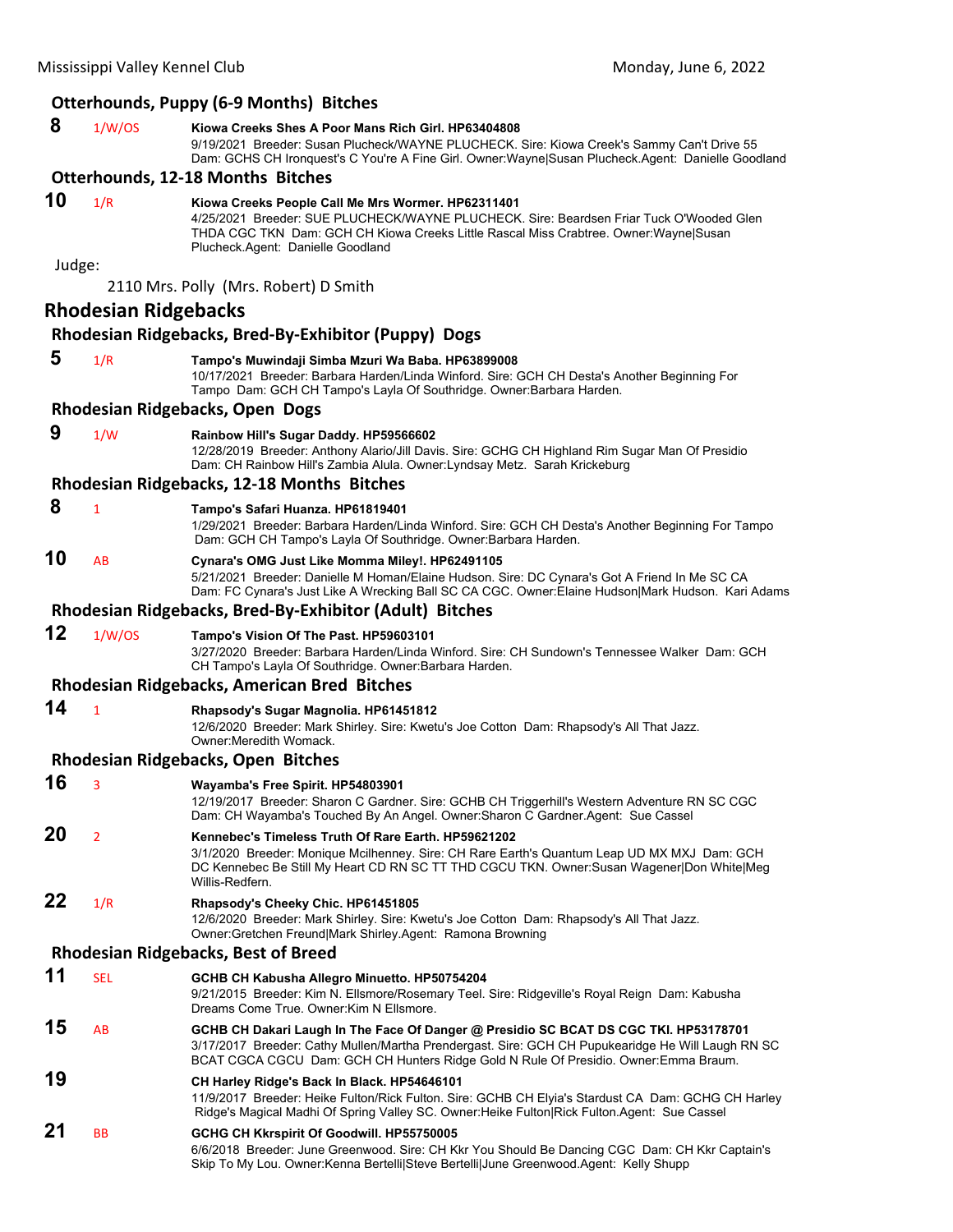76130 Nancy Leising

# **Salukis**

| 7  | AB                        | Odi Et Amo Bosco Silvershadow Elessar, HP62782501<br>5/20/2021 Breeder: Francis S Broadway/L Sue Rooney-Flynn/William T Flynn/Kathrine Bloodworth. Sire:<br>CH Odi Et Amo Lil' Buster Elessar Dam: CH Elessar's Silvershadow Nada Odi Et Amo. Owner: Crystal<br>Glass Haney Francis S Broadway L Sue Rooney-Flynn.              |
|----|---------------------------|---------------------------------------------------------------------------------------------------------------------------------------------------------------------------------------------------------------------------------------------------------------------------------------------------------------------------------|
|    |                           | Salukis, Bred-By-Exhibitor (Puppy) Dogs                                                                                                                                                                                                                                                                                         |
| 9  | $\mathbf{1}$              | Al Sayad Isirad Oh Bringing Back The Sunshine. HP64714602<br>11/30/2021 Breeder: Jack Adams/Kari Adams/Fiona Bennett/Deborah Satterfield. Sire: GCHB CH Khiva's<br>Samwise Of Isirad RN SC MX AXJ OF CGC TKN Dam: GCH CH Azharaani Ki Tzarina Kira JC CA.<br>Owner: Kari Adams Jack Adams Fiona Bennett.                        |
|    |                           | Salukis, Bred-By-Exhibitor (Adult) Dogs                                                                                                                                                                                                                                                                                         |
| 17 | $\overline{2}$            | <b>Blue Nile Majestic Bronze. HP58993901</b><br>12/3/2019 Breeder: Sara Winsted/Michael McMillan. Sire: GCHS CH J.A.Y. Jp Love Me Tender Blue Nile<br>Dam: GCHB CH Tazillah Elmas Blue Nile. Owner:Sara Winsted and Michael Winsted Michael McMillan.                                                                           |
| 19 | 4                         | Azharaani Nur Sweet Prince Hamlet JC, HP61051602<br>8/22/2020 Breeder: Gina Hayden/Fiona Bennett/Thomas Dunne. Sire: Al Sayad Gaia Tor Mjolnir Nihaati<br>Dam: GCH CH D'Ansor Dar Be'Ance Al Sayad. Owner: Fiona Bennett Gina Hayden T Dunne.                                                                                   |
| 21 | 3                         | Twilight's Time Traveler. HP62000101<br>3/12/2021 Breeder: Lila Marie Burnett/Rick Brown. Sire: GCHB CH Tamrick Blood Moon Of Appalachia<br>SC Dam: GCHB CH Shahtani Pequest Twilight Zvart SC. Owner: Rick Brown.                                                                                                              |
| 25 | 1/R                       | Odi Et Amo Hershey Silvershadow Elessar. HP62782503<br>5/20/2021 Breeder: Francis S Broadway/L Sue Rooney-Flynn/William T Flynn/Kathrine Bloodworth. Sire:<br>CH Odi Et Amo Lil' Buster Elessar Dam: CH Elessar's Silvershadow Nada Odi Et Amo. Owner: Francis S<br>Broadway L. Sue Rooney-Flynn William T. Flynn K Bloodworth. |
|    |                           | <b>Salukis, American Bred Dogs</b>                                                                                                                                                                                                                                                                                              |
| 27 | AB                        | Tazi Morocco Men Zia. HP56274403<br>7/8/2018 Breeder: Marydee Sist/Sally Lou Reigle. Sire: CH Tazi Bikr Men Basra RN JC NA NAJ SWN SIA<br>CGC TKI Dam: Zia Exotic Wager. Owner: Mary Dee Sist Jamie-Lynn Grant.                                                                                                                 |
|    | <b>Salukis, Open Dogs</b> |                                                                                                                                                                                                                                                                                                                                 |
| 31 | AB                        | Tazi Mehmet Men Zia. HP56274407<br>7/8/2018 Breeder: Marydee Sist/Sally Lou Reigle Paull. Sire: CH Tazi Bikr Men Basra RN JC NA NAJ<br>SWN SIA CGC TKI Dam: Zia Exotic Wager. Owner: Mary Dee Sist Jamie-Lynn Grant.                                                                                                            |
| 33 | $\overline{2}$            | 7seas My Name Is Bocephus At Parfait. HP57321401<br>11/29/2018 Breeder: Camerin Kelly/Karin Kelly-Burns/Stephanie House. Sire: GCHB CH Impala Red<br>Headed Stranger Dam: GCH CH 7seas Parfait These Boots Are Made For Walkin. Owner:Camerin<br>Kelly Karin Kelly-Burns Stephanie House Kelly K Brown.                         |
| 35 | 1/W                       | El Baz Yu Yanni, HP61547106<br>11/19/2020 Breeder: Marilyn Cayer & Gertrude W Hinsch. Sire: Farashah Starry Night Dam: CH El Baz<br>Ula Ummi. Owner: Gertrude Hinsch Cynthia Hahn.                                                                                                                                              |
| 37 | 3                         | Lahhabeh's Temptation. HP63285301<br>2/24/2019 Breeder: Deborah Anne Dillman. Sire: GCHP CH Impala Ladies Love Outlaws RN JC CGCA<br>TKN Dam: CH Red Hawk's Qadira Wafiqa. Owner:Deborah Dillman   Brian Ward.                                                                                                                  |
|    |                           | Salukis, Puppy (6-9 Months) Bitches                                                                                                                                                                                                                                                                                             |
| 6  | $\mathbf{1}$              | Srinagar Majalis Cascabela Thevetia. HP64516202<br>11/16/2021 Breeder: Srinagar Knl. Sire: Elamir Flamenco El Cortez Dam: Srinagar Circe El Samawhiya.<br>Owner: Marisa Murray.                                                                                                                                                 |
|    |                           | Salukis, Puppy (9-12 Months) Bitches                                                                                                                                                                                                                                                                                            |
| 8  | $\overline{2}$            | Sandstorm A Midsummer Night's Dream. HP63213001<br>7/2/2021 Breeder: Kathleen Morton. Sire: CH Windstorm Yesterday's Dream CGC Dam: GCH CH<br>Sandstorm Karob Can You Hear Me Now? CGCA CGCU. Owner: Rick Bokanyi  K Morton.                                                                                                    |
| 10 | 3                         | Hidasar Divine Ethereal Beauty. HP63393101<br>8/31/2021 Breeder: Debbie Ann Heckeroth/Terri Fortner-Jackson. Sire: CH Hidasar Jabberwocky Dam:<br>CH Haefen Izian Zela JC. Owner: Terri Fortner-Jackson   Terri Fortner-Jackson  Debbie Ann Heckeroth.                                                                          |
| 12 | 1                         | Hidasar Divine Kismet Esme Janaan. HP63393102<br>8/31/2021 Breeder: Debbie Ann Heckeroth/Terri Fortner-Jackson. Sire: CH Hidasar Jabberwocky Dam:<br>CH Haefen Izian Zela JC. Owner:Debbie Ann Heckeroth Terri Fortner Jackson.                                                                                                 |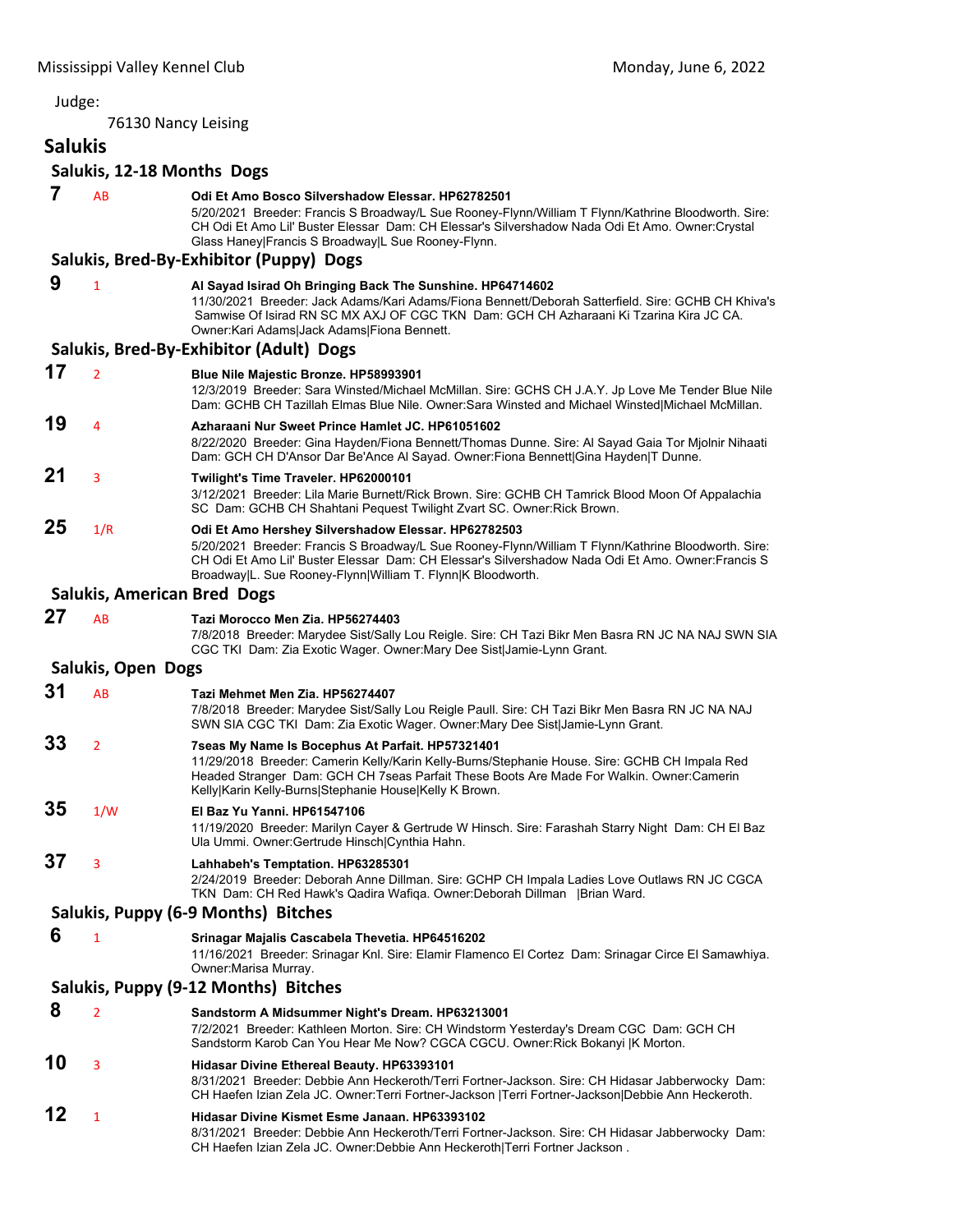|    | Salukis, 12-18 Months Bitches  |                                                                                                                                                                                                                                                                                                                                                              |  |  |
|----|--------------------------------|--------------------------------------------------------------------------------------------------------------------------------------------------------------------------------------------------------------------------------------------------------------------------------------------------------------------------------------------------------------|--|--|
| 18 | $\mathbf{1}$                   | Twilight's Never As Good As The First Time. HP62000105<br>3/12/2021 Breeder: Lila Marie Burnett/Rick Brown. Sire: GCHB CH Tamrick Blood Moon Of Appalachia<br>SC Dam: GCHB CH Shahtani Pequest Twilight Zvart SC. Owner:Nancy Curtis-Caswell Rick Brown.                                                                                                     |  |  |
| 20 | AB                             | Vivor Baby It's Cold Outside. HP62064401<br>2/5/2021 Breeder: Teresa Vogelsang. Sire: Ramij Mufasa Ibn Amani JC Dam: El Baz Taj Tazkia JC CA.<br>Owner:Teresa Vogelsang.                                                                                                                                                                                     |  |  |
| 22 | $\overline{2}$                 | 7seas Parfait Pharoah Kleopatra's Echo Of Avalon. HP62825102<br>5/5/2021 Breeder: Karin Kelly-Burns/Stephanie House/Darin Collins D.V.M., Sire: CH Al Sayad Gaia Ghibli<br>Dam: GCH CH 7seas Parfait Avalon Arjean Of Keffiyeh. Owner:Camerin Kelly Stephanie House Darin<br>Collins DVM.                                                                    |  |  |
|    | <b>Salukis, Novice Bitches</b> |                                                                                                                                                                                                                                                                                                                                                              |  |  |
| 26 | AB                             | Sadik Enya's Orinoco Flow At Kumamia. HP61540503<br>11/25/2020 Breeder: Catherine Chapman. Sire: GCH CH Sadik Rfr Catch A Breeze Dam: GCH DC<br>Sadik Pride And Joy SC. Owner: Claire Lane Clay Buol.                                                                                                                                                        |  |  |
|    |                                | Salukis, Bred-By-Exhibitor (Puppy) Bitches                                                                                                                                                                                                                                                                                                                   |  |  |
| 28 | $\overline{2}$                 | El-Shaddai Chezday Liberty's Anthem. HP63232303<br>7/20/2021 Breeder: Anna Meszaros/Carmen K Day/Jessica Dixon. Sire: CH Nefer Ka Zrkia Water Of Life<br>At Chrysopoeia CA Dam: CH El-Shaddai's Destiny Rose Chezday. Owner: Jessica Dixon Carmen<br>Day Anna Meszaros.                                                                                      |  |  |
| 30 | $\mathbf{1}$                   | Silvershadow's Ziva Elessar Odi Et Amo, HP63519503<br>8/9/2021 Breeder: William T Flynn/L Sue Rooney-Flynn/Kathrine Bloodworth/Francis S Broadway. Sire:<br>GCH CH Elessar's Scorpion Odi Et Amo Silvershadow Dam: CH Silvershadow's Run For The Roses<br>Elessar. Owner:L. Sue Rooney-Flynn William Flynn Kathrine Bloodworth Francis Broadway.             |  |  |
|    |                                | Salukis, Bred-By-Exhibitor (Adult) Bitches                                                                                                                                                                                                                                                                                                                   |  |  |
| 32 |                                | Eden's Corahk I Honestly Love U SC BCAT. HP55502501<br>2/18/2018 Breeder: Celeste M Johnson. Sire: CH Eden's Sultan Of Khazib-SM JC NAJ Dam: GCH CH<br>Tamarisk Cemal Coroarrah NA NAJ CGCA. Owner:CELESTE M JOHNSON.                                                                                                                                        |  |  |
| 36 | 4                              | <b>Blue Nile Majestic Gold. HP58993907</b><br>12/3/2019 Breeder: Sara Winsted/Michael McMillan. Sire: GCHS CH J.A.Y. Jp Love Me Tender Blue Nile<br>Dam: GCHB CH Tazillah Elmas Blue Nile. Owner:Sara Winsted and Michael Winsted Michael McMillan.                                                                                                          |  |  |
| 38 |                                | Tribute Al Sayad Hot Lips. HP59259201<br>8/29/2019 Breeder: Betsy Cummings/Kevin Cummings/Fiona Bennett/David Bennett/K Murphy. Sire: Al<br>Sayad 7seas Parfait Isis Hawkbrother At Tribute Dam: GCHB CH Tributes Ringside Scandal. Owner: Fiona<br>Bennett Dr David Bennett.                                                                                |  |  |
| 40 | 1/W/BW                         | Omen-Sahara-Starlite Twiggy Running Thru The Roses. HP59773501<br>3/29/2020 Breeder: KATHRYN Musante/Mrs. Tina J Turley-Kocab/Mark S Kocab/Cynthia Cowie Noah.<br>Sire: GCHP2 CH Starlite's Made Of The Best Stuff On Earth CD BN RA FDC JC TKA Dam: GCHS CH<br>Omen Sahara T'mojo D'Dahlia JC BCAT. Owner:Kathryn Musante James Musante Cynthia Cowie Noah. |  |  |
| 42 | 2                              | Nefer Ka's Night At The Peep Show. HP59871201<br>4/25/2020 Breeder: Michelle Ridenour/Valerie Bauer. Sire: GCH CH Nefer Ka's Silver Dollar Dam: GCH<br>CH Nefer Ka Zrkia Making Waves. Owner:Michelle Ridenour.                                                                                                                                              |  |  |
| 52 | 3                              | Odi Et Amo Godiva Silvershadow Elessar. HP62782502<br>5/20/2021 Breeder: Francis S Broadway/L Sue Rooney-Flynn/William T Flynn/Kathrine Bloodworth. Sire:<br>CH Odi Et Amo Lil' Buster Elessar Dam: CH Elessar's Silvershadow Nada Odi Et Amo. Owner: Francis S<br>Broadway L. Sue Rooney-Flynn William T. Flynn K Bloodworth.                               |  |  |
| 54 |                                | Lahhabeh's Hauntingly Familiar. HP63285302<br>2/24/2019 Breeder: Deborah Anne Dillman. Sire: GCHP CH Impala Ladies Love Outlaws RN JC CGCA<br>TKN Dam: CH Red Hawk's Qadira Wafiqa. Owner:Deborah Dillman   Brian Ward.                                                                                                                                      |  |  |
|    |                                | <b>Salukis, American Bred Bitches</b>                                                                                                                                                                                                                                                                                                                        |  |  |
| 56 | $\overline{2}$                 | Eden's Corahk I Think I Love U Sm BCAT. HP55502502<br>2/18/2018 Breeder: Celeste M Johnson. Sire: CH Eden's Sultan Of Khazib-SM JC NAJ Dam: GCH CH<br>Tamarisk Cemal Coroarrah NA NAJ CGCA. Owner: CELESTE M JOHNSON.                                                                                                                                        |  |  |
| 60 | 1                              | Sandstorm Winter Wonderland. HP61642703<br>12/5/2020 Breeder: Kathleen Morton. Sire: GCH CH Quanmarra Peredur CA Dam: CH Sandstorm Atocha<br>At Citroen Hall. Owner: Rick Bokanyi.                                                                                                                                                                           |  |  |
|    | <b>Salukis, Open Bitches</b>   |                                                                                                                                                                                                                                                                                                                                                              |  |  |
| 62 |                                | Eden's Corahk Roses R Red My Love Sm. HP55502503<br>rale Outlets Of Khemik OM, IO MA L Daves OOL OU                                                                                                                                                                                                                                                          |  |  |

2/18/2018 Breeder: Celeste M Johnson. Sire: CH Eden's Sultan Of Khazib-SM JC NAJ Dam: GCH CH Tamarisk Cemal Coroarrah NA NAJ CGCA. Owner:CELESTE M JOHNSON.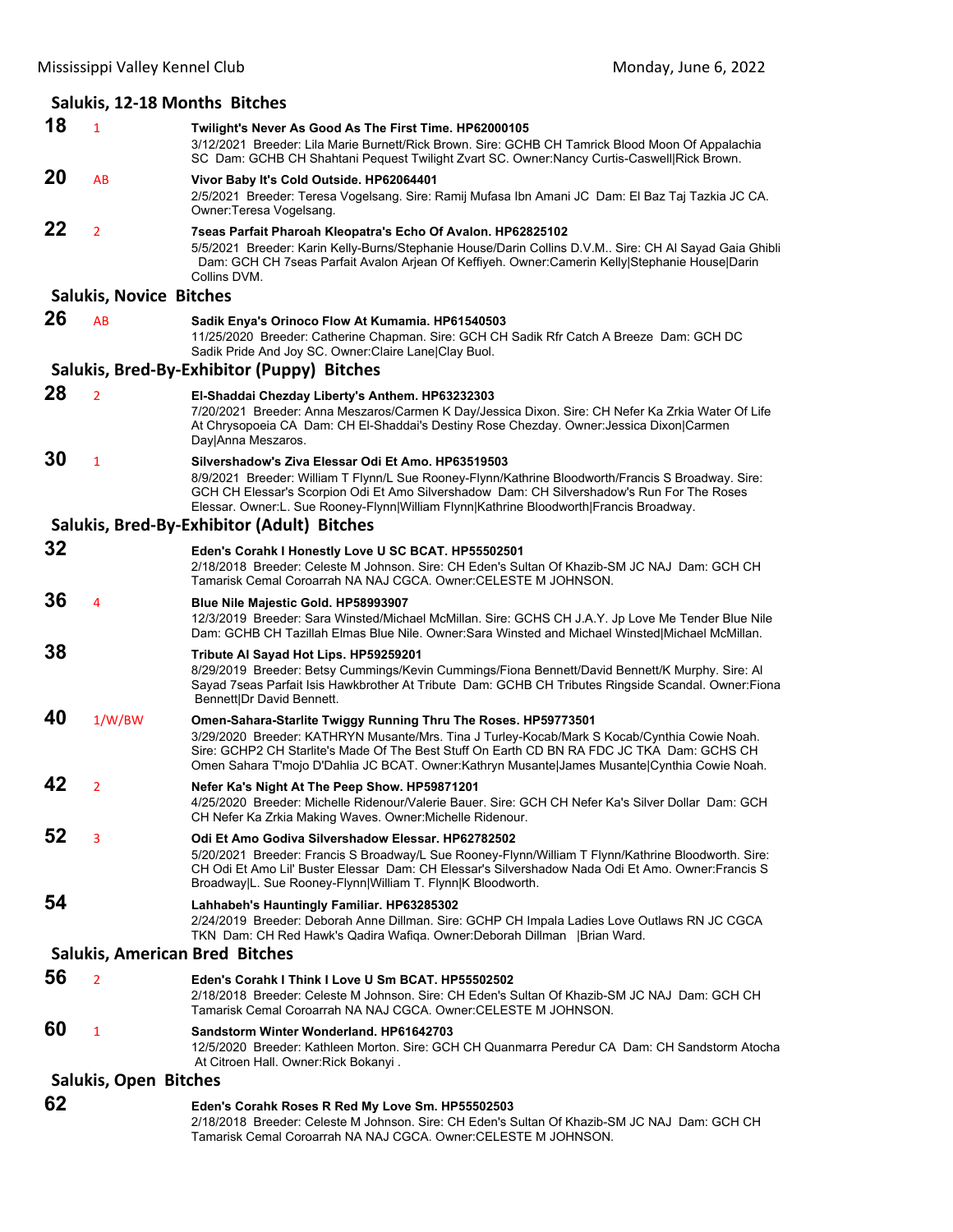| 64 | 1/R                           | Azharaani Ki Da Vinci Princess Zara JC. HP56197708<br>4/21/2018 Breeder: Gina Hayden/Fiona Bennett/Thomas Dunne. Sire: Al Sayad Gaia Tor Mjolnir Nihaati<br>Dam: GCH CH D'Ansor Dar Be'Ance Al Sayad. Owner: Pam Price Fiona Bennett.                                                                                                                         |
|----|-------------------------------|---------------------------------------------------------------------------------------------------------------------------------------------------------------------------------------------------------------------------------------------------------------------------------------------------------------------------------------------------------------|
| 66 | AB                            | Tazi Mysedona Men Zia. HP56274405<br>7/8/2018 Breeder: Marydee Sist/Sally Lou Reigle. Sire: CH Tazi Bikr Men Basra RN JC NA NAJ SWN SIA<br>CGC TKI Dam: Zia Exotic Wager. Owner: Kristin Crandall Sally L Reigle.                                                                                                                                             |
| 68 | AB                            | Qadim Alhaba Najam Satie of Mageborn. HP58457301<br>6/27/2019 Breeder: Carol E Smith. Sire: Kahtahdin's Hunkapi Kiowa Ibn Faisal Dam: DC Mageborn<br>Dorrin Al Qadim SC. Owner: Diana Farmer. Kari Adams                                                                                                                                                      |
| 70 | $\overline{2}$                | Blue Nile Majestic Jewel. HP58993905<br>12/3/2019 Breeder: Sara Winsted/Michael McMillan. Sire: GCHS CH J.A.Y. Jp Love Me Tender Blue Nile<br>Dam: GCHB CH Tazillah Elmas Blue Nile. Owner: Tom Sorth Sandy Sorth Sara Winsted McMillan Michael<br>McMillan.                                                                                                  |
| 72 | 3                             | Vogue Beside The Lesedi La Rona. HP59244501<br>1/19/2019 Breeder: Shuichi Suda. Sire: El Hamrah Laraib Dam: Vogue Zero Illusion Ivory. Owner: Hiromi<br>Koike.                                                                                                                                                                                                |
| 74 | $\overline{4}$                | Nefer Ka Just Call Me Kandi At Nahala, HP59871203<br>4/25/2020 Breeder: Michelle Ridenour/Valerie Bauer. Sire: GCH CH Nefer Ka's Silver Dollar Dam: GCH<br>CH Nefer Ka Zrkia Making Waves. Owner: Alexandria Mitchell Lynch Michelle Ridenour.                                                                                                                |
|    | <b>Salukis, Best of Breed</b> |                                                                                                                                                                                                                                                                                                                                                               |
| 5  |                               | Raza Soda Pop Confusion. HP61971105<br>2/19/2021 Breeder: Patricia Gillis/John Gillis. Sire: GCHG CH Deiconsorti Always In The News Dam: GCH<br>CH Winds Baha Daydream Believer At Raza. Owner: John Gillis   Patricia Gillis   Shana Valenta.                                                                                                                |
| 46 |                               | Twilight's Time In A Bottle. HP62000103<br>3/12/2021 Breeder: Lila Marie Burnett/Rick Brown. Sire: GCHB CH Tamrick Blood Moon Of Appalachia<br>SC Dam: GCHB CH Shahtani Pequest Twilight Zvart SC. Owner: Rick Brown.                                                                                                                                         |
| 39 | <b>SEL</b>                    | GCH CH Karob Sandstorm Future Of Awesome JC. HP46043605<br>10/2/2013 Breeder: Robert & Karen Frost/Karen Frost. Sire: GCHS DC Karob Parmenides At Elea SC<br>CGC Dam: CH Sandstorm Wind Chime JC, Owner: Robert Frost Karen frost,                                                                                                                            |
| 41 |                               | GCH CH Eden's Tazi B Kareef Al Khazib Sm JC BCAT CGC. HP46327804<br>10/25/2013 Breeder: Celeste Johnson. Sire: CH Eden's Sultan Of Khazib-SM JC NAJ Dam: GCH CH Tazi<br>Biannah JC. Owner: CELESTE M JOHNSON.                                                                                                                                                 |
| 43 | <b>OS</b>                     | GCHP CH Aurora's Rhythm Of My Heart. HP49192101<br>4/16/2015 Breeder: Julie L Mueller/Eugene Blake. Sire: GCHG CH Aurora's The Song And Dance Man<br>Dam: CH Aurora's What's Love Got To Do With It. Owner: Julie L Mueller.                                                                                                                                  |
| 45 |                               | GCHG CH Deiconsorti Always In The News. HP54416001<br>5/1/2017 Breeder: Daria A Coneghan. Sire: GCHP2 CH Starlite's Made Of The Best Stuff On Earth CD BN<br>RA FDC JC TKA Dam: Baghdad Deiconsorti Deja Vu. Owner: John Gillis Patricia Gillis.Agent: Danielle Frykman                                                                                       |
| 53 |                               | CH Karob So Truly Scenario. HP56745305<br>10/6/2018 Breeder: Karen Frost/Melissa Williams/Sharron Williams. Sire: GCHS CH Freespirits As You<br>Like It CGC Dam: GCHB CH Karob Sandstorm Told You So JC CGC TKN. Owner: NancyBadra.                                                                                                                           |
| 55 |                               | GCHB CH Tamrick Blood Moon Of Appalachia SC. HP57191604<br>11/24/2018 Breeder: Rick Brown/Pamela Jane Arwood. Sire: GCHB DC Tamrick Heat Of The Night MC<br>LCX Dam: GCHB CH Appalachia's Barriy Ghajariy Castlebay RI CGCA TKN. Owner: Marilyn<br>Jennings Evan Jennings.Agent: Rudy Ayala                                                                   |
| 57 |                               | GCH CH Tamrick Harvest Moon Of Appalachia SC. HP57191607<br>11/24/2018 Breeder: Rick Brown/Pamela Jane Arwood. Sire: GCHB DC Tamrick Heat Of The Night MC<br>LCX Dam: GCHB CH Appalachia's Barriy Ghajariy Castlebay RI CGCA TKN. Owner: Rick Brown.                                                                                                          |
| 59 |                               | CH Blue Nile Majestic Titanium. HP58993904<br>12/3/2019 Breeder: Sara Winsted/Michael McMillan. Sire: GCHS CH J.A.Y. Jp Love Me Tender Blue Nile<br>Dam: GCHB CH Tazillah Elmas Blue Nile. Owner: Tom Sorth Sandy Sorth Sara Winsted McMillan   Michael McMillan.                                                                                             |
| 61 |                               | GCH CH Starlite-Omen-Sahara's Scottish Highland Rose CGC TKN. HP59773502<br>3/29/2020 Breeder: KATHRYN Musante/Mrs. Tina J Turley-Kocab/Mark S Kocab/Cynthia Cowie Noah.<br>Sire: GCHP2 CH Starlite's Made Of The Best Stuff On Earth CD BN RA FDC JC TKA Dam: GCHS CH<br>Omen Sahara T'mojo D'Dahlia JC BCAT. Owner: Tina Kocah Mark Kocah Mary Grace Kocah. |
| 63 |                               | Twilight's Sands Of Time At Overlook. HP62000102<br>3/12/2021 Breeder: Lila Marie Burnett/Rick Brown. Sire: GCHB CH Tamrick Blood Moon Of Appalachia<br>SC Dam: GCHB CH Shahtani Pequest Twilight Zvart SC. Owner: H Russell Hastings Rick Brown.                                                                                                             |
| 67 |                               | Sandstorm N Balor Dream On. HP63213002<br>7/2/2021 Breeder: Kathleen Morton. Sire: CH Windstorm Yesterday's Dream CGC Dam: GCH CH<br>Sandstorm Karob Can You Hear Me Now? CGCA CGCU. Owner: Rachel Wilson and Kathleen<br>Morton Kathleen Morton.                                                                                                             |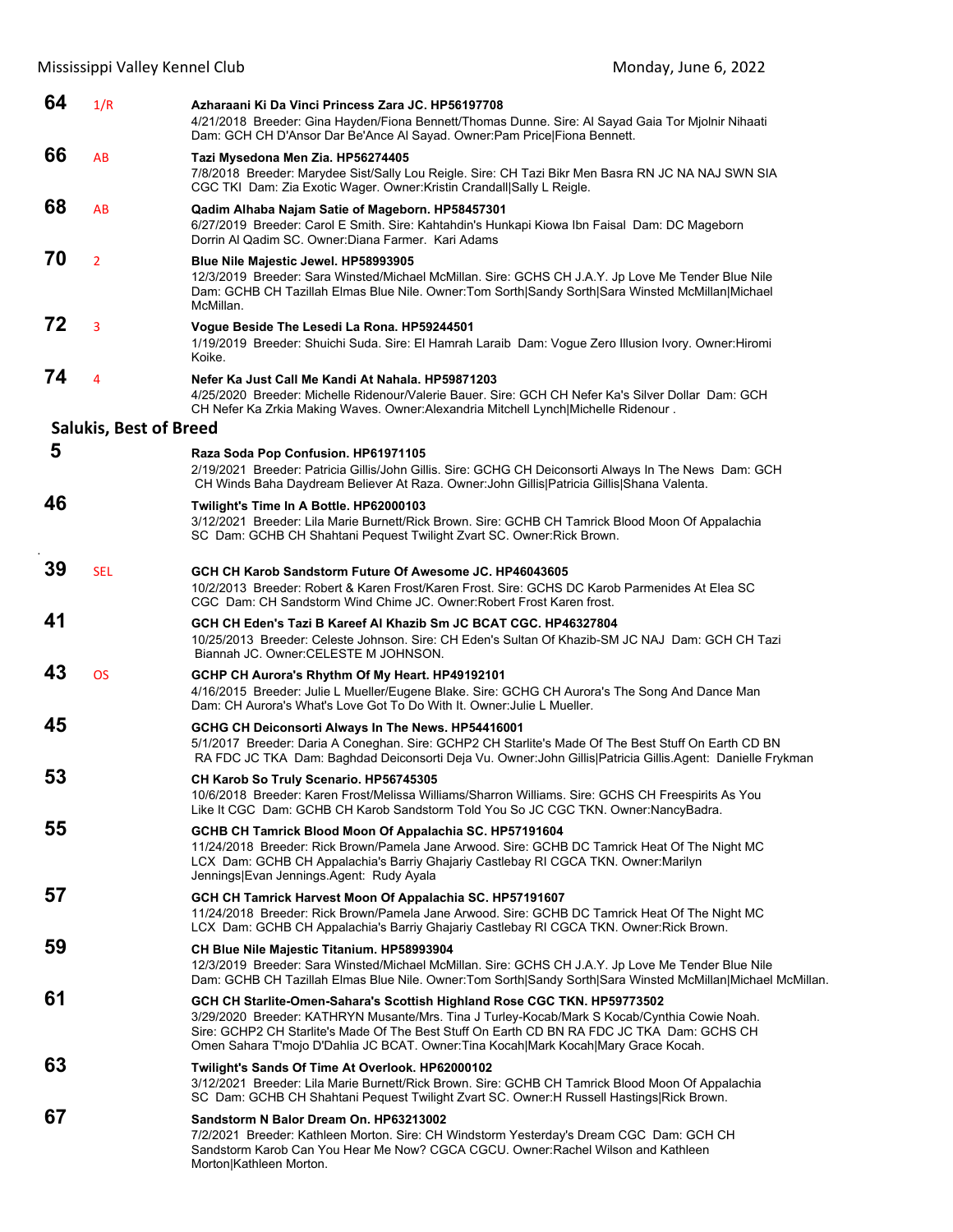| 76     | BB              | GCHB DC Karnak's Ajah Rose Of Sundara SC. HP45628705<br>5/9/2013 Breeder: Patricia Mary Karnik. Sire: GCHG CH Sundara's Here Comes The Sun Dam: GCH CH<br>Karnak Reign's Sehrene. Owner:Hanna Rose Haag Michelle LaFlamme Haag.                                                                                                                     |
|--------|-----------------|-----------------------------------------------------------------------------------------------------------------------------------------------------------------------------------------------------------------------------------------------------------------------------------------------------------------------------------------------------|
| 80     |                 | GCH CH Elessar's The Black List Odi Et Amo Silvershadow. HP49760407<br>3/8/2015 Breeder: William T. Flynn/L Sue Rooney-Flynn/Tamarah Cook/Julie Strauss/F Broadway. Sire:<br>CH Elessar's Silvershadow Zero Odi Et Amo Dam: CH Odi Et Amo Amazin Grace Elessar SC. Owner:L<br>Sue Rooney-Flynn William Flynn Tamarah Cook Julie Strauss F Broadway. |
| 82     | AB              | CH Canapus Imperia. HP50796801<br>8/19/2015 Breeder: Felix D Van Der Drift. Sire: Canapus Shamal Dam: Canapus Awn Rosemary.<br>Owner:Kathleen Jones.                                                                                                                                                                                                |
| 84     |                 | GCHS CH Excelsior Sundara Somewhere In Time, HP52037205<br>7/12/2016 Breeder: Carole Beyerle/Michelle LaFlamme Haag. Sire: GCHG CH Sundara's Here Comes<br>The Sun Dam: Hediyeh Tehila Parvana Bat Yosef. Owner: Michelle Haag Hanna Haag.                                                                                                          |
| 88     | <b>SEL</b>      | GCHB CH Sandstorm Treasure Every Moment JC. HP53265904<br>4/1/2017 Breeder: Kathleen Morton. Sire: GCHS Quanmarra Thonolan CAA JC Dam: CH Sandstorm<br>Treasured Silmaril CGC JC. Owner:Danielle Rubin.                                                                                                                                             |
| 90     |                 | GCH CH Azharaani Shachor Jerusalem. HP54916905<br>12/5/2017 Breeder: Gina Hayden/Fiona Bennett. Sire: GCH CH D'Ansor Shachor Rip-Roaring Raphael<br>CGC Dam: GCH CH Azharaani Yomshal Secrets Zanskar. Owner: Gina Hayden Fiona Bennett.                                                                                                            |
| 92     |                 | GCH CH Azharaani Ki Tzarina Kira JC CA. HP56197704<br>4/21/2018 Breeder: Gina Hayden / Fiona Bennett / Thomas Dunne / Sire: Al Sayad Gaia Tor Mjolnir<br>Nihaati Dam: GCH CH D'Ansor Dar Be'Ance Al Sayad. Owner:Kari Adams Jack Adams Fiona Bennett.                                                                                               |
| 94     |                 | GCHB CH Aeolus Livin' The High Life SC. HP56285701<br>7/26/2018 Breeder: Kevin Carlson/Dawn Carlson/Kaitlyn Kraus/MOLLY GRODEY. Sire: GCH CH El-<br>Shaddai Ps I M Superman JC Dam: GCH CH Aeolus 'N Tubila Living The Dream. Owner: Kevin<br>Carlson Dawn Carlson Molly Grodey.                                                                    |
| 96     | AB              | GCHB DC Tamrick Opalescent Moon Of Appalachia SC. HP57191602<br>11/24/2018 Breeder: Rick Brown/Pamela Jane Arwood. Sire: GCHB DC Tamrick Heat Of The Night MC<br>LCX Dam: GCHB CH Appalachia's Barriy Ghajariy Castlebay RI CGCA TKN. Owner:Renae Ayala Rick<br>Brown.                                                                              |
| 98     |                 | GCH CH Starlite's Shine Of A Thousand Spotlights. HP58474704<br>5/25/2019 Breeder: Mrs. Tina J Turley-Kocab/Mr. Mark S Kocab/Mary Grace Kocab/Lisa Sangregorio.<br>Sire: GCHP2 CH Starlite's Made Of The Best Stuff On Earth CD BN RA FDC JC TKA Dam: CH Lia Abia<br>Starlite Avaparsa JC. Owner:Mary Grace Kacah Tina Kocah Mark Kocah.            |
| 102    |                 | CH Blue Nile Majestic Copper. HP58993902<br>12/3/2019 Breeder: Sara Winsted/Michael McMillan. Sire: GCHS CH J.A.Y. Jp Love Me Tender Blue Nile<br>Dam: GCHB CH Tazillah Elmas Blue Nile. Owner: Sara Winsted and Michael Winsted.                                                                                                                   |
| 104    |                 | CH Nefer Ka Fan Dancer, HP59871204<br>4/25/2020 Breeder: Michelle Ridenour/Valerie Bauer. Sire: GCH CH Nefer Ka's Silver Dollar Dam: GCH<br>CH Nefer Ka Zrkia Making Waves. Owner: Sheila Dierking Michelle Ridenour.                                                                                                                               |
| 110    | AB              | CH Azharaani Nur Nigaba Asuka. HP61051605<br>8/22/2020 Breeder: Gina Hayden/Fiona Bennett/Thomas Dunne. Sire: Al Sayad Gaia Tor Mjolnir Nihaati<br>Dam: GCH CH D'Ansor Dar Be'Ance Al Sayad. Owner:Lori Roberts Gina Hayden Fiona Bennett.                                                                                                          |
| 112    |                 | CH Hajji-Silverlea Sherom Malibu Rose Spritzer. HP62611603<br>4/12/2021 Breeder: Lea Anne Broseus/Shereen Shuman/Eva Broseus/Gerry Thornton/Tina Jumbelick.<br>Sire: GCHB CH Sherom Silverlea Olaf's Warm Hugs JC Dam: GCH CH Desperado Pb Silverlea Sherom<br>Live At The Garden SC. Owner: Wanda Marrison Gerry Thornton LeaAnne Broseus          |
| Judge: |                 | 46593 Justin Dannenbring                                                                                                                                                                                                                                                                                                                            |
|        | <b>Whippets</b> |                                                                                                                                                                                                                                                                                                                                                     |
|        |                 | <b>Whippets, Puppy (9-12 Months) Dogs</b>                                                                                                                                                                                                                                                                                                           |
| 5      | 1               | Abbey's La Vida Loca. HP63200305<br>7/28/2021 Breeder: Ms. Jane Cooney-Waterhouse. Sire: CH Abbey's Sundance Kid Dam: Wenrick's This<br>Masquerade For Abbey. Owner: Jane-Cooney Waterhouse.                                                                                                                                                        |
|        |                 | <b>Whippets, 12-18 Months Dogs</b>                                                                                                                                                                                                                                                                                                                  |
| 9      | 1/R             | Winquest Hoosier Is My Daddy. HP62848702                                                                                                                                                                                                                                                                                                            |

4/12/2021 Breeder: Lennah E Snell/Ms. Phoebe Jordan Booth/Lorie A Crain/Samantha E Honaker. Sire: Winquest's Hoosier Daddy At Willabe Dam: CH Shamasan Sweet Lilac Of Winquest. Owner:LENNAH SNELL.Agent: Laura King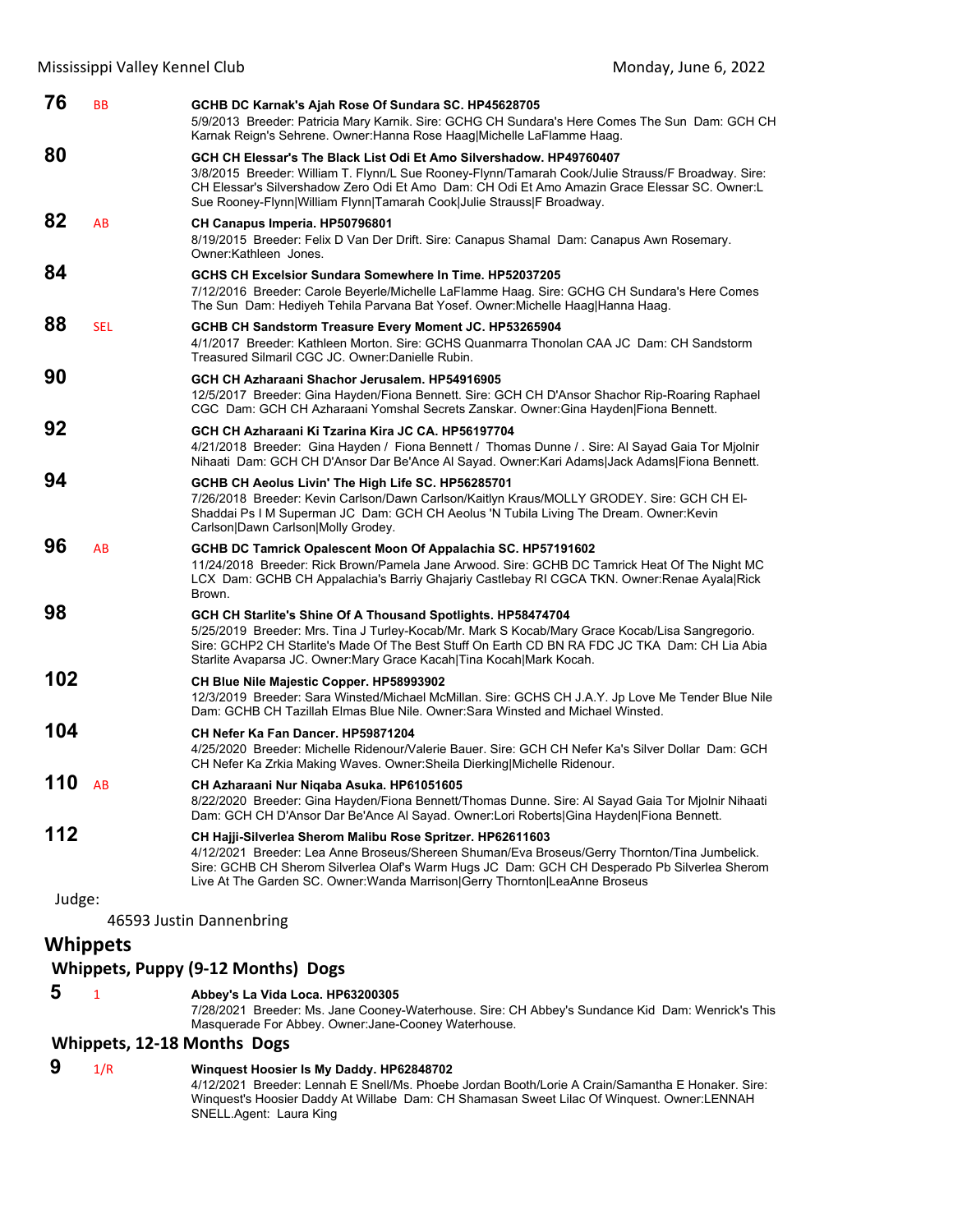# **Whippets, Open Dogs 19** 1/W **Liberty's Ima Pi Of The Beholder. HP59817901** 3/14/2020 Breeder: Lawrence Collins/Angela Collins/Donna Bennett/Mike Bennett. Sire: CH Liberty's Why Should I Worry SC Dam: DC Pecan Grove's Kissed By Fire MC. Owner:Dana Jensen. **Whippets, Puppy (6‐9 Months) Bitches 6** 1/W/BW **Wenrick's Make Mine A Double. HP63792504** 10/7/2021 Breeder: Jody PAquette-Garcini/Denise Snyder. Sire: CH Bo-Bett's Pajama Party Dam: CH Wenrick's Make'Hers Mark. Owner:Jody Paquette. **Whippets, Bred‐By‐Exhibitor (Adult) Bitches 16** AB **Laurel At Last. HP57772703** 4/12/2019 Breeder: Maureen McCreery/CAROLYN Dean. Sire: Wunder Forgetmenot Adonis Dam: CH Laurel Rive Gauche. Owner:Maureen McCreery|Carolyn Dean . **18** <sup>1</sup> **Tripletime Shojin Goode Incantation At Silvercharm. HP61464402** 12/3/2020 Breeder: Dee Vayda/Ron Vayda/Randal Tincher/Alan Brown. Sire: Shojin's Compay Segundo CD BN RE ACT2 CGCU TKN Dam: GCH CH Owlwatch Simply Smashing At Tripletime. Owner:R Alan Brown. **Whippets, Open Bitches 20** 1/R **Alerek's Lucky Ducky. HP61510401** 10/7/2020 Breeder: MARK STEVERSON/Albert Miniero. Sire: CH Tripletime Lucky You Dam: Alerek's Walkabout Wendye. Owner:J Waylon Ramming|David A. Hunter. **Whippets, Best of Breed**

**21** OS **GCH CH Windrift's How Country Boys Roll. HP48237401** 9/6/2014 Breeder: Kourtney Griffin/Jody Garcini. Sire: CH Winway Beaudacious At Wenrick Dam: GCH CH Wenrick's Run The Show. Owner:K Griffin|K Griffin|E Oliver.

**22** BB **CH Kamada's Reason To Believe. HP58689202**

10/13/2019 Breeder: Debbie Davenport/Kathleen Davenport. Sire: GCHS CH Laurel Double Or Nothing Dam: GCH CH Kamada's Key To The Mint. Owner:Kevin Carlson|Dawn Carlson|Debbie Davenport|Kathleen Davenport.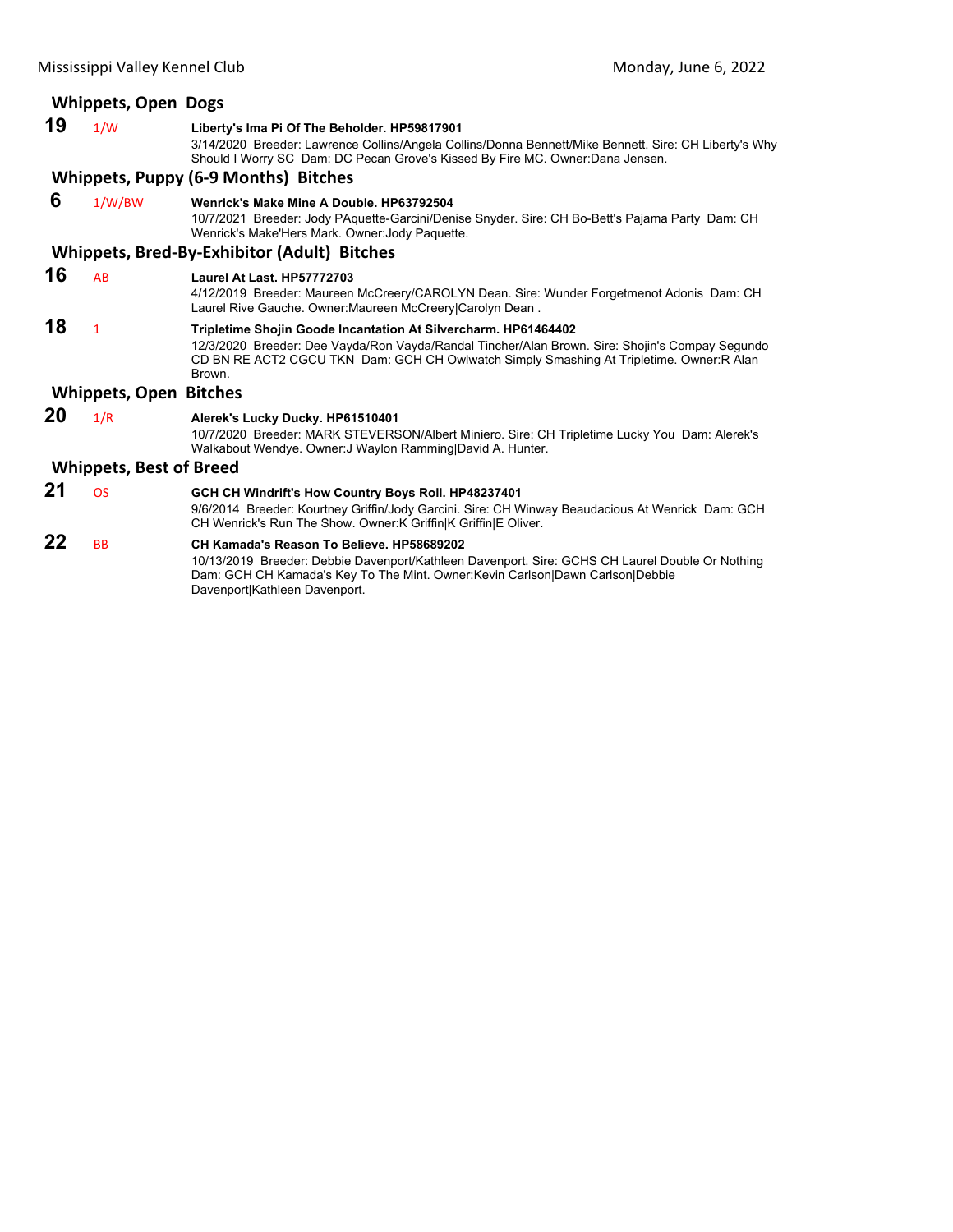<span id="page-22-0"></span>5936 John P Wade

# **Akitas**

# **Akitas, Puppy (9‐12 Months) Dogs**

|        |                              | ANILAS, FUPPY (3-12 NIOHLIIS) DORS                                                                                                                                                                                                                                                                   |
|--------|------------------------------|------------------------------------------------------------------------------------------------------------------------------------------------------------------------------------------------------------------------------------------------------------------------------------------------------|
| 5      | 1/W                          | Kamikaze's Course Of True Love. WS73582502<br>8/13/2021 Breeder: David Pollack/Brandy Pollack. Sire: GCHS CH Kamikaze's Quest For The Crown<br>Dam: Kamikaze's Midsummer Night's Dream. Owner:David Pollack and Brandy Pollack.                                                                      |
|        | <b>Akitas, Open Dogs</b>     |                                                                                                                                                                                                                                                                                                      |
| 9      | 1/R                          | Cj's Sho-Me Evermor's Kokoro Kon. WS62731801<br>10/20/2018  Breeder: Tamela A Morgan. Sire: CH Blak Jak's Mister Gibbs At Kuroi Kao  Dam: Illuminated<br>By The Son Of Evermor. Owner: Tamela A Morgan.                                                                                              |
|        |                              | Akitas, Puppy (6-9 Months) Bitches                                                                                                                                                                                                                                                                   |
| 6      | AB                           | Gateway West Eternal Warrior Goddess. WS73974003<br>10/1/2021 Breeder: Lloyd Thompson. Sire: GCHB CH Ruthdales Wheres The Beef Dam: GCH CH<br>Gateway West Moon Goddess. Owner: Lloyd Thompson.                                                                                                      |
|        |                              | Akitas, Amateur Owner Handler Bitches                                                                                                                                                                                                                                                                |
| 6      | AB                           | Gateway West Eternal Warrior Goddess. WS73974003<br>10/1/2021 Breeder: Lloyd Thompson. Sire: GCHB CH Ruthdales Wheres The Beef Dam: GCH CH<br>Gateway West Moon Goddess. Owner: Lloyd Thompson.                                                                                                      |
|        |                              | <b>Akitas, American Bred Bitches</b>                                                                                                                                                                                                                                                                 |
| 14     | AB                           | Summit's Sweet Dreamsaremade Of This. WS57437401<br>5/21/2017 Breeder: Cecilia Carmean/James R Carmean. Sire: Sondaisa El Summit's Buckaroo Banzai<br>Dam: GCH CH Summit Tanager's Jenesaisquoi RN RATN CGC. Owner: James and Cecilia Carmean.                                                       |
|        | <b>Akitas, Open Bitches</b>  |                                                                                                                                                                                                                                                                                                      |
| 16     | 2/R                          | Kari-On's Me O-My At Dream Hi. WS44949101<br>9/2/2013 Breeder: Susan Robison/Tamara Houser/Stephan Merrifield. Sire: CH O-My's Kari-On Bust'N A<br>Move Dam: CH Kari-On Dream'N At O-My. Owner:Casey Lawson.                                                                                         |
| 18     | 1/W/BW/OS                    | Dream Hi's Moving Mountains At Cj's Sho-Me. WS55403104<br>9/2/2016 Breeder: Lori Rickard/Kristina Rickard/Tony Hyde/Lia Hyde. Sire: Kuroi Kao Show Me How U<br>Doin Dam: Kari-On's Me O-My At Dream Hi. Owner:Casey Lawson Kristina Rickard Barbara Lawson.                                          |
|        | <b>Akitas, Best of Breed</b> |                                                                                                                                                                                                                                                                                                      |
| 8      | <b>SEL</b>                   | Kamikaze's Enthroned In The Hearts Of Kings. WS73582501<br>8/13/2021 Breeder: David Pollack/Brandy Pollack. Sire: GCHS CH Kamikaze's Quest For The Crown<br>Dam: Kamikaze's Midsummer Night's Dream. Owner:David Pollack and Brandy Pollack.                                                         |
| 11     | <b>BB</b>                    | GCHS CH Kamikaze's Quest For The Crown. WS61477405<br>6/17/2018 Breeder: David Pollack/Brandy Pollack. Sire: CH Kamikaze's The Color Of Envy Dam: CH<br>Daydream's Namikan Sunshine. Owner: David Pollack and Brandy Pollack.                                                                        |
| Judge: |                              |                                                                                                                                                                                                                                                                                                      |
|        | 5936 John P Wade             |                                                                                                                                                                                                                                                                                                      |
|        | <b>Bernese Mountain Dogs</b> |                                                                                                                                                                                                                                                                                                      |
|        |                              | Bernese Mountain Dogs, Puppy (9-12 Months) Dogs                                                                                                                                                                                                                                                      |
| 5      | 1/W/BW                       | Alpstadt's One Handsome Dude. WS73647501<br>8/6/2021 Breeder: Suzanne Lintzenich/Zach Lintzenich/Kyle Lintzenich. Sire: Catawissa's Captivating<br>Callaway RN CGCA CGCU TKP Dam: Alpstadt's Plenty Of Sunshine. Owner:Suzanne Lintzenich Zach<br>Lintzenich Kyle Lintzenich.Agent: Hunter Calvelage |
|        |                              | <b>Bernese Mountain Dogs, Open Dogs</b>                                                                                                                                                                                                                                                              |
| 9      | AB                           | Swiss Star's In A Class Of His Own V Thistledown, WS56335002<br>1/3/2017 Breeder: Bobbie Hefner/Jody Cousins. Sire: CH Swiss Star's Sirius Contender Dam: GCH CH<br>Swiss Star's Off To See The Wizard. Owner: Carri Lindblom-Borisch.                                                               |

# **Bernese Mountain Dogs, Puppy (9‐12 Months) Bitches**

 **8** AB **Valor's Making A Greater Amity. WS73144301**

6/10/2021 Breeder: Victoria Pinkas. Sire: GCHB CH Shepherdspatch Peter The Great CD RE TD Dam: Algrand Berni Tatiana. Owner:Victoria Pinkas.

# **Bernese Mountain Dogs, Open Bitches**

# **12** 1/W/OS **Valor's Resting Beach Face RN CGC TKN. WS68443004**

4/29/2020 Breeder: Victoria Pinkas. Sire: CH Ikon Iz Bolshogo Doma Dam: Algrand Berni Tatiana. Owner:Victoria Pinkas.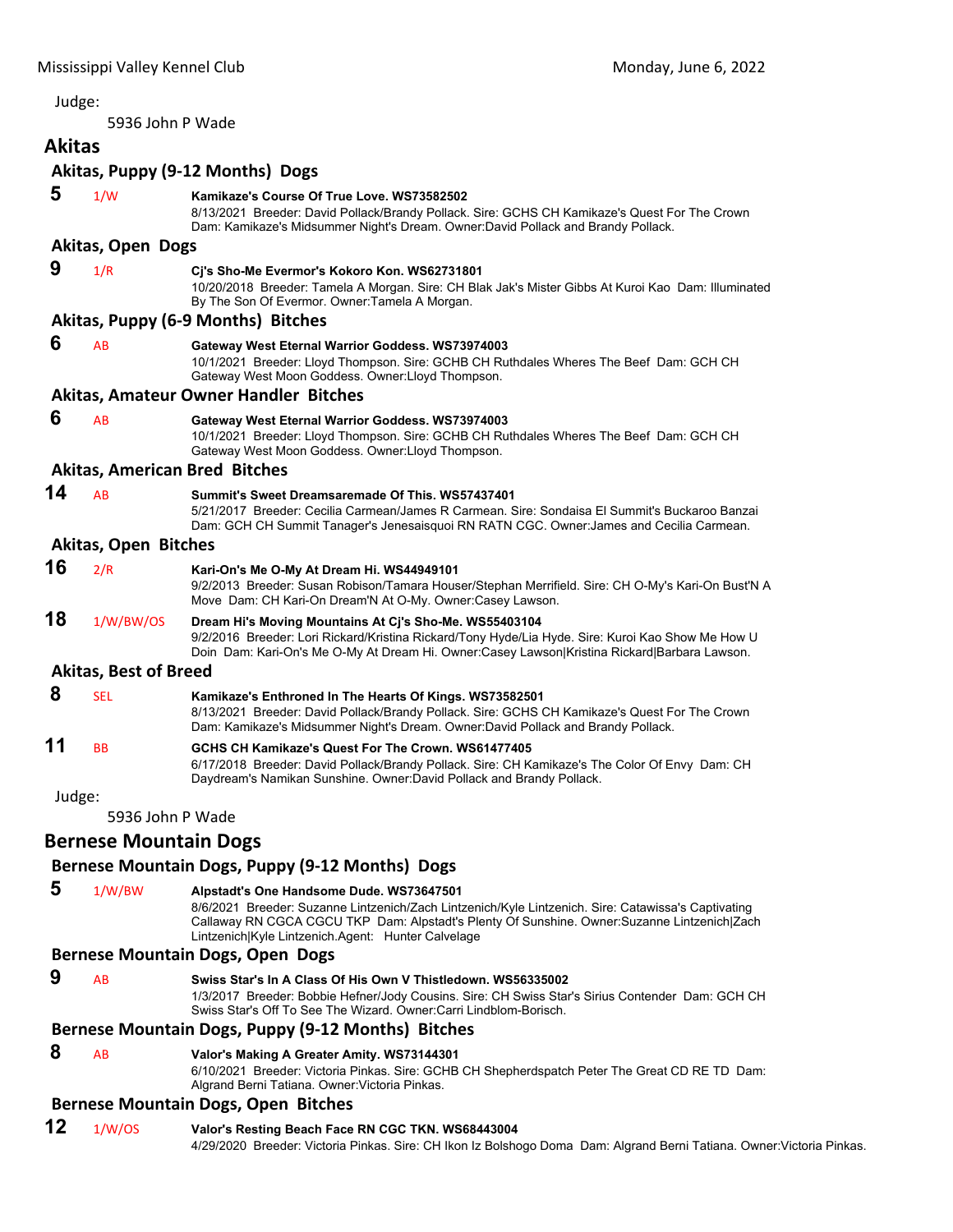| Mississippi Valley Kennel Club |                               |                                                                                                                                                                                                                                                                                    | Monday, June 6, 2022 |
|--------------------------------|-------------------------------|------------------------------------------------------------------------------------------------------------------------------------------------------------------------------------------------------------------------------------------------------------------------------------|----------------------|
| 14                             | 2/R                           | Creme De La Creme Nobody Does It Better CGC. WS69916703<br>8/18/2020 Breeder: Lauren Pullano. Sire: GCHB CH Adesa's Best In Winter Dam: GCH CH Bull Valleys<br>Breezin Right Thru V Hinks. Owner:Dawn Carlson Roy Peterson Lauren Pullano.Agent: Lisa Bettis                       |                      |
|                                |                               | <b>Bernese Mountain Dogs, Best of Breed</b>                                                                                                                                                                                                                                        |                      |
| 17                             | <b>SEL</b>                    | GCHB CH Creme De La Creme From The Earth To The Moon BCAT CGC ATT, WS65396601<br>1/21/2019 Breeder: Lauren Pullano. Sire: GCHB CH Adesa's Best In Winter Dam: GCH CH Bull Valleys<br>Breezin Right Thru V Hinks. Owner:Lauren Pullano Dawn Carlson Roy Peterson.Agent: Lisa Bettis |                      |
| 18                             | AB                            | CH Lavish's The Flame Bearer, WS71939501<br>3/3/2021 Breeder: Layal Bouaoun. Sire: CH Lavish's Call My Name Dam: CH Lavish's Destiny Is All.<br>Owner: Layal Bouaoun Chris Petersen.                                                                                               |                      |
| 19                             | BB/G4                         | CH Swiss Star's Gun Fight At Ok Corral SIN CGC. WS68167904<br>4/9/2020 Breeder: Bobbie Hefner. Sire: CH Swiss Stars Conjuring Up Magic Dam: Swiss Star's In My<br>Neck Of The Woods RN SWA SHDN CGCA. Owner:Linda Baumbach Agent: Kamiron Moates                                   |                      |
| Judge:                         |                               |                                                                                                                                                                                                                                                                                    |                      |
|                                |                               | 5936 John P Wade                                                                                                                                                                                                                                                                   |                      |
|                                | <b>Black Russian Terriers</b> |                                                                                                                                                                                                                                                                                    |                      |
|                                |                               | <b>Black Russian Terriers, Best of Breed</b>                                                                                                                                                                                                                                       |                      |
| 5                              | <b>BB</b>                     | GCH CH Cherryhills Ferragamo. WS63397107<br>12/10/2018 Breeder: Lucy Rezny/Alex Savel. Sire: Karabas-Barabas Iz Chigasovo Dam: GCHS CH<br>Cherryhills Dolce Vita. Owner: LUCY REZNY ALEX SAVEL.                                                                                    |                      |
| 6                              | <b>OS</b>                     | CH Cherryhills Fan Di Fendi. WS63397104<br>12/10/2018 Breeder: Lucy Rezny/Alex Savel. Sire: Karabas-Barabas Iz Chigasovo Dam: GCHS CH<br>Cherryhills Dolce Vita. Owner: LUCY REZNY ALEX SAVEL.                                                                                     |                      |
| Judge:                         |                               |                                                                                                                                                                                                                                                                                    |                      |
|                                |                               | 5936 John P Wade                                                                                                                                                                                                                                                                   |                      |

#### **Boxers**

#### **Boxers, Puppy (6‐9 Months) Dogs**

 **5** 1/R **Julian Farm's Payday. WS74648201**

10/29/2021 Breeder: Cherish Julian. Sire: GCHB CH Julian Farm And Pure Pride's Charm Dam: Pure Pride's Ante Up. Owner:Cherish Julian|Candace Simpson.

#### **Boxers, 12‐18 Months Dogs**

 **7** 1/W/BW **Nantess N Rico's Standing Outside The Fire. WS71568604**

2/15/2021 Breeder: Nancy Savage/Tessie Savage. Sire: GCHG CH Rico's Put Me In Coach Dam: Nantess The Thunder Rolls. Owner:Angela Ever |Donna Purichia |Nancy Savage |Tessie Savage .

#### **Boxers, Puppy (6‐9 Months) Bitches**

 **6** <sup>1</sup> **Higo's Tesla Rocketship Of Pigeonwoods. WS74096502**

9/29/2021 Breeder: Edward Hidalgo. Sire: CH Higo's Twenty-Four Karat Magic Dam: Higo's Sweet Serenity. Owner:James Niehus Katharina Gatz.

#### **Boxers, Puppy (9‐12 Months) Bitches**

**10** 1/W **Starwood's Charmed One. WS73277706**

7/13/2021 Breeder: Rhonda Camp/Chelsey Tweeten. Sire: CH Farmore's Etched In Stone RA BCAT RATN CGCA TKN Dam: Mv Boxx's Sin City Super Nova At Casino BCAT. Owner:Kristen and Charles Johnson.

**12** AB **Nantess Make It Simple. WS73923302**

8/9/2021 Breeder: Nancy Savage/Tessie Savage. Sire: CH Adellin's Simply Nantess Dam: CH Charron's Lotti Dah At Nantess. Owner:Nancy|Tessie Savage.

## **Boxers, 12‐18 Months Bitches**

# **14** <sup>1</sup> **Nantess N Rico's Ain't Goin' Down. WS71568602**

2/15/2021 Breeder: Nancy Savage/Tessie Savage. Sire: GCHG CH Rico's Put Me In Coach Dam: Nantess The Thunder Rolls. Owner:Donna Purichia|Nancy Savage |Tessie Savage .

# **Boxers, Bred‐By‐Exhibitor (Adult) Bitches**

**16** <sup>1</sup> **Pure Pride's Frangelica. WS74880102**

1/20/2021 Breeder: Mr. Steve Stewart. Sire: CH Julian Farm's Something To Talk About At Purepride Dam: CH Pure Pride's Diamonds And Pearls. Owner:Roberta Wendt|Steve Stewart.

# **Boxers, American Bred Bitches**

# **18** <sup>1</sup> **Cedar's Instant Party At Graceland BCAT. WS67527504**

3/4/2020 Breeder: Crystal Stock. Sire: CH Just-A-Wyn's Rolls Royce Silver Spur Dam: Cedar's A New Hope. Owner:April Jenkins|Crystal Stock .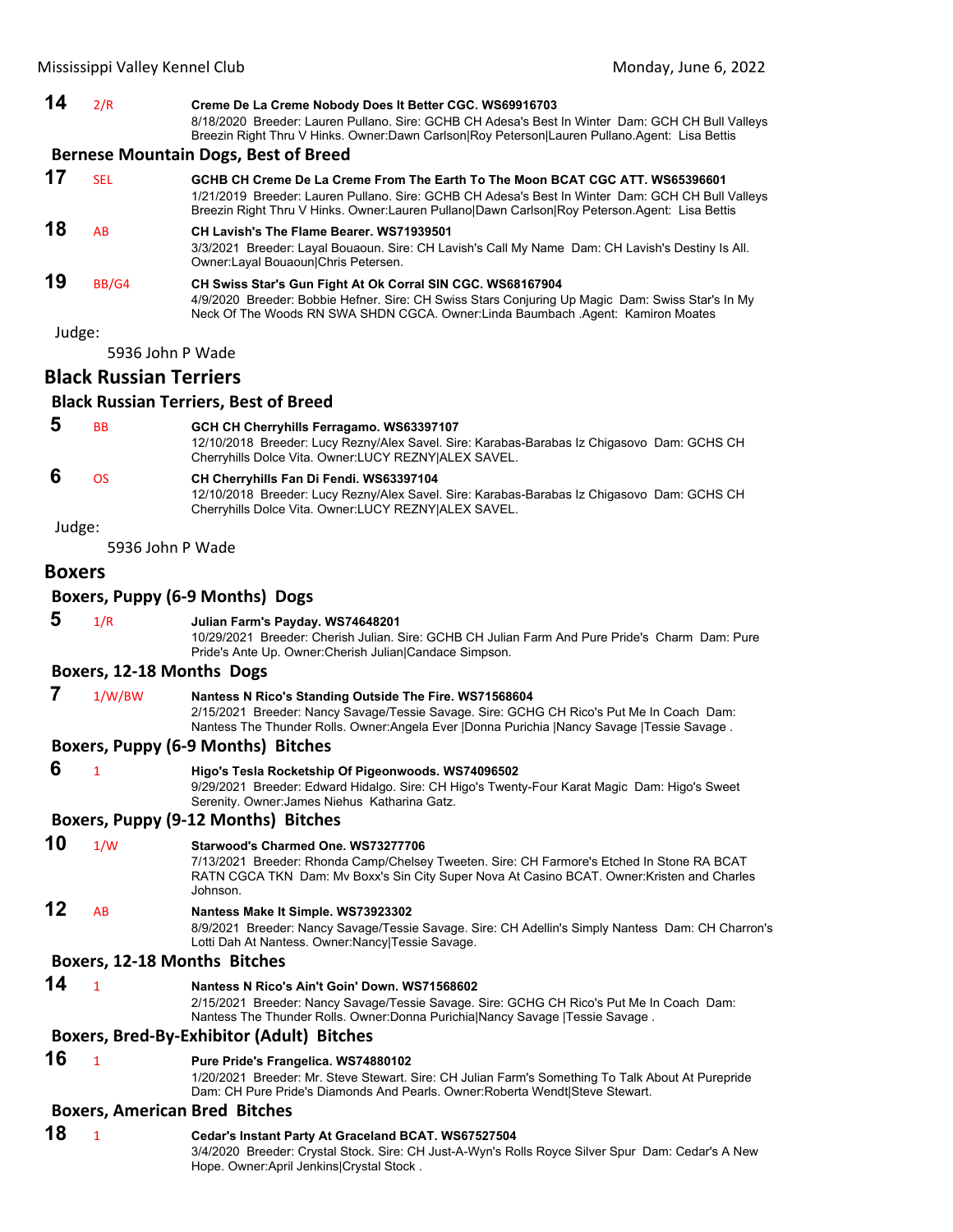# **Boxers, Open Fawn Bitches**

|        |                                    | <b>DUXETS, OPEN FAWIL DILLIES</b>                                                                                                                                                                                                                                  |
|--------|------------------------------------|--------------------------------------------------------------------------------------------------------------------------------------------------------------------------------------------------------------------------------------------------------------------|
| 22     | $\overline{2}$                     | Sbk & Ld's Molly Maguire. WS64763102<br>6/9/2019 Breeder: Sandie Dietz/Hailey Bibbo. Sire: CH Sbk Sweet Talking Guy Dam: GCH CH Sbk Time<br>To Shine With Hi-Tech. Owner: Jennifer Gruneberg. Agent: Steve Stewart                                                 |
| 24     | 1/R                                | Nantess Wrapped Up In You. WS71568603<br>2/15/2021 Breeder: Nancy Savage/Tessie Savage. Sire: GCHG CH Rico's Put Me In Coach Dam:<br>Nantess The Thunder Rolls. Owner: Richard Stock   Nancy Savage   Tessie Savage   Donna Purichia.                              |
|        | <b>Boxers, Best of Breed</b>       |                                                                                                                                                                                                                                                                    |
| 11     | AB                                 | GCHG CH Streamline's Book'Em Danno. WS63260503<br>12/22/2018 Breeder: Joleena M Young/Mack Young. Sire: CH Epitome's Dont Mess With Texas Dam:<br>Streamline's Defying The Urge. Owner: Joleena Young Mack Young Gina Freer Jennifer Crane  Annie<br>Morgan-Flynt. |
| 15     | <b>OS</b>                          | GCH CH Nantess N Jo-San's Legend Of Nacona. WS68597501<br>5/24/2020 Breeder: Nancy Savage/Tessie Savage. Sire: CH Jo-San's Quanah Dam: CH Nantess<br>Greatest Love Story. Owner: Nancy   Tessie Savage.                                                            |
| 26     | <b>SEL</b>                         | GCH CH Cinbar's Bellisima. WS65875102<br>8/12/2019 Breeder: Phillip K Koenig. Sire: GCHB CH Cinbar's Just Call Me Handsome Dam: CH Bar-K's<br>Maggie Mcclain. Owner: Phillip Koenig Medley Small.Agent: Jody Paquette-Garcini                                      |
| 28     | BB/G1                              | GCHP CH Pure Pride's Never Love Again. WS66336603<br>7/22/2019 Breeder: Mr. Steve Stewart. Sire: GCHG CH Julian Farm's Sweet Southern Comfort Dam: CH<br>Pure Pride's Diamonds And Pearls. Owner: Steve Stewart Cherish Julian and Connie Haywood.                 |
| Judge: |                                    | 5936 John P Wade                                                                                                                                                                                                                                                   |
|        | <b>Bullmastiffs</b>                |                                                                                                                                                                                                                                                                    |
|        |                                    | <b>Bullmastiffs, Bred-By-Exhibitor (Adult) Dogs</b>                                                                                                                                                                                                                |
| 7      |                                    |                                                                                                                                                                                                                                                                    |
|        | AB                                 | Star Duster's Rocket Man. WS71641201<br>1/19/2021 Breeder: Sue Miller. Sire: CH By Valentine's I Have One Heart For Starduster Dam: Star<br>Dusters Jackie Blu. Owner Sue Miller.                                                                                  |
|        | <b>Bullmastiffs, Open Dogs</b>     |                                                                                                                                                                                                                                                                    |
| 9      | AB                                 | <b>Bastion's Heart Throb Texas, WS71354401</b><br>1/30/2021 Breeder: Lynn Spohr/Valerie Braden. Sire: CH Aria's Opening Farewell Dam: CH Bastion's<br>Beauty Is An Attitude. Owner: Muneer Majid Zeenat Durrani.                                                   |
|        |                                    | <b>Bullmastiffs, 12-18 Months Bitches</b>                                                                                                                                                                                                                          |
| 6      | AB                                 | Bastion's True Love, WS71354410<br>1/30/2021 Breeder: Lynn Spohr/Valerie Braden. Sire: CH Aria's Opening Farewell Dam: CH Bastion's<br>Beauty Is An Attitude. Owner: Lynn Spohr.                                                                                   |
|        | <b>Bullmastiffs, Best of Breed</b> |                                                                                                                                                                                                                                                                    |
| 8      | <b>SEL</b>                         | GCHS CH Bastion's Going For Gold. WS62634918<br>11/5/2018 Breeder: Lynn Spohr. Sire: CH Bastion N Del Toro's Time Of My Life Dam: CH Bastion's It's All<br>About Me CGC. Owner: Lynn Spohr Jill Rendleman.                                                         |
| 10     | AB                                 | GCHB CH White Pines Good Golly Miss Molly. WS67551601<br>3/2/2020 Breeder: Mrs. CHRISTINE SCHERMERHORN/Eric G Schermerhorn. Sire: Black Rivers Suicide<br>Shifting With Black Oaks Dam: CH Schermerhorn's Hollie. Owner: ERIC SCHERMERHORN.                        |
| 11     | AB                                 | GCH CH Bv Letons Wp Into The Void. WS66127101<br>9/25/2019 Breeder: Giuseppe Mazzamuto. Sire: CH Copper Bulls Call To The Game Dam: CH Bully Boy's<br>Sleeping Beauty. Owner: Christine Schermerhorn.                                                              |
| 12     | ВB                                 | CH T-Boldt N Solo-K's Eye Candy RA BCAT TKN. WS68192407<br>4/4/2020 Breeder: Sherry Boldt. Sire: GCHS CH T-Boldt's To Protect And Serve Dam: CH Tboldts Maid<br>Of Mist Bramstoke. Owner: Kimberlee Cook Sherry Boldt.                                             |
| Judge: |                                    |                                                                                                                                                                                                                                                                    |
|        |                                    | 5936 John P Wade                                                                                                                                                                                                                                                   |

# **Cane Corso**

# **Cane Corso, Puppy (6‐9 Months) Bitches**

# **6** 1/W **Mnc's Queen Nyla. WS74591403**

10/20/2021 Breeder: Corrine Masell/Michael Masell. Sire: Star Karuna Great Helios CGCA CGCU Dam: MNC's Mother Of Dragons Gerassi Corso. Owner:KIERSTEN NETTLES|CORRINE MASELL.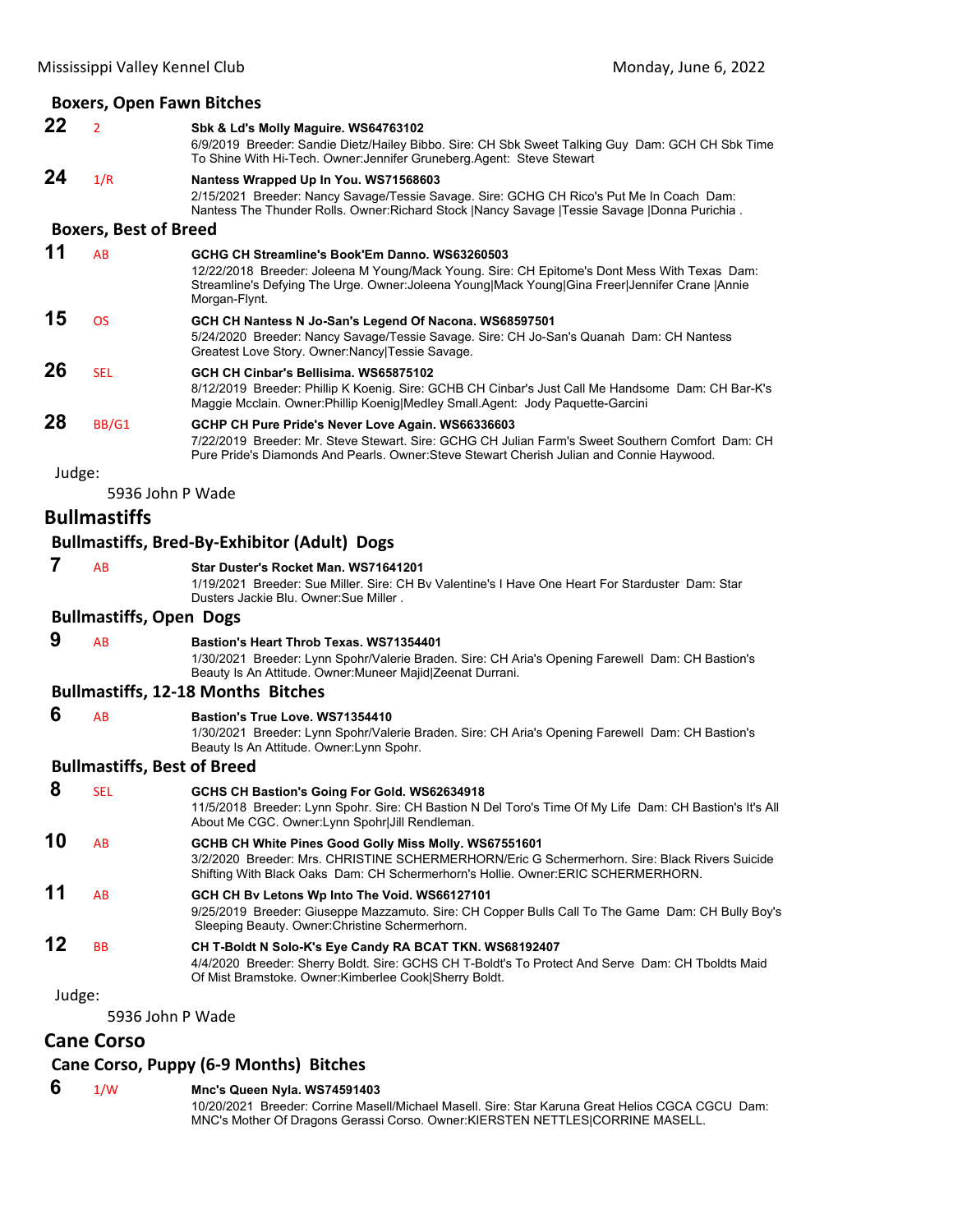# **Cane Corso, Puppy (9‐12 Months) Bitches**

| 8      | 1/R                              | Rockhaven's Won'T Miss A Thing. WS74134601<br>8/30/2021 Breeder: Laura Barton. Sire: GCHG CH Red Rock Canyon's Pretty Boy Floyd Dam: GCH CH<br>Rockhaven's Wilderness Of Tekoa BN RN CGC. Owner:Myron McCord Laura Barton Neesha Elkin.                                |  |
|--------|----------------------------------|------------------------------------------------------------------------------------------------------------------------------------------------------------------------------------------------------------------------------------------------------------------------|--|
|        | <b>Cane Corso, Best of Breed</b> |                                                                                                                                                                                                                                                                        |  |
| 5      | AB                               | GCHS CH Adibeir Red Carpet Affair CGC. WS57105207<br>5/21/2017 Breeder: Elizabeth(Betsy) Shauck/Dennis Shauck. Sire: GCHG CH Oblivion Earthride CGC<br>Dam: GCHB CH Garritani Gabriella Ragazza CD CGC. Owner:Dave Musto Elizabeth Shauck.                             |  |
| 10     | <b>BB</b>                        | GCH CH 5 Star Phoenix Midevil's Princess DCAT CGCA CGCU TKN ATT. WS64843706<br>4/19/2019 Breeder: Dane Thomas, Sire: Commander And Chief Obama Dam: 5 Star Princess Leia.<br>Owner: Myron McCord Neesha Elkin.                                                         |  |
| Judge: |                                  |                                                                                                                                                                                                                                                                        |  |
|        | 5936 John P Wade                 |                                                                                                                                                                                                                                                                        |  |
|        | <b>Doberman Pinschers</b>        |                                                                                                                                                                                                                                                                        |  |
|        |                                  | Doberman Pinschers, American Bred Bitches                                                                                                                                                                                                                              |  |
| 8      | 1/R                              | Shome's Fizzing Whizbee CGC. WS68649701<br>2/29/2020 Breeder: Tami Lane/Tara Richardson/William H Spratley. Sire: CH Shome's State Of<br>Emergency Dam: Shome's Turn Back Time. Owner: Jessica Flach.Agent: Tara Richardson                                            |  |
|        |                                  | Doberman Pinschers, Open Black Bitches                                                                                                                                                                                                                                 |  |
| 10     | 1/W/BB                           | Melrae N Shome's Black China CAA CGC TKA. WS59950401<br>2/19/2018 Breeder: Melissa Conrad/Tami Lane/Andria Carpenter/Tara Richardson/Taylor Lane. Sire: CH<br>Shome's State Of Emergency Dam: Melrae's Gossip Girl CGC. Owner:Melissa Conrad.Agent: Tara<br>Richardson |  |
| Judge: |                                  |                                                                                                                                                                                                                                                                        |  |
|        | 5936 John P Wade                 |                                                                                                                                                                                                                                                                        |  |
|        | Dogo Argentinos                  |                                                                                                                                                                                                                                                                        |  |
|        |                                  | Dogo Argentinos, Best of Breed                                                                                                                                                                                                                                         |  |
| 5      | <b>SEL</b>                       | Cartonero De Las Canteras, WS74190002<br>1/25/2021 Breeder: Mariela Taborda. Sire: Jaimito De Las Canteras Dam: Angel De Las Canteras.<br>Owner: Kristin Winter.                                                                                                       |  |
| 11     | <b>BB</b>                        | Onix Icon Borneo, 67319HUN<br>3/30/2019 Breeder: Peter Voros Istvan. Sire: Alano I del Blanco Diablo Dam: Il Mondo del Carmen Asolo.<br>Owner: Kristin Winter.                                                                                                         |  |
|        |                                  | Dogo Argentinos, Puppy (6-9 Months) Bitches                                                                                                                                                                                                                            |  |
| 6      | <b>EX</b>                        | Nemesis Echo In My Soul. WS74232201<br>10/27/2021 Breeder: Kristin Winter. Sire: Nemesis Pantera De Los Martinez Dam: CH Gone To The<br>Dogos Listen Linda. Owner: Kristin Winter.                                                                                     |  |
|        |                                  | Dogo Argentinos, Puppy (9-12 Months) Bitches                                                                                                                                                                                                                           |  |
| 8      | AB                               | Nemesis Raya And The Last Dragon. WS73123702<br>6/16/2021 Breeder: Kristin Winter. Sire: GCH CH Gone To The Dogos Baymax Dam: Gone To The Dogos<br>Natasha, Owner: Kristin Winter.                                                                                     |  |
|        |                                  | Dogo Argentinos, 12-18 Months Bitches                                                                                                                                                                                                                                  |  |
| 10     | 1/W/OS                           | Zbz Return To Neverland, WS71105701<br>1/23/2021 Breeder: James Hood. Sire: Zbz's Olaf De La Cocaina Dam: Zbz Queen Of Ice Elsa.<br>Owner: Amanda Gambill James Hood.                                                                                                  |  |
| 12     | AB                               | Iron Rock Hope For Humanity. WS73895101<br>3/11/2021 Breeder: Randi L Tanner. Sire: Cachilo Del Totoral Dam: Cazador Criollo Karma. Owner:Yvette<br>Yoon Randi Tanner.                                                                                                 |  |
| 14     | $\overline{2}$                   | Amarula De Las Canteras. WS74190001<br>1/25/2021 Breeder: Mariela Taborda. Sire: Jaimito De Las Canteras Dam: Angel De Las Canteras.<br>Owner: Kristin Winter.                                                                                                         |  |
| 16     | 3                                | La Pampa De Las Canteras. WS74190102<br>3/1/2021 Breeder: Mariela Taborda. Sire: Jaimito De Las Canteras Dam: Vizcacha De Las Canteras.<br>Owner: Kristin Winter.                                                                                                      |  |
|        | Dogo Argentinos, Open Bitches    |                                                                                                                                                                                                                                                                        |  |
| 18     | AB                               | Nemesis Gone With The Wind. WS68996101<br>7/12/2020 Breeder: Kristin Winter. Sire: GCH CH Gone To The Dogos Baymax Dam: CH Gone To The                                                                                                                                 |  |

Dogos Listen Linda. Owner:Kristin Winter.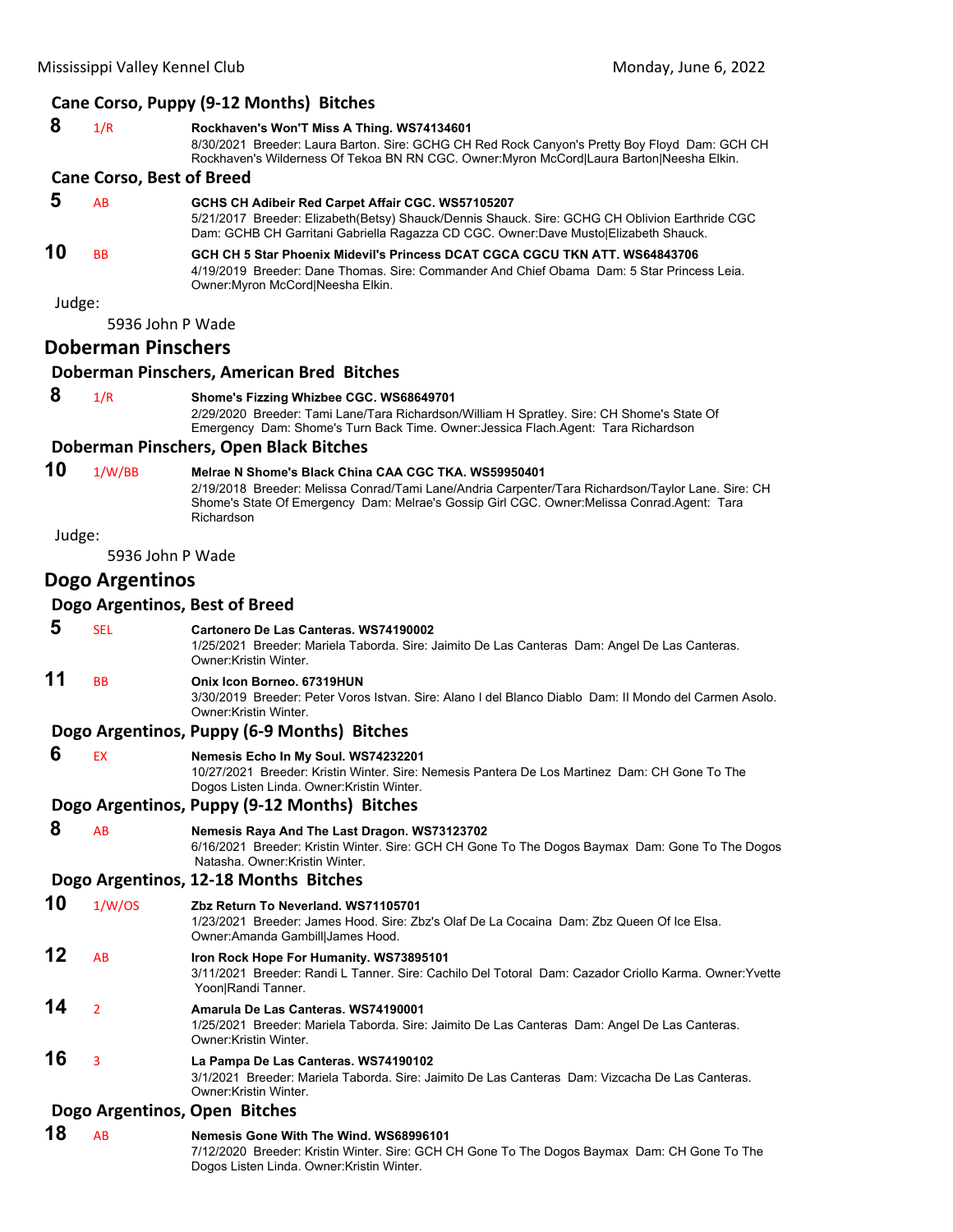# **20** 1/R **Nemesis Scarlet Rose. WS72697501**

5/26/2021 Breeder: Kristin Winter. Sire: CH Gone To The Dogos Nemesis Dam: Gone To The Dogos I'm The Boss. Owner:Kristin Winter.

#### **Dogo Argentinos, Best of Breed**

# **15** AB **CH Nemesis I Feel Like A Monster. WS69625901**

7/28/2020 Breeder: Kristin Winter. Sire: CH Gone To The Dogos Nemesis Dam: GCH CH Gone To The Dogos Honey Lemon. Owner:Kristin Winter|George Smith.

Judge:

5936 John P Wade

# **Dogue de Bordeaux**

#### **Dogue de Bordeaux, Best of Breed**

 **5** AB **GCH CH Pura Raza Burdeos Charles Chaplin CGC TKN VHMA. WS72126701** 3/30/2018 Breeder: Juan Manuel Machado. Sire: Over The Top Dei Dogue Della Valle Dam: All My Dreams Z Orisku. Owner:Raymond Spinelli.Agent: Billy Huntington

Judge:

5936 John P Wade

# **German Pinschers**

#### **German Pinschers, Open Dogs**

 **5** AB **Daveren's Time Stands Still. WS74528501** 6/20/2021 Breeder: Jill Eastman. Sire: CH Conspirol Rotzakroi Dam: GCH CH Daveren's Sit Still Look

Pretty TKN. Owner:Jill Eastman.

#### **German Pinschers, Best of Breed**

| 6 | ΩS                   | CH Oakwoods From The Inside Out BCAT, WS67297701<br>2/21/2020 Breeder: Ms. Kimberle Schiff / . Sire: CH Bryan Dam: GCHB CH Oakwoods From Russia With<br>Love BCAT, Owner:Kimberle Schiff,                                              |
|---|----------------------|----------------------------------------------------------------------------------------------------------------------------------------------------------------------------------------------------------------------------------------|
|   | <b>SFI</b>           | GCHB CH Calvaxar Canonball To Nevar RATO, WS56067501<br>9/15/2016 Breeder: Cindy Ranson/Ben Pearce. Sire: Redrovia Aragon Dam: Fly'Ca Star Of Elune Via<br>Aritaur. Owner: Cheryl L Fuss F. Lynann Stuby.                              |
| 9 | <b>B<sub>B</sub></b> | GCH CH Daveren's Radagast Of Greenwood. WS70449402<br>7/9/2020 Breeder: Jill Eastman, Sire: GCHG CH Daveren's Smooth Like The Summer TKN Dam: CH<br>Daveren's Life Uncommon TKN. Owner: Neala Burnett and Jill Eastman   Jill Eastman. |

Judge:

5936 John P Wade

# **Giant Schnauzers**

#### **Giant Schnauzers, Best of Breed**

| -5 | <b>BB</b> | GCHB CH Spicerack's Shotgun Rider CGCA TKN. WS67493201                                          |
|----|-----------|-------------------------------------------------------------------------------------------------|
|    |           | 1/20/2020 Breeder: Mrs. Marcia Adler/Mrs. Robin Henderson. Sire: GCHG CH Ingebar's Tynan Dances |
|    |           | With Wildflowers Dam: GCH CH Ramahill's Gloriana At Spicerack. Owner: Robin Henderson Dwain     |
|    |           | HendersonlMarcia Adler Agent: Leonardo Garcini                                                  |

Judge:

5936 John P Wade

# **Great Danes**

#### **Great Danes, Puppy (6‐9 Months) Dogs**

# **5** 1/W **Evergreen's Gunther In Wonderlland. WS75014702**

11/4/2021 Breeder: Casey Lee Cousineau/Becky Sherwood. Sire: Davinci's Six Grand Overtures Dam: Evergreen's Calm Before The Storm CGCU TKN. Owner:Page Pardo|Casey Cousineau.

#### **Great Danes, Best of Breed**

| 16 | OS.                  | GCHB CH Nobledane Let's Raise A Ruckus, WS64516503<br>4/10/2019 Breeder: Dr. Sara Rachel Chant/Sara Dellorto/Linda Whitney. Sire: GCHB CH Briarwood's My<br>Way V My-Jon Dam: CH Sardi Nobledane Let's Get This Party Started CGCA. Owner: Dr Sara Rachel<br>Chant Leslie Hotchkiss Earl Shore.                                        |
|----|----------------------|----------------------------------------------------------------------------------------------------------------------------------------------------------------------------------------------------------------------------------------------------------------------------------------------------------------------------------------|
| 21 | <b>B<sub>B</sub></b> | GCH CH Davisdane's N Balor The Chronicles Of Ridduck RN BCAT CGC TKN, WS57776202<br>6/15/2017 Breeder: Lisa A Lewis/Susan D Shaw/Rachel Wilson, Sire: CH Davisdane's Ducktor Drakken I<br>Presume BN RI BCAT CGCA TKN Dam: Davisdane's Reflection Of A Duck CGC TKN. Owner: Rachel<br>Wilson/Isabella EatonlIsabella EatonlLisa Lewis. |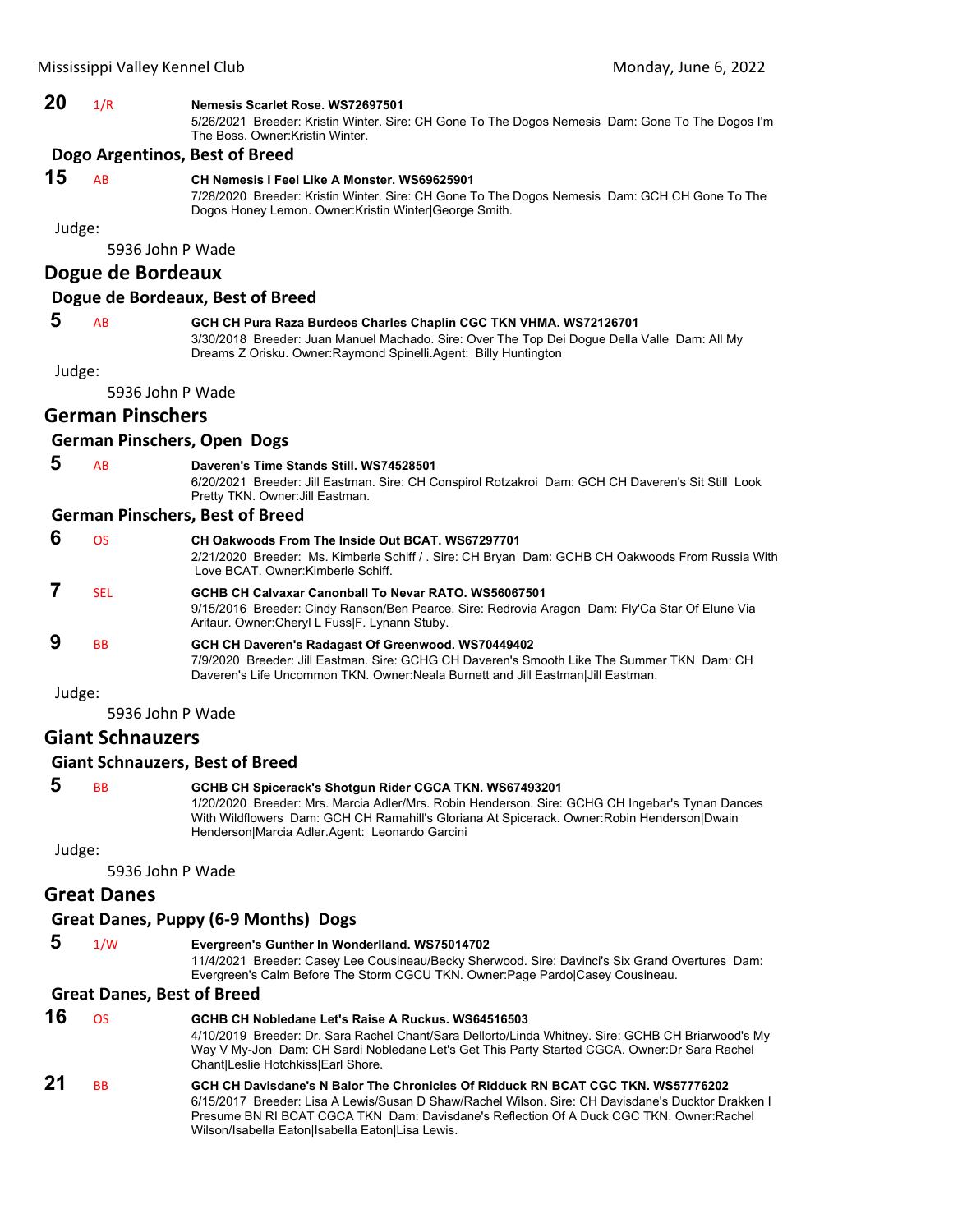5936 John P Wade

#### **Kuvaszok**

### **Kuvaszok, Best of Breed 6** BB/G2 **GCHS CH Szumeria's Me Oh Me Oh My CA DCAT. WS55908001** 12/17/2016 Breeder: Constance D Townsend/Lynn S Brady. Sire: GCHG CH Szumeria's Wildwood Silver Six Pence CGC Dam: Jamborhazi-Kedves Nemez Szumeria. Owner:Lynn Brady|Constance Townsend-Brady|Sarah Krickeberg|Correy Krickeberg. Judge: 5936 John P Wade **Newfoundlands Newfoundlands, Puppy (9‐12 Months) Dogs 5** AB **Majestictrailjaquist Keep Me In Mind. WS73196901** 6/10/2021 Breeder: Lorraine Trail. Sire: CH Seabrook's Jaquist Blessed Tenfold RI CGC TKI Dam: Jessica Lacey Cancrimo. Owner:Rita Jacobs.  **7** 1/W/BB **Kayletzko Stars On The Water. WS73361603** 6/16/2021 Breeder: Danielle m rimkus. Sire: GCH CH King Of Helluland Raw Beauty CGCA Dam: King Of Helluland Get Smart. Owner:Bill and Bonnie Bennett. **Newfoundlands, Open Dogs 11** 1/R **Bear N Mind's Storming The Beaches At Normandy. WS67167007** 11/11/2019 Breeder: Dwight Gorsuch/Christine Gorsuch. Sire: GCHB CH Sugar-Mtn's Pray For Peace Dam: CH Queenkellan Dream Maker CDX BN RM CGC. Owner:Sylvia Steiling and Dwight and Christine Gorsuch. **15** <sup>2</sup> **Amity's Wizard Returns To Nicholas Lake RN CGC TKN. WS70062201** 8/12/2020 Breeder: Nan Edwards/Diane Broderick/Thomas Broderick. Sire: Shorepath's Take A Stroll Dam: CH Amitys Ambitious Journey CD RE CGC TKI. Owner:Nan Edwards|Diane Broderick|Thomas Broderick.Agent: Laura King **Newfoundlands, Best of Breed 17 GCH CH Timberknolls Check Mate Gold Cup. WS59241101** 11/25/2017 Breeder: Benita Edds & Patti Sutherland. Sire: GCHP CH Gold Cup's First In Flight Dam: CH Timberknolls Tempted By Tradition. Owner:Benita Edds|Patti Sutherland.Agent: Laura King **19** SEL **GCH CH Taubla Majestic Trail Finnigan RN CGCA TKN. WS61266105** 5/9/2018 Breeder: Lorraine Trail. Sire: GCHB CH Jackson Cancrimo Z Lednickiego Zakola RN CGC Dam: Mocha Cancrimo Z Lednickiego Zakola. Owner:Lana Tauben|Toby Tauben|Rita Jacobs. **21** AB **GCH CH King Of Helluland Raw Beauty CGCA. WS62218601** 1/11/2018 Breeder: Sona Krocko/Vladimir Krocko. Sire: Goldcoast's Jeffrey At Mississippi Missouri Dam: King Of Helluland Yellow Rose. Owner:Danielle Rimkus. Judge:

5936 John P Wade

# **Portuguese Water Dogs**

#### **Portuguese Water Dogs, Open Dogs**

# **5** AB **Cutwater Symphony Of Fire. WS69722402**

5/20/2020 Breeder: Jane Harding. Sire: CH Cutwater What Comes Next Dam: CH Cutwater Love You To RN. Owner:Alena Holmes|Jane Harding. Danielle Goodland-Rose

# **Portuguese Water Dogs, Best of Breed**

# **7** BB **GCHB CH Aquafortis Robel One Spirit. WS59809301**

6/29/2017 Breeder: Runi Kristiansen. Sire: CH Robel Christopher Robin Dam: Aquafortis Cha-Ching By Robel. Owner:Jennifer Stine|Elizabeth Voltz|Bradley Buttner.

Judge:

5936 John P Wade

# **Rottweilers**

# **Rottweilers, Puppy (9‐12 Months) Dogs**

# **5** 1/W/BB/BW **Vonherrschend's American Hustle V Higginhaus. WS73432709**

7/24/2021 Breeder: DUSTIN DAVIS/Mark Mendonca. Sire: GCHB CH Kirche's Bam-Bam Rubble RN CGC Dam: CH Eirians Ryka Von Herrschend. Owner:Nattawat Wooti. Dustin Davis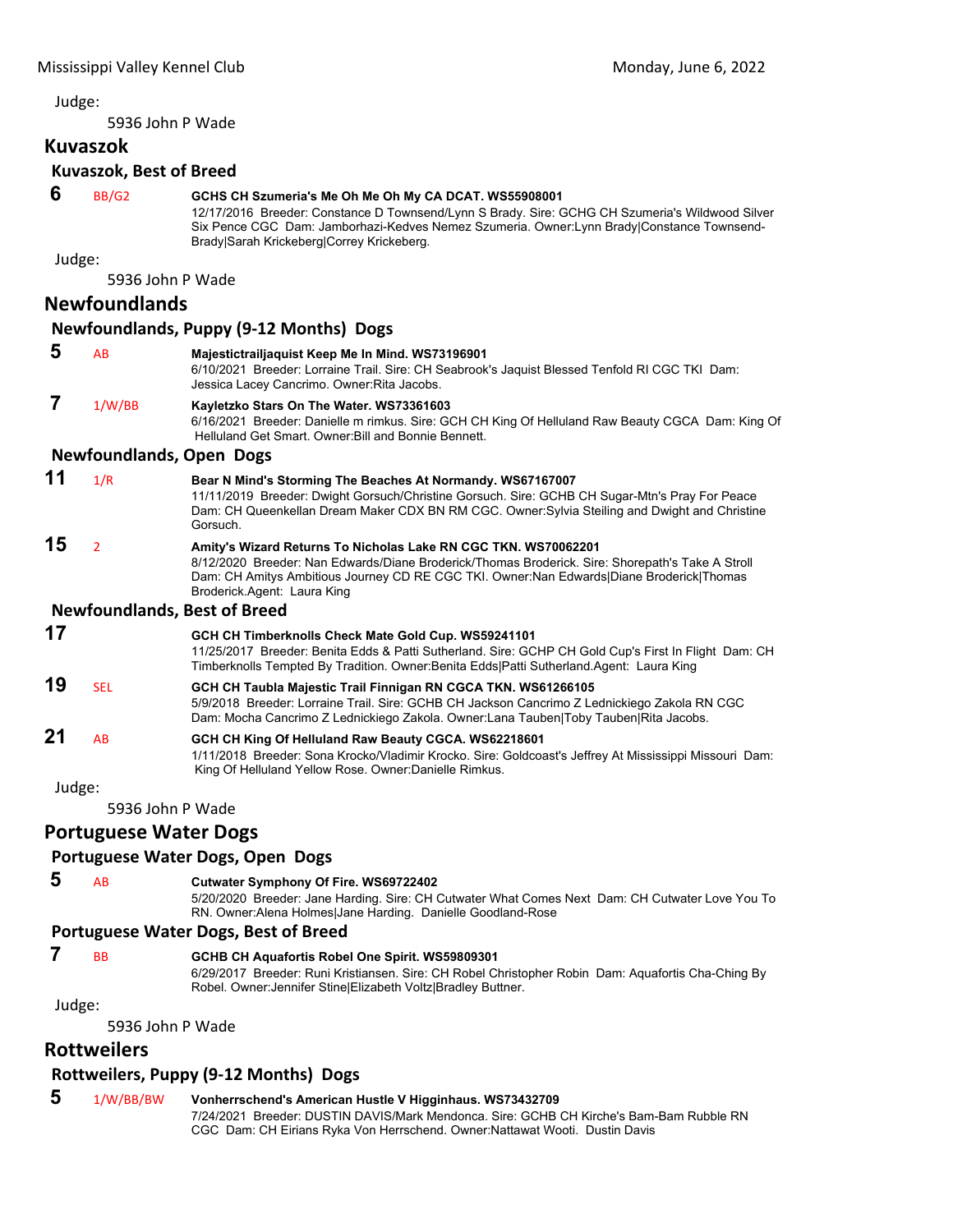#### **Rottweilers, 12‐18 Months Dogs**

- **7** 1/R **Vormund's Power House Brat V Gunner. WS72170201** 3/29/2021 Breeder: Jennell Rudd/James Ernst/MICHELLE R ERNST. Sire: CH Trakar's Folsom Prison Blues PT Dam: CH Jandels Brat Ccw Kimber V Vormund. Owner:JENNELL RUDD|James & Michelle Ernst.  **9** <sup>2</sup> **Eirians You Got The Moves. WS74714502** 4/30/2021 Breeder: Johnna H Glover. Sire: CH Eirians Oh The Places Youll Go Dam: Eirians Straight To The Moon. Owner:Nattawat Wooti. **Rottweilers, Puppy (9‐12 Months) Bitches 6** 1/W **Stoneridge Until I Say So Xmark. WS72974503** 6/17/2021 Breeder: Katie Griffiths/Stacie Fults. Sire: GCHS CH Lorals Number One Caesar Dam: CH Stoneridge National Velvet RN CGCA CGCU. Owner:Ashley Townsley|JR Townsley. **Rottweilers, Open Bitches 8** 1/R **Vormunds Lil Fat Girl V Dark Waters. WS61771701** 7/20/2018 Breeder: Michelle Pounds/James Ernst Jr.. Sire: GCHB CH Dark Waters Dream Machine V Eternal Moon Dam: Vormunds Love Child Karma The Brat. Owner:James Michelle Ernst|Michelle ernst|James Ernst. **Rottweilers, Best of Breed 11** AB **GCHG CH Twin Creeks It Had To Be You CGC. WS58179801** 8/17/2017 Breeder: Cheryl Krown. Sire: GCHP CH Big Beach's Rhumba Man Dam: GCH CH Twin Creeks Let's Celebrate. Owner:Cheryl Krown.Agent: Holley Eldred **12** OS **CH Norri Von Herrschend. WS67648801** 2/16/2020 Breeder: Dustin Davis. Sire: GCH CH Kinjack's U Got The Look CD RM RAE CGC ATT Dam: CH Finka Von Herrschend CD. Owner:Dustin Davis . **15** SEL **GCH CH Esmonds Rcmp CD BN RE. WS67954201** 8/27/2019 Breeder: Ann Felske Jackman. Sire: CH Esmonds Mint Chip CDX BN CGC TKA Dam: Esmonds Singular Sensation RN TKI. Owner:Thomas Arns|Ann Felske Jackman. Judge: 5936 John P Wade **Saint Bernards Saint Bernards, Best of Breed 7** BB **CH Kris's Kountry Kryskara "The Gambler" Von Joy CGC TKN. WS66596004** 10/16/2019 Breeder: Mrs. Kristi Libsack/Ms. Carol Gregory/Martin Glover. Sire: GCHP CH Kris's Kountry Poker Face CGCA TKN Dam: CH Kris's Kountry Kover Girl V Cosmo. Owner:Carole Wilson|Kara Wilson|Frances Joy. Judge: 5936 John P Wade **Samoyeds Samoyeds, Bred‐By‐Exhibitor (Adult) Dogs 5** AB **Barron's Play That Funky Music. WS69591202** 8/16/2020 Breeder: Barbara A Cole/Carol A Dundulis. Sire: CH Rexann-Wyteshado's Truckin T' Barrons Dam: Barron's Causin' A Commotion. Owner:Barb Cole. **Samoyeds, Best of Breed 8** BB/G3 **Shirokuma's Aussie Influence Natalya Of Natasha. WS70722407** 11/27/2020 Breeder: Ann Marie Schroeder. Sire: Kalaska Lover Boy Dam: GCH CH Shirokuma's Diamond In The Ruff Natasha of Nadia CA BCAT. Owner:Ann Marie Schroeder.
- **11** AB **GCHP CH Vanderbilt 'N Printemp's Lucky Strike. WS54969409** 6/4/2016 Breeder: MENGRU WU/Judi Elford. Sire: Cabaka's Happy Go Lucky Dam: GCH CH Vanderbilt's Cherry Brandy. Owner:Correen Pacht|Marc Ralsky|Judi Elford|Blair Elford.Agent: Laura King

Judge:

5936 John P Wade

# **Siberian Huskies**

#### **Siberian Huskies, Bred‐By‐Exhibitor (Adult) Bitches**

#### **8** AB **Cedarwood's Southern Jingle. WS56397901**

1/25/2017 Breeder: Rita Montgomery/Emily Jackson. Sire: GCH CH Fullmoon's Silver Shadow At Moonstar CGC TKN Dam: GCHB CH Cedarwood's Southern Belle. Owner:Emily Jackson and Rita Montgo.ery|Rita Montgomery|Emily Jackson.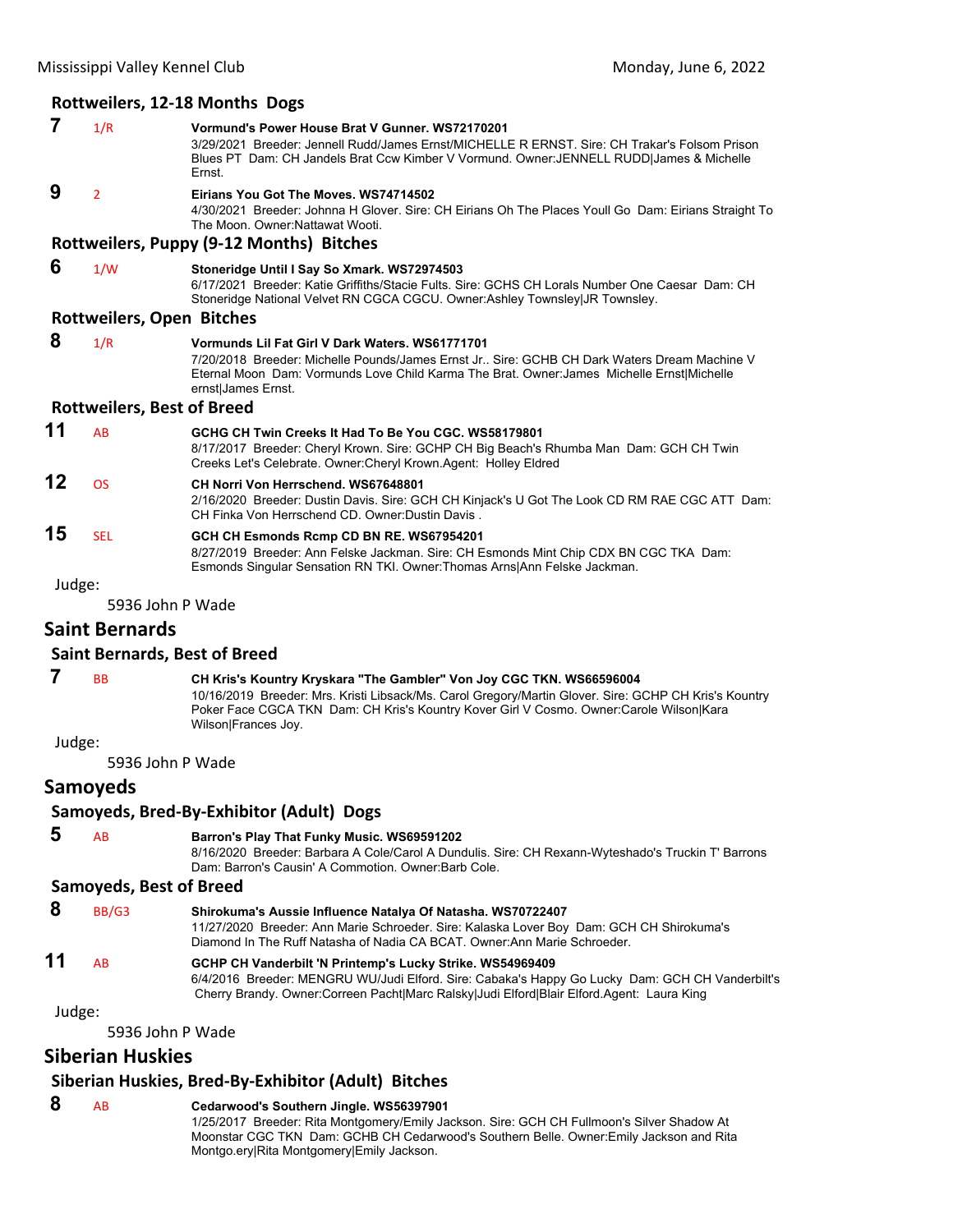# **10** 1/W/BB **Polargold's Wonderland. WS62652703**

10/20/2018 Breeder: Cecile Toth/Ms. Lisa Rose Toth. Sire: GCH CH Rainbow's Union Boss Dam: CH Polargold's Come On Eileen. Owner:Cecile Toth|Lisa R. Toth |Lisa Toth|Cecile Toth.

# **Siberian Huskies, Best of Breed**

## **7** AB **GCH CH Freon's The Best Is Yet To Come BCAT. WS49937302** 4/4/2015 Breeder: Thomas Louis Kraus/Thomas A Kraus/Dr. Mary Kraus. Sire: GCHS CH Diamondt's Sharp Dressed Man CA CGC Dam: GCHB CH Playmor's Act Of Faith. Owner:Dr Mary Kraus|Thomas A Kraus|Kaitlyn Kraus.

**16** AB **GCHB CH Cedarwood's Southern Belle. WS49436503** 12/26/2014 Breeder: Rita Montgomery. Sire: GCH CH Icewind's Dressed To Kill Dam: CH Casey's Isabella For Abba's Glory. Owner:Emily Jackson and Rita Montgo.ery|Rita Montgomery|Emily Jackson.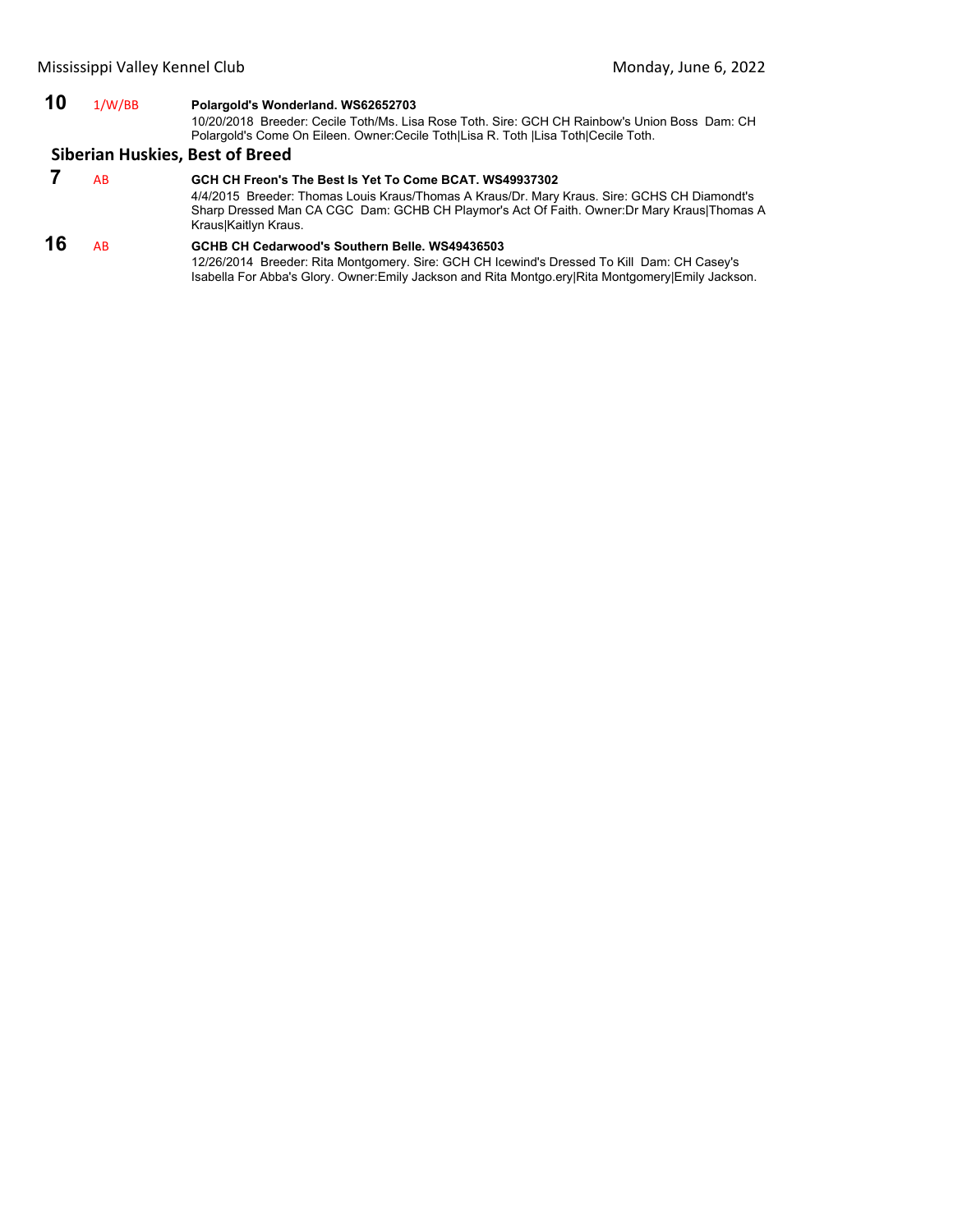<span id="page-30-0"></span>2675 Mr. Desmond J Murphy

# **Airedale Terriers**

## **Airedale Terriers, Open Bitches**

# **6** AB **Tnc's Save Halo's Prayer. RN35240910**

6/21/2020 Breeder: Karen J Gunter. Sire: CH Cast Iron Black Opal Craft Master CD RM CA BCAT CGCA Dam: CH Singing Hills And TNC's Southern Lady - Sedona. Owner:Kimberly Opdyke.Agent: Leonardo Garcini

#### **Airedale Terriers, Best of Breed**

#### **8** BB **GCHS CH Singing Hills They Call The Win Moriah Owagginaire. RN34756811**

3/12/2020 Breeder: Bruce Jones/Caron Jones. Sire: CH Stirling Wildside Mighty Monty Dam: GCH CH Tnc's Gone With The Win Of Singing Hills"Scarlett". Owner:Bruce Jones|Caron Jones|Chandler Wible|Elliot Smith.Agent: Leonardo Garcini

Judge:

2675 Mr. Desmond J Murphy

# **American Hairless Terriers**

# **American Hairless Terriers, Puppy (6‐9 Months) Bitches**

#### **6** 1/W **Sundial Something Wicked This Way Commeth. RN37498202** 11/13/2021 Breeder: Joyce Appel. Sire: Sundial Fire And Ice Dam: Upton Sundial Ghost Ryder. Owner:Kathy C Knoles.

#### **American Hairless Terriers, American Bred Bitches**

## **8** 1/R **Prisonbreak's 2 For 3 Squares @Edelweiss & Zfg. RN37392004**

10/9/2021 Breeder: Robin Staples/Debbie S Holmes. Sire: CH Romanika Wins Amadeus At Prisonbreak Dam: Strider's Doing Time @Prisonbreak. Owner:Kathy C Knoles.

#### **American Hairless Terriers, Best of Breed**

# **10** BB **GCH EDELWEISS HI-LIFE FAYE TALITY. RN33716003**

12/14/2018 Breeder: Janet Parker & Kathy Knoles. Sire: GCH Bur-Way Hi- Life Behave Yourself CM Dam: Ch Wudnshu's Kandi Kane. Owner:Kathy Knoles Janet Parker Susan Miller Mack Young Joleena Young.Agent: christa cook

Judge:

2675 Mr. Desmond J Murphy

# **American Staffordshire Terriers**

# **American Staffordshire Terriers, Best of Breed**

# **6** AB **GCHG CH Lbk's Rebel And Proud Seven Spanish Angels CA. RN31148802**

5/22/2017 Breeder: Lacey Tulloch Benitez/Ben Keller. Sire: GCHG CH Alpine's Lbk Living On The Road BCAT DS CGC TKN Dam: GCH CH Lbk's Don't Stop Me Now RN CA BCAT. Owner:Dave Musto|Luisma Benitez |Lacey Tulloch Benitez.

Judge:

#### 2675 Mr. Desmond J Murphy

# **Border Terriers**

#### **Border Terriers, 12‐18 Months Dogs**

 **5** 1/W **Triad's Aodhon Here Comes The Sun BCAT. RN36120904**

1/29/2021 Breeder: Lisa Kronsberg/Tom McCarthy. Sire: GCH CH Wicklow Wicked Good CDX BN RA JE BCAT RATN CGCA CGCU TKN Dam: Wicklow Let's Dance ME DCAT. Owner:Leroy G and Mary D Gouge |Lisa Kronsberg.

#### **Border Terriers, Open Dogs**

# **9** AB **Terrasol Spin The Wheel BCAT SCN CGC TKN ATT. RN33592201**

4/7/2019 Breeder: Kathy R Echols. Sire: CH Sunkist Starry Starry Knight VCD1 BN RE AX AXJ XF ME CAX FCAT RATS CZ8B CGC TKA ATT Dam: GCH CH Terrasol Dealer's Choice RA OA NAJ JE BCAT SWE SCM SEM SBM SHDN CGCA TKN ATT. Owner:Kathy Echols.

#### **Border Terriers, Best of Breed**

#### **7** OS **Mystik Tucci TKE. RN35891501**

1/26/2021 Breeder: Cindy Heitzig. Sire: GCH CH Mystik's Game On Dam: Mystik Gym'A AX MXJ TKE. Owner:Cindy Heitzig|Gavin Heitzig.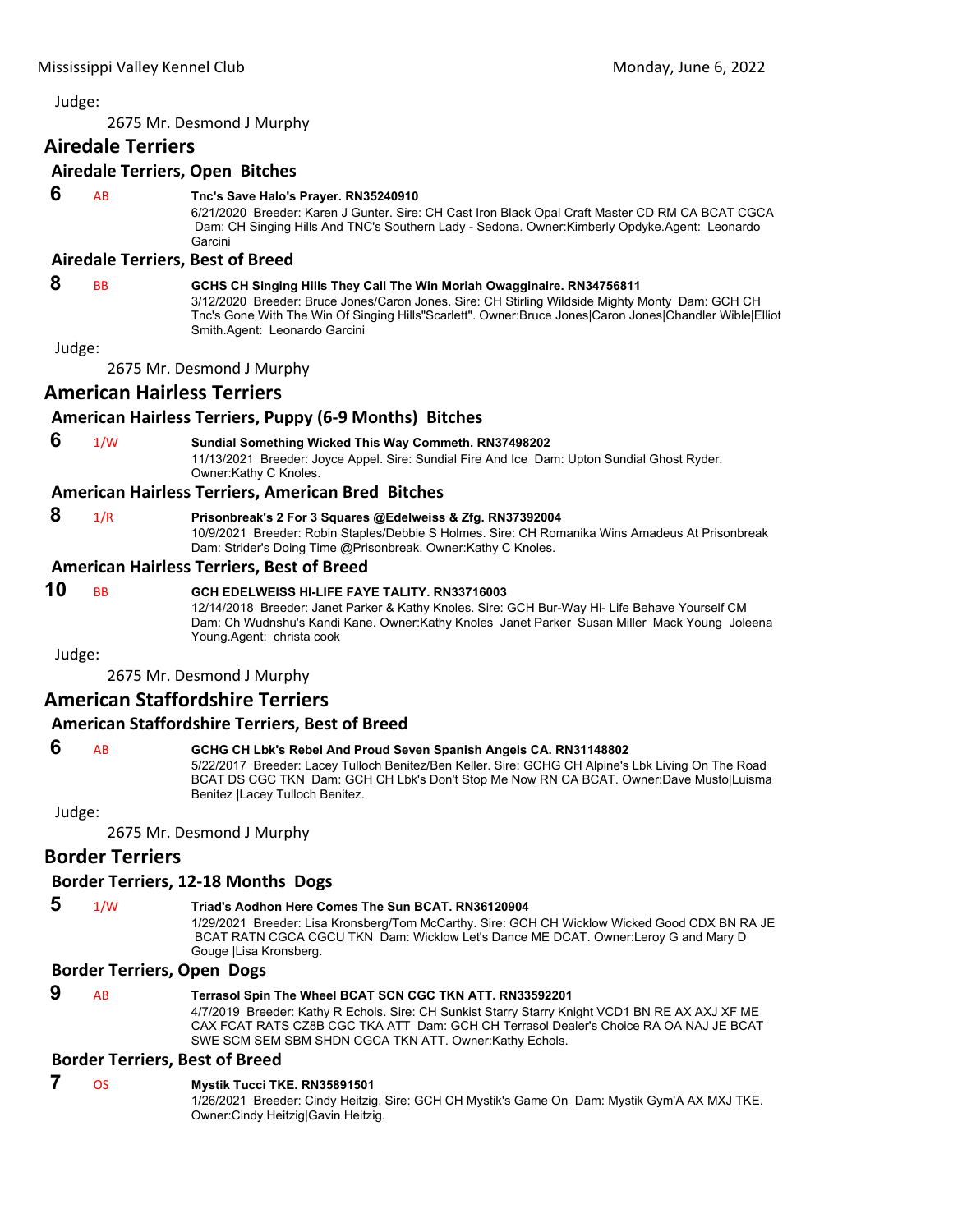# **Border Terriers, Open Bitches**

# **8** AB **Cb's Girl Huntress. RN36440301**

5/14/2021 Breeder: Priscilla B McCune. Sire: GCH CH Otterwise Enlightenment Dam: CH Cb's Spirited One. Owner:Priscilla McCune.Agent: Allison Sunderman

# **Border Terriers, Best of Breed**

**10** BB **CH Fortune's Throwing Shade BCAT THDN CGC TKA VHMA VHMP VSWB. RN35267402**

8/12/2020 Breeder: D'Arcy Downs-Vollbracht/Mary Downs/Robert W Vollbracht. Sire: CH Fortune's I Don't Get Down Like That ME CAX FCAT3 THDX CGCA TKA Dam: Fortune's Fight Like A Girl FCAT3 CGCA TKI. Owner:DArcy Downs Vollbracht |Mary Downs|Robert Vollbracht .

Judge:

2675 Mr. Desmond J Murphy

# **Bull Terriers (Colored)**

# **Bull Terriers (Colored), 12‐18 Months Dogs**

# **5** 1/W/BB **Paradigm Sinister Kid. RN36626501**

5/13/2021 Breeder: Melissa Holmes/Philip Brodeur/Shane Holmes/Elizabeth Hennessy D.V.M.. Sire: CH Wendigo Philgin Black Is The New White Dam: GCHB CH Wendigo Philgin Devilish Diva At Paradigm. Owner:Kelsey and Mike Giaimo|Shane Holmes|Melissa Holmes.

Judge:

2675 Mr. Desmond J Murphy

# **Cairn Terriers**

#### **Cairn Terriers, 12‐18 Months Bitches**

**12** AB **Cairnsrock Royal Reigns. RN36198901**

12/26/2020 Breeder: Lucinda M Girdner. Sire: GCHS CH Mcalister's Catch Me If You Can Dam: GCH CH Hampton Court's Ziva Reigns Cairnsrock. Owner:Lucinda M. Girdner.

# **16** 1/W **Hampton Court Cat Burglar. RN37125904**

6/4/2021 Breeder: Victor Malzoni Jr.. Sire: GCHG CH Caledonian Tea Time Of Wolfpit Dam: Hampton Court's Daffodil. Owner:Victor Malzoni Jr.Agent: Max Krainer

#### **Cairn Terriers, Bred‐By‐Exhibitor (Adult) Bitches**

**22** AB **Cairnsrock Skyrocket Spirit Delight. RN35201202**

6/5/2020 Breeder: Lucinda M Girdner. Sire: GCHP CH Scotch Broom Colum Macniall BCAT Dam: CH Cairnsrock Zena Spirit Of The Wind. Owner:Lucinda M. Girdner.

#### **Cairn Terriers, Open Bitches**

**24** AB **Brierden Pop Star At Willow Bay. RN33353101**

3/8/2019 Breeder: Diane Hendee. Sire: CH Willow Bay Loverboy At Cabaret Dam: CH Brierden's Busy Lizzy. Owner:Lori Rusinowski .Agent: allison sunderman

#### **Cairn Terriers, Best of Breed**

| 11                 | AB        | <b>CH Woodmere Fire And Smoke, RN33864702</b><br>5/28/2019 Breeder: Ms. Diane Gaines/Ms. Denise Faulkner. Sire: GCH CH Woodmere Swinging On A<br>Star Dam: CH Woodmere Fire Dancer SE RATN. Owner: Kathleen Jordan Diane Gaines.                                                    |
|--------------------|-----------|-------------------------------------------------------------------------------------------------------------------------------------------------------------------------------------------------------------------------------------------------------------------------------------|
| 15                 | <b>BB</b> | GCH CH Novelty Best Investment JE. RN34560001<br>11/12/2019 Breeder: Theresa Wegner/Robert Wegner/Benjamin Wegner. Sire: Bizzy B Buzz N At Rose<br>Croft Dam: GCHB CH Novelty Time To Party. Owner: Theresa Wegner Robert Wegner Benjamin Wegner.                                   |
| 26                 | AB        | CH Luckenbooth's Heavens To Betsy. RN34047401<br>10/3/2019 Breeder: Nicole Mitchell/Dave Mitchell, Sire: CH Pebble Rock's Pocketful Of Stones At<br>Luckenbooth Dam: Pebble Rock's Down The Rabbit Hole At Luckenbooth. Owner:Nicole Mitchell Dave<br>Mitchell Agent: Chelsay Grubb |
| 30                 | <b>OS</b> | GCH CH Novelty Time To Boogie JE. RN34560002<br>11/12/2019 Breeder: Theresa Wegner/Robert Wegner/Benjamin Wegner, Sire: Bizzy B Buzz N At Rose<br>Croft Dam: GCHB CH Novelty Time To Party. Owner: Theresa Wegner Robert Wegner Benjamin Wegner.                                    |
| المتحاط والمستندان |           |                                                                                                                                                                                                                                                                                     |

Judge:

2675 Mr. Desmond J Murphy

# **Cesky Terriers**

#### **Cesky Terriers, Best of Breed**

#### **6** AB **Bluefire Young Scrappy And Hungry. RN35856702**

11/13/2020 Breeder: Tim Smith/Holly Million/Laura Bowman/Pamela S Bale. Sire: GCH CH Bluefire Defying Gravity Dam: GCHS CH Norkinstein Bavaria. Owner:Scot Johnson|Tim Smith|Holly Million|Michael Zywicki|Pamela Bale.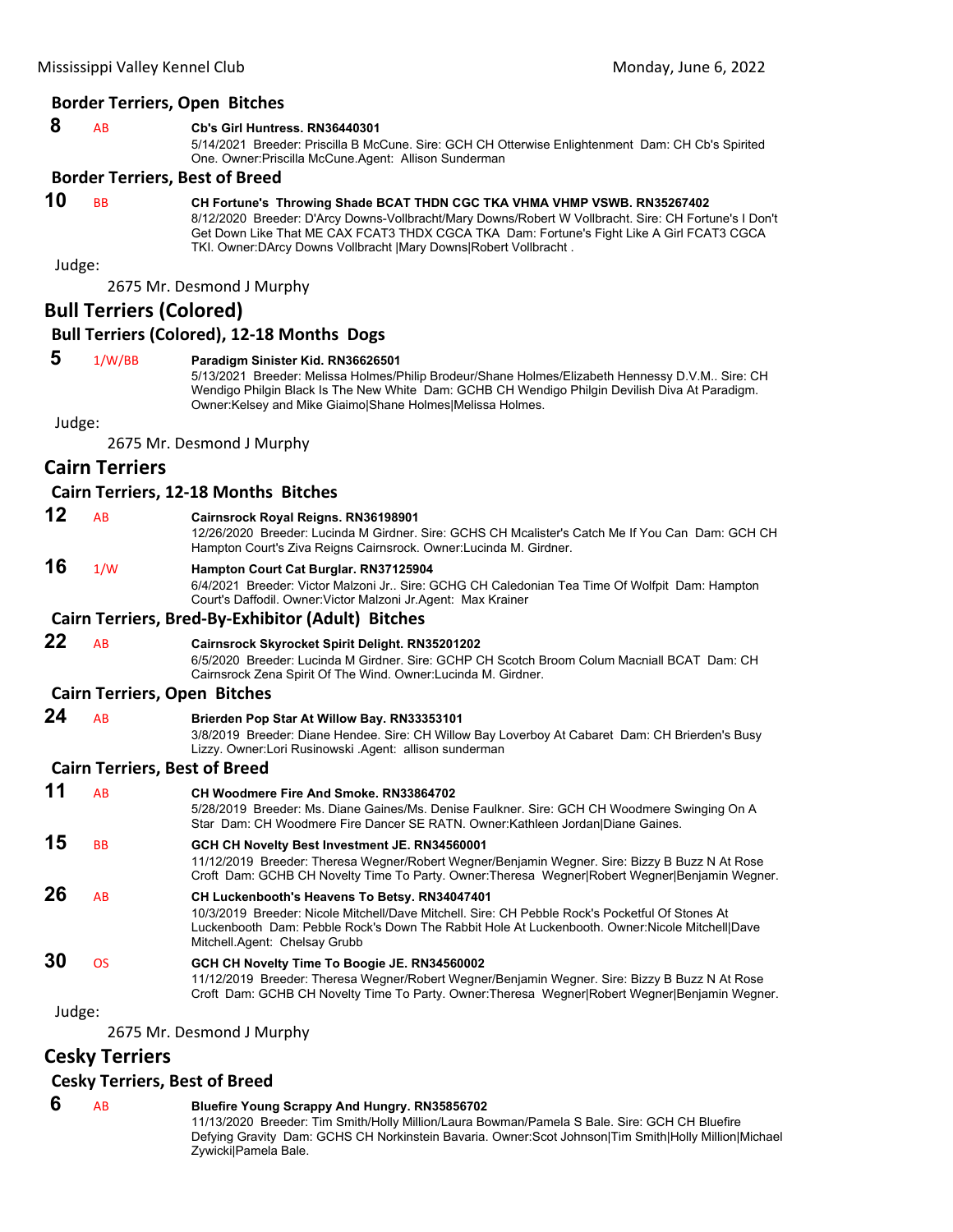| Judge:                                |                                |                                                                                                                                                                                                                                                                                                          |  |
|---------------------------------------|--------------------------------|----------------------------------------------------------------------------------------------------------------------------------------------------------------------------------------------------------------------------------------------------------------------------------------------------------|--|
| 2110 Mrs. Polly (Mrs. Robert) D Smith |                                |                                                                                                                                                                                                                                                                                                          |  |
|                                       | <b>Dandie Dinmont Terriers</b> |                                                                                                                                                                                                                                                                                                          |  |
|                                       |                                | Dandie Dinmont Terriers, 12-18 Months Dogs                                                                                                                                                                                                                                                               |  |
| 5                                     | $\mathbf{1}$                   | Kings Mtn. Anniversary Edition. RN36768601<br>3/12/2021 Breeder: Betty Pumfrey/Betty-Anne Stenmark/Sandra Pretari Hickson. Sire: Elfwish Sir Winston<br>Dam: CH King's Mtn. Tilly Tiptoes. Owner: Shawn Barton.                                                                                          |  |
|                                       |                                | Dandie Dinmont Terriers, Bred-By-Exhibitor (Adult) Dogs                                                                                                                                                                                                                                                  |  |
| 11                                    | 1/R                            | King's Mtn. Fortune Favors The Brave JE BCAT THDX CGCA CGCU. RN33087903<br>9/13/2018 Breeder: Mrs. Sandra Pretari Hickson/Betty-Anne Stenmark/Cathi Tower-Chriscaden. Sire:<br>GCHS CH King's Mtn. Henry Higgins Dam: CH Mydan'D King's Mtn. Tickle Me Pink. Owner:Mary Downs<br>Sandra Pretari Hickson. |  |
|                                       |                                | Dandie Dinmont Terriers, Open Dogs                                                                                                                                                                                                                                                                       |  |
| 19                                    | $\overline{2}$                 | King's Mtn. Mayor Pete. RN34667901<br>12/20/2019 Breeder: Christianne Roy-Paterson/Sandra Hickson/Betty-Anne Stenmark/BJ Pumfrey. Sire:<br>Elfwish Sir Winston Dam: King's Mtn. Thomasina Tittlemouse. Owner: Vern Wilson Fred DeLucci Sandra<br>Pretari Hickson.                                        |  |
| 21                                    | 1/W/BW                         | Skyedreamer Fusilier's Sgian Dubh. RN37458902<br>6/30/2020 Breeder: Lisabeth Fisher. Sire: Von Maser's Highland Fusilier Dam: Glahms Golden Aelwen.<br>Owner: Louise Visneskie.                                                                                                                          |  |
|                                       |                                | Dandie Dinmont Terriers, Puppy (6-9 Months) Bitches                                                                                                                                                                                                                                                      |  |
| 6                                     | $\mathbf{1}$                   | Bonnyrigg Effie You're Gonna Love Me. RN37541201<br>11/15/2021 Breeder: Ms. Diane Hanowitz. Sire: GCHS CH King's Mtn. Henry Higgins Dam: CH Bonnyrigg<br>Lady Beatrix Potter. Owner: Diane Hanowitz.                                                                                                     |  |
| 8                                     | AB                             | Elfwish Scotch Bonnet, RN37651801<br>11/9/2021 Breeder: Donna J Francis/Sandra J Wolfskill. Sire: Elfwish Sir Winston Dam: Elfwish Hedda<br>Hopper. Owner: Sandra J Wolfskill Donna J Francis.                                                                                                           |  |
|                                       |                                | Dandie Dinmont Terriers, Puppy (9-12 Months) Bitches                                                                                                                                                                                                                                                     |  |
| 10                                    | 1/W                            | King's Mtn. Marvelous Mrs. Maisel. RN36916101<br>6/14/2021 Breeder: Sandra Pretari Hickson/Betty-Anne Stenmark/BJ Pumfrey. Sire: GCH CH King's Mtn.<br>Neville Longbottom Dam: CH King's Mtn. Blonde Bombshell. Owner:Peter Scott Michelle Scott Sandra<br>Pretari Hickson.                              |  |
| 14                                    | AB                             | Derrydown Delilah. RN37042703<br>6/14/2021 Breeder: Karen Dorn. Sire: GCH CH Derrydown Zoltan Kodaly Dam: GCH CH Rich Of Honour<br>Amanda. Owner: Karen Dorn.                                                                                                                                            |  |
|                                       |                                | Dandie Dinmont Terriers, 12-18 Months Bitches                                                                                                                                                                                                                                                            |  |
| 18                                    | AB                             | Bonnyrigg I Drew The Short Straw. RN36352605<br>4/2/2021 Breeder: Ms. Diane Hanowitz. Sire: GCH CH Dreamboat Deck The Halls Dam: CH Bonnyrigg<br>Lady Beatrix Potter. Owner: Diane Hanowitz.                                                                                                             |  |
|                                       |                                | Dandie Dinmont Terriers, Novice Bitches                                                                                                                                                                                                                                                                  |  |
| 22                                    | $\mathbf{1}$                   | Elfwish Penelope Pitstop. RN34482603<br>12/30/2019 Breeder: Donna J Francis/Sandra J Wolfskill. Sire: Barton Dandies Willoughby At Elfwish<br>Dam: CH Elfwish Diamond In The Ruff. Owner: Trista Acker.                                                                                                  |  |
|                                       |                                | Dandie Dinmont Terriers, Amateur Owner Handler Bitches                                                                                                                                                                                                                                                   |  |
| 26                                    | $\mathbf{1}$                   | King's Mtn. Kitty Kandlestick. RN36916102<br>6/14/2021 Breeder: Sandra Pretari Hickson/Betty-Anne Stenmark/BJ Pumfrey. Sire: GCH CH King's Mtn.<br>Neville Longbottom Dam: CH King's Mtn. Blonde Bombshell. Owner: Karla Bevel Sandra Pretari Hickson.                                                   |  |
|                                       |                                | Dandie Dinmont Terriers, Bred-By-Exhibitor (Puppy) Bitches                                                                                                                                                                                                                                               |  |
| 28                                    | AB                             | Derrydown Jolene. RN37042704<br>6/14/2021 Breeder: Karen Dorn. Sire: GCH CH Derrydown Zoltan Kodaly Dam: GCH CH Rich Of Honour<br>Amanda. Owner: Karen Dorn.                                                                                                                                             |  |
|                                       |                                | Dandie Dinmont Terriers, Bred-By-Exhibitor (Adult) Bitches                                                                                                                                                                                                                                               |  |
| 32                                    | AB                             | King's Mtn. Holly Berry. RN36418801<br>12/23/2020 Breeder: Sandra Pretari Hickson/Betty-Anne Stenmark/BJ Pumfrey. Sire: GCH CH King's Mtn.<br>Neville Longbottom Dam: King's Mtn. Blonde Bombshell. Owner:Sandra Pretari Hickson Betty-Anne<br>Stenmark   BJ Pumfrey.                                    |  |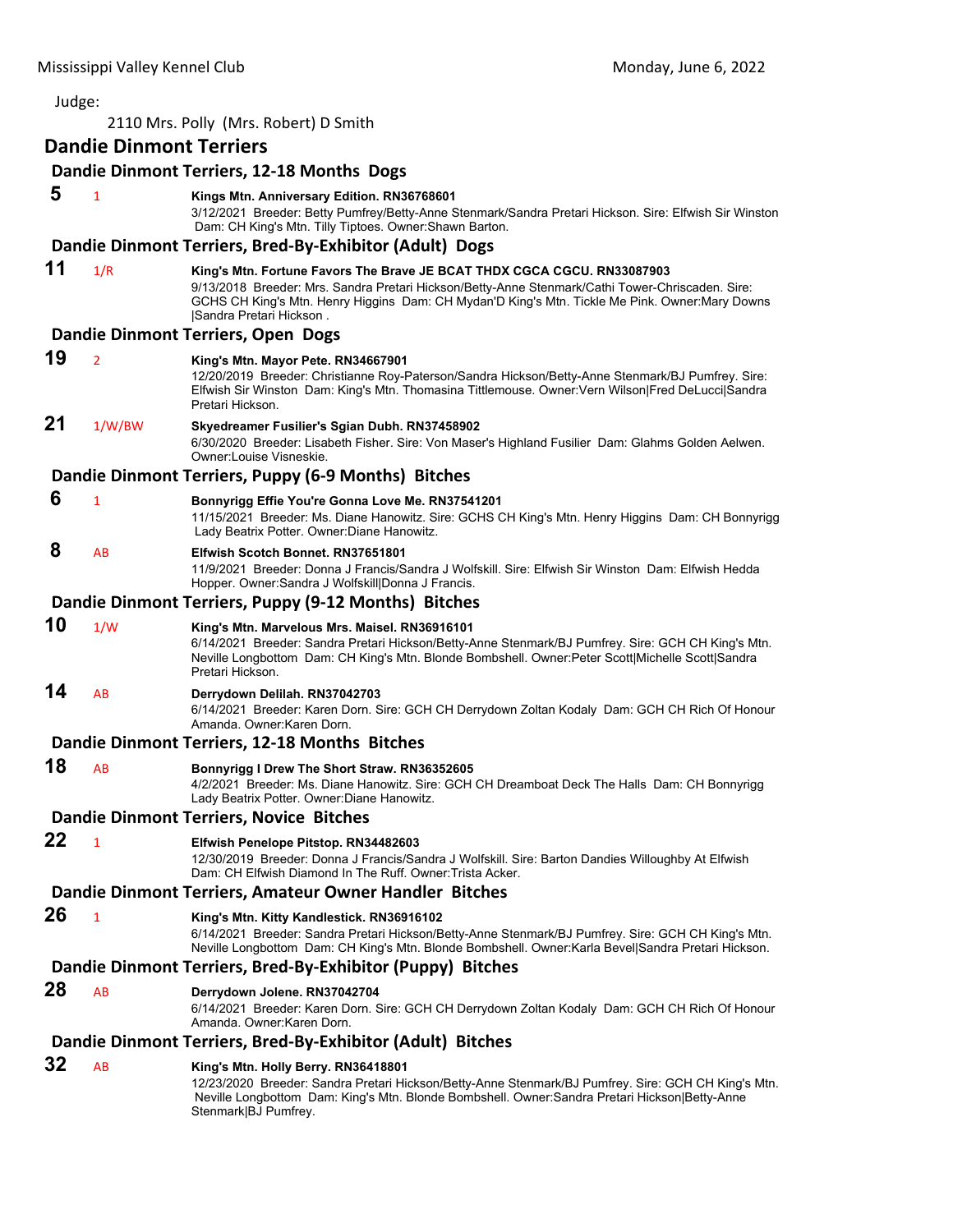|        |                              | Dandie Dinmont Terriers, American Bred Bitches                                                                                                                                                                                                                                                   |
|--------|------------------------------|--------------------------------------------------------------------------------------------------------------------------------------------------------------------------------------------------------------------------------------------------------------------------------------------------|
| 36     | 1/R                          | King's Mtn. Emily Elizabeth. RN36916103<br>6/14/2021 Breeder: Sandra Pretari Hickson/Betty-Anne Stenmark/BJ Pumfrey. Sire: GCH CH King's Mtn.<br>Neville Longbottom Dam: CH King's Mtn. Blonde Bombshell. Owner:Winne Wang Sandra Pretari Hickson.                                               |
|        |                              | Dandie Dinmont Terriers, Best of Breed                                                                                                                                                                                                                                                           |
| 40     |                              | Skyedreamer Bairn Of Campbell. RN37458901<br>6/30/2020 Breeder: Lisabeth Fisher. Sire: Von Maser's Highland Fusilier Dam: Glahms Golden Aelwen.<br>Owner:Lisabeth Fisher Heather Forbes.                                                                                                         |
|        |                              | Dandie Dinmont Terriers, Best of Breed                                                                                                                                                                                                                                                           |
| 25     | BB/G4                        | CH King's Mtn. Mortimer Mouse. RN32797601<br>6/12/2018 Breeder: Mrs. Sandra Pretari Hickson/Betty-Anne Stenmark/B.J. Pumfrey. Sire: CH Hobergays<br>Fineus Fogg Dam: King's Mtn. Thomasina Tittlemouse. Owner: Betty Anne Stenmark Bill Gorodner. Agent:<br>Tyler Mills                          |
| 27     | AB                           | CH Danchester's Zoom On Me. RN33534101<br>11/17/2018 Breeder: Hanne Tuomenoksa. Sire: Varaosanenan Baali Kone Dam: Danchester's Quake<br>Your World. Owner: Melissa Jethanandani. Agent: Marian McShane                                                                                          |
| 31     | <b>SEL</b>                   | Bonnyrigg Casey Hits A Home Run. RN35713301<br>9/25/2020 Breeder: Ms. Diane Hanowitz. Sire: GCH CH Dreamboat Splash Mountain Dam: CH Bonnyrigg<br>Lady Beatrix Potter. Owner: Diane Hanowitz. Agent: Chelsay Grubb                                                                               |
| 46     | AB                           | GCHB CH Von Maser's Harper Lady Of The Lake. RN29345803<br>4/7/2016 Breeder: Joella Maser. Sire: CH Clossongrey Shylo Chestnuts Ona Fire Dam: CH Von Maser's<br>Highland Fling. Owner: Diane Hanowitz.                                                                                           |
| 48     | <b>SEL</b>                   | CH King's Mtn. Tilly Tiptoes. RN32797602<br>6/12/2018 Breeder: Mrs. Sandra Pretari Hickson/Betty-Anne Stenmark/B.J. Pumfrey. Sire: CH Hobergays<br>Fineus Fogg Dam: King's Mtn. Thomasina Tittlemouse. Owner:BJ Pumfrey Betty-Anne Stenmark Sandra<br>Pretari-Hickson. Joe Metheney              |
| 50     | <b>OS</b>                    | CH Bonnyrigg Lady Beatrix Potter. RN32931201<br>10/14/2018 Breeder: Ms. Diane Hanowitz. Sire: GCH CH King's Mtn. Neville Longbottom Dam: GCHB CH<br>Von Maser's Harper Lady Of The Lake. Owner:Diane Hanowitz.Agent: Chelsay Grubb                                                               |
| 52     |                              | CH Elfwish Pegg'O My Heart. RN32953002<br>11/21/2018 Breeder: Sandra J Wolfskill/Donna J Francis. Sire: CH Bardolynn's O'Leary Dam: Elfwish<br>Fanny Fiddlesticks. Owner: Sandra Wolfskill Donna Francis DOnna J Francis.                                                                        |
| 54     | AB                           | CH King's Mtn. Blonde Bombshell. RN33087901<br>9/13/2018 Breeder: Mrs. Sandra Pretari Hickson/Betty-Anne Stenmark/Cathi Tower-Chriscaden. Sire:<br>GCHS CH King's Mtn. Henry Higgins Dam: CH Mydan'D King's Mtn. Tickle Me Pink. Owner:Sandra Pretari<br>Hickson Betty-Anne Stenmark BJ Pumfrey. |
| 56     |                              | GCH CH Skyedreamer Dew On The Heather. RN36557402<br>2/23/2021 Breeder: Lisabeth Fisher. Sire: Von Maser's Highland Fusilier Dam: Glahms Golden Aelwen.<br>Owner: Melissa Jethanandani. Agent: Marian McShane                                                                                    |
| Judge: |                              |                                                                                                                                                                                                                                                                                                  |
|        |                              | 7552 Ms. Kristen L. Francis                                                                                                                                                                                                                                                                      |
|        | <b>Fox Terriers (Smooth)</b> |                                                                                                                                                                                                                                                                                                  |
|        |                              | Fox Terriers (Smooth), Puppy (6-9 Months) Dogs                                                                                                                                                                                                                                                   |
| 5      | 1/W/BW                       | Hampton Court Who Are You?. RN37692501<br>9/9/2021 Breeder: Victor Malzoni Jr Sire: GCHS CH Hampton Ct Broxden Dropthe Mic Dam: CH<br>Glendraterra Sierra Swan. Owner Victor Malzoni Jr. Agent: Max Krainer                                                                                      |
|        |                              | Fox Terriers (Smooth), Open Dogs                                                                                                                                                                                                                                                                 |
| 15     | 1/R                          | NZ CH Charlemagne Out With A Bang to KamaKris. 28002021<br>1/17/2021 Breeder: Carrie Tolley . Sire: NZ CH CH Halcar Just Inked Dam: NZ CH Firezan Pink Floyd.<br>Owner: Kamiron and Hunter Moates   Kristina Belcher   Carrie Tolley.                                                            |
|        |                              | Fox Terriers (Smooth), Best of Breed                                                                                                                                                                                                                                                             |
| 9      |                              | Pinnacle It's All Good Man. RN36871201<br>8/2/2021 Breeder: Lisa Leady/Eric Leady. Sire: GCH CH Decorum Turn Up The Drama Dam: GCHB CH<br>Pinnacle Eternal Flame. Owner: Lisa and Eric leady.                                                                                                    |
|        |                              | Fox Terriers (Smooth), Bred-By-Exhibitor (Puppy) Bitches                                                                                                                                                                                                                                         |
| 6      | AB                           | Pinnacle The Queens Gambit. RN36871203<br>8/2/2021 Breeder: Lisa Leady/Eric Leady. Sire: GCH CH Decorum Turn Up The Drama Dam: GCHB CH<br>Pinnacle Eternal Flame. Owner: Lisa and Eric leady.                                                                                                    |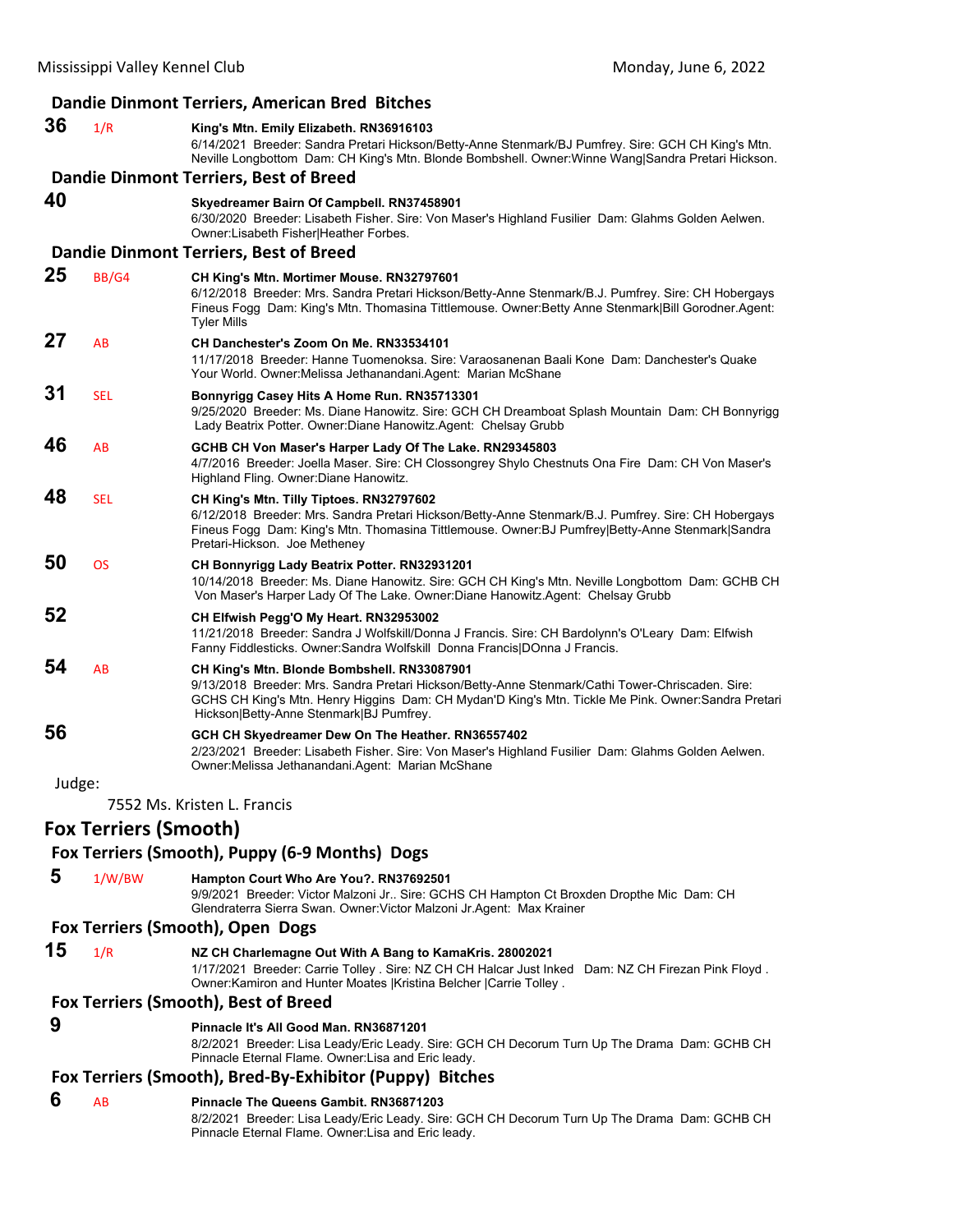|        |                            | Fox Terriers (Smooth), Open Bitches                                                                                                                                                                                                                                                                              |
|--------|----------------------------|------------------------------------------------------------------------------------------------------------------------------------------------------------------------------------------------------------------------------------------------------------------------------------------------------------------|
| 10     | 1/W                        | Safari Moon In The Spotlight. RN34904204<br>12/14/2019 Breeder: Herberto J Ledesma. Sire: CH Music's Ethan Dam: CH Tada N Groove's A Beautiful<br>Place. Owner: James Bridges Maria Bridges Herberto Ledesma.Agent: Leonardo Garcini                                                                             |
|        |                            | Fox Terriers (Smooth), Best of Breed                                                                                                                                                                                                                                                                             |
| 12     | <b>SEL</b>                 | GCH CH Ambers Have Faith With Warwick, RN34674401<br>1/25/2020 Breeder: Donnice Dowell/Rosalie Duvall/Danielle Snyder/Delaney Snyder. Sire: CH Ambers<br>God Of War Dam: Ambers Cha Ching. Owner:Donnice Dowell Rosalie Duvall Izabelle Burg.                                                                    |
| 14     |                            | GCHB CH Mill Pond Liberty Hills Layla. RN35233104<br>4/23/2020 Breeder: Martin Kralik/Pat Jordan Kralik/Catherine Myton/Linda Nelson. Sire: CH Belfox Ink<br>Dam: GCHS CH Foxterity Warfox Sun's Up!@High Mtn. Owner:janalee veselica  Gary Veselica.Agent:<br>allison sunderman                                 |
| 16     | BB/G3                      | GCHS CH Aimhi Head Dover Heels, RN35491204<br>9/13/2020 Breeder: Amy Rutherford. Sire: CH Aimhi Type Cast Dam: GCH CH Aimhi For Fox Sake.<br>Owner:Amy Rutherford Barbara Miller Peter Holson.                                                                                                                   |
| 17     | AB                         | GCH CH Flawlessly Accelerate. RN33021001<br>7/19/2018 Breeder: Billy Huntington. Sire: GCHS CH Simphuni's Vaudeville Dam: CH Osage's Lets Get<br>This Party Started. Owner: Billy Huntington.                                                                                                                    |
| 19     | <b>OS</b>                  | GCHS CH Flawlessly I Mustache You A Question. RN33021002<br>7/19/2018 Breeder: Billy Huntington. Sire: GCHS CH Simphuni's Vaudeville Dam: CH Osage's Lets Get<br>This Party Started. Owner: Kamiron and Hunter Moates   Kristina Belcher   T Blankenship   C Toley.                                              |
| 21     | AB                         | GCH CH Foxshire Unauthorized Access With Turcoys BCAT. RN33638802<br>3/27/2019 Breeder: Christine Martin/Dawn Gallo. Sire: CH Cheltenham Casino Royal Dam: CH Turcoys<br>West Meade Good Girl Gone Bad. Owner:Kalyn Erickson Erica Dunlavey Jaime Taylor Christine Martin.                                       |
| 23     | <b>SEL</b>                 | CH Torquay S Cuddly Like A Panda. RN37447401<br>4/27/2021 Breeder: Marcelo Chagas/Marco Flavio Botelho/alessandra botelho/Matheu botelho. Sire:<br>Hampton Court's Guac Your World Dam: Maetorquay S Hopes And Dreams. Owner: Victor Malzoni<br>Jr Marco Botelho Alessandra Botelho L Krainer Agent: Max Krainer |
| Judge: |                            | 7552 Ms. Kristen L. Francis                                                                                                                                                                                                                                                                                      |
|        | <b>Fox Terriers (Wire)</b> |                                                                                                                                                                                                                                                                                                                  |
|        |                            | Fox Terriers (Wire), 12-18 Months Dogs                                                                                                                                                                                                                                                                           |
| 5      | AB                         | Chief Zazou Of Questover BCAT. RN36324803<br>4/2/2021 Breeder: Melinda Littrell. Sire: Louie Of May Hill Dam: Emmie Of May Hill. Owner:Suzanne L<br>Miller.                                                                                                                                                      |
|        |                            | Fox Terriers (Wire), Amateur Owner Handler Dogs                                                                                                                                                                                                                                                                  |
| 5      | AB                         | <b>Chief Zazou Of Questover BCAT, RN36324803</b><br>4/2/2021 Breeder: Melinda Littrell. Sire: Louie Of May Hill Dam: Emmie Of May Hill. Owner:Suzanne L<br>Miller.                                                                                                                                               |
|        |                            | Fox Terriers (Wire), 12-18 Months Dogs                                                                                                                                                                                                                                                                           |
| 6      | AB                         | Destiny De La Rosa. RN37533801<br>5/7/2021 Breeder: Thomas Weiss/Manuela Weiss. Sire: Benelux Winner Fruhjahrs-Sg Primeur De La<br>Rosa Dam: De La Rosa Od Rytire Malovce. Owner: Juliana Esquivel Erick Lago. Agent: Max Krainer                                                                                |
|        |                            | Fox Terriers (Wire), Best of Breed                                                                                                                                                                                                                                                                               |
| 7      | BB                         | GCHS CH Foxhollow Mr Tambourine Man At Foxhaus. RN33380707<br>2/8/2019 Breeder: David I Barish/Catherin J O'brien/Andrew Di Giorgio. Sire: GCHS CH Irvonhill Voignier<br>Dam: GCHS CH Foxhaus Catching Fire At Foxhollow. Owner:Donna Igou Ronals Igou.Agent: Leonardo<br>Garcini                                |
| 8      | AB                         | GCH CH Ascot Shes A Pistol V. Aljamar. RN34608902<br>3/3/2020 Breeder: Debra Harper. Sire: GCH CH Ashgrove Bullet Proof Foxhouse Dam: Ascot Miss<br>Dickens. Owner: Debra Harper Marilyn Laschinski. Agent: Lisa Bettis                                                                                          |

2675 Mr. Desmond J Murphy

# **Glen of Imaal Terriers**

# **Glen of Imaal Terriers, Best of Breed**

 **6** BB **GCHB CH Kilkenny's Wild Honey. RN33139005**

2/5/2019 Breeder: Susan Dunbar Blum/Jake Blum/Michael Greene. Sire: GCHS CH Ber-D-Mar Sweet William O'Shea Dam: GCHS CH Kilkenny's Granite Glen Rooney. Owner:Emily Bennett|Susan Blum.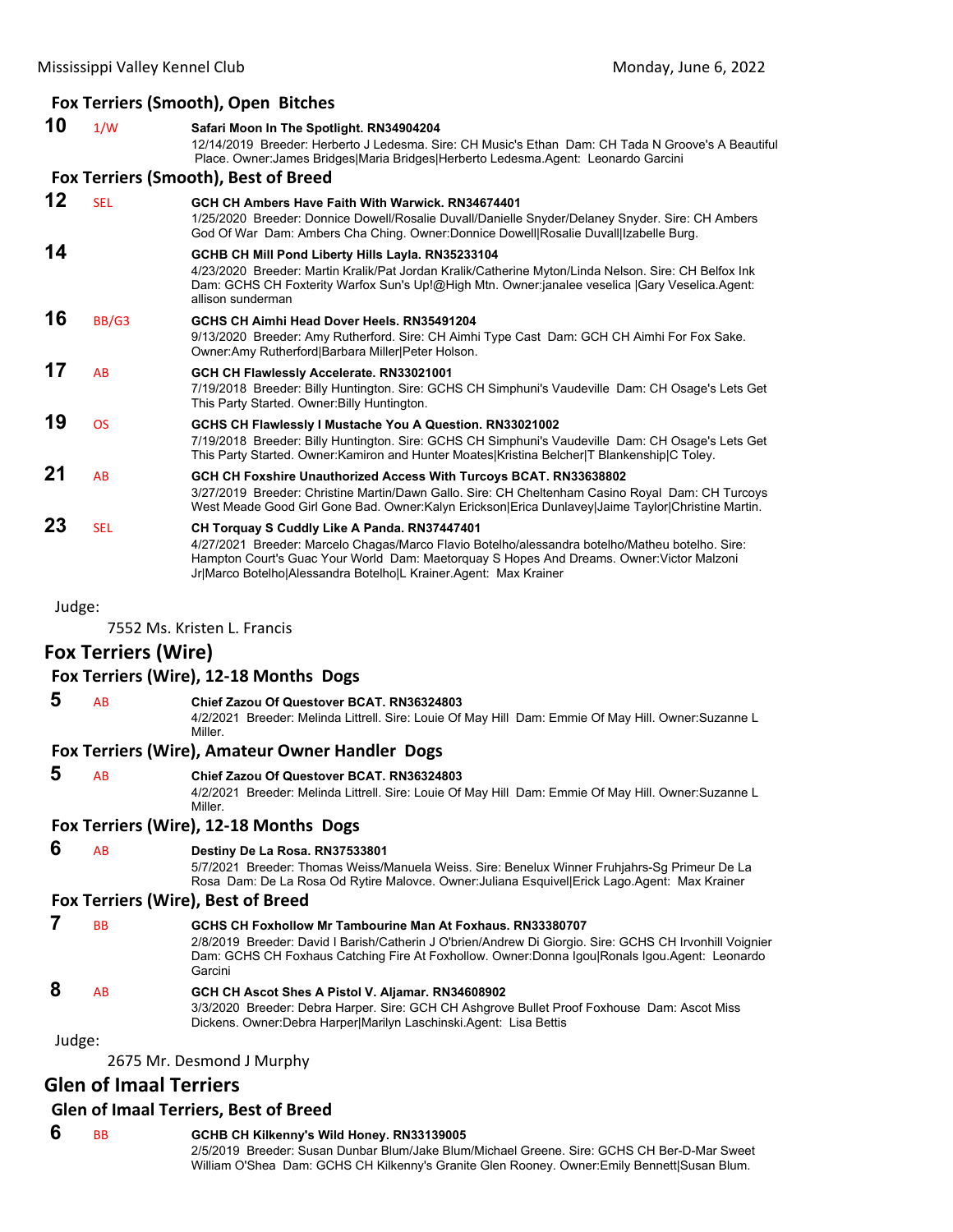2675 Mr. Desmond J Murphy

# **Kerry Blue Terriers**

# **Kerry Blue Terriers, Best of Breed**

#### **8** BB **GCHB CH Cheron's Smoke On The Water. RN30976201**

5/31/2017 Breeder: Cheryl Purcell/Ronald J Purcell Jr.. Sire: GCHS CH Dinnyesvarosi Mexico Dam: GCHS CH Cheron's Dirty Water. Owner:Cheryl Purcell|Ronald Purcell.Agent: Lisa Bettis

Judge:

2675 Mr. Desmond J Murphy

# **Miniature Bull Terriers**

#### **Miniature Bull Terriers, Best of Breed**

#### **6** BB **GCHS CH Aberdeen Dayum Girl @ Spitfire & Brownstone. RN34475201**

8/4/2019 Breeder: Karen Toland/Jason McIlwaine/Crissy Brown-Stone. Sire: Extravert Golem Dam: GCHS CH Brownstone's Supermarine Spitfire. Owner:Alisha Koxlien |Karen Toland|Crissy Brown-Stone|Jason McIlwaine.Agent: Laura King

Judge:

2675 Mr. Desmond J Murphy

# **Miniature Schnauzers**

#### **Miniature Schnauzers, Open Dogs**

 **5** AB **Axcium's Bulletproof. RN37157503**

5/16/2021 Breeder: Hilde Haakensen. Sire: CH Axcium Love Bites From Cholet Dam: CH Axcium's Crazyass. Owner:Hilde Haakensen.Agent: Leonardo Garcini

#### **Miniature Schnauzers, Open Bitches**

# **6** AB **Blythewood I Only Have Eyes For You. RN36503903**

4/18/2021 Breeder: Janet A Smith. Sire: CH Blythewood Matinee Idol Dam: Blythewood Bright Sunny Day. Owner:Janet Smith. Margary Good

## **Miniature Schnauzers, Best of Breed**

# **7** AB **CH Carmel Live Wire. RN36214701**

3/29/2021 Breeder: Mrs. Carma Louise Ewer/Mrs. Sandy Trujillo. Sire: GCHB CH Allaruth Carmel Just Kidding Around V Sole Baye Dam: CH Carmel Still The One For Prairie Winds. Owner:Akiko Takizawa|Carrma Ewer.

Judge:

2675 Mr. Desmond J Murphy

# **Norfolk Terriers**

#### **Norfolk Terriers, Open Dogs**

# **5** AB **Red King's Lynn Chili Pepper. RN37726801**

7/5/2021 Breeder: Rafael Mergulhao. Sire: Red King's Lynn Carquinyolis Dam: Kinsridge Know How. Owner:Lesley R Walter .Agent: Allison Sunderman

#### **Norfolk Terriers, Best of Breed**

# **6** AB **CH Barnstable Folda My Ear. RN34464102**

11/29/2019 Breeder: Sandra Stemmler/Robin Coppedge. Sire: CH Barnstable A Future To Believe In TKN Dam: GCHS CH Nightingale's Carry On At Barnstable. Owner:Jodie Childers|Tim Childers|Molly Childers.

# **8** BB **GCH CH Freedom's Venus Of Max-Well. RN36284203**

10/12/2020 Breeder: Akiko Takizawa/Masayuki Fukuda. Sire: CH Max-Well's Villian Dam: GCHB CH Hikari Of Forest Scene Jp. Owner:Akiko Takizawa|Hidemi Yoshizawa.

#### Judge:

2675 Mr. Desmond J Murphy

# **Norwich Terriers**

#### **Norwich Terriers, Best of Breed**

# **12** OS **Barnstable Reverie's In The Red Again. RN36685301**

4/10/2021 Breeder: Ann R Carlson/Mrs. Sandra H Stemmler. Sire: GCH CH Camio's Walking On Air For Half A Bob Dam: CH Barnstable Reverie's Well Red. Owner:Ann R Carlson |Mrs. Sandra H Stemmler .Agent: allison sunderman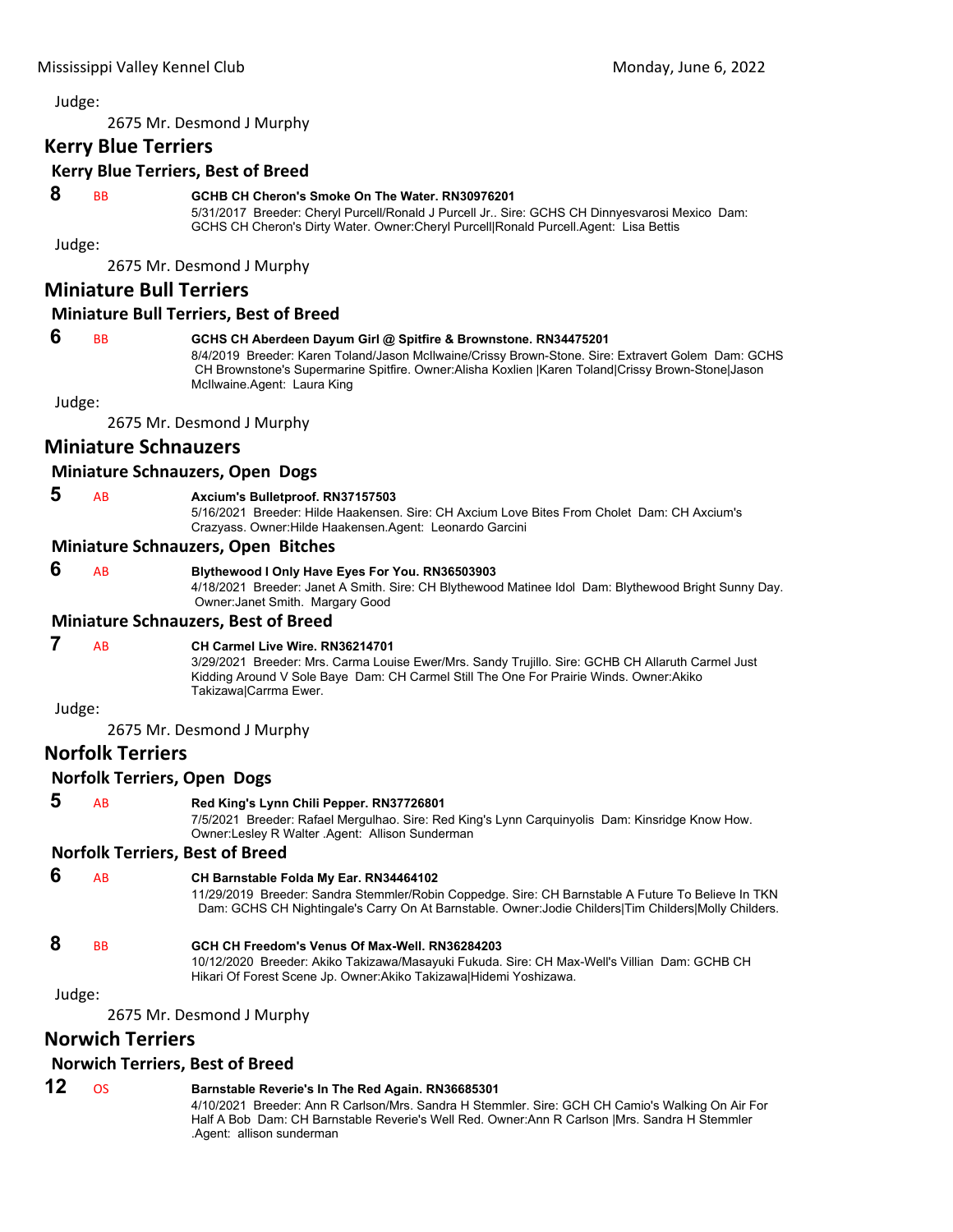#### **Norwich Terriers, Best of Breed**

| 5      | <b>SEL</b> | GCHS CH Roserock's The Gambler FDC, RN29981401                                                                                                                                                                  |
|--------|------------|-----------------------------------------------------------------------------------------------------------------------------------------------------------------------------------------------------------------|
|        |            | 9/3/2016 Breeder: Ellen Ford. Sire: GCH CH Roserock's My Cousin Vinny Dam: CH Roserock's Harper<br>Lee. Owner: Ellen Lucas. Agent: Leonardo Garcini                                                             |
|        |            | GCH CH Barnstable Reverie's Just You Wait At Corwich, RN31164004                                                                                                                                                |
|        |            | 8/14/2017 Breeder: Mrs. Sandra H Stemmler/Ann R Carlson. Sire: GCH CH Janoras Simply A Legacy<br>Dam: CH Barnstable Black Eyed Pea. Owner:Elizabeth Pruitt Sandra Stemmler Ann Carlson.                         |
| 9      | AB         | <b>CH Taliesin Oceanside Tryst With Glengariff. RN33026202</b>                                                                                                                                                  |
|        |            | 11/4/2018 Breeder: Lisa Sons/Judith H Laffey. Sire: GCHP CH Abbedale Life Of Riley At Glengariff Dam:<br>CH Taliesin Red Red Wine. Owner: Ann R Carlson   Judith H Laffey Agent: Allison Sunderman              |
| 11     | <b>BB</b>  | GCH CH Camio's Walking On Air For Half A Bob. RN33165302                                                                                                                                                        |
|        |            | 11/3/2018 Breeder: Catherine Rogers. Sire: Half A Bob's American Hero Dam: GCH CH Camio's Defying<br>Gravity. Owner: CATHERINE A ROGERS.                                                                        |
| 14     | <b>SEL</b> | CH Alegria All That Jazz. RN35903402                                                                                                                                                                            |
|        |            | 11/7/2020 Breeder: Claire Johnson/Maria Kelley. Sire: GCHG CH Itsy Bitsy Thistledown Family Ties Dam:<br>GCH CH Alegria Suzie Six-Pence. Owner:Maria Kelly.Agent: Judi Hartell                                  |
| 15     |            | GCHS CH Barnstable Ripple Effect. RN33840801                                                                                                                                                                    |
|        |            | 3/17/2019 Breeder: Sandra Stemmler/Judi Hartell/Patsy Wade. Sire: GCHS CH Thunderwood's First<br>Robin Of Spring Dam: GCH CH The Island's One Cute Cookie. Owner: Sandra Stemmler Judi Hartell.<br>Maria Kelley |
| Judge: |            |                                                                                                                                                                                                                 |
|        |            |                                                                                                                                                                                                                 |

7552 Ms. Kristen L. Francis

# **Parson Russell Terriers**

#### **Parson Russell Terriers, Best of Breed**

# **5** AB **GCHS CH Highland Downs Art Of The Deal. RN34457303**

1/30/2020 Breeder: Rita Ford. Sire: GCHG CH Highland Downs Helltoupee TKN Dam: CH Highland Downs Bona Fide. Owner:Rita Ford.Agent: Jody Paquette-Garcini

Judge:

2675 Mr. Desmond J Murphy

#### **Russell Terriers**

#### **Russell Terriers, Open Dogs**

#### **17** AB **Havens Big Jake. RN33400104**

1/14/2019 Breeder: Christy June Winslow/Darel Wayne Winslow. Sire: GCH CH Quantum Casanova Dei Due Leoni Dam: CH Havens Make A New Plan. Owner:Perry Payson.

#### **Russell Terriers, Best of Breed**

| 9      |           | <b>Bluegrass Louisville Slugger, RN36663106</b><br>7/12/2021 Breeder: Constance Rena Snider. Sire: CH Geisler's Abbey Road CGCA TKP Dam: Wildjack<br>Lady Kali. Owner: Constance Snider. Agent: Debra Mattingly                              |
|--------|-----------|----------------------------------------------------------------------------------------------------------------------------------------------------------------------------------------------------------------------------------------------|
| 15     | SEL       | kajsenborg's nirvana. DK047722021<br>2/19/2021 Breeder: tenna grenaae. Sire: dorte-martina snoop dog Dam: kajsenborg's shamless.<br>Owner: Mark Ulrich   tenna grenaae. Agent: allison sunderman                                             |
|        |           | <b>Russell Terriers, Best of Breed</b>                                                                                                                                                                                                       |
| 23     | <b>BB</b> | GCH CH Let's Rock Xtremely Fast. RN37131301<br>5/1/2019 Breeder: Karoliina Bly. Sire: Kanix Fast Track Dam: Let's Rock Querida Mia. Owner: Patti<br>Howard Jill Ferrera Alan Hargrave Vickie Swarowski Terry Cassidy Agent: Gustavo Molinari |
| Judge: |           |                                                                                                                                                                                                                                              |

2675 Mr. Desmond J Murphy

# **Scottish Terriers**

# **Scottish Terriers, Bred‐By‐Exhibitor (Adult) Dogs**

# **5** AB **Chyscott's The Black Lion. RN36084801**

10/4/2020 Breeder: Margaret E. Plumb/Larae Shafer/Kristen Simmons/Whitney Shafer. Sire: CH Chyscott's Lionheart Dam: CH Chyscott's Darkest Before The Dawn. Owner:Larae Shafer|Whitney Shafer|Kristen Simmons.

# **Scottish Terriers, Open Dogs**

#### **7** AB **Wilscot's Star Trek. RN35711102** 10/10/2020 Breeder: Pamela Wilson. Sire: CH Beinnein's Jack Of Diamonds Dam: CH Benscot Wilscot Power Legacy. Owner:Pamela Wilson |Sheri G Ray |Rebecca Myers .Agent: Allison Sunderman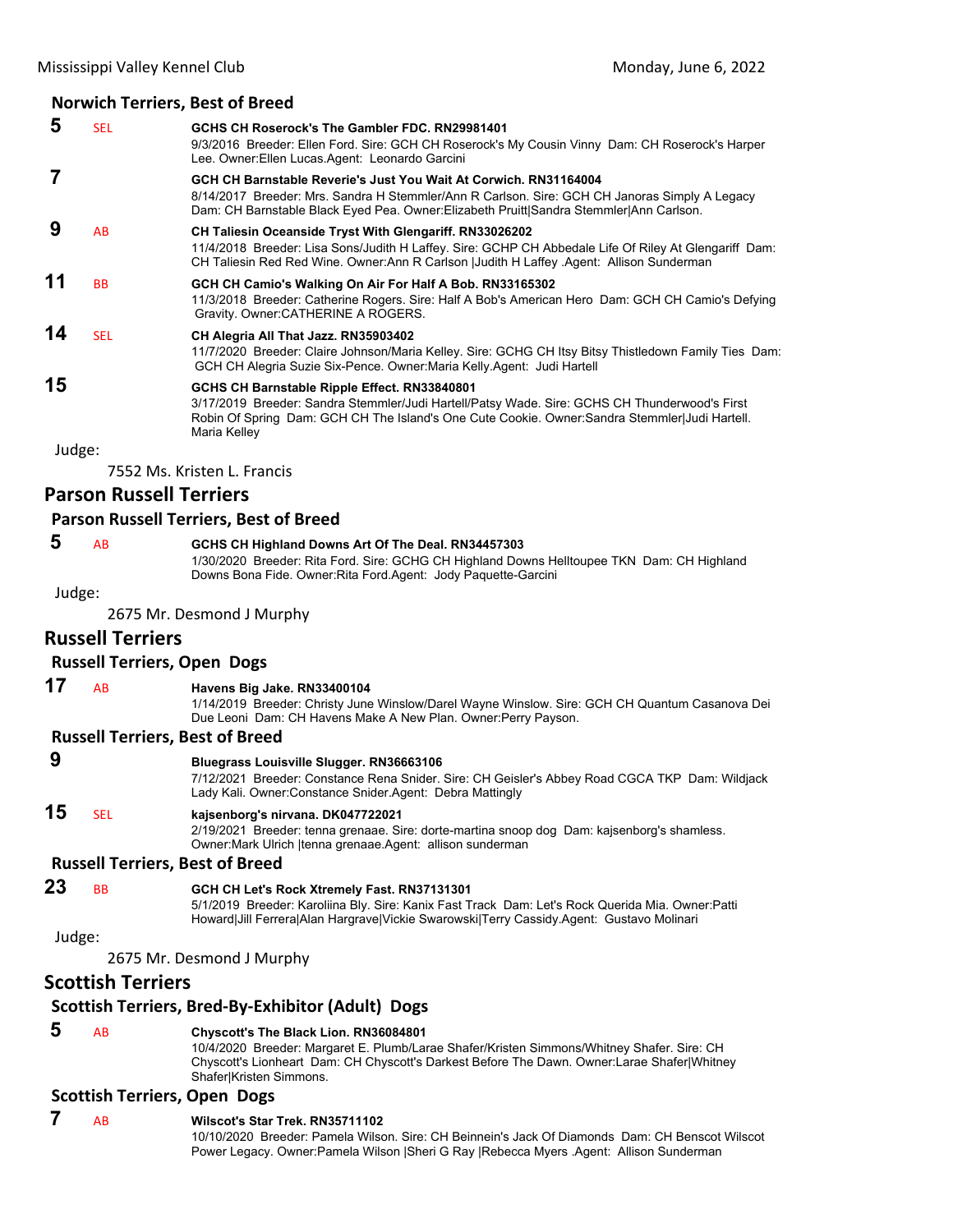|        |                                         | <b>Scottish Terriers, 12-18 Months Bitches</b>                                                                                                                                                                                                                                     |  |
|--------|-----------------------------------------|------------------------------------------------------------------------------------------------------------------------------------------------------------------------------------------------------------------------------------------------------------------------------------|--|
| 6      | AB                                      | Afterglow's Truly Scrumptious At Thistle And Rock. RN36187301<br>2/14/2021 Breeder: Lisa Inman Lee. Sire: GCHS CH Afterglow's A Storms A Coming Dam: Afterglow's<br>Saunter To Paisley. Owner: Lisa Wright   Lisa Lee.                                                             |  |
|        |                                         | <b>Scottish Terriers, Open Bitches</b>                                                                                                                                                                                                                                             |  |
| 8      | AB                                      | <b>Rumors Hells On Wheels, RN36010801</b><br>5/23/2020 Breeder: Ms. Cheryl L. Bath. Sire: GCH CH Anstamm Titan Takes By Storm Dam: GCH CH<br>Rumors Viva Rock Vegas. Owner: Cheryl L Bath . Agent: allison sunderman                                                               |  |
| 10     | AB                                      | Mcphee's Bright Skye. RN36419205<br>4/25/2021 Breeder: Joanne Janssen/Helen E Krisko. Sire: GCH CH Destiny's Code Of Honor Dam: CH<br>Kriscot's Mcphee's Flash Of Sunshine. Owner:Allyson Cox.Agent: Margery Good                                                                  |  |
|        |                                         | <b>Scottish Terriers, Best of Breed</b>                                                                                                                                                                                                                                            |  |
| 9      | AB                                      | GCHG CH Chyscott's The Greatest Showman. RN33227001<br>11/12/2018 Breeder: Margaret E. Plumb/Larae Shafer/Kristen Simmons/Whitney Shafer. Sire: CH<br>Chyscott"S Kingsman Dam: CH Chyscott's Darkest Before The Dawn. Owner:Larae Shafer Whitney<br>Shafer Kristen Simmons.        |  |
| 11     | <b>SEL</b>                              | GCHB CH Hig's Always A Tiger. RN33423603<br>2/24/2019 Breeder: Nancy Schaus/Regina Hess. Sire: GCH CH Wild Wind Vintage Black Dam: CH Hiq's<br>Miss B. Owner: Lisa Gerstner Regina Hess Agent: Leonardo Garcini                                                                    |  |
| 15     | <b>BB</b>                               | GCHS CH Anstamm Auld Tartan Tradition. RN34889901<br>3/15/2020 Breeder: Anstamm Knl. Sire: GCH CH Anstamm Titan Takes By Storm Dam: CH Anstamm<br>Baby I'm Worth It. Owner:Diane Beck .Agent: Allison Sunderman                                                                    |  |
| Judge: |                                         |                                                                                                                                                                                                                                                                                    |  |
|        |                                         | 2675 Mr. Desmond J Murphy                                                                                                                                                                                                                                                          |  |
|        | <b>Sealyham Terriers</b>                |                                                                                                                                                                                                                                                                                    |  |
|        |                                         | Sealyham Terriers, Puppy (9-12 Months) Dogs                                                                                                                                                                                                                                        |  |
| 7      | AB                                      | Ellusion's King Oberon at Good Thunder. RN36947504<br>7/18/2021 Breeder: Michelle Erickson/Erica Erickson. Sire: GCHS CH Ellusion's Ramesses The Great<br>Dam: CH Brehannon's Bjornce. Owner: Alexa King Bolland.                                                                  |  |
|        |                                         | Sealyham Terriers, Puppy (9-12 Months) Bitches                                                                                                                                                                                                                                     |  |
| 6      | 2                                       | Afterglow's The Ring Leader. RN36709404<br>6/18/2021 Breeder: Lisa Inman Lee. Sire: CH Casino Royale Of Taita's Ushabti At Afterglow Dam: CH<br>Afterglow's Merry Marigold. Owner: Beth Firulli.                                                                                   |  |
| 8      | 1/R                                     | Blackmore's Mata Hari Garbo. RN36786703<br>6/23/2021 Breeder: Patricia Kennedy/Sarah Boyd. Sire: CH Thistle And Rock Somewhat Classified Dam:<br>Blackmore's Ruby Slippers. Owner: Jane Vanscoik   Pattie Kennedy.                                                                 |  |
| 10     | AB                                      | Ellusion's Watch Me Impress'Em At Afterglow. RN36947503<br>7/18/2021 Breeder: Michelle Erickson/Erica Erickson. Sire: GCHS CH Ellusion's Ramesses The Great<br>Dam: CH Brehannon's Bjornce. Owner:Lisa Inman Lee.                                                                  |  |
|        |                                         | Sealyham Terriers, 12-18 Months Bitches                                                                                                                                                                                                                                            |  |
| 12     | AB                                      | Goodspice Amazing Grace. RN35768503<br>12/28/2020 Breeder: Cheryl Selz/Margery Good. Sire: CH Efbe Goodsprice Eros Avalonis Dam: CH<br>Dudwell Edwina Easy Come Easy Go. Owner:Rebecca Haddock Gary Haddock.                                                                       |  |
|        |                                         | Sealyham Terriers, Bred-By-Exhibitor (Adult) Bitches                                                                                                                                                                                                                               |  |
| 20     | AB                                      | Ellusion's Queen Of The Gods Hera, RN35765105<br>11/19/2020 Breeder: Michelle Erickson/Erica Erickson. Sire: GCHS CH Ellusion's Ramesses The Great<br>Dam: CH Brehannon's Bjornce. Owner: Michelle Erickson Erica Dunlavey.                                                        |  |
|        |                                         | <b>Sealyham Terriers, Open Bitches</b>                                                                                                                                                                                                                                             |  |
| 22     | 1/W                                     | Walnut Ridge's Sage. RN35646804<br>9/30/2020 Breeder: Teresa Smith/Ronne June. Sire: CH Hotshot's Mr. Wonderful Dam: CH Cherrydun<br>Majorette For Shshown. Owner:Teresa Smith.Agent: Leonardo Garcini                                                                             |  |
| 24     | $\overline{2}$                          | Thistle & Rock Uncanny Secret Affair At Bluaire. RN35967401<br>5/18/2020 Breeder: Lisa M Wright. Sire: CH Forlegd In Love With Yondu Dam: Cepage Show Me A<br>Clockstopper. Owner: Heberto Ledesma Jane Trace  Deirdre Rahn Lisa Wright Joseph Franklin Agent:<br>Gustavo Molinari |  |
|        | <b>Sealyham Terriers, Best of Breed</b> |                                                                                                                                                                                                                                                                                    |  |
| 18     |                                         | Alibi's Above Suspicion. RN35618307<br>11/26/2020 Breeder: Katherine M Flack/Carolyn Echelbarger. Sire: CH Efbe's Goodspice Semper Fi<br>Dam: GCH CH Bluff's End Dreamboat Annie. Owner:KATE FLACK KEITH JACOBSON.                                                                 |  |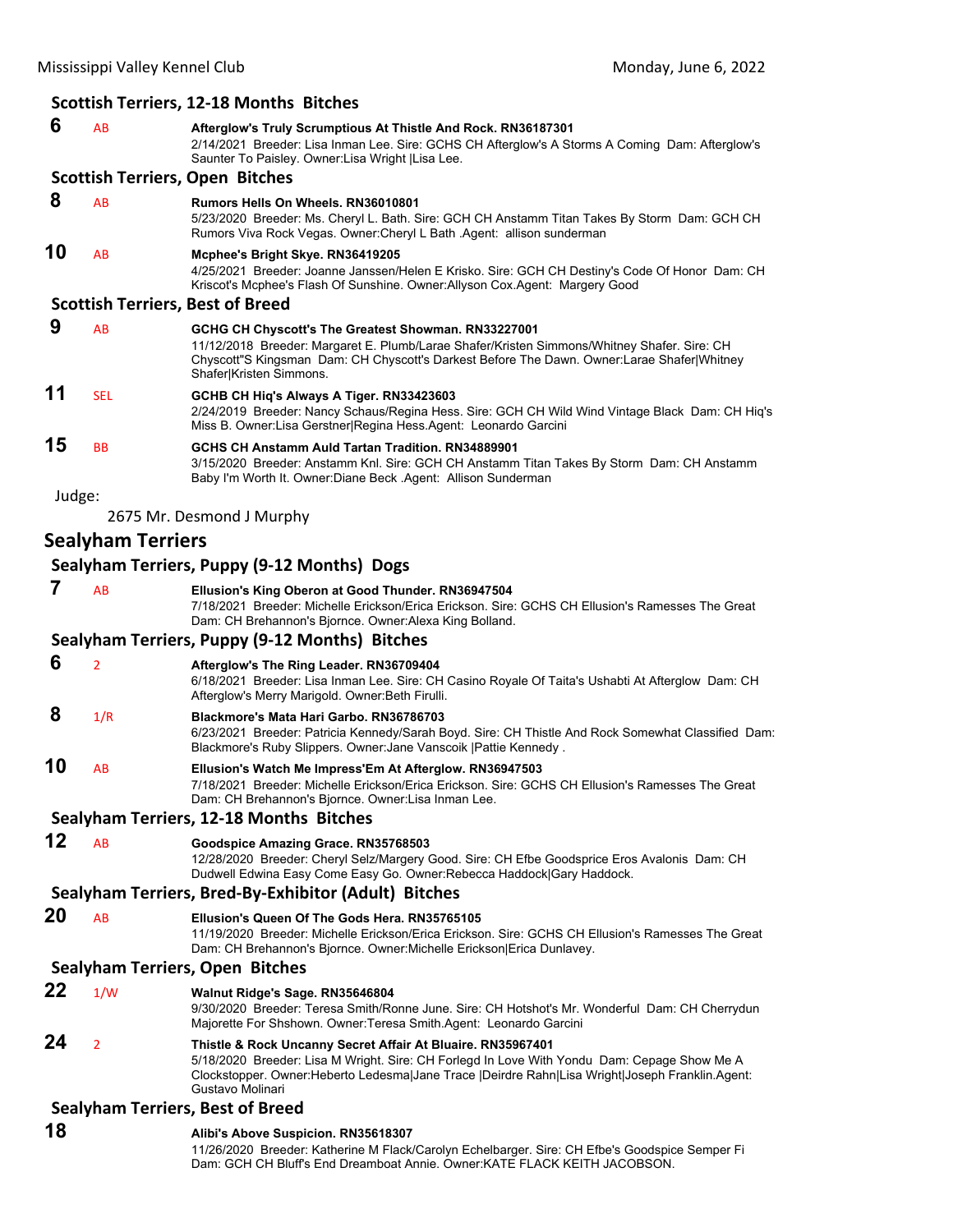# **Sealyham Terriers, Open Bitches**

|        |            | Searynam Terriers, Open Bitches                                                                                                                                                                                                                                                                              |
|--------|------------|--------------------------------------------------------------------------------------------------------------------------------------------------------------------------------------------------------------------------------------------------------------------------------------------------------------|
| 34     | AB         | Raven Oak Glamour Girl. RN36071102<br>2/15/2021 Breeder: Hope Browne. Sire: GCH CH Didgeridoo's Mambo Number Five Dam: GCHB CH<br>Dartan's Company Glamorous Lady. Owner: Hope Browne.                                                                                                                       |
|        |            | <b>Sealyham Terriers, Best of Breed</b>                                                                                                                                                                                                                                                                      |
| 11     | AB         | GCHS CH Ellusion's Ramesses The Great. RN32377003<br>5/15/2018 Breeder: Michelle Erickson/Erica Erickson/Lisa Wright. Sire: GCH CH Shshown Moonlight<br>Serenade Of Dubwyre Dam: CH Thistle And Rock Cocoa Chanel's Emmie Ellusion. Owner:Michelle<br>Erickson Erica Dunlavey David Erickson Kalyn Erickson. |
| 15     | AB         | <b>CH Thistle N Rock El Zorro Blanco, RN34300101</b><br>9/28/2019 Breeder: Lisa M Wright/Wes Jones. Sire: CH Thistle N Rock Blackjack By Tripp Dam: CH<br>Thistle And Rock Bedlam Limited Edition. Owner: Roger Cottingham.                                                                                  |
| 19     | BB/G1/BIS  | GCHS CH Goodspice Efbe Money Stache. RN35554201<br>9/10/2020 Breeder: Margery L Good/France Bergeron. Sire: CH Efbe Goodsprice Eros Avalonis Dam:<br>CH Goodspice Efbe's Don't Badger Me. Owner: Margery Good France Bergeron  Emily Bennett S<br>Middlebrooks L Spiegel.                                    |
| 21     | AB         | CH Thistle And Rock Eye Spy A Secret Ellusion. RN35967407<br>5/18/2020 Breeder: Lisa M Wright. Sire: CH Forlegd In Love With Yondu Dam: Cepage Show Me A<br>Clockstopper. Owner:David Erickson Mrs. Lisa Wright Michelle Erickson.                                                                           |
| 23     | AB         | CH Raven Oak Great Expectations. RN36071103<br>2/15/2021 Breeder: Hope Browne. Sire: GCH CH Didgeridoo's Mambo Number Five Dam: GCHB CH<br>Dartan's Company Glamorous Lady. Owner: Hope Browne Ingrid David.                                                                                                 |
| 25     | <b>SEL</b> | CH Goodspice Efbe Magic Mike. RN36370601<br>3/2/2021 Breeder: Margery L Good/France Bergeron. Sire: CH Goodspice Efbe's Eye Of The Tiger Dam:<br>GCHB CH Goodspice Efbe's Thyme Traveller. Owner: Emily Bennett Margery L Good.                                                                              |
| 26     | AB         | GCH CH Raven Oak Enchantress. RN33441701<br>4/29/2019 Breeder: Hope Browne. Sire: GCHG CH Thunder Road's Little Deuce Coupe Dam: GCHB CH<br>Dartan's Company Glamorous Lady. Owner: Hope Browne.                                                                                                             |
| 28     | <b>SEL</b> | GCH CH Afterglow's Pretty And Poisonous BCAT. RN34579801<br>2/26/2020 Breeder: Lisa Wright/Lisa Inman Lee. Sire: Bugatti at Afterglow Dam: Thistle N Rock Phaeton<br>At Afterglow. Owner: Scot Johnson Lisa Inman Lee.                                                                                       |
| 32     | <b>OS</b>  | Pegfield Tintern T'Abby By Sutliff. RN35778305<br>10/27/2020 Breeder: SARAH W SWEATT/COLETTE V SECHLER/Cheryl L Jennings/H SUTLIFF III/P<br>Browne. Sire: CH Dunnville Draco Malfoy Dam: GCHB CH Pegfield Tintern Tiggy-Winkle. Owner: Jean and<br>Andre Conaway Jean Conaway Andre Conaway.                 |
| 36     |            | CH Afterglow's Shirley Trewlove. RN36159402<br>1/20/2021 Breeder: Lisa Inman Lee. Sire: GCHB CH Afterglow's Sir Bedivere CGC TKN Dam: CH<br>Diamonds Are Forever Of Taita's Ushabtiatafterglow. Owner: Lisa Inman Lee.                                                                                       |
| Judge: |            | 2110 Mrs. Polly (Mrs. Robert) D Smith                                                                                                                                                                                                                                                                        |
|        |            | <b>Soft-Coated Wheaten Terriers</b>                                                                                                                                                                                                                                                                          |
|        |            | Soft-Coated Wheaten Terriers, Puppy (6-9 Months) Dogs                                                                                                                                                                                                                                                        |
| 5      |            | Bryr Rose For Pete's Sake!. RN37044201<br>9/13/2021 Breeder: Carolyn Garrett. Sire: GCHS CH Keepsake's Raise Your Galss Dam: CH Bryr Rose<br>For Heaven's Sake!. Owner:Carolyn Garrett.Agent: Kent Meyer                                                                                                     |
|        |            | Soft-Coated Wheaten Terriers, Puppy (9-12 Months) Dogs                                                                                                                                                                                                                                                       |
| 9      | 1/R        | Star Woodmore's Mugg Shot. RN36824601<br>7/5/2021 Breeder: Mark Yourich/Denise Daniel. Sire: GCH CH Star Little Big Shot Dam: GCHB CH Star<br>Fuzzy Naval Of Woodmore. Owner: Mark Yourich   Denise Daniel.                                                                                                  |
|        |            | Soft-Coated Wheaten Terriers, Bred-By-Exhibitor (Adult) Dogs                                                                                                                                                                                                                                                 |
| 11     | 1/W        | Burdigan's Hot Rod Lincoln. RN33569303<br>3/25/2019 Breeder: Julie Burdick/Josh Burdick. Sire: CH Bryr Rose Nouvelle Vague Dam: GCH CH<br>Burdigan's Red Hot Chili Pepper. Owner: Julie Burdick  Josh Burdick.                                                                                               |
| 4 E    |            |                                                                                                                                                                                                                                                                                                              |

- **15** AB **Dromara's The Thunder Down Under. RN33863101**
- 6/21/2019 Breeder: Margaret Snow/Diane Hayhurst/Karl Harrison. Sire: Stratford The Weaver Of Oz Dam: CH Dromara's Oh So Fine. Owner:Diane Hayhurst|Margaret K. Snow|Karl Harrison. **17** AB **Dromara's Virtual Reality RN CGC TKN. RN35644501**
	- 10/17/2020 Breeder: Margaret Snow/Diane Hayhurst/Karl Harrison. Sire: GCH CH Dromara's Snowy Stardust Dam: CH Dromara's Oh So Fine. Owner:Philip Enzerra Margaret Snow.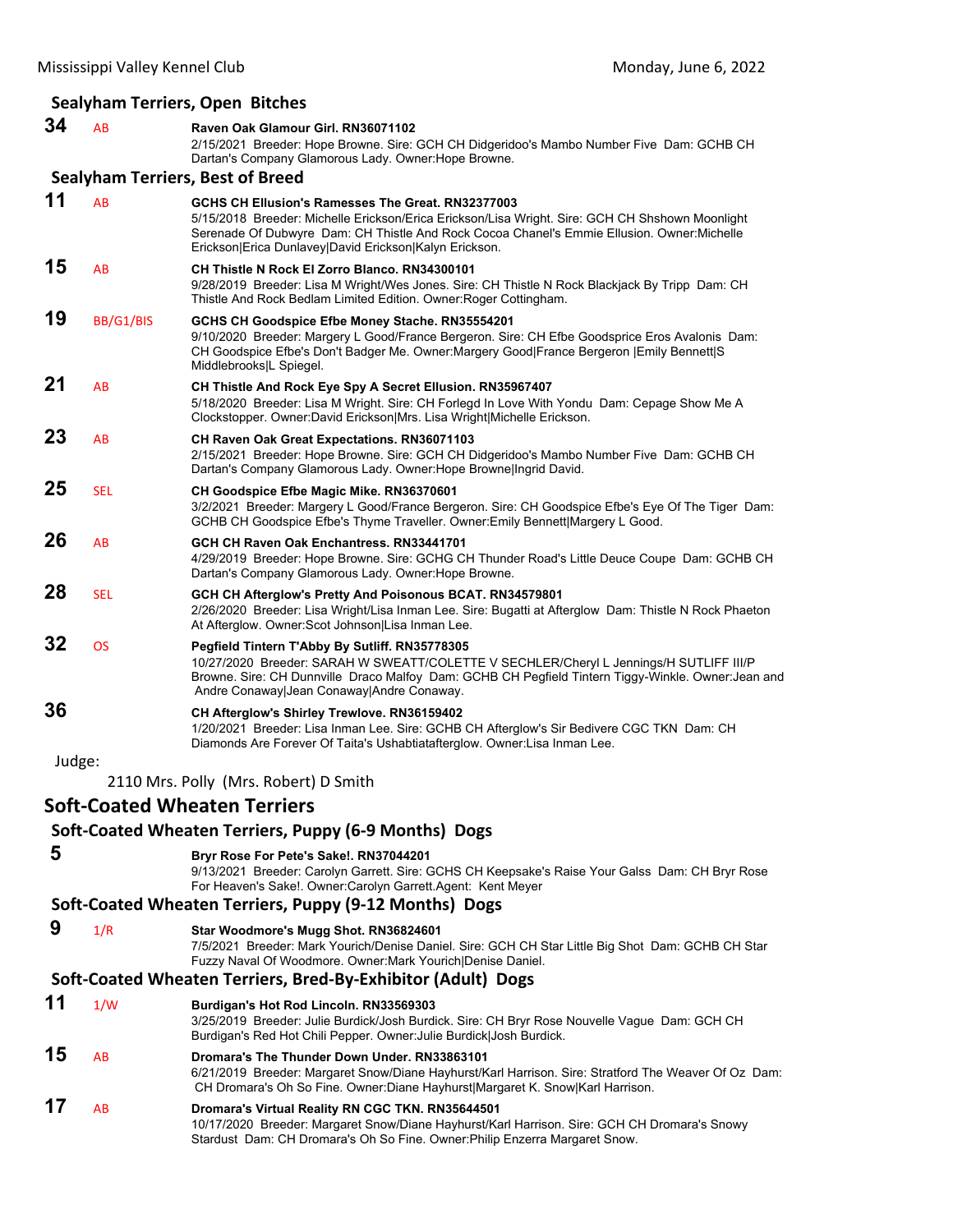| 19 | AB             | Heirloom Don't Let The Sun Go Down On Me. RN36295203<br>4/7/2021 Breeder: Patrice Chevalier/Robert Bergman. Sire: Stratford Too Close To The Sun Dam:<br>Heirloom Perfect Harmony With Dromara. Owner: Patrice Chevalier   R Bergman.                                     |
|----|----------------|---------------------------------------------------------------------------------------------------------------------------------------------------------------------------------------------------------------------------------------------------------------------------|
|    |                | Soft-Coated Wheaten Terriers, Open Dogs                                                                                                                                                                                                                                   |
| 21 | <b>AB</b>      | Star Dancin With Mr. D. RN36317601<br>4/24/2021 Breeder: Mrs. Diane M Kortgoede/Ms. Denise Daniel. Sire: GCH CH Star Too Hot To Dance<br>TKI Dam: CH Star Little Big Shooter. Owner: Denise Daniel.                                                                       |
|    |                | Soft-Coated Wheaten Terriers, Puppy (6-9 Months) Bitches                                                                                                                                                                                                                  |
| 6  | 1/R            | Lochlinear Knickers In A Twist, RN37070903<br>9/30/2021 Breeder: Patricia Mullin. Sire: GCH CH Star No Shirt No Shoes No Service Dam: GCHB CH<br>Lochlinear This Girl Is On Fire, Owner: PATRICIA MULLIN.                                                                 |
| 8  | $\overline{2}$ | Azydeco Wildflower California Poppy. RN37263901<br>11/7/2021 Breeder: Cathryn Bennett. Sire: CH Legacy Wildwest Wildflower Dam: GCH CH Azydeco<br>Grand Duchess Beatrice. Owner: Cathryn Bennett.                                                                         |
| 10 | AB             | Touchstone Little Black Dress. RN37268606<br>11/21/2021 Breeder: Shelly Sumner. Sire: GCH CH Harbour Hill At Neiman Marcus CGC TKN Dam:<br>Touchstone Timeless. Owner: Shelly Sumner.                                                                                     |
| 12 | 3              | Sam Hill's Ichi- Go Ichi E Aran. RN37713202<br>10/15/2021 Breeder: Amy Havely/Vicki Noah/Shari Boyd. Sire: CH Aran The Betr To Hear You With Dam:<br>CH Sam Hill Love At 42 Grove St Nyc. Owner: Amy Havely.                                                              |
|    |                | Soft-Coated Wheaten Terriers, Puppy (9-12 Months) Bitches                                                                                                                                                                                                                 |
| 14 | $\overline{2}$ | Diamondjewel's Agent Opal Female. JL4110019<br>6/12/2021 Breeder: Lorene JOnes. Sire: Skyfall Top Gun Dam: I'm A Peppery Jewel . Owner: Lorene<br>Jones.                                                                                                                  |
| 20 | AB             | <b>Star Hot Shot, RN36824602</b><br>7/5/2021 Breeder: Mark Yourich/Denise Daniel. Sire: GCH CH Star Little Big Shot Dam: GCHB CH Star<br>Fuzzy Naval Of Woodmore. Owner:Denise Daniel Madelaine Evans.                                                                    |
| 22 | 1/W            | Heirloom I'Ve Got This!. RN36826201<br>7/18/2021 Breeder: Helen Reuben/Mort Rosenbaum/Patrice Chevalier/Robert Bergman. Sire: GCH CH<br>Larkhill Mackanme Prime Import Dam: CH Heirloom Bang-A-Boomerang. Owner: Patrice Chevalier Helen<br>Reuber R Bergman M Rosenbalm. |
|    |                | Soft-Coated Wheaten Terriers, 12-18 Months Bitches                                                                                                                                                                                                                        |
| 26 | <b>AB</b>      | Touchstone Twilight. RN36233701<br>3/31/2021 Breeder: Shelly Sumner. Sire: CH Bryr Rose Starry Starry Night Dam: Touchstone Timeless.<br>Owner: Shelly Sumner.                                                                                                            |
| 32 | $\mathbf{1}$   | Orla Geragold Heather On The Moor. RN36819801<br>5/22/2021 Breeder: Nancy Draper. Sire: CH Geragold Desperado's Gold Dam: CH Orla River Shannon.<br>Owner: Nancy Draper Gerard Thompson.                                                                                  |
|    |                | Soft-Coated Wheaten Terriers, Bred-By-Exhibitor (Adult) Bitches                                                                                                                                                                                                           |
| 36 | $\mathbf{1}$   | Touchstone With A Twist. RN31867003<br>2/28/2018 Breeder: Shelly Sumner. Sire: CH Sam Hill's Ps I Love You NAJ Dam: GCHB CH Touchstone<br>Spook-Tacular. Owner: Shelly Sumner.                                                                                            |
|    |                | Soft-Coated Wheaten Terriers, Open Bitches                                                                                                                                                                                                                                |
| 38 | 4              | Diamondjewel Luvs Secnd Chance. FU781833<br>10/1/2018 Breeder: Lorene Jones. Sire: Haldan Lightnining's Hand Dam: I'm A Peppery Jewel.<br>Owner:Lorene Jones.                                                                                                             |
| 40 | 3              | Touchstone Timeless. RN30416106<br>2/12/2017 Breeder: Shelly Sumner / . Sire: GCH CH Heirloom Nobody Does It Better CA Dam:<br>Touchstone Anticipation. Owner: Shelly Sumner.                                                                                             |
| 42 | $\overline{2}$ | Vermilionspringsong Tooralooralooral. RN32450401<br>3/22/2018 Breeder: Barbara Peterson. Sire: CH O'Lorcan's Mysterious Special Agent Dam: Vermilion's<br>Gitchi Gummi. Owner:Barb Peterson Roxanna Springer.Agent: Lisa Lopez                                            |
| 48 |                | Orla Kween Of Banba's Crown, RN34675001<br>1/15/2020 Breeder: Nancy Draper. Sire: CH Geragold Orla Finlandia Dam: CH Orla River Shannon.<br>Owner:Lori J Clark Nancy Draper Jorja Clark.                                                                                  |
| 50 | 1              | Frolic's Give Me A Chance, RN35768302<br>10/15/2020 Breeder: Cheryl Turner. Sire: GCH CH Frolic's It Was Up To Stiehl Dam: GCHB CH Frolic's<br>Caper To Coventry. Owner: Cheryl Turner.                                                                                   |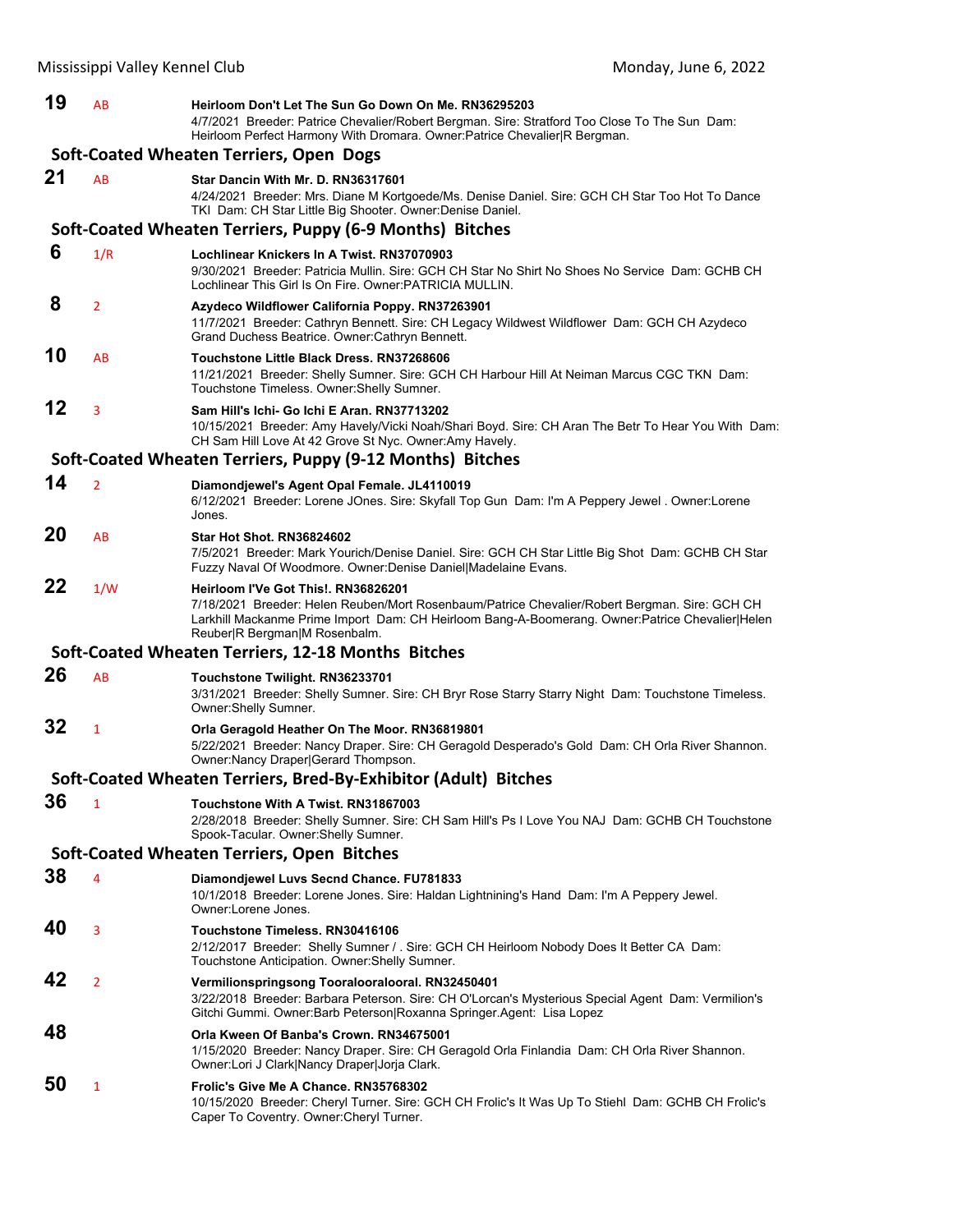#### Mississippi Valley Kennel Club **Mississippi Valley Kennel Club Mississippi Valley Kennel Club Monday**, June 6, 2022 **Soft‐Coated Wheaten Terriers, Best of Breed 24** OS **Doubloon's Extreme Speed. RN35948101** 1/28/2021 Breeder: Elena Landa. Sire: GCHG CH Doubloon's Extreme Gamer BCAT Dam: Doubloon's The Wind-Up. Owner:Elena Landa. **Soft‐Coated Wheaten Terriers, Best of Breed 23 GCHS CH Mirikal Double Top Breakout NA NAJ RATS TKN. RN21937501** 12/4/2010 Breeder: Susan Mcgee/Elena Landa. Sire: CH Melandee's High Wire Act Dam: CH Doubloon's Playing For Keeps RATS TKN. Owner:Susan L McGee . **25 GCH CH Orla Acacia Blackwater River. RN30545801** 2/15/2017 Breeder: Nancy Draper/Janet Snoddy. Sire: CH Acacia Orla Lil Fish Brandon Dam: CH O'Lorcan's Mystery Writer's M.E. Confidante. Owner:Barbara Smith. **27** BB/G2 **GCHG CH Doubloon's Extreme Gamer BCAT. RN30567002** 4/9/2017 Breeder: Elena Landa. Sire: CH Tara I Get Around Dam: GCHG CH Doubloon's Extreme Play. Owner:Elena Landa|Albert Baker Knoll. **29 CH Tchoklat Living The Dream. RN31699901** 8/10/2017 Breeder: T Clift. Sire: Ellora Gillians Gold Dam: Tchoklat Pleasant Surprise. Owner:Neil OSullivan|Gerard Thompson. **33** AB **GCH CH Dromara's Snowy Stardust. RN33288601** 12/12/2018 Breeder: Margaret Snow. Sire: CH Stratford Top Priority Dam: CH Dromara's My Wild Ginger. Owner:Margaret Snow. **35 GCH CH Star Too Hot To Dance TKI. RN33854801** 6/21/2019 Breeder: Amy Martin-Piesz/David Piesz/Denise Daniel. Sire: CH Bradberry's One Quintessential Love Story Dam: GCH CH Star Shut Up And Dance RN RATCHX TKI. Owner:Amy Piesz|Dave Piesz|Denise Daniel. **37 CH Heirloom T&T's I Wish You More. RN35277301** 8/7/2020 Breeder: Patrice Chevalier/Robert Bergman. Sire: CH Heirloom One Stroke Over The Line Dam: Heirloom Perfect Harmony With Dromara. Owner:Patrice Chevalier|Robert Bergman. **39** SEL **CH Frolic's Intrinsic. RN35768301** 10/15/2020 Breeder: Cheryl Turner. Sire: GCH CH Frolic's It Was Up To Stiehl Dam: GCHB CH Frolic's Caper To Coventry. Owner:Cheryl Turner. **41** AB **CH Lismore's The Elements Of Style. RN36377301** 3/25/2021 Breeder: Meg Ryan. Sire: GCHG CH Lismore Mccormack's Dragon Song Dam: GCH CH Lismore This Must Be The Place. Owner:Meg Ryan. **56** AB **GCHP CH Moxxy Shandalee Hello Gorgeous. RN31548701** 12/5/2017 Breeder: Mrs. Sue Goldberg/Harvey Goldberg/Dawn Sealy/Nancee Bailey. Sire: GCHS CH Sundance My Beau's A Roxstar Dam: GCHG CH Shandalee Fireworks. Owner:Dawn Sealy.Agent: Laura King **58 CH Sam Hill's Songs About Jane. RN33700101** 2/10/2019 Breeder: Amy Havely/Vicki Noah. Sire: CH Gelt P-38 Lightning Dam: CH Sam Hill's Check Yes Or No. Owner:Amy Havely. **60** SEL **GCH CH Rosheen Walking After Midnight. RN34964101** 4/2/2020 Breeder: Melisa Lopez. Sire: GCH CH Whindancer's Fireworks After Midnight Dam: CH Rosheen Happy-Go-Lucky. Owner:Lisa Lopez. **64** AB **CH Kaler Caught In The Act. RN36032501** 2/6/2021 Breeder: Karen Mueller/Denise Daniel. Sire: CH Lochlinear Fire And Rain Dam: CH Kaler Ice On Ice. Owner:Karen Sue Mueller|Pat Mullin. **66** AB **CH Lismore A Wrinkle In Time. RN36377302** 3/25/2021 Breeder: Meg Ryan. Sire: GCHG CH Lismore Mccormack's Dragon Song Dam: GCH CH Lismore This Must Be The Place. Owner:Meg Ryan. Judge: 2675 Mr. Desmond J Murphy **Welsh Terriers**

#### **Welsh Terriers, Open Bitches**

 **6** AB **Abbeyrose Black Raven At Rhiannon. RN35300001**

7/10/2020 Breeder: Mary Duafala/Pamela Allen/Judith Anspach. Sire: GCH CH Brynmawr Dream Big Dam: CH Abbeyrose Sweet Chaos. Owner:Mary Duafala|Judith Anspach|Robert Boyd|Patty Boyd.Agent: Leonardo Garcini

#### **Welsh Terriers, Best of Breed**

 **5** AB **GCH CH Abbeyrose Black Chrome. RN34122301** 8/26/2019 Breeder: Mary Duafala/Judith Anspach/Pamela Allen. Sire: GCHS CH Abbeyrose Captain Jack Dam: CH Abbeyrose Black Pearl. Owner:Mary Duafala|J Anspach|P Allen|S Williams|R Williams|D Peters.Agent: Leonardo Garcini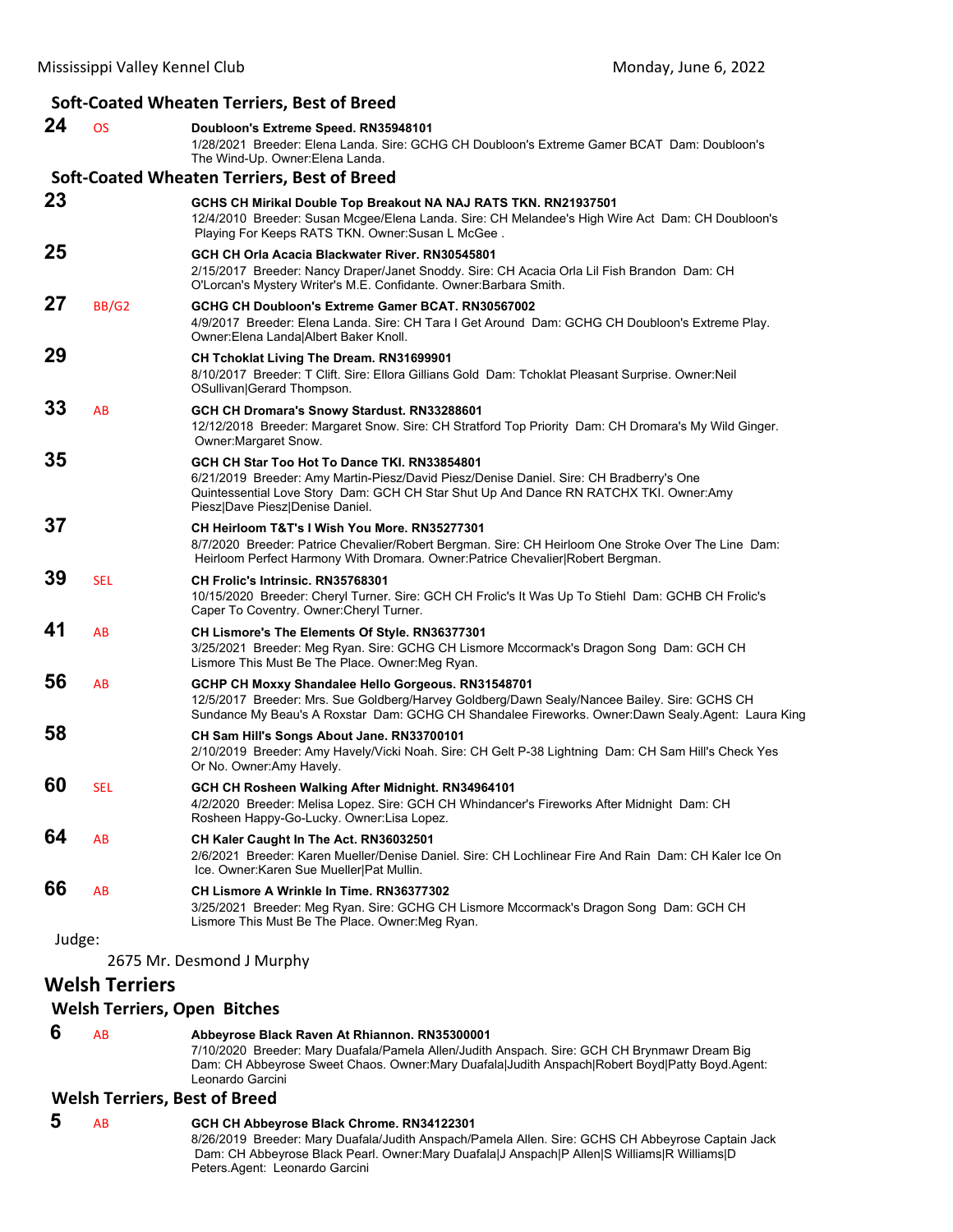2675 Mr. Desmond J Murphy

# **West Highland White Terriers**

# **West Highland White Terriers, Bred‐By‐Exhibitor (Adult) Dogs**

 **5** AB **Halo Imperial's Calling Strikes. RN35093201**

5/6/2020 Breeder: Pamela Downey/Susan M Napady/Janet Parcel. Sire: GCHB CH Imperial's Major League Dam: GCH CH Halo's Imperial Hurricane. Owner:Penny DuBernat|Janet Parcel.

#### **West Highland White Terriers, Open Dogs**

 **7** AB **Spirit's Back N' The Saddle Again. RN35714101** 10/5/2020 Breeder: Jane E Sajban-Hey/DAWN L. MARTIN. Sire: Wildwoods T.N.T. Dam: Spirit's Legacy N' The Berkshire. Owner:Jane SajbanHey|Dawn Martin.Agent: Margery Good  **9** 1/W/BB **Margie Munro's Finest Hour. RN36338403** 4/15/2021 Breeder: Henry Helgerson/Nicholi Flynn. Sire: GCH CH Margie Munro's Great Barrier Reef Dam: GCHG CH Margie Munro She's Full Of It. Owner:Dr Daniel Gillen|Nicholi Flynn |Hon Henry Helgerson.Agent: Leonardo Garcini

# **West Highland White Terriers, Best of Breed**

# **6** AB **CH Borgo's Irnbru Malibu RATO. RN33483703**

3/11/2019 Breeder: Deborah Colvin Borgo. Sire: GCHG CH Ridgmar's Just Joking Around Dam: CH Borgo's Blown Away O'the Sutherland Clan CD BN RM RAE AX OAJ NF JE CA SWA SCE SEE SHDN RATM CZ8B. Owner:Christan Fowler Deborah Colvin Borgo.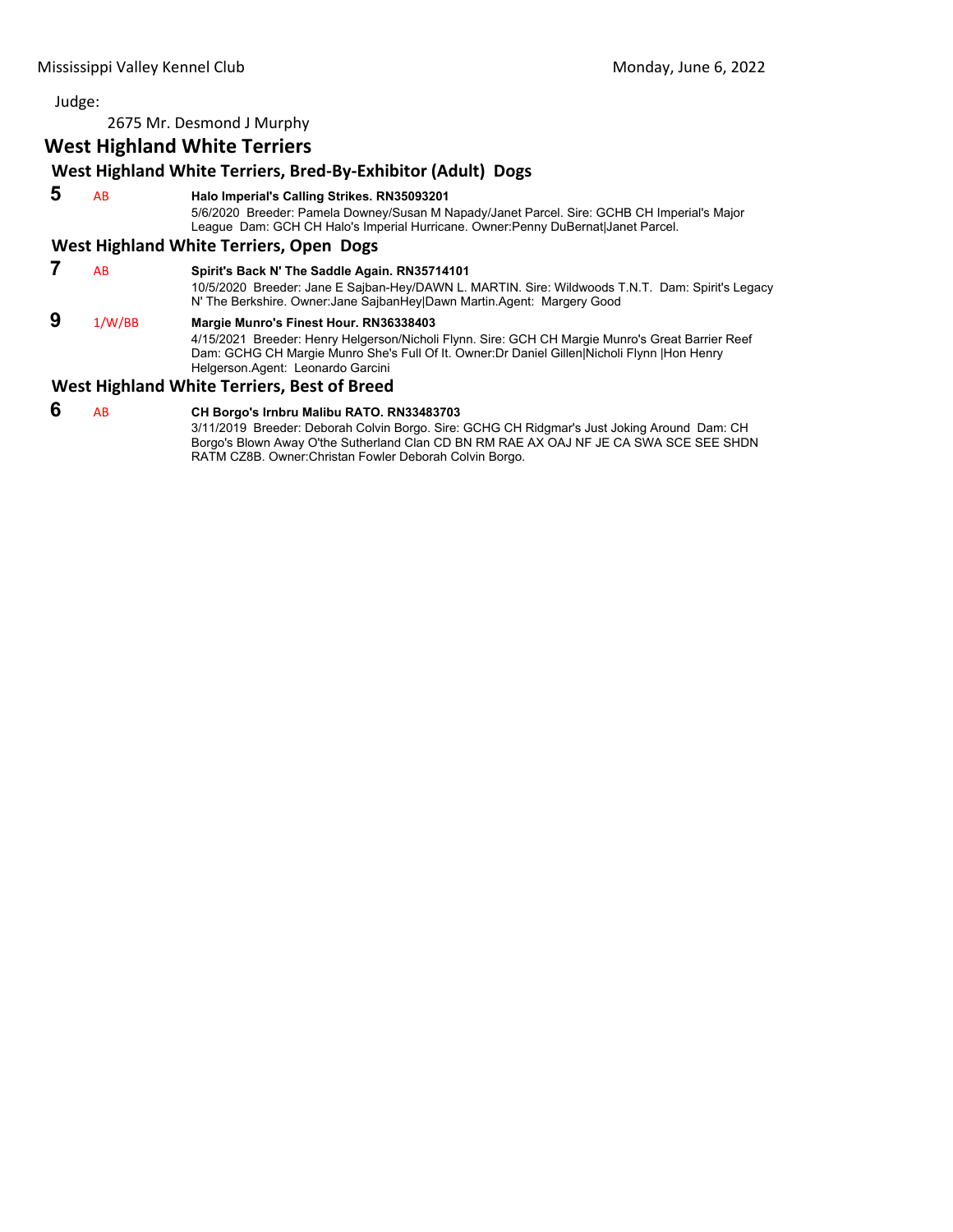<span id="page-42-0"></span>3948 Dr. John V Ioia

# **Biewer Terrier**

# **Biewer Terrier, Best of Breed**

| 5      | <b>BB</b>            | GCH CH Irish Jazzm Monplezir. TS42277402<br>10/27/2018 Breeder: I N Belova. Sire: Fler De Mari Truvey Zhenial Dam: Gran De Kuerro Yunessa.<br>Owner: Michele Lyons. Agent: Jody Paguette-Garcini                      |
|--------|----------------------|-----------------------------------------------------------------------------------------------------------------------------------------------------------------------------------------------------------------------|
|        | AB                   | GCHB CH Windsong's Lightning Strykes Twice. TS47575101<br>8/16/2020 Breeder: DEBARAH BILLINGS. Sire: Windsong's When The Thunder Rolls CM2 Dam: Show<br>Kurazh Dakota Brown. Owner: RENEE POPKEY. Agent: DARYL MARTIN |
| 9      | <b>SEL</b>           | CH Zhadora-Lanset Leon. TS53318301<br>5/16/2021 Breeder: O A Sedina. Sire: Zhadora-Lanset Amorevole Cuore Indigo Dam: Zhadora-Lanset<br>Leranda Di. Owner:Carol Brinson.                                              |
| Judge: |                      |                                                                                                                                                                                                                       |
|        | 3948 Dr. John V Ioja |                                                                                                                                                                                                                       |

# **Brussels Griffons**

#### **Brussels Griffons, Open Bitches**

## **6** AB **Russisch Geist American Woman. TS52058201**

8/19/2020 Breeder: Tatyana Kagalnitskaya. Sire: Kravitz Lenny Corsairey Casch Dam: Russisch Geist Olivetti. Owner:Miku Walker.Agent: Billy Huntington

Judge:

3948 Dr. John V Ioia

# **Cavalier King Charles Spaniels**

# **Cavalier King Charles Spaniels, Open Dogs**

 **7** AB **Allegro Sonata Hilton. TS52274701**

10/30/2020 Breeder: SVETLANA Kudryavtseva. Sire: Mad Max Du Chateau Noblesse Dam: Diana Forest Butterfly. Owner:Julie Roberts|Erica Dunlqf3y|Kalyn Erickson.

#### **Cavalier King Charles Spaniels, Puppy (6‐9 Months) Bitches**

 **8** 1/W **Fox Creek Olivia Rose. TS53980201**

11/15/2021 Breeder: Debra Johnson. Sire: CH Valentyne The Irish Tenor Dam: Fox Creek Nina Rose. Owner:Debra Johnson.

#### **Cavalier King Charles Spaniels, 12‐18 Months Bitches**

**10** AB **Northpointe The Temptress. TS51231001**

5/4/2021 Breeder: Deborah Mitchum. Sire: GCH CH Northpointe On Safari Dam: GCH CH Northpointe Hedera Colchica. Owner:Deborah Mitchum.Agent: Tyler Mills

#### **Cavalier King Charles Spaniels, Bred‐By‐Exhibitor (Adult) Bitches**

# **12** AB **Fox Creek New Years Eve. TS45074601**

12/31/2019 Breeder: Debra Johnson. Sire: CH Fox Creek Hear Me Roar! Dam: Pascavale Lily Pad. Owner:Debra Johnson.

#### **Cavalier King Charles Spaniels, Open Bitches**

# **16** AB **Woftam Miss Betty Boop. TS44035401**

8/19/2019 Breeder: Mr. Lamont M Yoder/Charlene Yoder. Sire: CH Just Dressed To Impress Of Gilbrook Dam: CH Timsar Miss Trial. Owner:Lamont Yoder|Charlene Yoder.Agent: Laura King

**18** AB **Northpointe Lion White Witch And Wardrobe. TS51230901** 5/3/2021 Breeder: Deborah Mitchum. Sire: GCHG CH Kbpride Scottish Warrior's The Lion CGC Dam: Northpointe Wind In The Willows. Owner:Deborah Mitchum.Agent: Tyler Mills

#### **Cavalier King Charles Spaniels, Best of Breed**

**20** BB **GCH CH Kean Liven The Dream. TS40990205** 11/5/2018 Breeder: Liz Keane. Sire: Kean On This Dam: Kean Liven In Lala. Owner:Shawn Barton|Liz Keane. **22** AB **GCHB CH Kbpride Moon River. TS44657501** 8/26/2019 Breeder: Gayle Reardon. Sire: Riverdale Of An Excellent Choice Dam: GCHS CH Kbpride La Perle. Owner:Dr Gayle Reardon.Agent: Laura King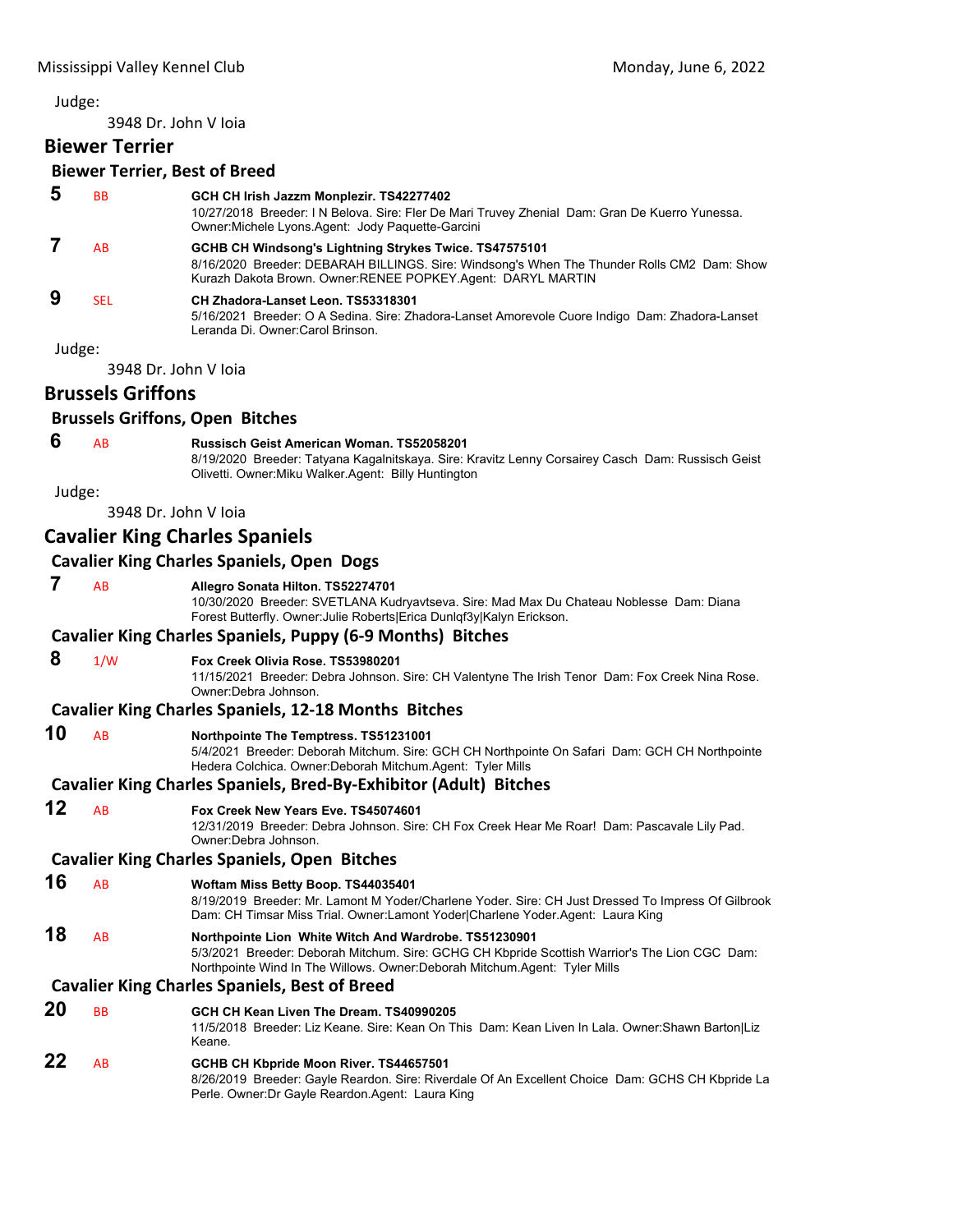# 3948 Dr. John V Ioia **Chihuahuas (Long Coat) Chihuahuas (Long Coat), Open Dogs 11** 1/W/OS **Victory Shaq Attack. TS50686501** 3/10/2021 Breeder: Kathryn V Hulstein. Sire: GCH CH Jasmin Noir Marvel Dam: Neo Fabulous Velvet Victory. Owner:Terrence cook|Mari cook . Runchana L deview **15** AB **Glamour Praying For You Charlie. TS51718904** 6/28/2021 Breeder: Sally Cathcart. Sire: S & T's All Gussied Up (Gus) Dam: S & T's Playing A Trick (Trixie). Owner:Mona Miller|Jennifer Pearce. Meryl Parreira **Chihuahuas (Long Coat), Best of Breed 14** BB **GCHP CH Bramver's Orohime. TS44904401** 7/7/2018 Breeder: Chizuru Kadowaki. Sire: GCH CH Dartan N' Wincoo Ambassador Dam: Bramver's Ice Beauty. Owner:Lori and Bill block . Runchana L Deview Judge: 3948 Dr. John V Ioia **Chihuahuas (Smooth Coat) Chihuahuas (Smooth Coat), Best of Breed 5** BB **Companero Siberian Express. TS48516501** 8/17/2020 Breeder: Karin Orman. Sire: CH Hear Me Roar S Lipetskih Ozer Dam: GCH CH Luxury Of Nadin Alta Vista. Owner:Karin Orman. Judge: 3948 Dr. John V Ioia **Chinese Cresteds Chinese Cresteds, Open Dogs 5** 1/W/BW **Piedmont Kaylen's The Magician. TS47565604** 8/5/2020 Breeder: Barrie Drewitt-Barlow. Sire: GCHP CH Kaylen's General Kai Panda Dam: CH Worka Art - Delende Spellbound At Sunlit. Owner:Tara Richardson . **Chinese Cresteds, Puppy (6‐9 Months) Bitches 6** 1/W **Edelweiss Miss Jackson If You Please. TS54402601** 11/7/2021 Breeder: Kathleen C Knoles. Sire: GCHB CH Edelweiss Hey Little Sister Shotgun Dam: Edelweiss That's So Fetch. Owner:Kathy C Knoles. **Chinese Cresteds, American Bred Bitches 10** AB **Mountain View & Hampton Court Conjure The Storm. TS48454604** 10/30/2020 Breeder: Claire Abraham/Livia Krainer/Kelly Shupp/Victor Malzoni. Sire: GCHP CH Kaylen's General Kai Panda Dam: GCHS CH Hampton Court's Rachel Dawes. Owner:C Abraham|V Malzoni.Agent: Kelly Shupp **Chinese Cresteds, Open Bitches 12** 1/R **Sol'tanto Sambuka. BCU288004732** 9/22/2021 Breeder: Doroshkevich. Sire: Moon Harbour Ralf Dam: Sol'tanto Malibu. Owner:Kathy C Knoles|Janette Parker |Leslie Rofel. **Chinese Cresteds, Best of Breed 7** BB **GCHG CH Kaylen Let Ur Imagination Run Wild Cristal-Myangel. TS46800103** 5/7/2020 Breeder: Sandra Francis/Eduardo Baute/vincenzo zurlo/Kay Peiser. Sire: GCHP CH Kaylen's General Kai Panda Dam: CH Myangel-Cristall's Journey Of The Imagination. Owner:Kay Peiser|Virginia Dorris.Agent: Laura King **14** AB **GCHP CH Orenda Viva Jumpin' Little Juke Joint CAA FCAT2 ATT. TS36636102** 10/20/2017 Breeder: Debi J Golden/Viva Wittler. Sire: CH Worka Art - Delende Indian Outlaw Dam: GCHS CH Viva Glitz And Glamour DCAT TKN. Owner:Debi J Golden|Vi Wittler. **16** OS **GCHS CH Regal Redwood's Just A Little Pixie Dust. TS48163101** 7/16/2020 Breeder: Amanda Nocero/Norma M Feldman. Sire: CH Sunlit Worka Art's Guide To The Galaxy Dam: CH Carrera Sunlit's When He Hears Her Song. Owner:Norma Feldman|Amanda Norcero.Agent: Madeline Buehler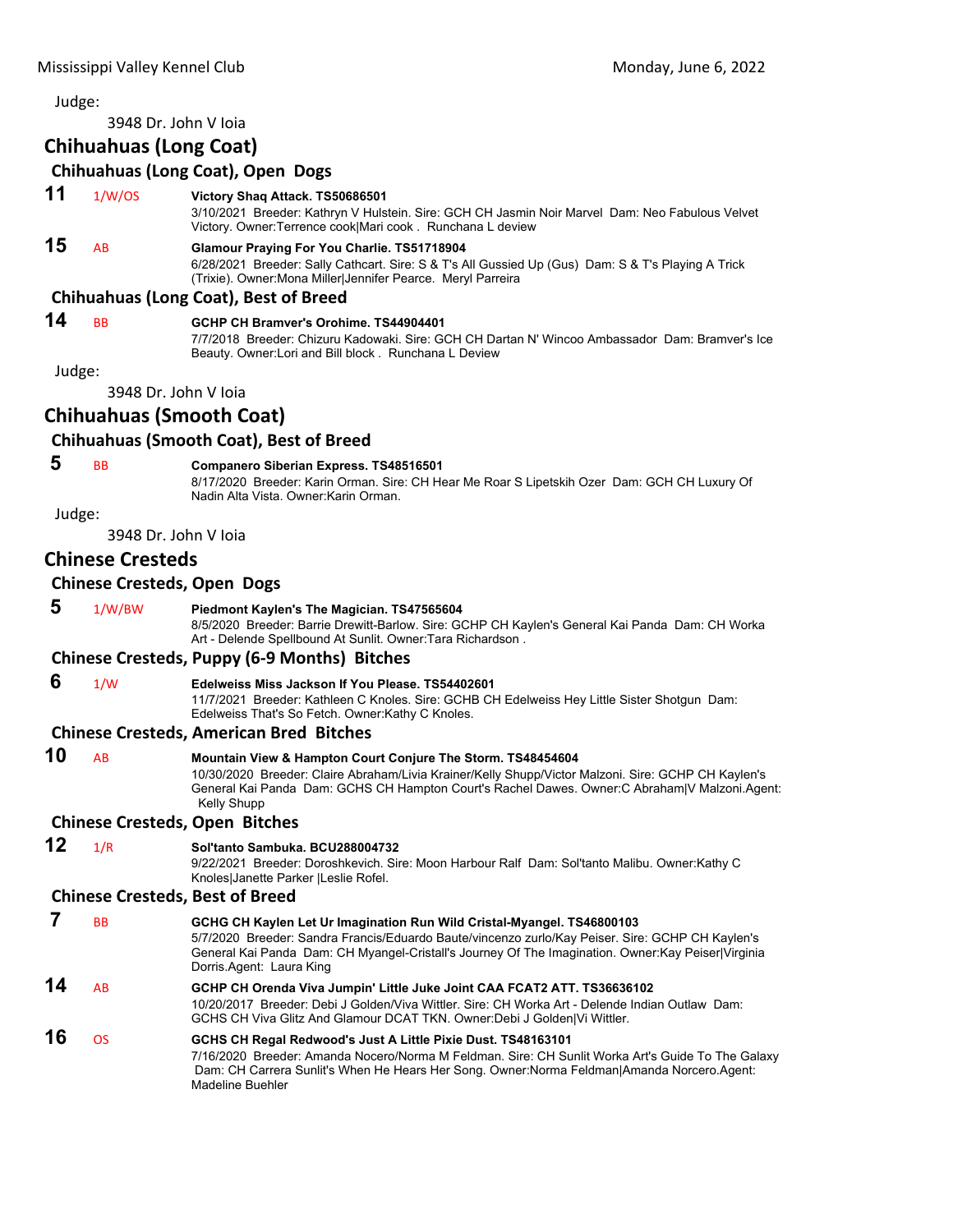3948 Dr. John V Ioia

# **English Toy Spaniels (B & P C) English Toy Spaniels (B & P C), Open Dogs 5** 1/W **Breston's Divine Time. TS35173403** 4/5/2017 Breeder: Mrs. Brenda Blackwell Riffey. Sire: CH Breston's Lord Piccadilly Cheri-A Wingo Dam: Harmony Holland Highland Piper. Owner:kristi hendrix. **English Toy Spaniels (B & P C), Best of Breed 7** BB **CH Breston' Divine Promise. TS35173402** 4/5/2017 Breeder: Mrs. Brenda Blackwell Riffey. Sire: CH Breston's Lord Piccadilly Cheri-A Wingo Dam: Harmony Holland Highland Piper. Owner:kristi hendrix. Judge: 3948 Dr. John V Ioia **Havanese Havanese, Best of Breed 6** BB **GCH CH Marcosa's Essential Travel. TS45665401** 2/20/2020 Breeder: Mary Anne Luke/Corinne Kolzow. Sire: GCHG CH Marcosa's Slip Slidin' Away Dam: CH Payasa & Marcosa Crazy Little Thing. Owner:Corinne Kolzow.  **7** OS **CH Wyhaven's Gift Of Independence. TS51717503** 7/4/2021 Breeder: EAnn Ingram/Betty Peplin. Sire: GCHB CH Luv Bug's Designed To Impress Dam: CH Accent's Take A Bow At Wyhaven. Owner:Susie Butler|E.Ann Ingram. Ellen Akers Perry  **8** AB **GCHB CH Sunsation Raised On Country Sunshine. TS45676504** 3/20/2020 Breeder: Susan E Fagan. Sire: GCH CH Sunsation Easy Like Sunday Morning Dam: CH Ozark Sun Somebody Fancy Of Sunsation. Owner:Susan Fagan|Chelsay Grubb. **10** SEL **CH Wyhaven's Miss Stars And Stripes. TS51717502** 7/4/2021 Breeder: EAnn Ingram/Betty Peplin. Sire: GCHB CH Luv Bug's Designed To Impress Dam: CH Accent's Take A Bow At Wyhaven. Owner:EAnn Ingram. Ellen Akers Perry Judge: 3948 Dr. John V Ioia **Italian Greyhounds Italian Greyhounds, Puppy (9‐12 Months) Bitches 6** AB **Lagioia Some Enchanted Evening. TS51602703** 7/22/2021 Breeder: Mary A Prendergast/Richard L Prendergast. Sire: Lagioia Beni Ragazzo Of Heartsdesire Dam: Springett Chasing Shadows. Owner:Mary Prendergast|Richard Prendergast. Diane Swick **Italian Greyhounds, Bred‐By‐Exhibitor (Puppy) Bitches 10** 1/R **Piason's Hot And Spicy. TS52629001** 9/27/2021 Breeder: Karen L Gibson/Sharon McKay. Sire: CH Piason Davinci D'Lorac Dam: GCH CH Andauer Too Darn Hot At Lorac. Owner:Sharon McKay|Gayle McCormick. **Italian Greyhounds, Open Bitches 12** 1/W/BB **Lagioia Mandriana Davis Of Heartsdesire. TS43187301** 8/2/2019 Breeder: Mary A Prendergast/Richard Prendergast. Sire: CH Marchwind Bonanza Dam: CH Mystical Mia Jones Of Terrvicks. Owner:Diane Swick|Jeanne Davis. **Italian Greyhounds, Best of Breed 16** AB **CH Lagioia Dancing With The Wind Of Heartsdesire. TS43251501** 8/11/2019 Breeder: Mary Prendergast. Sire: CH Marchwind Bonanza Dam: CH Marchwind Zenith. Owner:Diane Swick|Mary Prendergast. Judge: 3948 Dr. John V Ioia **Japanese Chin**

#### **Japanese Chin, 12‐18 Months Dogs**

 **5** AB **Montra Magic In The Air At Tsunami Mizumi. TS50401203** 12/17/2020 Breeder: BURK HUGHES/Victor H Cohen/Leanne Bertani/Joseph Berkau. Sire: Touche's Bourbon Ball Dam: Victory Rose Tint My World. Owner:Heidi Ludwig|Thelma Carlson.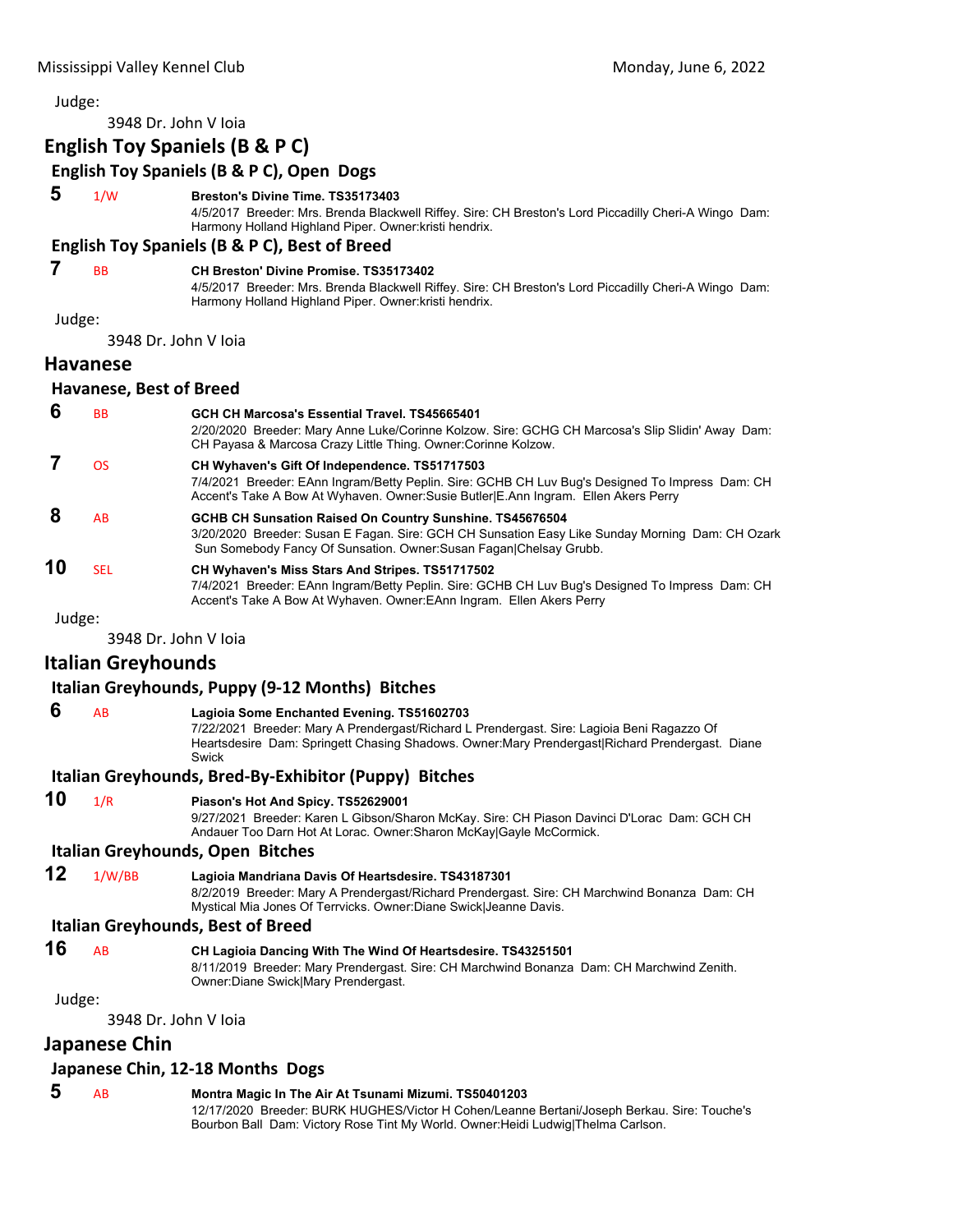## **Japanese Chin, Bred‐By‐Exhibitor (Puppy) Dogs**

# **7** AB **Royalsilk Eye Of The Tiger Seburu Kimiko. TS52558101**

7/29/2021 Breeder: W Dean Schieler/David Gutierrez/Edestiny Lomeli. Sire: GCH CH Kimiko King De Corazones Dam: Royalsilk's Dream Weaver By Six Gems. Owner:EDestiny Lomeli|David Gutierrez|Dean **Scheiler** 

#### **Japanese Chin, Bred‐By‐Exhibitor (Adult) Dogs**

 **9** AB **Tsunami What's In Your Wallet. TS49558101** 1/5/2021 Breeder: Thelma Carlson. Sire: CH Tsunami Naginata Musashi Dam: CH Tsunami's Code Red Jet Fuel. Owner:Thelma Carlson.

#### **Japanese Chin, Best of Breed**

 **6** AB **CH Tsunami's Dripping In Finesse At Mizumi. TS51651901** 3/29/2021 Breeder: Thelma Carlson. Sire: CH Tsunami's Can Only Imagine Dam: Tsunami's Too Far This Time. Owner:Heidi Ludwig|Thelma Carlson.

# **11** AB **GCH CH Kimiko King De Corazones. TS43184701**

5/13/2019 Breeder: Edestiny Lomeli. Sire: CH Hin Satori Nevskiy Veter From Russia Dam: Touche's Magic School Bus. Owner:EDestiny Lomeli.

Judge:

3948 Dr. John V Ioia

# **Maltese**

#### **Maltese, 12‐18 Months Bitches**

#### **6** AB **They're The Best Love In White. TS53857001**

12/13/2020 Breeder: Maxwell Santana marques. Sire: They're The Best Ganache Dam: They're The Best Prada. Owner:Susan Malzoni.Agent: Max Krainer

Judge:

3948 Dr. John V Ioia

# **Manchester Terriers (Toy)**

# **Manchester Terriers (Toy), Puppy (6‐9 Months) Bitches**

 **6** 1/W **Sunkissed More Than A Woman. RN37345804** 11/11/2021 Breeder: Taylor Blankenship. Sire: GCH CH Sunkissed Wild & Free CGC Dam: GCHS CH

Owner:Carolyn Horowitz|Amanda Kelly. Ellen Akers Perry

Passport Sea Air. Owner:Taylor D. Blankenship.

#### **Manchester Terriers (Toy), Best of Breed**

| 8 | <b>BB</b> | <b>Rustic Lane Black N Tantalizing At Fwaggle. RN36538202</b>                                |
|---|-----------|----------------------------------------------------------------------------------------------|
|   |           | 5/15/2021 Breeder: Carolyn Horowitz/RENAE BLANKENSHIP/Taylor Blankenship/Amanda Kelly. Sire: |
|   |           | GCH CH Rustic Lane Across The 8th Dimension @Fwaggle CGC Dam: CH Rustic Lane I'm So Sassy.   |

#### Judge:

3948 Dr. John V Ioia

# **Miniature Pinschers**

# **Miniature Pinschers, 12‐18 Months Bitches**

# **8** 1/W **Ef Dr. Camille Saroyan. TS53575305**

5/21/2021 Breeder: Eva E Seals/Teri Seals. Sire: Shaw's Special Agent Seeley Booth CGC Dam: GCH CH Shaw's Dr. Temperance Brennan. Owner:Eva Seals|Teri Seals.

#### **Miniature Pinschers, Best of Breed**

# **12** BB **CH Ef Christine Angela Booth. TS41426204**

9/15/2018 Breeder: Eva E Seals/Teri L Seals. Sire: Shaw's Special Agent Seeley Booth CGC Dam: GCH CH Shaw's Dr. Temperance Brennan. Owner:Eva Seals|Teri Seals.

Judge:

3948 Dr. John V Ioia

# **Papillons**

# **Papillons, Amateur Owner Handler Dogs**

# **7** 1/R **Topflite Nanrich The Dart Advantage MX MXB MXJ MJB XF TKN. TS42023901**

2/23/2019 Breeder: Kay Detampel/Richard Lopaschuk/Nancy Lopaschuk/Sandra L Schumacher. Sire: CH MACH6 Topflite Vega Hear Me Roar UD PCD BN MXB2 MJG2 NF CGC TKP Dam: Nanrich Topflite Sky's The Limit. Owner:Kathy Hightshoe|Robert Hightshoe.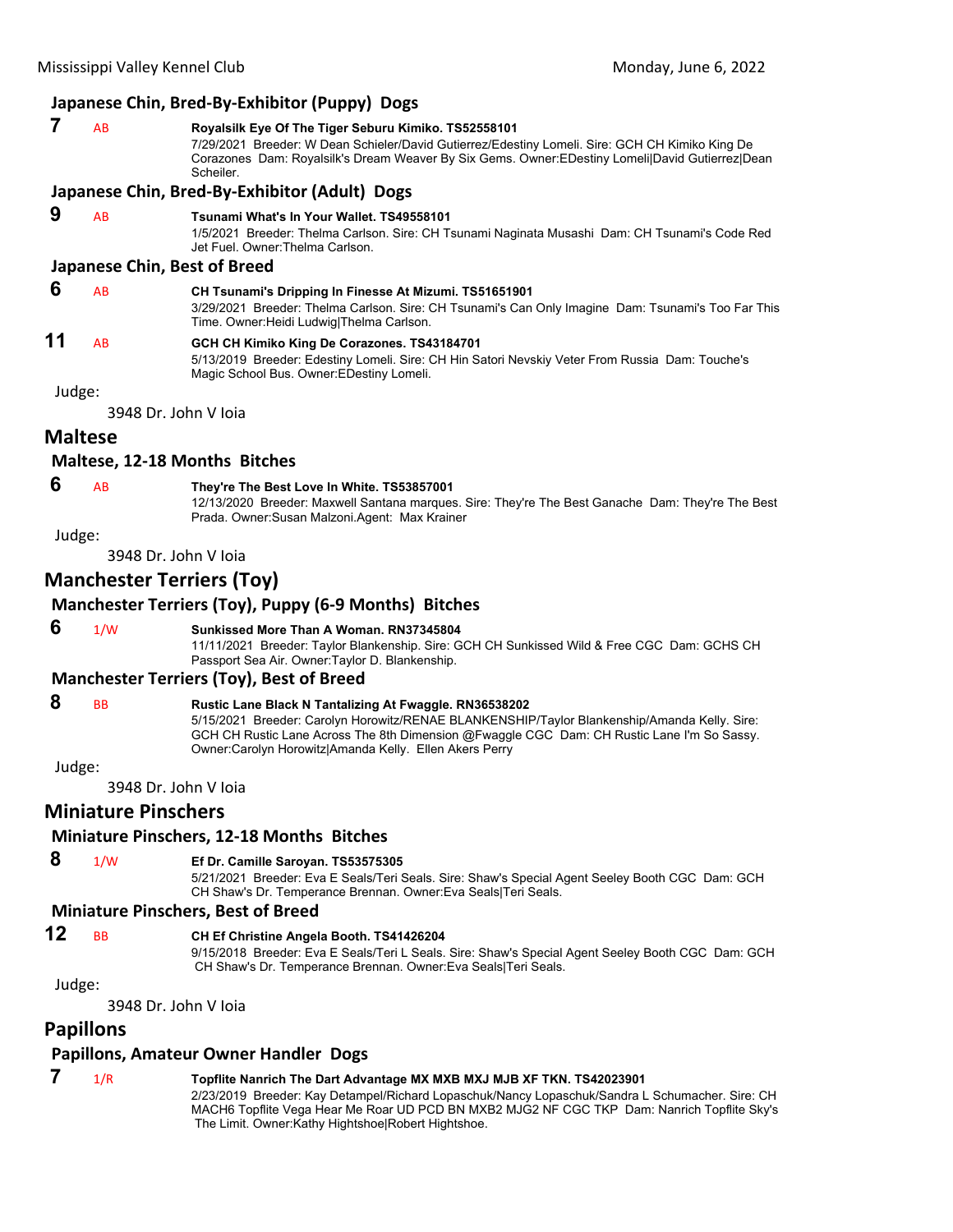#### **Papillons, Bred‐By‐Exhibitor (Adult) Dogs 9** 1/W **Fenice Crazy High Magic Gris Gris. TS53284802** 5/28/2021 Breeder: Ellen Akers-Perry/Matthew Perry. Sire: CH Fenice Astronomical Dam: CH Fenice Starz Voodoo Queen Of New Orleans. Owner:Ellen Akers Perry|Matthew Perry. **Papillons, Open Bitches 12** 1/W/BW **D'Angelis Furever Rbg. TS50595702** 1/14/2021 Breeder: Patricia A Rust/Stephen L Roberts. Sire: CH D'Angelis Number One Encounter At Farpoint Dam: D'Angelis Miracle Of Fatima. Owner:Patricia Rust.Agent: Ellen Akers-Perry **Papillons, Best of Breed 14** AB **GCHS CH Kirin Fun And Games. TS46297004** 2/3/2020 Breeder: Barbara Gossett. Sire: GCHB CH Nightfire's Unique But Real Dam: Goldenbay A Girl Just Wants To Have Fun. Owner:Marilyn McNamara.Agent: Christa Cook **15** AB **GCHB CH Runway's Run Forrest Run AX MXJ OF CGC TKA. TS39080702** 6/8/2018 Breeder: Julia King. Sire: GCH CH Draco Runway Triple Threat At Adaugeo Dam: CH Quillo 'N Runway A Story In The Making. Owner:Brianna Bedrosian . **16** SEL **CH Deor Graceland All Shook Up. TS46531901** 5/4/2020 Breeder: Deborah O'Reilly. Sire: GCHP CH Guerin King Returns Dam: Gold Wings Calypso Queen RN CGCA TKI. Owner:Deborah O'reilly. **18** OS **GCH CH Fenice There's A Delta For Every Epsilon In Starz CGC. TS51617101** 7/25/2020 Breeder: Ellen Perry/Carol Anne Giles. Sire: Cassanova Fenice Vom Salamandertal Dam: CH Coral Bay's One Last Wish. Owner:Kathy Mims. Ellen Akers Perry **19** SEL **GCHG CH Fenice Boo-Dah In The Starz. TS40733401** 7/13/2018 Breeder: Ellen Akers-Perry/Matthew Perry. Sire: GCHP2 CH Sir Newton CGC TKN Dam: CH Fenice Sette Volte Bene. Owner:Kathy Mims|ELLEN PERRY|MATTHEW PERRY. **21** BB/G4 **GCH CH Clearlake Mgl-Isle Nestle Quik Of Vw. TS44929001** 10/1/2019 Breeder: Elyse Vandemolen/Sharon Newcomb. Sire: GCHP CH Mgl-Isle Royal Ransom Of Vw Dam: GCH CH Clearlake Wilmerdean. Owner:Sandra Stemmler|B M Winthers|RL Winthers|C Peel|E Vandemolen.Agent: Judi Hartell

Judge:

3948 Dr. John V Ioia

#### **Pekingese**

#### **Pekingese, Best of Breed**

| -5 | BB/G3 | GCHS CH Avalon & Snopekes Happy Days. TS37887702                                             |
|----|-------|----------------------------------------------------------------------------------------------|
|    |       | 12/26/2017 Breeder: Louise Putzback/Donald Putzback. Sire: CH Snopekes Ace Of Spades Dam: CH |
|    |       | Jenkar's La Femme Nakita. Owner:Louise and Donald Putzback. Agent: Ellen Akers-Perry         |

# **6** AB **NICE NIKA IZ MIRA FRETTY. TS53923401**

9/6/2020 Breeder: IZ MIRA FERETTY. Sire: SUNRISE DRAGON CANDY MAN Dam: FORTUNE LOVE IZ MIRA FERETTY. Owner:JULIE SOUCY.Agent: Ellen Akers-Perry

Judge:

3948 Dr. John V Ioia

#### **Pomeranians**

# **Pomeranians, Bred‐By‐Exhibitor (Adult) Dogs**

 **7** 1/W/BW/OS **Stolanne's Oh Henry!. TS48900501**

8/19/2020 Breeder: Frances J Stoll. Sire: Stolanne's Toblerone Dam: Stolanne's Ferrero Rocher. Owner:Frances J. Stoll.

# **Pomeranians, Puppy (6‐9 Months) Bitches**

 **6** <sup>1</sup> **Stolanne's Blossom Of Snow. TS53605503**

10/13/2021 Breeder: Frances J Stoll. Sire: GCHB CH Dankfrid Of Chiao Li Ya Dam: CH Stolanne's Empress. Owner:Frances J. Stoll.

# **Pomeranians, Puppy (9‐12 Months) Bitches**

### **8** 1/W **Silhouette's Starburst. TS52669201**

7/6/2021 Breeder: Elizabeth Heckert. Sire: GCH CH Intime Poms In A Pinch Dam: CH Silhouette's Starbuck. Owner:Haley Pursell.Agent: Ellen Akers-Perry

# **Pomeranians, Bred‐By‐Exhibitor (Adult) Bitches**

**10** 1/R **Stolanne's A Ring Of Fire. TS52617002** 6/4/2021 Breeder: Frances J Stoll. Sire: CH Stolanne's Midnight In Montgomery Dam: Kalo's Rock N Dixieland. Owner:Frances J. Stoll.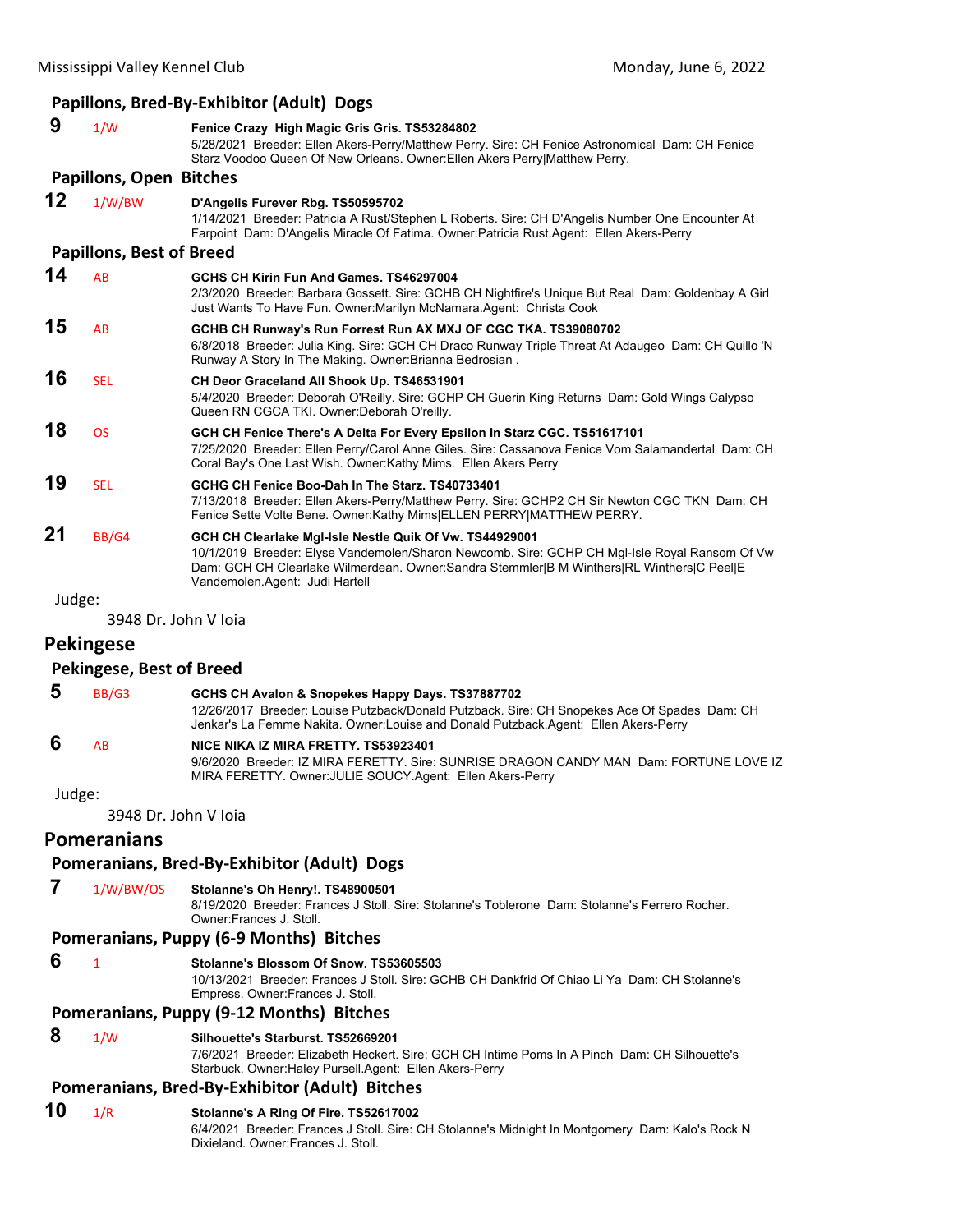#### **Pomeranians, Best of Breed**

# **12** BB **CH Stolanne's Empress. TS34991501**

5/11/2017 Breeder: Frances J Stoll. Sire: Stolanne's Up And Coming Dam: Stolanne's Cascade Of Snowflakes. Owner:Frances J. Stoll.

Judge:

3948 Dr. John V Ioia

**Pugs**

# **Pugs, Puppy (6‐9 Months) Bitches 6** <sup>1</sup> **Kngz Pageant Girl At Kamla. TS53547602** 10/28/2021 Breeder: Karen Grueninger/Louise Tran/Leslie Kellerman/Betty Murray. Sire: CH Broughcastl Bucket List At Kngz Dam: CH Kngz Bre-Z Oh What A Pretty Face At Poco. Owner:Karla Ure. **Pugs, Bred‐By‐Exhibitor (Puppy) Bitches 12** 1/R **Boxwood's A Touch Of Coral Bay. TS53798506**

11/5/2021 Breeder: Carol Anne Giles/Stephanie Buehler/MADELINE BUEHLER. Sire: CH Coral Bay's Winsome Wild Card Dam: Boxwoods Tequila Tuesday @ Coral Bay. Owner:Stephanie Buehler and Madeline Buehler|CAROL ANNE GILES. **14** <sup>2</sup> **Boxwood Coral Bay Rae Of Sunshine. TS53798508**

> 11/5/2021 Breeder: Carol Anne Giles/Stephanie Buehler/MADELINE BUEHLER. Sire: CH Coral Bay's Winsome Wild Card Dam: Boxwoods Tequila Tuesday @ Coral Bay. Owner:Stephanie Buehler and Madeline Buehler|Carol Anne Giles.

#### **Pugs, Best of Breed**

| 11 | <b>AB</b> | GCHS CH Kabar's Riding The Wave At Toyland N Charmin. TS38785101                                    |
|----|-----------|-----------------------------------------------------------------------------------------------------|
|    |           | 4/30/2018 Breeder: Karen Linda Winkel. Sire: GCH CH Plushy's Thorin The King Of Dwarf Warriors Dam: |
|    |           | CH Jasez 'N Kabar Leinenkugel Snowdrift. Owner:Neva Greenwald.                                      |
|    |           |                                                                                                     |

**15** BB/G1 **GCHS CH Lordsett Banana Foster. TS41803601**

9/26/2018 Breeder: Kataryna Ksiazek. Sire: Analog Titanium Dam: Zip Your Lips De Los Ninios. Owner:Sarah Gilreath|Madeline Buehler|Stephanie Buehler.

**17** SEL **GCH CH Harmony's Rollin' In The Dough. TS45770102** 11/16/2019 Breeder: Susan Reinbold/Kristy Ratliff/Kevin Ratliff. Sire: CH Rose's Watchutalkinboutwillis

Dam: CH Harmony's Stinkin' Ritz. Owner:Alexis Taylor|Susan Reinbold|Aimee Wooten.

**20** OS **GCHB CH Toyland N Charmin's Hot Pepper. TS35643801** 9/1/2017 Breeder: Neva F Greenwald/Michele Bearden/Robby Bearden. Sire: GCHG CH Charmin N

Toylands It Don't Come Easy Dam: GCH CH Charmin's Raisin N The Sun. Owner:Neva Greenwald.

**22** AB **GCHB CH Boxwood's Margarita Monday. TS42789101**

5/1/2019 Breeder: Stephanie Buehler/Madeline Buehler. Sire: GCH CH Mianda's Prince Charming At Vanity Dam: GCHB CH Boxwood's Diamonds R A Girls Best Friend. Owner:Stephanie Buehler and Madeline Buehler|Sarah Gilreath|Carol Anne Giles.

Judge:

3948 Dr. John V Ioia

**Shih Tzu**

# **Shih Tzu, Puppy (9‐12 Months) Dogs**

 **7** 1/R **Valentynes Remember The Time At Lohona. TS54239001** 6/10/2021 Breeder: Bradley Robertson. Sire: Lohoma Reaching For The Gold Dam: Lohona's Because You Loved Me. Owner: Ty Kasmann|Pamela Doughty.

#### **Shih Tzu, Bred‐By‐Exhibitor (Puppy) Dogs**

 **9** 1/W/BW **Mackwood's Truth N Justice. TS52922901**

8/24/2021 Breeder: Tiffani Underwood. Sire: CH Jocar's It's All About The Game Dam: CH Glenwood Jocar's Cookies N Cream At Mackwood. Owner:Tiffani Underwood .

#### **Shih Tzu, Open Bitches**

**12** 1/W/OS **Zephyr Charmed One At Lookinback. TS30122003** 3/26/2016 Breeder: Dan L. Haley. Sire: CH Zephyr Blissfully Posh At Vidxium Dam: CH Zephyr Red Hot Summer. Owner:GLENDA R SEARS.

#### **Shih Tzu, Best of Breed**

# **15** BB **CH Aka's Heist Your Heart. TS51993702**

7/8/2021 Breeder: Alison Rose. Sire: CH Lun Lynn's S'mor Of Da Cool Stuff CGCA Dam: GCH CH Lun Lynn's Pretty Peggy Sue At AKA. Owner:Alison Rose.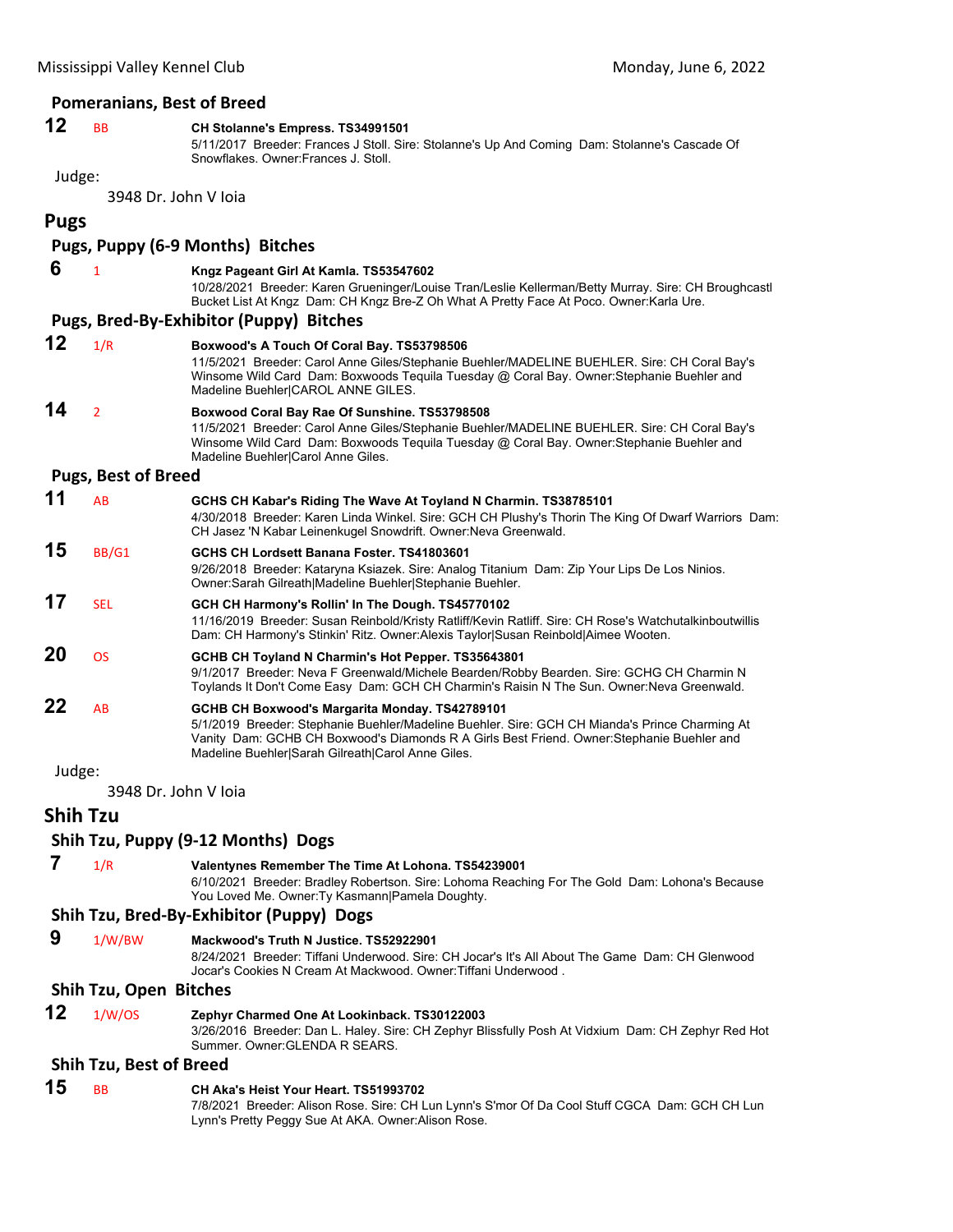3948 Dr. John V Ioia

# **Yorkshire Terriers**

# **Yorkshire Terriers, Puppy (9‐12 Months) Dogs**

 **5** 1/W **Tiverton's Jack Of Hearts. TS54316801**

8/20/2021 Breeder: MaryAnn Condit. Sire: CH Sterling Wild Card O'marne Dam: Tiverton's Come Fly With Me. Owner:Mary Ann Condit.

# **Yorkshire Terriers, Bred‐By‐Exhibitor (Adult) Bitches**

# **8** 1/W/BW/OS **Tiverton's The Sky's The Limit. TS51779401**

4/24/2021 Breeder: Mary Ann Condit. Sire: GCHB CH Jonel's Here Comes Trouble Dam: CH Blue-Fantasy's Shooting Star At Tiverton. Owner:Mary Ann Condit.

# **Yorkshire Terriers, Open Bitches**

**10** AB **Madison Sharm De Lux. TS50524802** 6/20/2020 Breeder: O Bulavskaya. Sire: Kristly Dominik Dam: Magic Country Djane Eyre. Owner:Barbara Rorie King|David King.Agent: Ellen Perry

#### **Yorkshire Terriers, Best of Breed**

 **7** BB/G2 **GCHG CH Noel Sharm De Lux. TS38250701**

8/17/2017 Breeder: O Bulavskaya. Sire: CH Pasodobl Sharm De Lux Dam: Magic Country Djane Eyre. Owner:Barbara Rorie King|David King.Agent: Ellen Perry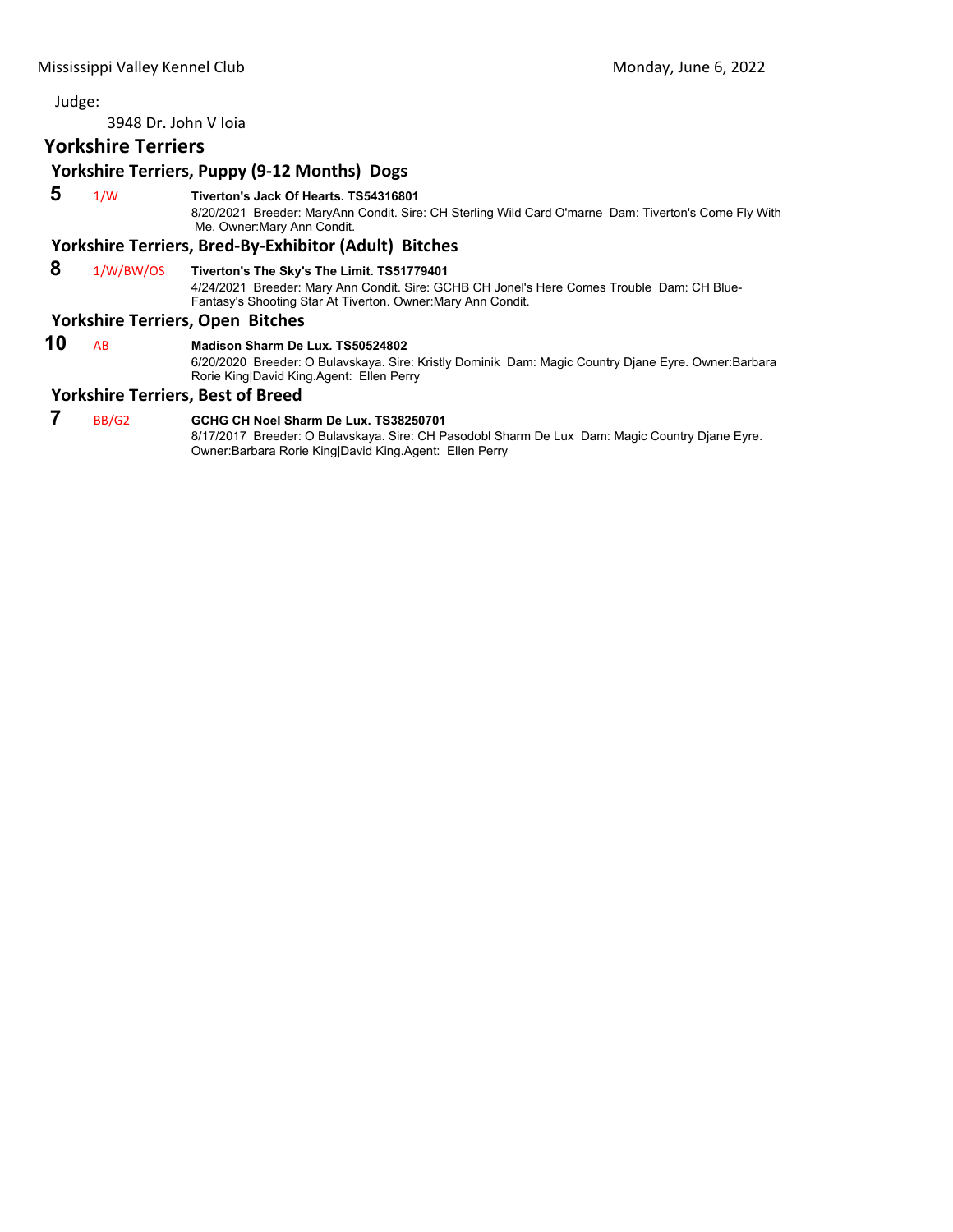<span id="page-49-0"></span>7552 Ms. Kristen L. Francis

# **Bichons Frises**

# **Bichons Frises, American Bred Bitches**

| 6      | 1/W                                  | Doriann Gaylor's Busy Being Fabulous. NP63013503<br>9/23/2020 Breeder: Gail Antetomaso/Laurie Scarpa/AMANDA ANTETOMASO/Krista Fileccia. Sire: GCH<br>CH Doriann's Mr. Incredible Dam: CH Gaylors Less Monday More Summer. Owner: Michelle Brosdal Carol<br>Konik.Agent: Max Krainer              |
|--------|--------------------------------------|--------------------------------------------------------------------------------------------------------------------------------------------------------------------------------------------------------------------------------------------------------------------------------------------------|
|        | <b>Bichons Frises, Open Bitches</b>  |                                                                                                                                                                                                                                                                                                  |
| 8      | AB                                   | Doriann's Some Like It Hot, NP51970601<br>8/19/2018 Breeder: Michelle Brosdal/Carol A Konik. Sire: CH Doriann's Here's Looking At You Kid Dam:<br>CH Doriann's Gentlemen Prefer Blondes. Owner: Michelle Brosdal Carol Konik. Agent: Max Krainer                                                 |
| 10     | 1/R                                  | Tiare's Blooms At Dawn. NP63445202<br>9/23/2020 Breeder: Sherry Swatek/Mike Swatek/Lorrie Carlton/Larry Leische D.V.M Sire: CH Kamians<br>Paralyzer Dam: CH Belle Creek's Sundance At Dawn. Owner: Michael Swatek Sherry Swatek.                                                                 |
|        | <b>Bichons Frises, Best of Breed</b> |                                                                                                                                                                                                                                                                                                  |
| 5      | BB                                   | GCHB CH Belle Creek's Born To Love Again. NP58399201<br>2/5/2020 Breeder: Lorrie L Carlton/Brenda Zoss/Lawrence A Letsche D.V.M Sire: CH Kamians Paralyzer<br>Dam: CH Belle Creek's Golden Girl. Owner:Nancy Brown G Brown Ellen Charles Susan Malzoni L Carlton L<br>Letsche Agent: Lisa Bettis |
| 12     | <b>OS</b>                            | <b>CH Doriann's Unconditional Luv. NP56570701</b><br>6/24/2019 Breeder: Michelle Brosdal/Carol Konik. Sire: CH Doriann's Captain Jack Sparrow Dam: GCH<br>CH Doriann's Public Display Of Perfection. Owner: Michelle Brosdal Carol Konik Dr Hillel Trope. Agent: Max<br>Krainer                  |
| Judge: |                                      |                                                                                                                                                                                                                                                                                                  |
|        |                                      | 7552 Ms. Kristen L. Francis                                                                                                                                                                                                                                                                      |
|        | <b>Boston Terriers</b>               |                                                                                                                                                                                                                                                                                                  |
|        |                                      | Boston Terriers, Open 15 lbs - 20 lbs Bitches                                                                                                                                                                                                                                                    |
| 8      | AB                                   | Doo Dah's She Hung The Moon For Brookwood. NP58299904<br>1/3/2020 Breeder: Sheryll Frederick/Jim Frederick. Sire: GCH CH Doo Dah's Willy B. Mine Dam: GCH<br>CH Legend's Life In Technicolor For Doo Dah. Owner:Lee Ann Brooks Taylor Hansel Bethany Glenn Sheryll<br>Frederick.                 |
|        |                                      | <b>Boston Terriers, Best of Breed</b>                                                                                                                                                                                                                                                            |
| 5      | <b>BB</b>                            | GCHS CH Sgg Serengeti's Life Of The Party Jumanji. NP55982602<br>6/1/2019 Breeder: Lucille F Schoen. Sire: CH Flatroad's Gotta Bee Startin Somethin Dam: Hi-Lu's Nu<br>Celestial Stella. Owner: Scott Gray. Agent: Debra Mattingly                                                               |
| Judge: |                                      |                                                                                                                                                                                                                                                                                                  |
|        |                                      | 7552 Ms. Kristen L. Francis                                                                                                                                                                                                                                                                      |
|        | <b>Bulldogs</b>                      |                                                                                                                                                                                                                                                                                                  |
|        |                                      | <b>Bulldogs, Puppy (9-12 Months) Dogs</b>                                                                                                                                                                                                                                                        |
| 9      | AB                                   | Poplarhill Capt Rockwell Torrey. NP68853303<br>7/6/2021 Breeder: Sandra Renfro/Rachel Garde. Sire: GCH CH Dog Gone's Impressive Jack Dam:<br>GCHB CH Poplarhill Reap The Wild Wind. Owner: Sandra Renfro Johnson Renfro.                                                                         |
|        |                                      | Bulldogs, 12-18 Months Dogs                                                                                                                                                                                                                                                                      |
| 11     | 1/W                                  | Encore Vegas Vacation. NP65920501<br>4/2/2021 Breeder: Kevin Mason/Natalie Mason. Sire: CH Dunebrae Prime Time Dam: GCHS CH<br>Cherokee Legend Encore. Owner: Kevin Mason and Natalie Mason. Dennis O'Connor                                                                                     |
|        | <b>Bulldogs, Open Dogs</b>           |                                                                                                                                                                                                                                                                                                  |
| 17     | AB                                   | Livin Free Bulldogs Sir Eddy. NP61772801<br>8/5/2020 Breeder: Mrs. Linda A Evans. Sire: GCH CH Lakewinds Alton Brown Dam: Livin Free Bulldogs<br>Isnt She Lovely. Owner: Linda Evans. Dennis OConnor                                                                                             |
| 19     | AB                                   | Pop-A-Top Tucky High Roller. NP64902802<br>12/19/2020 Breeder: Chris King/Joao Fernandes. Sire: GCHP CH B-Loved Nothing But Net Dam: CH Br<br>Tucky Pop-A-Top Let It Ride. Owner: Christopher Martin King.                                                                                       |
| 21     | AB                                   | Magnus Bull's Dos Caras. NP71690001<br>7/26/2020 Breeder: Magnus Bulls. Sire: Magnus Bull's Comino Dam: Magnus Bull's Mama Coco.<br>Owner:LUIS GUSTAVO SUAZO CABBALLERO.                                                                                                                         |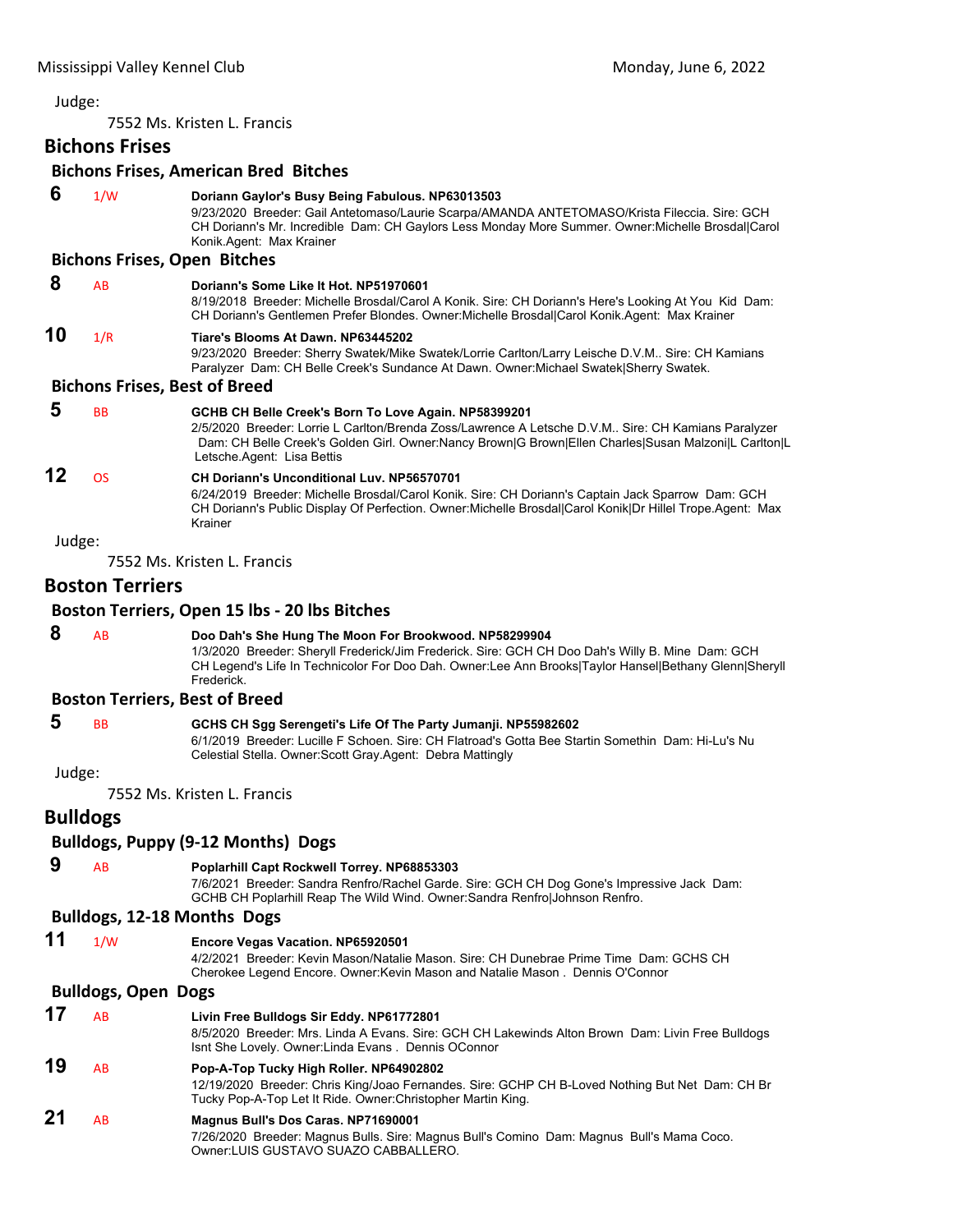|        | <b>Bulldogs, Best of Breed</b> |                                                                                                                                                                                                                                                                                  |
|--------|--------------------------------|----------------------------------------------------------------------------------------------------------------------------------------------------------------------------------------------------------------------------------------------------------------------------------|
| 15     | <b>OS</b>                      | Fults Scott's Rj. NP57539201<br>7/19/2019 Breeder: Karen D Scott/Joyce Fults. Sire: GCH CH Scott's Royal Flush Dam: Fult's Scott's Dot-<br>T. Owner: Joyce Fults.                                                                                                                |
|        |                                | <b>Bulldogs, Puppy (6-9 Months) Bitches</b>                                                                                                                                                                                                                                      |
| 6      | $\mathbf{1}$                   | Dog Gone's Too Good To Be True. NP71144201<br>10/14/2021 Breeder: Rachel Garde. Sire: CH Dog Gone's I'm Still Standing Dam: GCH CH Dog Gone's<br>Dream Come True. Owner: Rachel Garde.                                                                                           |
|        |                                | <b>Bulldogs, Puppy (9-12 Months) Bitches</b>                                                                                                                                                                                                                                     |
| 8      | 1/W/BW                         | Artemis X-Treme, NP67926601<br>6/26/2021 Breeder: Diana Engeszer/Nancy Bullock/Crystal Bennett. Sire: Ib Legend Of J J Dam: CH<br>Artemis Sybil. Owner: Diana Engeszer.                                                                                                          |
| 10     | $\overline{2}$                 | Dog Gone Poplarhill A Girl's Best Friend. NP68791501<br>7/15/2021 Breeder: Rachel Garde/Sandra Renfro. Sire: CH Dog Gone's I'm Still Standing Dam: CH Dog<br>Gone Poplarhill Mystical Gem. Owner: Rachel Garde Sandra Renfro.                                                    |
| 12     | AB                             | Poplarhill In Harms Way. NP68853301<br>7/6/2021 Breeder: Sandra Renfro/Rachel Garde. Sire: GCH CH Dog Gone's Impressive Jack Dam:<br>GCHB CH Poplarhill Reap The Wild Wind. Owner:Sandra Renfro.                                                                                 |
|        |                                | <b>Bulldogs, 12-18 Months Bitches</b>                                                                                                                                                                                                                                            |
| 14     | AB                             | Artemis Winter. NP64569002<br>12/14/2020 Breeder: Nancy Bullock/Diana Engeszer/Crystal Bennett. Sire: CH Artemis Quark Of Heritage<br>Dam: CH De Lemavos Bull Emily. Owner:Nancy Bullock   Diana Engeszer   Crystal Bennett.                                                     |
|        |                                | <b>Bulldogs, Bred-By-Exhibitor (Puppy) Bitches</b>                                                                                                                                                                                                                               |
| 18     | AB                             | Little Ponds Fear The Fire. NP71300303<br>9/23/2021 Breeder: Ms. Elizabeth Karshner/Wendell Tinsley/Pat Tinsley/Daniel Karshner. Sire: GCHS CH<br>Little Ponds Kemosabe Dam: CH Karma's Strange Magic. Owner: Wendell Tinsley Pat Tinsley Elizabeth<br>Karshner Daniel Karshner. |
|        |                                | <b>Bulldogs, American Bred Bitches</b>                                                                                                                                                                                                                                           |
| 20     | 1/R                            | Millerbull's Something's Cooking. NP56345906<br>8/13/2019 Breeder: Shirley Mixis/Deb Lesslie/Randy Miller. Sire: GCH CH Enjoy Summon The Heros<br>Dam: CH Millerbull's Praire River Tsunami. Owner: Brian and Gina Clear Agent: Debra Mattingly                                  |
|        | <b>Bulldogs, Open Bitches</b>  |                                                                                                                                                                                                                                                                                  |
| 22     | AB                             | Bull-Lane's Sarah Grace. NP61263503<br>7/21/2020 Breeder: LANE STROUD/Billy Byrd/Cindy Byrd. Sire: GCHG CH Exact Classic Tulsa Dam: CH<br>By-Buls Cherished Of Bull-Lane. Owner:Lane Stroud Billy Byrd Cindy Byrd.Agent: Debra Mattingly                                         |
|        | <b>Bulldogs, Best of Breed</b> |                                                                                                                                                                                                                                                                                  |
| 23     | <b>SEL</b>                     | CH Dog Gone's I'm Still Standing. NP55612002<br>5/18/2019 Breeder: Rachel Garde. Sire: Imperioushamitup & Trinity's Little Southern Saint Dam: GCH CH<br>Dog Gone's Morning Glory RN CGC. Owner: Rachel Garde.                                                                   |
| 26     | <b>BB/G4</b>                   | GCHS CH Cherokee Legend Encore. NP56010602<br>6/11/2019 Breeder: Cody T Sickle/Sherry Hazelett/Connie A Chambers. Sire: GCH CH Cherokee Legend<br>Steele Dam: Cherokee Legend Ruby Begonia. Owner: Kevin Mason and Natalie Mason. Dennis O'Connor                                |
| 28     | AB                             | GCHB CH Karma's Simply Irresistible. NP63533001<br>9/16/2020 Breeder: Betsy A Leugers/Pat & Wendell Tinsley. Sire: GCH CH Cherokee Legend Steele<br>Dam: CH Karma's Betcha By Golly Wow. Owner:Wendell Tinsley Pat Tinsley Betsy Leugers.                                        |
| Judge: |                                |                                                                                                                                                                                                                                                                                  |
|        |                                | 7552 Ms. Kristen L. Francis                                                                                                                                                                                                                                                      |
|        | <b>Chinese Shar-Pei</b>        |                                                                                                                                                                                                                                                                                  |
|        |                                | <b>Chinese Shar-Pei, Best of Breed</b>                                                                                                                                                                                                                                           |

 **6** BB **GCHB CH B&G This Is The Way. NP56857001** 10/5/2019 Breeder: Galyna Maier/Rita Stevens. Sire: GCHB CH Good Fortune Ring Of Fire Dam: CH B&G Pure Of Spirit. Owner:Hilary Dulany|Anna Frandsen.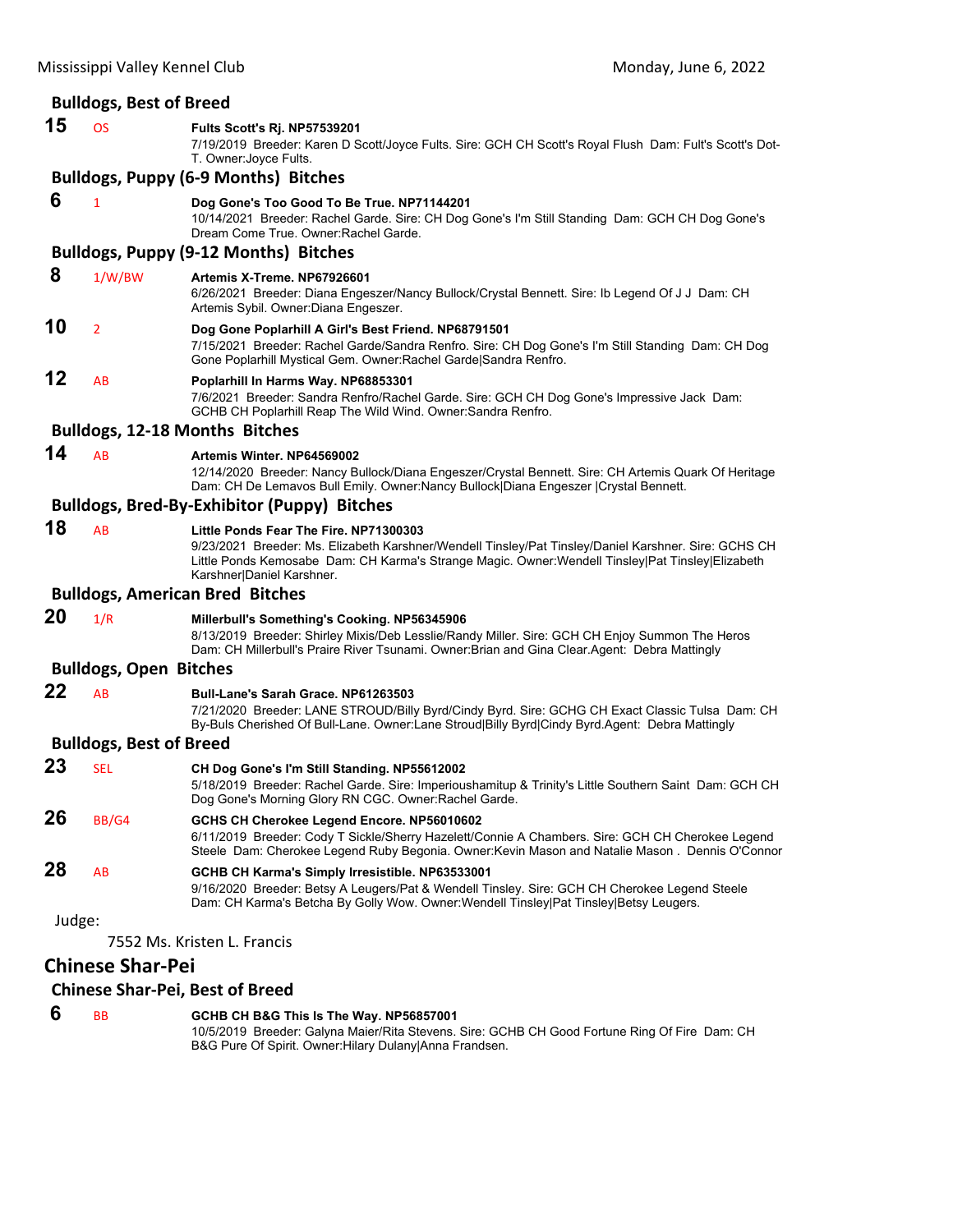7552 Ms. Kristen L. Francis

# **Coton de Tulear**

# **Coton de Tulear, Best of Breed**

# **6** BB **GCHS CH Mi-Toi's Sally Ride By Kanto Cotons. NP60849201**

5/30/2020 Breeder: Ms. Inga I Young/Luis Ortiz. Sire: GCHS CH Morninglow's Arthurian Legend Dam: GCH CH Mi-Toi's I'm Lost In You. Owner:Inga Young.Agent: Laura King

Judge:

7552 Ms. Kristen L. Francis

# **Dalmatians**

#### **Dalmatians, Best of Breed**

| 5      | <b>BB</b> | GCHG CH Finishline's Pleasure No Pressure Diamond C. NP41734703<br>10/8/2015 Breeder: Jeffry Bulger/Mrs. Elaine Ann Lindhorst. Sire: GCHS CH Diamond C'Ya At The<br>Finishline CD RN Dam: GCHB CH Centurion Of Anticipation Passion & Fire. Owner: Jeff Bulger Agent:<br>Christa Cook                 |
|--------|-----------|-------------------------------------------------------------------------------------------------------------------------------------------------------------------------------------------------------------------------------------------------------------------------------------------------------|
|        | SFI.      | GCH CH Hot Rod Watch Me Shine FDC BCAT DS CGC TKI. NP48546001<br>12/7/2017 Breeder: Donna Mitchell. Sire: GCH CH Satin'N Cimarron Up'N At'm Dam: GCH CH Centurion<br>Anticipation Hotrod Trixie. Owner: Donna Mitchell. Agent: Carrie Rosenkoetter                                                    |
| 9      | AB        | GCH CH Juju N Onsengeltje Out Of The Blue BCAT. NP61027205<br>8/1/2020 Breeder: Toni Linstedt/Carola Adams, Sire: GCH CH Carrie Faith's Just A Cool Dude Dam:<br>GCHG CH Enchantedhartnjuju Crossing Borders At Onsengeltje BCAT. Owner: Toni Linstedt Carola<br>Adams Already listed - Carola Adams. |
| Judge: |           |                                                                                                                                                                                                                                                                                                       |

7552 Ms. Kristen L. Francis

# **French Bulldogs**

#### **French Bulldogs, Puppy (6‐9 Months) Dogs**

| 5. | $\mathbf{1}$ |                                    | Divine's If You Have A Dream Chase It, NP72756704                                                |
|----|--------------|------------------------------------|--------------------------------------------------------------------------------------------------|
|    |              |                                    | 10/9/2021 Breeder: Cassandra Rich/Heather Halperin. Sire: CH Aurora Borealis Max Abk Dam: Rich's |
|    |              |                                    | Divine Ilegacy. Owner: Cassandra Rich Diane Burkhardt Ersoy.                                     |
|    |              | French Bulldogs, 12-18 Months Dogs |                                                                                                  |
|    | $4$ has      |                                    | Beceptives als N Benally Native Beneau, NBCE000E04                                               |

 **7** 1/W **Desertmagic N Bond's Native Dancer. NP65898504**

3/23/2021 Breeder: Ruth Spindler/Sammy Bond. Sire: GCHB CH Tricreek's True To My Heart Dam: GCH CH Bond's Desertmagic Social Climber. Owner:Pat Tripp|Ruth Spindler.

#### **French Bulldogs, Open Dogs**

|    | Don At Angel Heart Valahus Kennel . CORA34981910                                                                                                  |
|----|---------------------------------------------------------------------------------------------------------------------------------------------------|
|    | 4/30/2019 Breeder: Mihalache Radu. Sire: Another Day at Angel Heart Dam: Tiffany De La Coeur De La<br>Mer. Owner Amy Scott Agent: Debra Mattingly |
| 11 | Scott's Saint Nicolas, NP58422203                                                                                                                 |

12/25/2019 Breeder: Jan Lewis/Mario Castro. Sire: GCH CH Goldshield's Forjoy Habanero Of Phoenicia Dam: Forjoy Saxo's Mara Jade. Owner:Richard Scott.Agent: Debra Mattingly

# **19** 1/R **Knockdown's I Like Ike. NP68886902**

6/21/2021 Breeder: Kathy Delgrande/Rebecca Delgrande. Sire: GCH CH Goldshield's Catch A Dream De La Rive Gauche BN RI CGCA TKN Dam: GCH CH Knockdowns Ball Of Fire. Owner:Kathy Del Grande. Dennis OConnor

#### **French Bulldogs, 12‐18 Months Bitches**

 **8** 1/R **Hallmark's United Beignet. NP67384001** 5/25/2021 Breeder: Vivian Ayers/Diane Mcmurray. Sire: CH Rick Ly's Mark Kandu It For Hallmark Dam: Hallmark's Kelsea!"Miss Me More". Owner:Steve Sneed.

# **10** <sup>2</sup> **Piason & Scott's Ma Cherie. NP68705102**

6/2/2021 Breeder: Sharon McKay/Karen D Scott. Sire: Scott's Saint Nicolas Dam: Piason & Scott's Happy Hour. Owner:Sharon McKay.

# **French Bulldogs, Open Bitches**

# **12** AB **Precious Gem's Vencedora. NP48887901**

12/10/2017 Breeder: Denise Pluta. Sire: Petit Benie Bull Ricky Dam: Precious Gems Whipped Cream Pied. Owner:Lynn Seiber|Lynsie Pierce|Dustin Davis|Cody Pulliam.

#### **14** AB **Goldshield's Ooey Gooey Butter Cake Of Windfall. NP60310805** 6/18/2020 Breeder: Jeff Pyle/Michael Little/Perry Payson. Sire: CH Windfall's Le Seul Brutus Of Flatroad Dam: CH Goldshield's Hail Mary For Highwood. Owner:Renee Doyle|Steven Doyle|Perry Payson.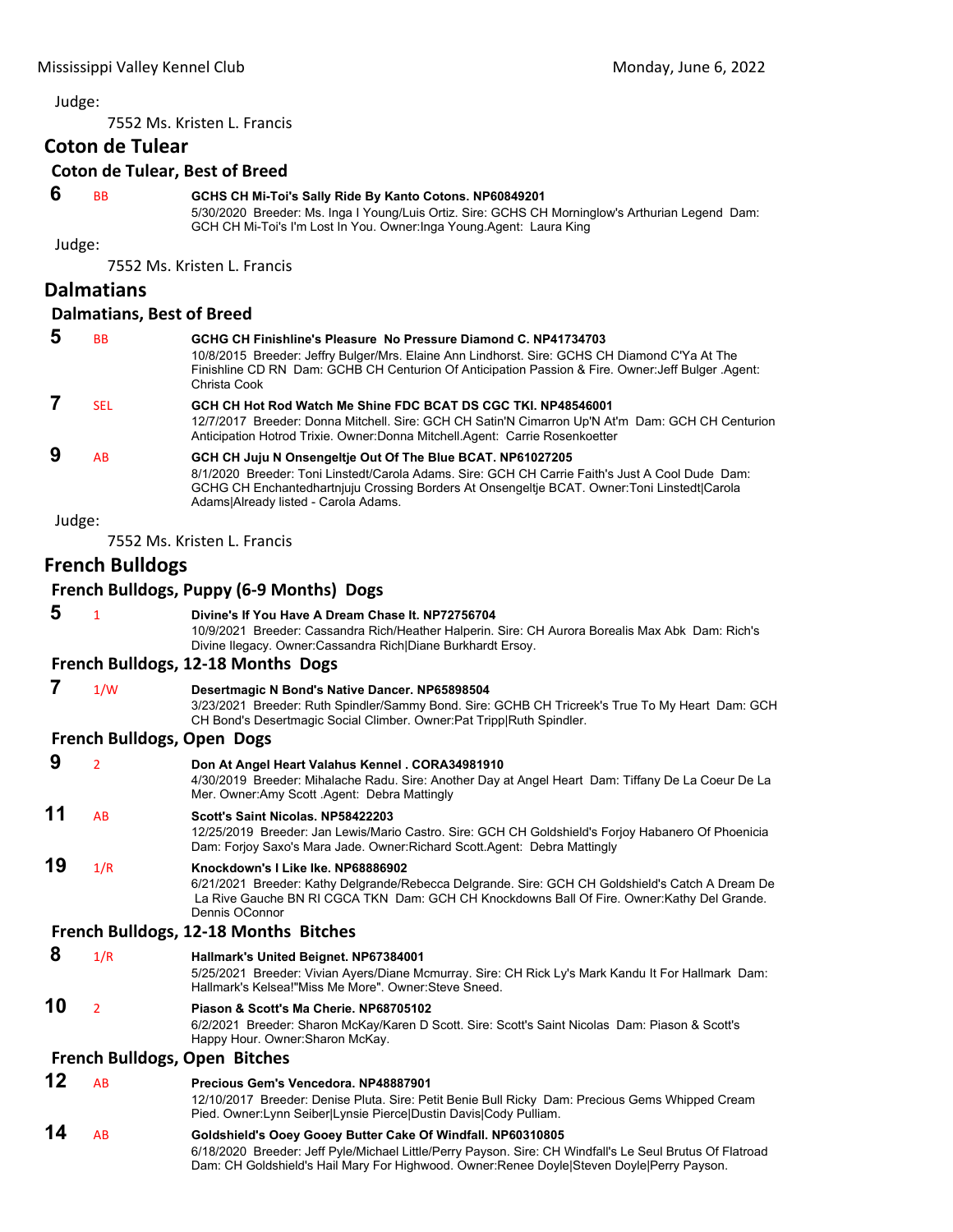| 16     | 1/W/BW         | Goldshield's Reve Un Petit Reve De Moi Of Mystik. NP62402801<br>9/3/2020 Breeder: Perry Payson/Hilary Branscum. Sire: GCH CH Goldshield's Catch A Dream De La Rive<br>Gauche BN RI CGCA TKN Dam: GCH CH Goldshield's New Beginning Of Mystik. Owner: Hilary<br>Branscum Perry Payson. |
|--------|----------------|---------------------------------------------------------------------------------------------------------------------------------------------------------------------------------------------------------------------------------------------------------------------------------------|
| 20     | $\overline{2}$ | C'Est La Brie De La Rive Gauche, NP63590901<br>10/12/2020 Breeder: Ms. Vivianne Hulsey/Fernanda Barlow/Ms. Elizabeth Milam/Mr. Jack Milam. Sire:<br>GCHP CH Bandog's A League Of His Own At Tx-Star Dam: CH Creme Brulee De La Rive Gauche.<br>Owner: Elizabeth Milam   Jack Milam.   |
|        |                | <b>French Bulldogs, Best of Breed</b>                                                                                                                                                                                                                                                 |
| 21     | <b>SEL</b>     | CH Bridgecreeks Let The Magic Begin CGC. NP56682601<br>7/11/2019 Breeder: Anita Pearce. Sire: CH Bridgecreeks With All Clarity Dam: Bridgecreeks Nm<br>Mountain Blizzard. Owner: Pat Tripp.                                                                                           |
| 23     |                | GCH CH Shady Oak Terhune Bobby Of Goldshield. NP60976803<br>5/16/2020 Breeder: Pam Kochuba/Perry Payson. Sire: CH Goldshield's Flash Gordon Of Mystik Dam:<br>Highwood's Fynn And Tonic. Owner: Sheila Bell Pam Kochuba Pery Payson. Joe T Caton                                      |
| 25     |                | CH Sweet-T-Bulls Bear's Black Gold, NP61041102<br>7/5/2020 Breeder: Della Grant/Jerry Grant. Sire: GCHB CH Sweet-T-Bulls Rickly's Never Enough Of Bear<br>Dam: GCH CH Sweet-T-Bulls Minnie Mouse. Owner: Shari Grant.Agent: Debra Mattingly                                           |
| 27     | <b>BB</b>      | <b>CH Suirac Encore Our Little Rascal Of Airos, NP63213902</b><br>11/13/2020 Breeder: Christina M Soria, Sire: Adolf -Bull Jazz Dam: Airos Good Girl Gone Bad.<br>Owner:Martha Dobbins Debbie Herrst Shirley Knaack.Agent: Debra Mattingly                                            |
| Judge: |                |                                                                                                                                                                                                                                                                                       |
|        |                | 7552 Ms. Kristen L. Francis                                                                                                                                                                                                                                                           |
|        |                |                                                                                                                                                                                                                                                                                       |

# **Keeshonden**

#### **Keeshonden, Bred‐By‐Exhibitor (Adult) Dogs**

 **5** 1/W/OS **Cliffhouse's The Peacemaker. NP58251303**

11/1/2019 Breeder: Kathleen M Trieschmann. Sire: CH Cliff House's Jo-Lyn Special Edition Dam: Cliffhouse's H@Ll On High Heels. Owner:Kathleen M Trieschmann.

#### **Keeshonden, Bred‐By‐Exhibitor (Adult) Bitches**

 **6** 1/W/BB/BW **Cliffhouse's Icey Hott. NP65248301** 12/1/2019 Breeder: Kathleen M Trieschmann. Sire: CH Cliff House's Jo-Lyn Special Edition Dam: CH

# Cliffhouse Jo-Lyn's Devil's Delite. Owner:Kathleen M Trieschmann.

- **Keeshonden, Open Bitches**
- **8** 1/R **Jo-Lyn's Cinderella At Cliffhouse. NP55900603**
	- 5/29/2019 Breeder: Janit L Johnson. Sire: CH Cliff House's Jo-Lyn Special Edition Dam: Jo-Lyn's Carrera. Owner:Kathleen M Trieschmann.

#### **Keeshonden, Best of Breed**

#### **7** AB **GCHB CH Skyline Summerwind One Giant Leap. NP40065602**

5/8/2015 Breeder: Susan Cullen/Kristen Cullen D.V.M.. Sire: CH Summerwind's Maximum Velocity Dam: CH Skyline's Natural Selection. Owner:Donna Smith Jean Gauchat Hargis Joshua Hargis.

Judge:

7552 Ms. Kristen L. Francis

#### **Lhasa Apsos**

#### **Lhasa Apsos, Best of Breed**

 **5** SEL **CH Windwick Chic Choix Remington. NP59839401** 3/26/2020 Breeder: Sandy Sorth/Tom Sorth. Sire: CH Chic Choix Windwick Winchester Dam: CH Chic Choix Black Swan. Owner:Sandy Sorth |Tom Sorth.  **7** AB **GCHS CH Sir Adams My Kryptonite At Rosewood FDC CGC. NP63618101** 9/7/2020 Breeder: Melisa Powell/Kathy Miller/Julia Madelyn Powers/Julia Adams-Powers. Sire: CH Rosewood's Double Deuces Down Dam: CH Sir Adams Sabrina Duncan. Owner:Julia Powers|Kathy MIller|Sharon Adams|Julia Adams. Ellen Akers Perry

# **9** BB/G2 **CH Riverview Hylan Shotru Red Alert. NP64114503**

12/10/2020 Breeder: Pauline Naumann/Pat Keen Fernandes/Joao Machado. Sire: GCHB CH Riverview Hylan Shotru Chase That Dream Dam: Hylan Shotru Riverview Absolute Truth. Owner:Pauline Naumann |Pat Keen Fernandes .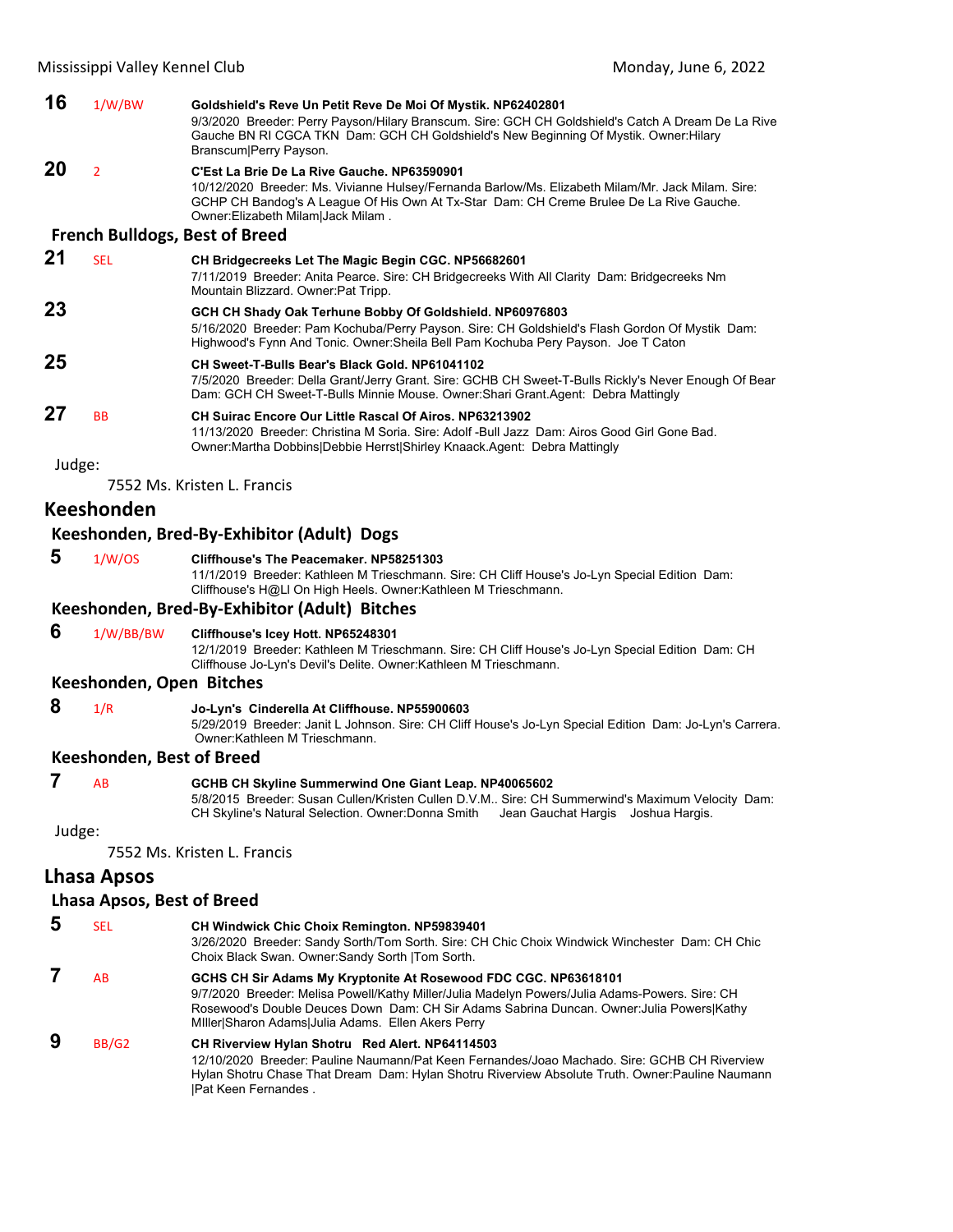3948 Dr. John V Ioia

# **Poodles (Standard)**

|        |                               | Poodles (Standard), Puppy (9-12 Months) Dogs                                                                                                                                                                                                                                                                                                         |
|--------|-------------------------------|------------------------------------------------------------------------------------------------------------------------------------------------------------------------------------------------------------------------------------------------------------------------------------------------------------------------------------------------------|
| 5      | AB                            | Loutercreek The Heart Of Rock & Roll. PR24406903<br>8/12/2021 Breeder: Angie Louter/Kimberly Tyndall. Sire: GCHB CH Parkview Raise A Glass To Freedom<br>Dam: GCHS CH Loutercreek Candle In The Wind CD BN RA JH JHU FDC CAX BCAT ACT1 ACT1J SWA<br>RATN CGCA CGCU. Owner: Forrest Wylie Angie Louter   Oxana Beliaeva. Agent: Jody Paquette-Garcini |
| 7      | 1/W/BW                        | Keomaki Nicky At Ksp. PR24861501<br>6/29/2021 Breeder: Mario Grujanovic/Olivera Grujanovic. Sire: Don Gaucho Mi Silencio Dam: Keomaki<br>Femme Fatale. Owner: Kim Baldwin. Agent: Tara Richardson                                                                                                                                                    |
|        |                               | Poodles (Standard), Puppy (9-12 Months) Bitches                                                                                                                                                                                                                                                                                                      |
| 6      | AB                            | River Run Cupid's Tinkerbell. PR24170004<br>6/18/2021 Breeder: Katie Eaton. Sire: GCHS CH Tarquin Huffish Piedmont's Starboy Dam: CH Deaux<br>Rey's Lady Liberty. Owner: Jennifer Jackson.                                                                                                                                                           |
|        |                               | Poodles (Standard), 12-18 Months Bitches                                                                                                                                                                                                                                                                                                             |
| 8      | $\mathbf{1}$                  | Ksp It's A Goodelife Lilly. PR23860508<br>3/1/2021 Breeder: Daron Goode. Sire: CH Brienwoods Magic Man Dam: CH Amore Bello Jelena.<br>Owner: Kim Baldwin. Agent: Tara Richardson                                                                                                                                                                     |
|        |                               | Poodles (Standard), Open Bitches                                                                                                                                                                                                                                                                                                                     |
| 14     | 1/W                           | Loutercreek 867-5309 Jenny RN JHU BCAT CGC TKN. PR21859901<br>6/23/2019 Breeder: Angie Louter. Sire: Poopla Stormn Blue Norman Of Howlynn RA SH SHUA OA OAJ<br>CGC Dam: GCH CH Loutercreek Nights In White Satin RA FDC CA BCAT ACT2 RATN CGCA CGCU<br>TKN. Owner: Angela Louter. Agent: Jody Paquette-Garcini                                       |
| 18     | 2/R                           | Lidos Rose C Besada Por El Fuego. PR22991501<br>8/4/2020 Breeder: Leslie Lingren/Erik Lingren/Susie Osburn. Sire: GCH CH Divine Jaset Forjado En<br>Fuego Dam: Lidos Sorsha Of Rose Cottage CD BN. Owner:Leslie Lingren Erik Lingren Susie Osburn.<br>Chris Bailey                                                                                   |
|        |                               | <b>Poodles (Standard), Best of Breed</b>                                                                                                                                                                                                                                                                                                             |
| 15     | <b>SEL</b>                    | CH Court Hill's Second Star To The Right. PR23816201<br>2/26/2021 Breeder: Dan Hoover. Sire: CH Harten's Wanderlust Dam: CH Court Hill's Pretty As She Goes<br>Of The Ranch. Owner: Samantha Inscore   Dan Hoover.                                                                                                                                   |
| 17     | BB/G1/RBIS                    | CH Dawin One For The Money. PR24950401<br>8/3/2021 Breeder: Linda C Campbell. Sire: CH Kaylen's Once Upon A Time Dam: GCHB CH Dawin<br>Huffish In Hot Demand. Owner: Linda Campbell. Agent: Sarah Perchick                                                                                                                                           |
| 20     | AB                            | GCHB CH Lakeridge Simply Irresistible Night. PR21206501<br>7/22/2018 Breeder: Debra Ferguson-Jones/Cathy Petrie/Dana Plonkey/Lindsay Gorder. Sire: GCHG CH<br>Lakeridge Simply Irresistible Dam: Lakeridge Valcopy Dreamcatcher. Owner:Samuel Kaplan Debra<br>Ferguson-Jones Agent: Tara Richardson                                                  |
| 22     | OS                            | CH Dan Ds Light Up The Darkness CGCA. PR22232202<br>10/19/2019 Breeder: Danelle Senkbeil/Missy Smith. Sire: GCH CH Kissme Delovely Big Shot BCAT TKN<br>Dam: Brinwood Kissme She's Got The Look. Owner:Danelle Senkbeil Bonnie Winings.                                                                                                              |
| Judge: |                               |                                                                                                                                                                                                                                                                                                                                                      |
|        |                               | 7552 Ms. Kristen L. Francis                                                                                                                                                                                                                                                                                                                          |
|        | <b>Schipperkes</b>            |                                                                                                                                                                                                                                                                                                                                                      |
|        | <b>Schipperkes, Open Dogs</b> |                                                                                                                                                                                                                                                                                                                                                      |

 **7** AB **Minneka's Play By The Rules. NP34935202**

4/26/2013 Breeder: Rosalie E Henderson/Dr. Mary Kraus. Sire: CH Mentha's The Perfect Storm Dam: CH Mentha Embraces Skipalong. Owner:Dr Mary Kraus.

## **Schipperkes, Puppy (9‐12 Months) Bitches**

# **6** 1/R **Kurakuma Spell It Out For Me At Mnm. NP70029104**

8/3/2021 Breeder: Dawn Bannister. Sire: CH Whynot Take A Tumble To Crosswinds Dam: CH Kurakuma Fullmoon Little Black Rain Cloud. Owner:Melissa Grueninger.

# **Schipperkes, Bred‐By‐Exhibitor (Puppy) Bitches**

# **8** 1/W **Victoria's Four On The Floor. NP73755702**

11/30/2021 Breeder: Dr Mary Kraus/Dara Wilcox/Michele Kasten. Sire: GCHG CH Daradan's On The Fast Track Dam: CH Victoria Chatelet Annie Get Your Gun BCAT. Owner:Michele Kasten.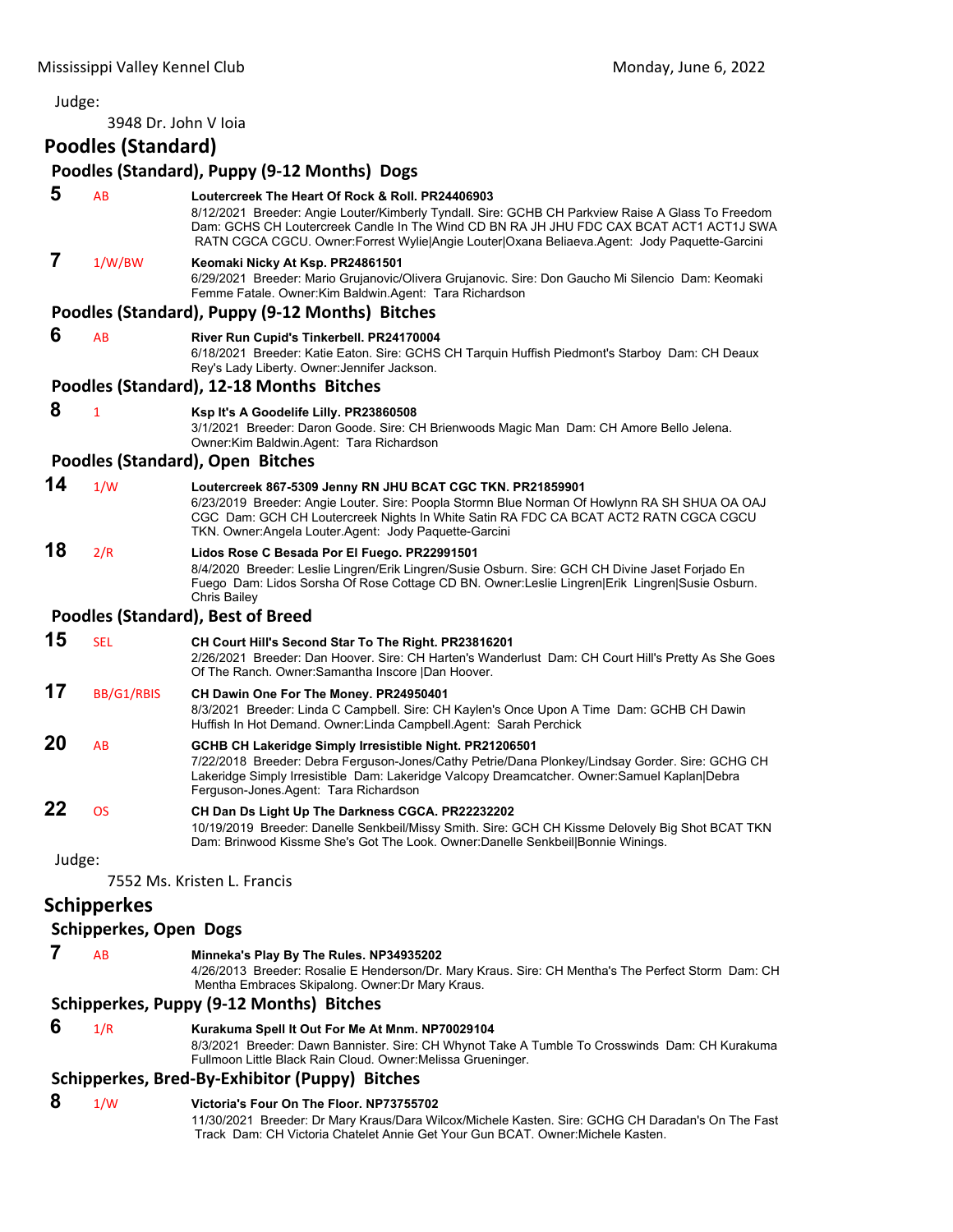| 10 | Mystik's Mnm Not For The Faint Of Heart. NP68181104                                             |
|----|-------------------------------------------------------------------------------------------------|
|    | 6/23/2021 Breeder: Charlene M Gunville. Sire: GCH CH Kurakuma's Steal My Heart Away Dam: Barbil |
|    | Tribute 2 Tomorrow Lilbearcrk. Owner: Melissa Grueninger.                                       |

# **Schipperkes, Best of Breed**

# **12** BB/G3 **GCHS CH Rivendel's Belle Of The Ball. NP55185301**

3/1/2019 Breeder: Amy Halterman/Laura Halterman. Sire: GCHB CH Delamer N Rivendel Catch My Drift Dam: CH Rivendel's Harley Quinn. Owner:Pat and Glenn King and Sandra Middelbrooks and Amy Halterman.Agent: Christa Cook

Judge:

7552 Ms. Kristen L. Francis

# **Tibetan Spaniels**

# **Tibetan Spaniels, Puppy (6‐9 Months) Dogs**

# **5** AB **Toylands Life Of The Parti. NP74287502**

10/28/2021 Breeder: Barbara J Kulm. Sire: Toylands Me Soo Handsome Dam: Sadko Samotsvety Guermione Granger. Owner:Wendy Schwery|Eileen Hackett.

Judge:

7552 Ms. Kristen L. Francis

# **Xoloitzcuintli**

## **Xoloitzcuintli, Best of Breed**

 **5** AB **GCH CH Huichol (Hernandez). NP41439301**

4/30/2015 Breeder: Alicia Hernandez Martinez. Sire: Mahahual (Arena) Dam: Malillani (Cortes). Owner:ANN HARRIS CHAFFIN.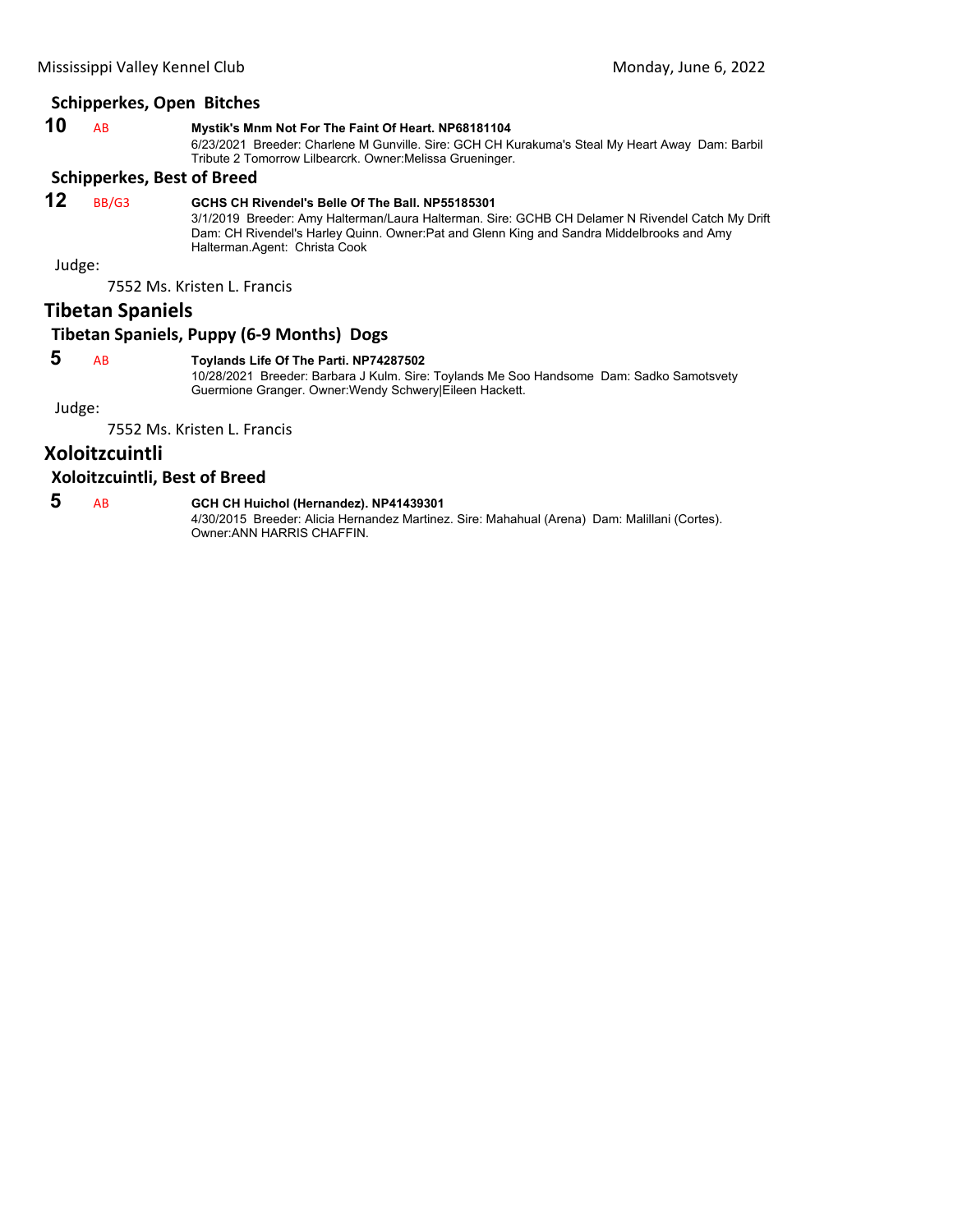17972 Julie Felten

# <span id="page-55-0"></span>**Australian Cattle Dogs Australian Cattle Dogs, Puppy (9‐12 Months) Dogs 5** AB **Willowbend's Captain Benjamin Franklin Pierce TKI. DN68660403** 8/20/2021 Breeder: Kristi Waters/John Via/Pam Gipson. Sire: Briarmoor Spurs And Latigo TKI Dam: GCH CH Briarmoor Stars Fell On London ACT2 ACT1J. Owner:Deb Wolf|Rick Wolf|Kristi Waters-Via. **Australian Cattle Dogs, Amateur Owner Handler Dogs 7** 1/W **Stellar's Smokey Mountain CGC TKN. DN61653701** 3/29/2020 Breeder: Sarah Williams. Sire: Hopson's 007 Blazing Blue Legend Dam: Kuawarri Tilly. Owner:Allysun Williams |Karen Williams. **Australian Cattle Dogs, Best of Breed 12** OS **GCH CH Royal's Luna Blu Mist. DN63278305** 5/21/2020 Breeder: Bob Peniston/Mandy Peniston. Sire: GCH CH Revolver Di Monte Tonico Dam: Royal's Purrah Love At First Sight. Owner:Christy Jones. **15** BB **GCHB CH Dinkidi's Wild Card. DN49855303** 6/6/2017 Breeder: Melissa Folks. Sire: CH Tagalongs Road House Dam: GCH CH Dinkidi's Lady Stoneheart. Owner:Jenna Mollman Willis.Agent: Billy Huntington **17** SEL **GCHS CH JDI Taylryder Ewe Bet I'm Serious TKN. DN57707904** 4/1/2019 Breeder: Sally W Fontenot/Debra Mintzer. Sire: GCHP CH Crossfire's Crash My Party Dam: GCHG CH Taylryder Seriously Worth The Wait At JDI TKN. Owner:Sally W Fontenot.

Judge:

17972 Julie Felten

# **Australian Shepherds**

#### **Australian Shepherds, Bred‐By‐Exhibitor (Adult) Dogs**

## **5** AB **Graffiti's Bentayga. DN66829001**

12/12/2020 Breeder: melanie hinkle/Vicki Wehrle/susan gilliam. Sire: GCH CH Mcmatt's Top Gun On The Big Screen CA DJ CGC TKN Dam: CH Lookouttrail's Come Away With Me. Owner:vicki wehrle|Melanie Hinkle .

#### **Australian Shepherds, American Bred Dogs**

#### **7** 1/W/BW **Nitani's Mission Impossible. DN59072704**

7/29/2019 Breeder: Donalee M Mcelrath. Sire: GCHS CH Lk Michigan Journey Through Fire At Airam CGC Dam: CH Sazbrat Enamoured ACT2 TKN. Owner:Mirjam Senger.

#### **Australian Shepherds, Open Red Dogs**

 **9** 1/R **Copperridge's Playing With Fire. DN63888001**

2/26/2020 Breeder: John Miller/Stephen Blanco. Sire: GCH CH Treestar Rmzcrk's I'm On Fire CGC TKN Dam: GCHB CH Empyrean N Copperridge's Black Is Beautiful. Owner:John Miller.

## **Australian Shepherds, 12‐18 Months Bitches**

**12** <sup>1</sup> **Copperridge's Tell Me Lies. DN67336701**

4/1/2021 Breeder: John Miller/Stephen Blanco. Sire: CH Cedar Hill The Closer At Copperridge Dam: GCHB CH Empyrean N Copperridge's Black Is Beautiful. Owner:John Miller.

# **14** <sup>2</sup> **Copperridge's Chocolate In My Chips. DN67336707**

4/1/2021 Breeder: John Miller/Stephen Blanco. Sire: CH Cedar Hill The Closer At Copperridge Dam: GCHB CH Empyrean N Copperridge's Black Is Beautiful. Owner:Vickie Horn|John Miller.

#### **Australian Shepherds, Open Black Bitches**

**18** <sup>2</sup> **Sentikki Ruffles N Lavander Of Malpaso. LV902720** 10/4/2020 Breeder: Inga Cerbule Mirjam Senger. Sire: Stormridge's Bag Of Chips Dam: Malpaso's Traces Of Red. Owner:Mirjam Senger.

#### **22** 1/R **Rr Bella The Ball. DN64201403**

10/7/2020 Breeder: Mr. RICK P. ROGERS/Ms. JENNIFER MCCOURT. Sire: GCHG CH Spring Fevers Wanna Dance Dam: CH Shimrin's Limited Edition RN CGC. Owner:Rick Rogers.Agent: Kara Janiszak

#### **Australian Shepherds, Open Blue Merle Bitches**

## **24** <sup>1</sup> **Skyecove's Wanna Be Me. DN52672804**

1/23/2018 Breeder: Julianne Wiseman. Sire: CH Skyecove's Touch The Wind Dam: Skyecove's Cloud Dancer. Owner:Shaina Duncan.Agent: Kara Janiszak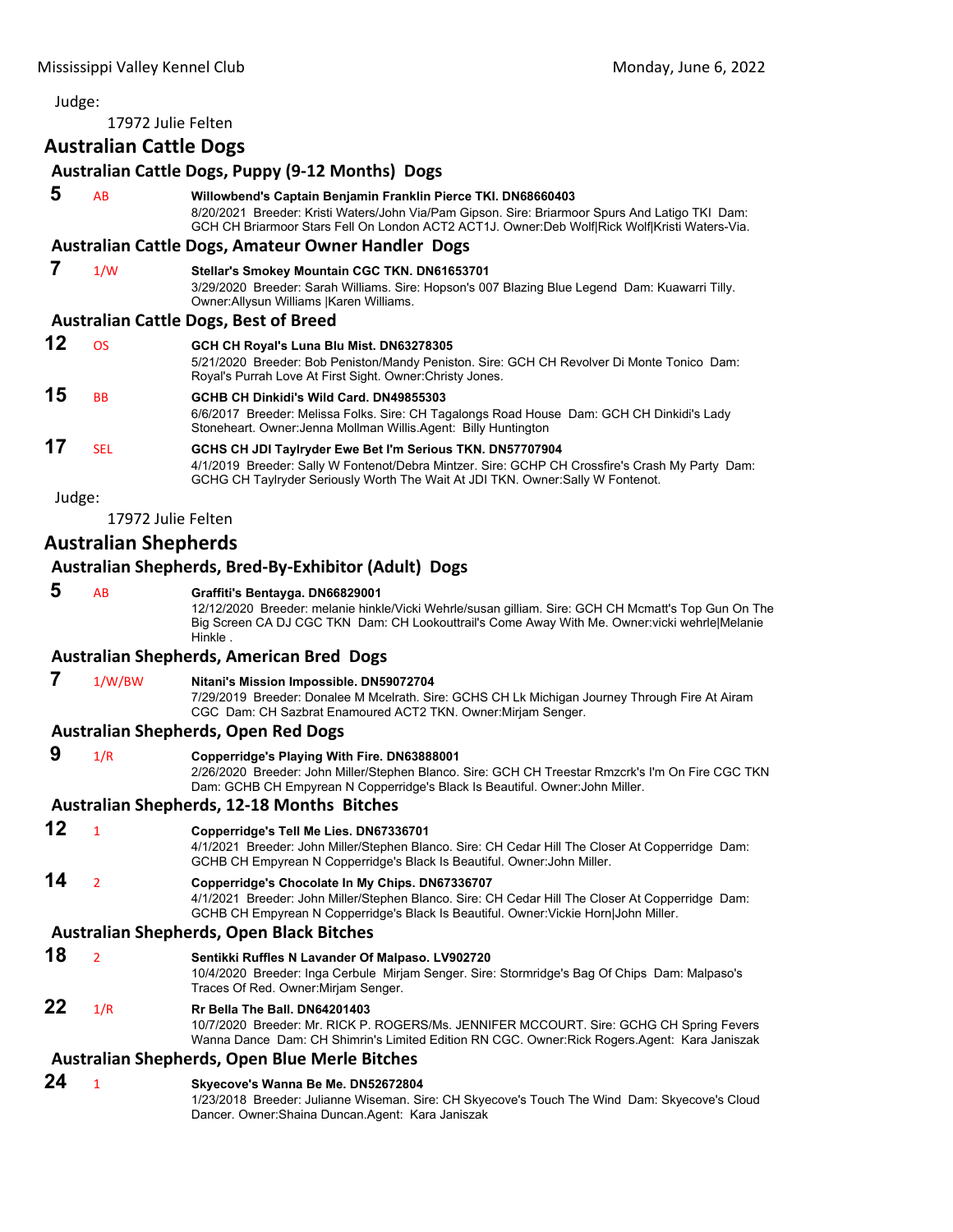|                          |                                 | <b>Australian Shepherds, Open Red Bitches</b>                                                                                                                                                                                                                                                                                 |
|--------------------------|---------------------------------|-------------------------------------------------------------------------------------------------------------------------------------------------------------------------------------------------------------------------------------------------------------------------------------------------------------------------------|
| 26                       | 1/W                             | Bluerain's A Piece Of Heaven RN FDC BCAT CGC TKN VHMA, DN61953504<br>4/28/2020 Breeder: Michelle Ambrosius/Gary Roberson/alexandra rivera. Sire: GCHS CH Ninebark Boldly<br>Go Dam: CH Jnd's Storms A Brewing At Bluerain RI FDC ACT1 CGCA TKN. Owner: Michelle<br>Ambrosius Gary Roberson Lizzy Fishler.Agent: Kara Janiszak |
|                          |                                 | Australian Shepherds, Open Red Merle Bitches                                                                                                                                                                                                                                                                                  |
| 28                       | $\mathbf{1}$                    | Serendipity Kick Some Sash. DN66034601<br>12/2/2020 Breeder: Clare Cox/Erin Aufox. Sire: CH Serendipity Sticker Shock Dam: GCH CH Serendipity<br>Suits Me. Owner: Heather Daugherty Clare Cox Amber Becker Briscoe.                                                                                                           |
|                          |                                 | <b>Australian Shepherds, Best of Breed</b>                                                                                                                                                                                                                                                                                    |
| 15                       |                                 | GCHS CH Halo Cyan's Leader Of 300. DN43836008<br>7/31/2015 Breeder: Angel Lea King/Janet Cline. Sire: CH Clemwoods One For The Road Dam: CH Halo<br>Cyan's Art Of Seduction. Owner: Jeffery M King Angel Lea King.                                                                                                            |
| 16                       | <b>OS</b>                       | Copperridge's Com'N In Hot From Scarlet Oak. DN64734402<br>11/20/2020 Breeder: Kelly Smith/John Miller. Sire: CH Calais Carolina First In Flight Dam: CH<br>Copperridge's Indecent Proposal. Owner: John Miller.                                                                                                              |
| 19                       | <b>SEL</b>                      | CH Lifetime's Born From Magma RI BCAT CGC. DN54876707<br>7/10/2018 Breeder: Kara Kristen Butler/Ashlyn Reeves/Jaci Nix. Sire: CH Cedar Hill Thorn In Your Side<br>Dam: Rr Shadow's Star Player BN RA. Owner:Madison Reeves Ashlyn Reeves Michelle Reeves.                                                                     |
| 21                       | BB/G4                           | GCHS CH Copperridge's Wortha Risk On Riverlook FDC BCAT CGC. DN55429708<br>8/22/2018 Breeder: Stephen Blanco/Jas Hanigan/John Miller/Sheree Miller. Sire: GCHG CH<br>Copperridge's One Time Offer Dam: GCHB CH Empyrean N Copperridge's Black Is Beautiful. Owner: Niki<br>Gilland. Kara Jansizak                             |
| 23                       |                                 | CH Shooting Stars At Plumcreek CGC TKN. DN59239503<br>9/22/2019 Breeder: vickie s horn/John Miller. Sire: CH Copperridge's Oliver CD PCD RI CGCA TKN<br>Dam: CH Bayouland Copper Ridge Diva. Owner: Vickie Horn.                                                                                                              |
| Judge:                   | 17972 Julie Felten              |                                                                                                                                                                                                                                                                                                                               |
|                          |                                 |                                                                                                                                                                                                                                                                                                                               |
|                          | <b>Beauceron</b>                |                                                                                                                                                                                                                                                                                                                               |
|                          |                                 | Beauceron, Puppy (6-9 Months) Dogs                                                                                                                                                                                                                                                                                            |
| 5                        | 1/W/BW                          | Sircle Of Life Of Prairie Crest, DN68641306<br>9/20/2021 Breeder: Adrienne Scott/Elaine Wallace. Sire: Loudjo Du Mont Des Croisettes Dam: CH<br>Opulence Of Prairie Crest. Owner: Adrienne Scott. Agent: Laura King                                                                                                           |
|                          | <b>Beauceron, Open Dogs</b>     |                                                                                                                                                                                                                                                                                                                               |
| 7                        | 1/R                             | Oh For Flock's Sake De Haute Crete CGCA CGCU TKN. DN54242306                                                                                                                                                                                                                                                                  |
|                          |                                 | 5/20/2018 Breeder: Amelia Foreman/Mr. Alex Zeilmann. Sire: GCH DC Loki Du Chateau Rocher BN<br>HSDs HXAds HSAsM NA CGCA CGCU Dam: GCH CH Hey Zeus Look At Me De La Valle Kathadin RN<br>CGCA CGCU. Owner: Ashtyn Chamberlain   Amelia Foreman.                                                                                |
|                          |                                 | Beauceron, Puppy (6-9 Months) Bitches                                                                                                                                                                                                                                                                                         |
| 6                        | 1/R                             | Summer's End Of Prairie Crest At Riverstyx. DN68641309<br>9/20/2021 Breeder: Adrienne Scott/Elaine Wallace. Sire: Loudjo Du Mont Des Croisettes Dam: CH<br>Opulence Of Prairie Crest. Owner: Ashtyn Chamberlain.                                                                                                              |
|                          | <b>Beauceron, Open Bitches</b>  |                                                                                                                                                                                                                                                                                                                               |
| 8                        | 1/W/OS                          | Saffron Rose Of Prairie Crest. DN67632001<br>5/7/2021 Breeder: ADRIENNE SCOTT. Sire: Loudjo Du Mont Des Croisettes Dam: CH Marquise D Alien<br>Des Monts Du Lac. Owner: Adrienne Scott. Agent: Laura King                                                                                                                     |
|                          | <b>Beauceron, Best of Breed</b> |                                                                                                                                                                                                                                                                                                                               |
| 9                        | BB                              | GCH CH Reussite Du Joie De Vie Adventure. DN65036301<br>10/16/2020 Breeder: Angie Robertson/Dawn Johnson. Sire: CH Japper Du Dragon Noir CGCA CGCU<br>TKN VHMA Dam: GCH CH N'vy des Gardiens D'Apollinaire CGCA CGCU VHMA. Owner: Julie<br>Gassen Dawn Johnson Angie Robertson.                                               |
| Judge:                   |                                 |                                                                                                                                                                                                                                                                                                                               |
|                          | 17972 Julie Felten              |                                                                                                                                                                                                                                                                                                                               |
| <b>Belgian Laekenois</b> |                                 |                                                                                                                                                                                                                                                                                                                               |
|                          |                                 | Belgian Laekenois, Open Dogs                                                                                                                                                                                                                                                                                                  |

 **5** BB **Prosecco D'Luxueux. DN60771601**

10/8/2019 Breeder: Deborah Wade. Sire: Opium Comme La Legende D'Eroudur Dam: Galadriel V. Moned. Owner:Pepe Anastas.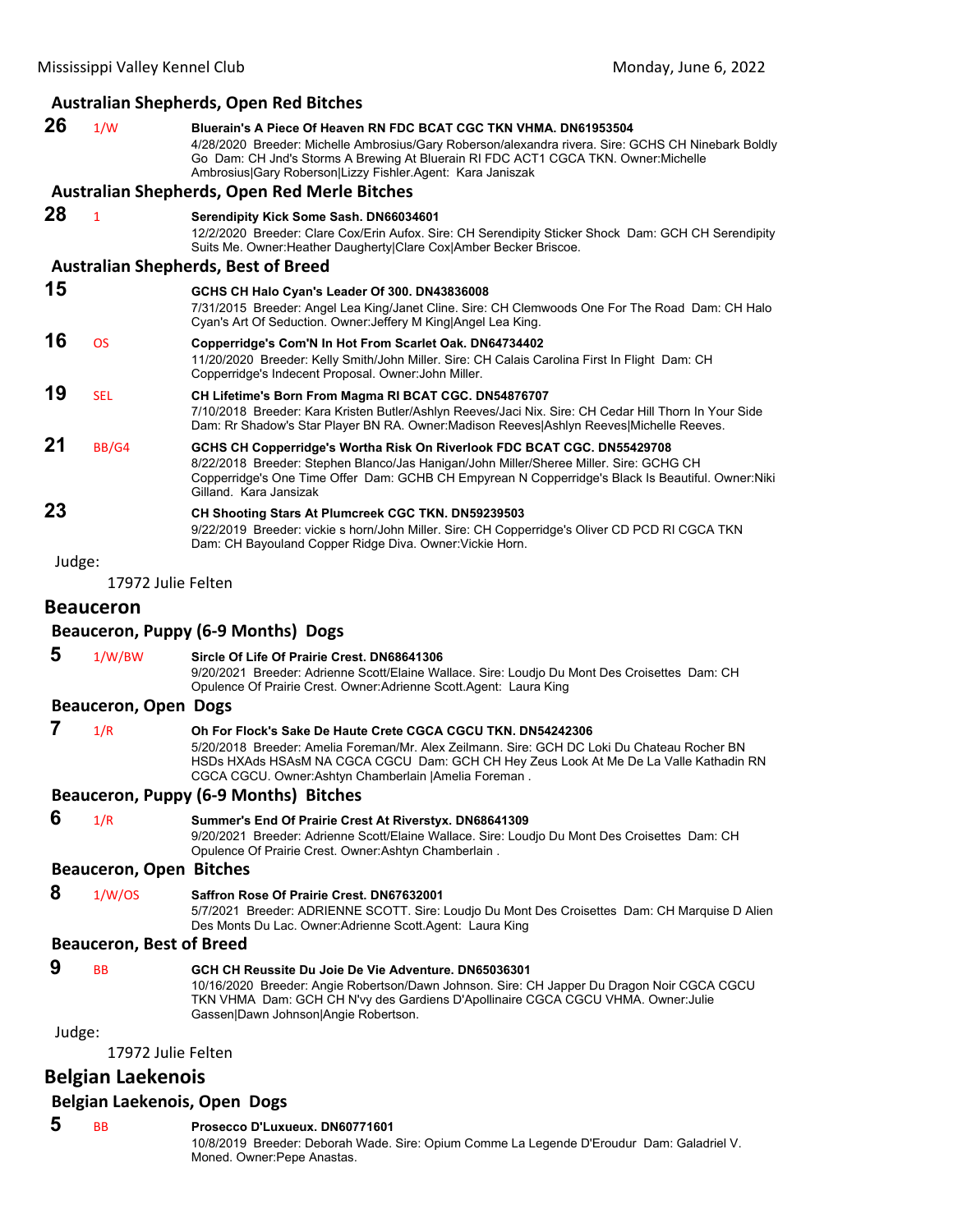17972 Julie Felten

# **Belgian Sheepdogs**

**Belgian Sheepdogs, Best of Breed**

# **5** BB **GCHG CH Dojo's You Shook Me All Night Long. DN52606701**

1/19/2018 Breeder: Ms. donna hayes/Sherri Swabb. Sire: CH Dojo's Eastwoods Dusty Trail Dam: GCHB CH Sarron Dancin' All Night Long. Owner:Donna Hayes.

Judge:

17972 Julie Felten

# **Berger Picards**

#### **Berger Picards, Best of Breed**

# **5** AB **GCHG CH Double D's Magical Mystery Tour. DN47924602**

9/27/2016 Breeder: Deanna Donohue/Rick Donohue/Billie Green. Sire: GCH CH Alpha Natura Bacchus CM2 CA Dam: CH Double D's It's All About Me CM. Owner:Mark Hainline|Barbara Hainline|Deanna Donohue|Billie Green.Agent: Phil Booth

Judge:

17972 Julie Felten

# **Border Collies**

#### **Border Collies, Open Dogs**

| OTCH9 HC AGCH MACH5 RACH Norwood Color Me Zayne UDX9 OGM<br>HXAd HXBd MXC, DN47196203            |  |
|--------------------------------------------------------------------------------------------------|--|
| 9/6/2016 Breeder: Joyce Norris/Janice A Miller. Sire: MACH Grand Oakes Texas Two-Step MXC MJC OF |  |
| Dam: HC MACH Norwood's Crazy About Ewe UDX8 OGM VER RAE HSAds HSBd HIAs HIBd HXDs                |  |
| HXAdMsM HXBdM MXG MJS. Owner:Kimberly Berkley.                                                   |  |
| 1/W/BW                                                                                           |  |

**11** AB **RACH Bb's It's Not Personal It's Strictly Business CDX PCDX BN SEN CGCA CGCU. DN57671304** 5/5/2019 Breeder: Dawne E Bosier/Julie D Bosier. Sire: CH Hobbiton's Hit The Ground Runnin PT Dam: CH Bb's Going Places NAP NJP CGC. Owner:Connie Brown|Ashley Brown|Julie Bosier.

#### **Border Collies, Best of Breed**

#### **7** BB/G3 **Merrinda Life is a Highway . 3100386078**

1/7/2019 Breeder: Lyn Allshorn . Sire: SUP. CH. TRUCHARM GET YOUR MOTOR RUNNIN Dam: SUP. CH. MERRINDA WHOS THAT GIRL. Owner:Lyn Allshorn . Nacho Calvo

#### **Border Collies, Open Bitches**

 **8** 1/W/OS **Czechmate Don't Stop Me Now CD BN RE TDX ACT2 ACT2J SWE SBM SHDN CGC TKI. DN56823406** 1/16/2019 Breeder: Lisa M Pruka. Sire: OTCH9 HC AGCH MACH5 RACH Norwood Color Me Zayne UDX9 OGM RM3 RAE3 HSAd HSBd HXAd HXBd MXC PDS MJC Dam: Czechmate Decidedly CD RA HSAds HSBds HIAs TKI. Owner:Linda Hinsman .

# **12** AB **Shoreland's Jasmine In My Mind. DN61829804**

3/18/2020 Breeder: Mrs. Suzanne M Mayborne. Sire: CH Jollypaws Royal Retribution Dam: Shoreland's The Blues Rock. Owner:Suzanne Mayborne.Agent: Sarah Krickeberg

Judge:

17972 Julie Felten

# **Bouviers des Flandres**

# **Bouviers des Flandres, Best of Breed**

Judge:

# **5** BB **GCH CH Bb's Patriot's Pride Of The Sea. DN48199604**

11/22/2016 Breeder: Arden E Shaw/C A Humphrey. Sire: GCHB CH Romeo's Jacque Jeremiah CGC Dam: Bb's Maximum Moxie Du Rana. Owner:Roberta Nesbitt.Agent: Billy Huntington

17972 Julie Felten

# **Canaan Dogs**

# **Canaan Dogs, Puppy (6‐9 Months) Dogs**

# **5** 1/W/BW/OS **D&J Ha'Aretz Salute To Flynn. DN68455304**

9/19/2021 Breeder: Donna Davison/Jackie Davison. Sire: CH Kansas Late Day Sharav BN RN THDN CGC TKN Dam: CH D&J Ha'Aretz Josie BCAT TKN. Owner:Donna L Davison|Jackie Davison .

# **Canaan Dogs, Puppy (6‐9 Months) Bitches**

# **6** 1/W **D&J Ha'Aretz Tanner. DN68550401**

9/9/2021 Breeder: Donna Davison/Jackie Davison. Sire: GCH CH River Rock Unanimous Decision FCAT TKN Dam: CH D&J Ha'Aretz Helen BCAT TKN. Owner:Donna L Davison|Jackie Davison .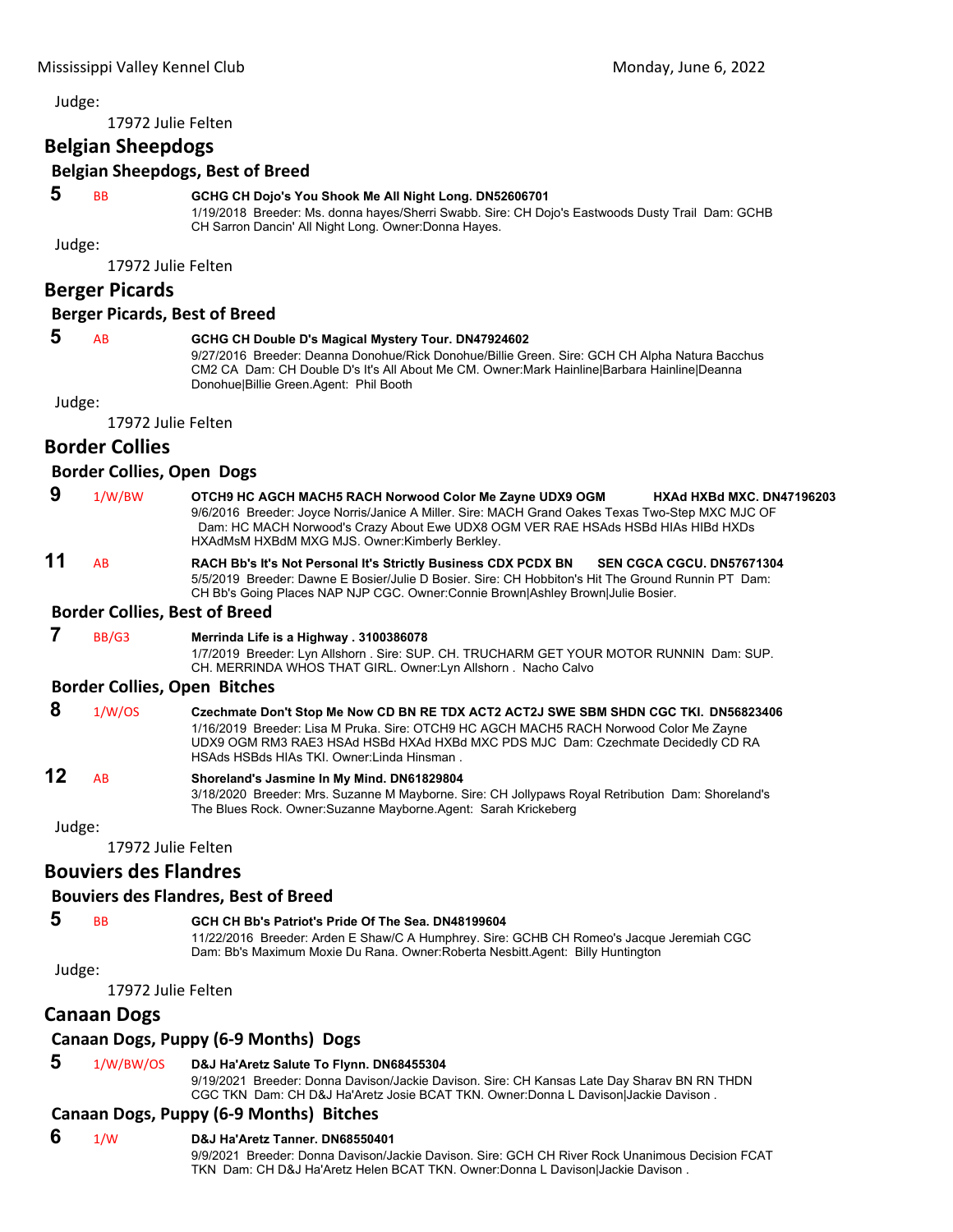# **Canaan Dogs, Bred‐By‐Exhibitor (Adult) Bitches**

|        |                                   | Canaan Dogs, Dieu-Dy-Lambitor (Audit) Ditties                                                                                                                                                                                                                           |
|--------|-----------------------------------|-------------------------------------------------------------------------------------------------------------------------------------------------------------------------------------------------------------------------------------------------------------------------|
| 8      | $\mathbf{1}$                      | D&J Ha'Aretz Sarah, DN65552901<br>12/23/2020 Breeder: Donna Davison/Jackie Davison. Sire: Atzmai Beshetach Dam: CH D&J Ha'Aretz<br>Thelma Lou BCAT. Owner:Donna L Davison Jackie Davison.                                                                               |
|        | Canaan Dogs, Open Bitches         |                                                                                                                                                                                                                                                                         |
| 10     | 1/R                               | D&J Ha'Aretz Mighty Swarm DCAT TKN. DN57946001<br>4/18/2019 Breeder: Donna Davison/Jackie Davison. Sire: CH D&J Ha'Aretz Aaron BCAT TKN Dam: CH<br>D&J Ha'Aretz Helen BCAT TKN. Owner:Donna L Davison Jackie Davison.                                                   |
|        | <b>Canaan Dogs, Best of Breed</b> |                                                                                                                                                                                                                                                                         |
| 12     | <b>BB</b>                         | GCHB CH Pleasant Hill Regal Ladonna Of Eastland. DN59609104<br>6/26/2019 Breeder: Donna Dodson/Annette Israel/Cynthia Dodson/David Golden. Sire: GCHB CH Kochav<br>Mazel Tov Lil Roy Me Toro Dam: Pleasant Hill Galya. Owner:Keith Shank Cheryl Shank.Agent: Laura King |
| Judge: |                                   |                                                                                                                                                                                                                                                                         |
|        | 17972 Julie Felten                |                                                                                                                                                                                                                                                                         |
|        | <b>Cardigan Welsh Corgis</b>      |                                                                                                                                                                                                                                                                         |
|        |                                   | Cardigan Welsh Corgis, Bred-By-Exhibitor (Puppy) Bitches                                                                                                                                                                                                                |
| 10     | AB                                | Rainbow N Shelshire's Be Hopeful. DN69857708<br>11/21/2021 Breeder: Kari Smith/Kathy Rasmussen/Elizabeth S. Macnair/Shelly Shirey. Sire: GCH CH<br>Rochar's Ruler Of The Roost At Shelshire Dam: GCH CH Rainbow's Cookie Monster. Owner: Kari<br>Adams Shelly Shirey.   |
|        |                                   | <b>Cardigan Welsh Corgis, Best of Breed</b>                                                                                                                                                                                                                             |
| 5      | <b>BB/G2</b>                      | GCHG CH Geran's Big Money Of Glasshouse BCAT. DN61853101<br>2/20/2020 Breeder: Lori A Frost/M'Kayla Stahr. Sire: GCHP CH Kosmar Striking Back Of Bridgelady CA<br>CGCA Dam: CH Glasshouse Turn The Page. Owner:Gerald William Roach MKayla Stahr.                       |
| Judge: |                                   |                                                                                                                                                                                                                                                                         |
|        | 17972 Julie Felten                |                                                                                                                                                                                                                                                                         |
|        | <b>Collies (Rough)</b>            |                                                                                                                                                                                                                                                                         |
|        |                                   | <b>Collies (Rough), Open Sable &amp; White Dogs</b>                                                                                                                                                                                                                     |
| 9      | 1/W                               | Glasgowhill's Legacy Of Twin Pine. DN56100105<br>11/19/2018 Breeder: Mr. Steven W Clark / . Sire: CH Annsdale's Twin Pine Booms Like Thunder Dam:<br>Twin Pine Sandy's Amazing Grace. Owner: Terrie Koehne Tara Meyer.                                                  |
|        |                                   | <b>Collies (Rough), Best of Breed</b>                                                                                                                                                                                                                                   |
| 11     | <b>BB</b>                         | CH Sandmoor I'm The Guy. DN46820805<br>7/4/2016 Breeder: Kathy A Gaume/Doris V Gaume. Sire: GCH CH Lisara's The Force Awakens Dam:<br>Sandmoor Duchess Of Earl TKN. Owner: Kathy Gaume Doris Gaume.                                                                     |
| Judge: |                                   |                                                                                                                                                                                                                                                                         |
|        | 17972 Julie Felten                |                                                                                                                                                                                                                                                                         |
|        | <b>Collies (Smooth)</b>           |                                                                                                                                                                                                                                                                         |
|        |                                   | Collies (Smooth), Bred-By-Exhibitor (Puppy) Dogs                                                                                                                                                                                                                        |
| 5      | 1/W/OS                            | Ton Mohr Highland Fog. DN68551203<br>8/23/2021 Breeder: Ms. Lola Leland. Sire: GCH CH Jereco Lisara's Chunky Monkey Dam: GCH CH<br>Ceilidh's Ton Mohr Highland Frost CGC. Owner:Lola Leland.                                                                            |
|        |                                   | Collies (Smooth), Bred-By-Exhibitor (Puppy) Bitches                                                                                                                                                                                                                     |
| 6      | 1/W/BB/BW                         | Ton Mohr Highland Mist. DN68551204<br>8/23/2021 Breeder: Ms. Lola Leland. Sire: GCH CH Jereco Lisara's Chunky Monkey Dam: GCH CH<br>Ceilidh's Ton Mohr Highland Frost CGC. Owner: Lola Leland.                                                                          |
|        |                                   | <b>Collies (Smooth), Best of Breed</b>                                                                                                                                                                                                                                  |
| 8      | AB                                | GCH CH Happy Hills Holly Berry. DN45165602<br>12/15/2015 Breeder: Sam J Hall. Sire: GCH CH Kandy's Son Of A Gun CD CGC Dam: GCH CH Happy<br>Hills Little Bit Of Kandy. Owner: sam j hall.                                                                               |
|        |                                   |                                                                                                                                                                                                                                                                         |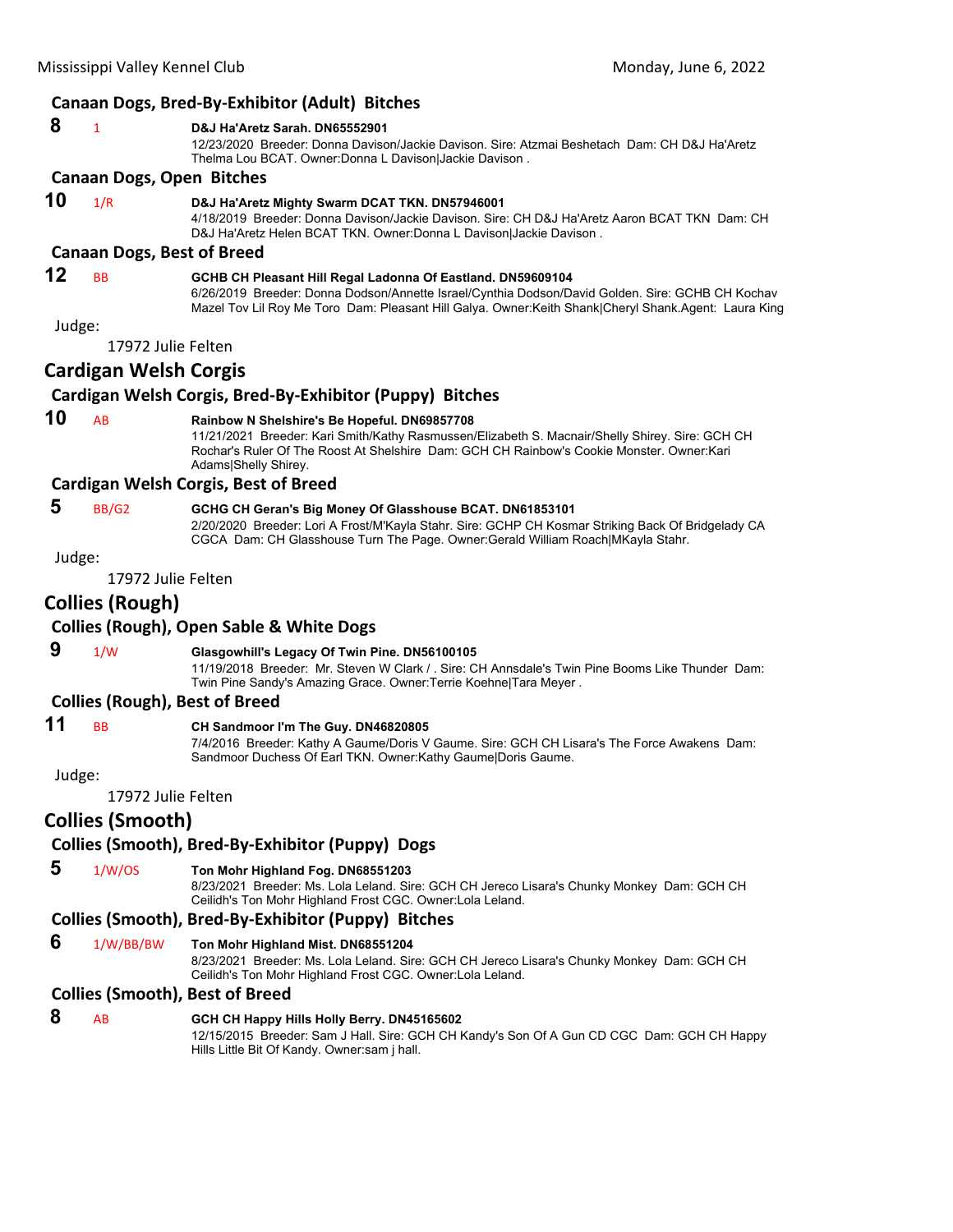## Judge: 5936 John P Wade **Finnish Lapphunds Finnish Lapphunds, Puppy (6‐9 Months) Dogs 7** 1/R **Taylormade Sugarok How U Doin'. DN68676605** 9/13/2021 Breeder: Alexis Taylor/Linda Marden/Linda Marden. Sire: CH Lecibsin Suoritus Dam: CH Sugarok Northern Lights Aurora. Owner:Alexis Taylor. **Finnish Lapphunds, Bred‐By‐Exhibitor (Adult) Dogs 15** 1/W/BW **Wyntre Auggie Reifler. DN67767602** 4/30/2021 Breeder: Jessica Loy/Linda Marden/Linda Marden/Justin Crawford. Sire: GCHS CH Sugarok Island Boy HT CGC Dam: GCH CH Sugarok Wyntre Wish. Owner:Jessica Loy|Sandra Reifler. **Finnish Lapphunds, Open Dogs 17** <sup>1</sup> **Polargold Brave The Darkness RN HSAd TKN. DN46577605** 6/28/2016 Breeder: Cecile Toth/Ms. Lisa Rose Toth. Sire: GCH CH Sugarok Eminent Domain Dam: GCH CH Sugarok Fashion Statement. Owner:Constantine LaPasha|Robin LaPasha. **19** <sup>2</sup> **Sugarok Grand Slam. DN54337704** 2/21/2018 Breeder: Linda Marden/Linda Marden. Sire: CH Sugarok As Good As It Gets OA OAJ NF CGC Dam: GCHB CH Finnadian Arkadia BCAT. Owner:Deborah Peltz. **25** AB **Midnight White Hakuna Matata. DN62348201** 2/17/2020 Breeder: Liane Tofani/Linda Marden/Linda Marden. Sire: Dagolas Naavaparta Dam: CH Sugarok Diamond In The Sky. Owner:Liane Tofani |Chris Winslow|Sierra Winslow. **27** AB **Nordicsol Sugarok Wildfire Whiz-Bang. DN62456504** 4/30/2020 Breeder: Kendra Hutch/Linda Marden/Linda Marden. Sire: GCH CH Sugarok Field Of Gold CGCA CGCU Dam: CH Sugarok Devil In Disguise CGC TKI. Owner:Scott Carpenter. **Finnish Lapphunds, Puppy (6‐9 Months) Bitches 6** <sup>2</sup> **Naekina's Once Upon A Time At Tulikettu. DN69432101** 10/24/2021 Breeder: Gregory Vereen/Catherine Brillinger. Sire: CH Calaban's Johnny Come Lately Dam: CH Calaban's Black Swan. Owner:CAITLIN COSGROVE.  **8** <sup>1</sup> **Journey V.D. Peellappies. DN70081101** 9/8/2021 Breeder: Nanda Thoer. Sire: Stenseitens Okkomokiainen Dam: Atwizy. Owner:Katelyn Wensel|Kendra Hutch . **Finnish Lapphunds, 12‐18 Months Bitches 10** <sup>2</sup> **Wyntre Valkyrie Of Thunderpaws. DN68447302** 4/15/2021 Breeder: Jessica Loy/Justin Crawford/Cheryl Loy. Sire: Eisenfest Flynn Rider Dam: GCH CH Wyntre On Fyre. Owner:Vivian Young|Rhieanna Young. **12** <sup>1</sup> **Tabanyaruu Zini Treya. DN69089401** 3/2/2021 Breeder: Liz Mowatt. Sire: Tabanyaruu Salo Malachi Dam: Tabanyaruu Tuukka Ruuletti. Owner:Donna Payne. **Finnish Lapphunds, Bred‐By‐Exhibitor (Puppy) Bitches 18** 1/W **Midnight Island Sugarok Sweetart. DN69994901** 11/18/2021 Breeder: Jacquelyn Barbour/Linda Marden/Linda Marden. Sire: CH Lecibsin Suoritus Dam: GCH CH Sugarok Lovin Midknight To First Light. Owner:Jacquelyn Barbour|Linda Marden. **Finnish Lapphunds, Bred‐By‐Exhibitor (Adult) Bitches 22** 1/R **Wyntre Diamonds Are Furever. DN68447304** 4/15/2021 Breeder: Jessica Loy/Justin Crawford/Cheryl Loy. Sire: Eisenfest Flynn Rider Dam: GCH CH Wyntre On Fyre. Owner:Jessica Loy|Justin Crawford. **Finnish Lapphunds, Open Bitches 32** <sup>1</sup> **Wyntre Sea Of Jade. DN64524605** 9/18/2020 Breeder: Jessica Loy/Justin Crawford/Cheryl Loy. Sire: GCHS CH Peikkovuoren Talviturkki RN Dam: GCH CH Wyntre On Fyre. Owner:Sara Albertson|Jarrett Lawrence|Jessica J Loy. **Finnish Lapphunds, Best of Breed 23 Nordicsol Born To Love You. DN59116803** 7/23/2019 Breeder: Kendra Hutch. Sire: Shacal Mihkku Of Tabanyaruu Dam: GCHB CH Starfyre Sugarok Spirit In The Night CD CGC. Owner:Donna Payne. **39** BB **Lapinkaunis I Want It All. DK05197** 1/28/2020 Breeder: Kirsten Holebaek. Sire: Lapinlumon Xuperi Dam: Lapinkaunis Tholie. Owner:Jacquelyn Barbour|Daniel Nash.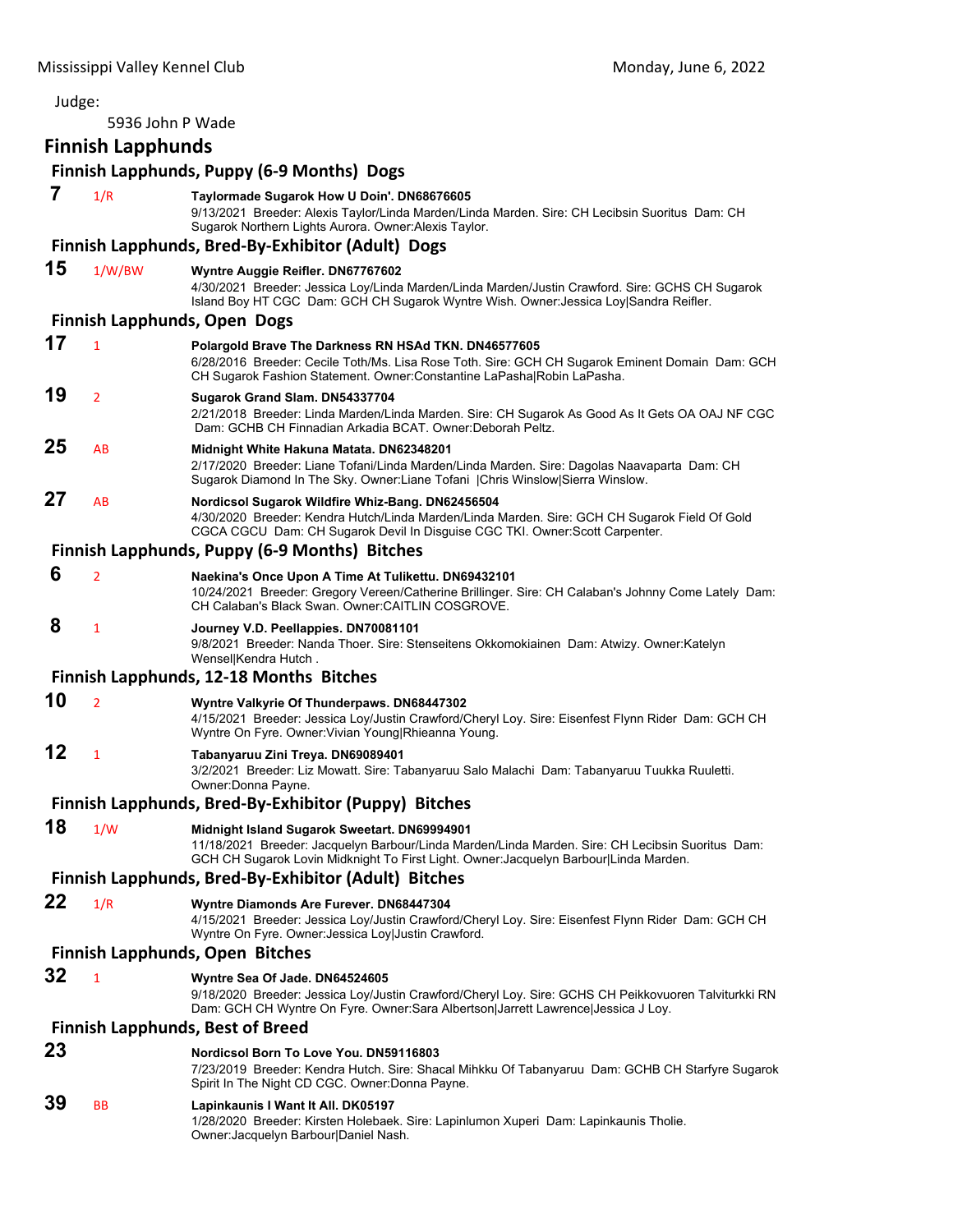| 40     | <b>OS</b>                   | CH Nordicsol Saving What We Love. DN65404611<br>12/4/2020 Breeder: Kendra Hutch. Sire: Shadagrace Because I'm Happy Dam: CH Expected Tihkusade<br>Tabanyaruu. Owner: Kendra Hutch.                                                                                                      |
|--------|-----------------------------|-----------------------------------------------------------------------------------------------------------------------------------------------------------------------------------------------------------------------------------------------------------------------------------------|
| 41     |                             | CH Sugarok Happy Muskateer RI. DN38223102<br>8/6/2013 Breeder: Linda Marden/Linda Marden. Sire: GCH CH Lapinlumon Xukulaku Dam: GCH CH<br>Sugarok Angelina Jolie. Owner: Deborah Peltz.                                                                                                 |
| 43     |                             | GCHB CH Sugarok The Dark Knight. DN42570702<br>2/13/2015 Breeder: Linda Marden/Linda Marden. Sire: GCH CH Sugarok Year Of The Dragon Dam:<br>GCHB CH Sugarok Minarai. Owner:Linda Guelker Jackie Longseth.                                                                              |
| 45     |                             | GCHS CH Peikkovuoren Talviturkki RN. DN48982501<br>3/16/2013 Breeder: Taina Miettinen/Friman Ari Miettinen. Sire: Lecibsin Macce Dam: Peikkovuoren<br>Xumuturkki. Owner: Linda Marden. Agent: Ellen Perry                                                                               |
| 49     | <b>SEL</b>                  | GCHS CH Wyntre The King's Mirror CGC TKN. DN54022104<br>5/13/2018 Breeder: Jessica Loy/Justin Crawford. Sire: GCHS CH Dagolas Opponalle CA BCAT Dam:<br>CH Sugarok Black Diamond. Owner:Alexis Taylor Jessica Loy.Agent: Ellen Perry                                                    |
| 51     |                             | CH Nordicsol A Laugh A Minute TKA. DN56819302<br>1/18/2019 Breeder: Kendra Hutch. Sire: GCH CH Sugarok Field Of Gold CGCA CGCU Dam: GCHB CH<br>Starfyre Sugarok Spirit In The Night CD CGC. Owner: Jennifer Ticsay.                                                                     |
| 53     |                             | CH Sugarok One Knight In Paris. DN58273302<br>5/12/2019 Breeder: Dawn Pecora/Linda Marden/Linda Marden. Sire: GCHB CH Sugarok The Dark Knight<br>Dam: CH Sugarok Paris At First Light RN HSAds ACT1J TKN. Owner: Linda Guelker Jackie Longseth.                                         |
| 55     |                             | CH Nordicsol Sugarok Legolas Puffskein CGC TKI. DN62456502<br>4/30/2020 Breeder: Kendra Hutch/Linda Marden/Linda Marden. Sire: GCH CH Sugarok Field Of Gold<br>CGCA CGCU Dam: CH Sugarok Devil In Disguise CGC TKI. Owner:Katelyn Wensel.                                               |
| 57     |                             | CH Nordicsol Party's Over Jango. DN65404609<br>12/4/2020 Breeder: Kendra Hutch. Sire: Shadagrace Because I'm Happy Dam: CH Expected Tihkusade<br>Tabanyaruu. Owner: Kayla Sha Marc Aguilar Erika David.                                                                                 |
| Judge: |                             |                                                                                                                                                                                                                                                                                         |
|        | 17972 Julie Felten          |                                                                                                                                                                                                                                                                                         |
|        | <b>German Shepherd Dogs</b> |                                                                                                                                                                                                                                                                                         |
|        |                             | German Shepherd Dogs, Bred-By-Exhibitor (Puppy) Dogs                                                                                                                                                                                                                                    |
| 5      | 1/W                         | Caradoc's Never Count Me Out RN. DN67995805<br>6/12/2021 Breeder: Blake Williams/Jason McCune/Stacey Williams. Sire: CH Winsome's Bearlake<br>Shelton Dam: Caradoc's Something To Talk About RN CGC TKN. Owner:Blake Williams Jason<br>McCune Stacey Sucky.                             |
|        |                             | <b>German Shepherd Dogs, American Bred Dogs</b>                                                                                                                                                                                                                                         |
| 7      | 1/R                         | Guardian's Thief Of My Heart V Rochill Lauguin. DN56293402<br>10/12/2018 Breeder: Jayne M Faupl/Laura Shearin/Julia Foster. Sire: GCH CH Charbo Jalyn's Xtortionist<br>V Tanbark Lauguin  Dam: Guardians Go4the Gold Rochill. Owner:LAURA SHEARIN Jayne M Faupl.Agent:<br>Kara Janiszak |
|        |                             | <b>German Shepherd Dogs, Open Bitches</b>                                                                                                                                                                                                                                               |
| 6      | AB                          | Winsome's Beartter Late Than Never. DN63158201<br>6/22/2020 Breeder: Frank J. Fasano/KRISTINE M. FASANO. Sire: GCH CH Kennelwood's Secret Agent<br>Man RN CGC Dam: CH Winsome's Vegas Showstopbear. Owner:Paul Upton Sr.Agent: Blake Williams                                           |
|        |                             | <b>German Shepherd Dogs, Best of Breed</b>                                                                                                                                                                                                                                              |
| 9      |                             |                                                                                                                                                                                                                                                                                         |
|        | BB                          | Windborne's "No Surrender, DN59002903<br>6/14/2019 Breeder: Carolyn J. Edwards. Sire: GCHS CH Lacomtesse Lucifer Morningstar Dam: Fire N'<br>Ice Of Windborne. Owner:Carolyn Edwards Daniel Edwards Giuseppe Mazzamuto.Agent: Blake Williams                                            |
| Judge: |                             |                                                                                                                                                                                                                                                                                         |
|        | 17972 Julie Felten          |                                                                                                                                                                                                                                                                                         |
|        | <b>Icelandic Sheepdogs</b>  |                                                                                                                                                                                                                                                                                         |
|        |                             | Icelandic Sheepdogs, Puppy (9-12 Months) Dogs                                                                                                                                                                                                                                           |
| 5      | AB                          | Vali's Heart And Soul, DN68307902<br>7/18/2021 Breeder: Leighanne Dauro. Sire: GCHS CH Isneista Alspora Snati Of Bayshore Dam: GCH CH<br>Vali's Study In Scarlet. Owner:Leighanne Dauro Carla Maclay Carla Maclay.                                                                      |

# **Icelandic Sheepdogs, 12‐18 Months Dogs**

# **9** 1/R **Vali's Tuesday Afternoon At Pismo Beach RN CGC. DN65738002**

12/9/2020 Breeder: Leighanne Dauro. Sire: GCHS CH Isneista Alspora Snati Of Bayshore Dam: GCH CH Caradoc's Vali Singin' In The Rain. Owner:Leighanne Dauro|Cindy Iken.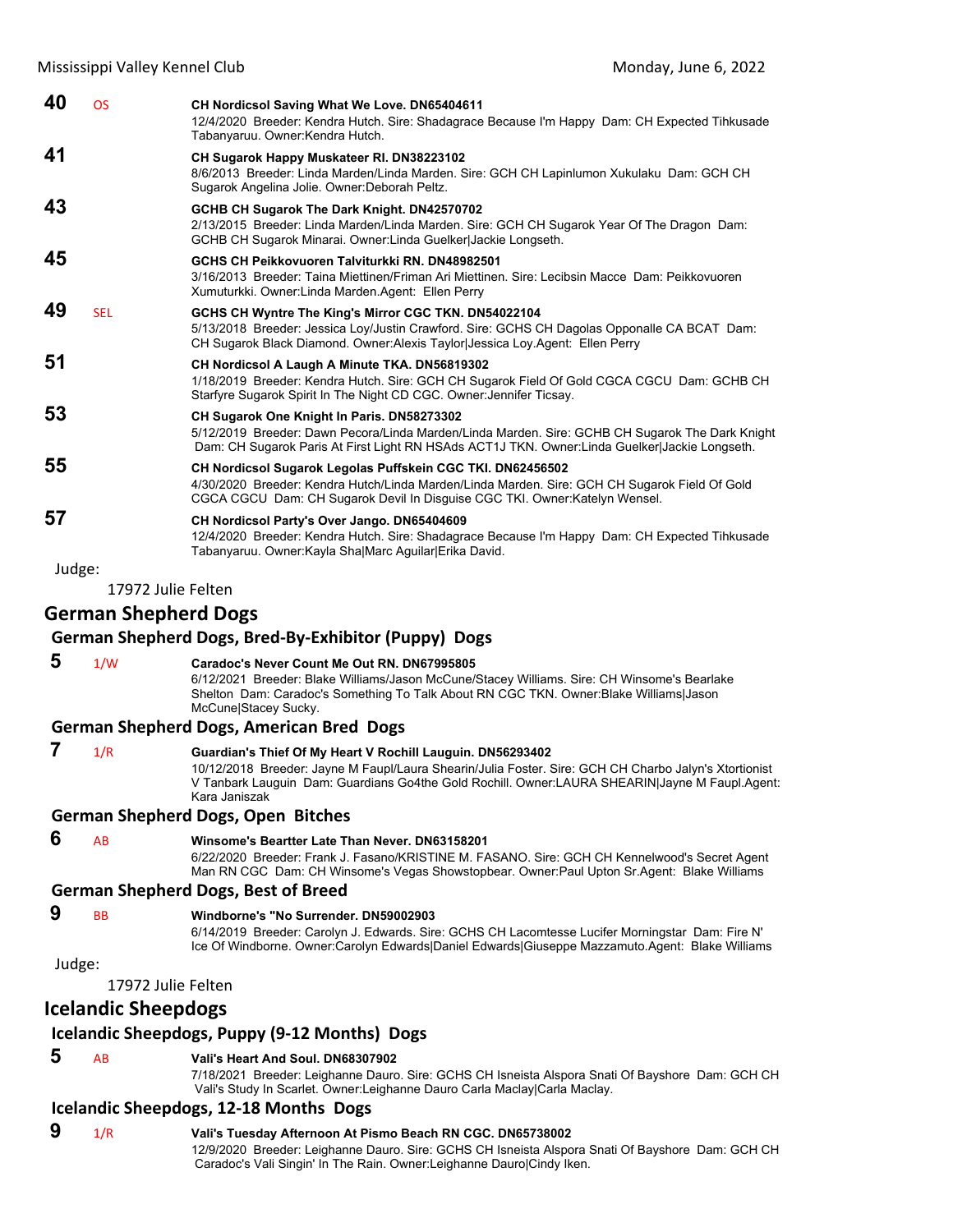| 11 | $\overline{2}$ | Stassa Snjoskafla Kelinn Leesson. DN65974802<br>2/16/2021 Breeder: Jennifer Sanders. Sire: GCHG CH Vinlands Leifur RN CAA CGC Dam: GCHG CH<br>Stefsstells Ingalo Isabella. Owner: Jennifer Quigley Brandon Quigley.                                    |
|----|----------------|--------------------------------------------------------------------------------------------------------------------------------------------------------------------------------------------------------------------------------------------------------|
| 15 | 3              | Kross Gola Litli Madur Toki. DN66666301<br>3/18/2021 Breeder: Colleen Schmidt/Moriah Schmidt. Sire: GCHG CH Woodland Realm's Red Sky At<br>Night RN OA OAJ NF ACT1 DN Dam: CH Elva Aus Vinkona AX AXJ NF CA. Owner:Laura Ard.                          |
| 17 |                | Caradoc's Captain Crunch. DN67580302<br>4/9/2021 Breeder: Rachel Kelly/Blake Williams. Sire: CH Caradoc's Line In The Sand Dam: CH Caradoc's<br>The Story Of A Lady. Owner: Emily Wolf Stacey Sucky Blake Williams.                                    |
| 19 | 4              | Caradoc's That's The Spirit. DN68002703<br>5/3/2021 Breeder: Stacey Sucky/Blake Williams. Sire: Caradoc's Night Game Dam: CH Mceremons Gou<br>Roka CGC. Owner: Colin Russi Stacey Sucky.                                                               |
|    |                | Icelandic Sheepdogs, Bred-By-Exhibitor (Adult) Dogs                                                                                                                                                                                                    |
| 23 | 1/W/BW         | Stassa Kinningur. DN58606101<br>7/28/2019 Breeder: Jennifer Sanders. Sire: GCH CH Myvatns Gothi ATT Dam: GCHG CH Stefsstells<br>Ingalo Isabella. Owner: Jennifer Sanders.                                                                              |
| 25 | 3              | Gypsy Wind's Wild Bill Hickok. DN62929102<br>6/24/2020 Breeder: Ms. R. Karen Barnes/Jacob & Erika Rey. Sire: CH Haustlita's Kappi Dam: GCH CH<br>Gypsy Wind's Latte. Owner: R Barnes.                                                                  |
| 29 | AB             | Haustlita's Daydream Believer. DN65372302<br>1/4/2021 Breeder: Joan C Dow. Sire: GCHS CH Havi Aus Vinkona Dam: GCH CH Lavandels Haustlita<br>Morgunstjarna. Owner Joan C Dow.                                                                          |
| 31 | $\overline{2}$ | Caradoc's Cocoa Puffs. DN67580301<br>4/9/2021 Breeder: Rachel Kelly/Blake Williams. Sire: CH Caradoc's Line In The Sand Dam: CH Caradoc's<br>The Story Of A Lady. Owner: Rachel Kelly   Blake Williams.                                                |
| 33 | 4              | Caradoc's You're Crazy If You Don't Play The Ace SCN. DN68002701<br>5/3/2021 Breeder: Stacey Sucky/Blake Williams. Sire: Caradoc's Night Game Dam: CH Mceremons Gou<br>Roka CGC. Owner:Stacey Sucky Blake Williams.                                    |
|    |                | <b>Icelandic Sheepdogs, Open Dogs</b>                                                                                                                                                                                                                  |
| 35 | AB             | Caradoc's Night Game. DN50446201<br>2/5/2017 Breeder: Stacey Sucky / Blake Williams / . Sire: GCHS CH Enska Puck Of Caradoc BN RN NA<br>NAJ CGC Dam: CH Caradoc's Wicked CGC. Owner:Dan and Heidi Love Stacey Sucky Blake Williams.                    |
| 39 | $\mathbf{1}$   | Asgard's Thor's Mjolnir. DN59249804<br>7/27/2019 Breeder: Debbie Ostrander. Sire: CH Mori-Bjorn Av Isheim Dam: Asgard's Randi Fra Stassa.<br>Owner:Carri Lindblom-Borisch Debbie Ostrander Kyle Paulson.                                               |
| 43 | AB             | Losnabakken's T-E Stirnir Einsson DCAT, DN66799401<br>12/1/2019 Breeder: Geir Langset/Linn Langset/Beret Langset. Sire: Sunnusteins Einir Dam:<br>Losnabakken's N-A Tata. Owner: JeniferBrimmer.                                                       |
|    |                | Icelandic Sheepdogs, Puppy (6-9 Months) Bitches                                                                                                                                                                                                        |
| 6  | $\mathbf{1}$   | Caradoc's Vali Fait Accompli. DN69335404<br>9/16/2021 Breeder: Stacey Sucky/Blake Williams/Leighanne Dauro. Sire: GCH CH Lavandels Thorri CGC<br>TKN Dam: CH Caradoc's Wicked CGC. Owner: Leighanne Dauro.                                             |
|    |                | Icelandic Sheepdogs, 12-18 Months Bitches                                                                                                                                                                                                              |
| 8  | 1/R            | Haustlitas Thora Of Valheim, DN65372301<br>1/4/2021 Breeder: Joan C Dow, Sire: GCHS CH Havi Aus Vinkona Dam: GCH CH Lavandels Haustlita<br>Morgunstjarna. Owner: Valerie Maros.                                                                        |
| 12 | $\overline{2}$ | Caradoc's Snap! Crackle! Pop!. DN67580303<br>4/9/2021 Breeder: Rachel Kelly/Blake Williams. Sire: CH Caradoc's Line In The Sand Dam: CH Caradoc's<br>The Story Of A Lady. Owner: Stacey Sucky Blake Williams.                                          |
|    |                | Icelandic Sheepdogs, Bred-By-Exhibitor (Adult) Bitches                                                                                                                                                                                                 |
| 18 | AB             | Caradoc's Follow The Money. DN63966903<br>5/12/2020 Breeder: Stacey Sucky/Blake Williams. Sire: GCH CH Caradoc's Heaven Help Us RN CGC<br>Dam: CH Mceremons Gou Roka CGC. Owner:Stacey Sucky Blake Williams.                                           |
| 20 | 1/W            | Caradoc's Thunder And Lightning. DN64036704<br>7/23/2020 Breeder: Stacey Sucky/Blake Williams. Sire: GCH CH Caradoc's Heaven Help Us RN CGC<br>Dam: CH Caradoc's Wicked CGC. Owner:Stephany Smith Stacey Sucky Blake Williams.                         |
|    |                | <b>Icelandic Sheepdogs, Open Bitches</b>                                                                                                                                                                                                               |
| 28 | $\mathbf{1}$   | Red Cedar Thrymheim Elsa RI CA FCAT2 CGC ATT. DN55955104<br>10/25/2018 Breeder: Cathy Lallemand/Gabi Vannini. Sire: GCH CH Stubborn Elm's Oskasteina Skiptingur<br>CDX BN GO RM RAE PT FDC MX MXB MXJ MJB XF T2B CAA DCAT Dam: Thrymheim's Lagertha RN |

CGC TKN ATT. Owner:Kathryn Ryan.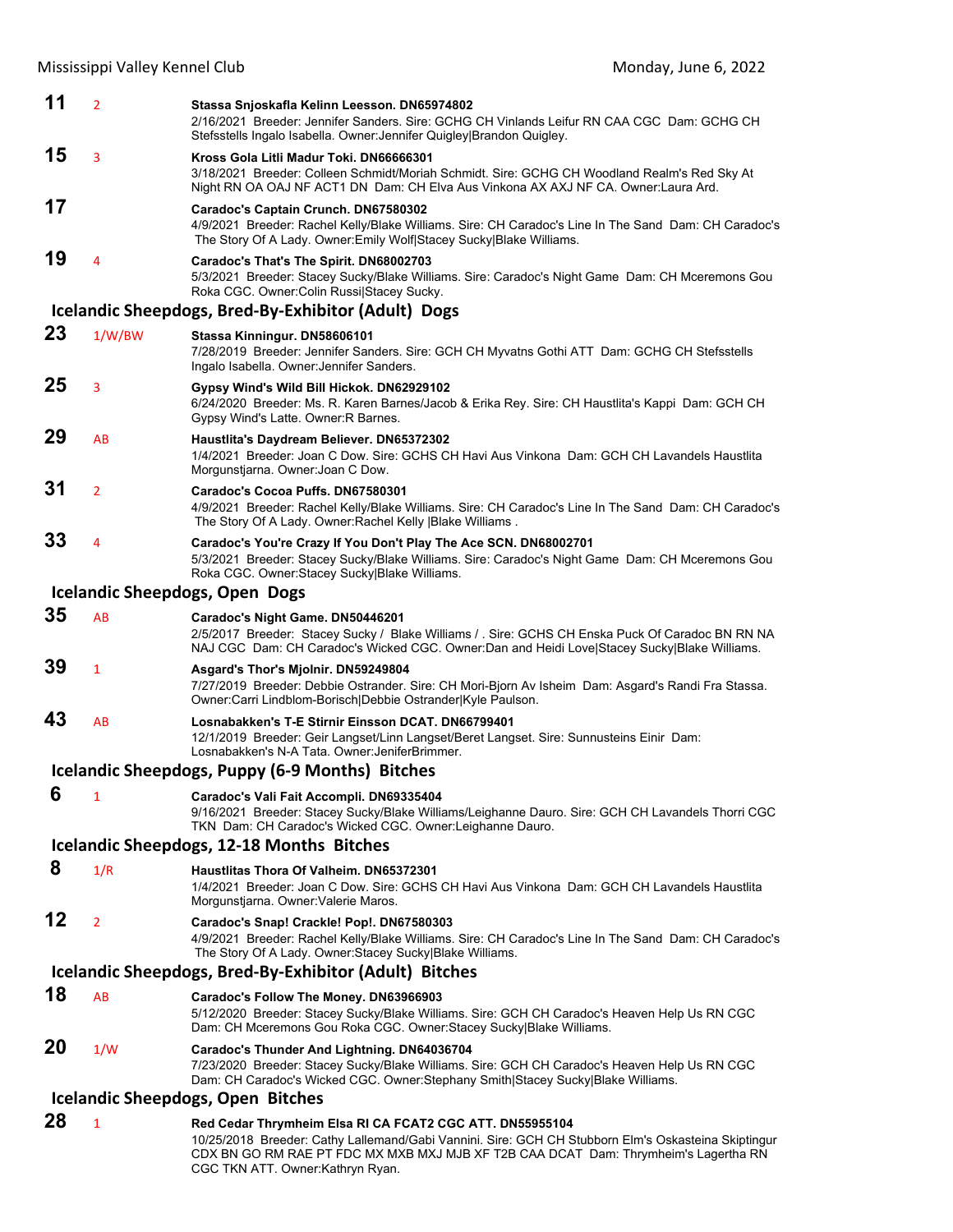| 30 | AB         | Stassa Stjarna. DN58606102<br>7/28/2019 Breeder: Jennifer Sanders. Sire: GCH CH Myvatns Gothi ATT Dam: GCHG CH Stefsstells<br>Ingalo Isabella. Owner: Jennifer Sanders.                                                                                                                                                |
|----|------------|------------------------------------------------------------------------------------------------------------------------------------------------------------------------------------------------------------------------------------------------------------------------------------------------------------------------|
|    |            | <b>Icelandic Sheepdogs, Best of Breed</b>                                                                                                                                                                                                                                                                              |
| 10 | <b>SEL</b> | Vali's Tawny Monday Sky At Thunderpaw. DN65738001<br>12/9/2020 Breeder: Leighanne Dauro. Sire: GCHS CH Isneista Alspora Snati Of Bayshore Dam: GCH CH<br>Caradoc's Vali Singin' In The Rain. Owner:Susan Quinn Joseph Quinn Leighanne Dauro.                                                                           |
| 41 |            | Vali's Caradoc Triple Threat. DN62954502<br>5/19/2020 Breeder: Leighanne Dauro/Stacey Sucky. Sire: GCH CH Lavandels Thorri CGC TKN Dam:<br>GCH CH Caradoc's Vali Singin' In The Rain. Owner: Stacey Sucky Blake Williams.                                                                                              |
| 52 | AB         | CH Caradoc's Cross The Line CGC TKN. DN52019301<br>9/4/2017 Breeder: Stacey Sucky/Blake Williams. Sire: GCHS CH Isneista Alspora Snati Of Bayshore<br>Dam: CH Caradoc's Wicked CGC. Owner: Stacey Sucky Blake Williams.                                                                                                |
| 56 | AB         | GCH CH Thrymheim's Katla Of The Forest. DN57189901<br>3/23/2019 Breeder: Cathy Lallemand. Sire: Asti-Una's Valdemar Ljosi CGC Dam: CH Thrymheim's Dofria. Owner: Valerie Maros.                                                                                                                                        |
| 58 | <b>OS</b>  | GCH CH Vali's Study In Scarlet. DN58124901<br>4/11/2019 Breeder: Leighanne Dauro. Sire: CH Hasten Heartbreaker Dam: GCH CH Caradoc's Vali<br>Singin' In The Rain. Owner: Leighanne Dauro.                                                                                                                              |
| 61 |            | GCHB CH Haustlita's Here Comes The Sun. DN38703501<br>12/10/2013 Breeder: Joan C Dow. Sire: GCHS CH Isneista Fjari Dam: CH Lavandels Elsa. Owner: Joan C<br>Dow Brooke Adams. Kari Adams                                                                                                                               |
| 62 | AB         | GCH CH Red Cedar Thrymheim Heart Of A Dying Star TKI. DN58648202<br>6/21/2019 Breeder: Cathy Lallemand/Gabi Vannini. Sire: GCH CH Stubborn Elm's Oskasteina Skiptingur<br>CDX BN GO RM RAE PT FDC MX MXB MXJ MJB XF T2B CAA DCAT Dam: Thrymheim's Lagertha RN<br>CGC TKN ATT. Owner: Gabrielle Vannini Janie Muennink. |
| 64 | AB         | CH Red Cedar Tri-Star Lunar Optimist TKA VSWB. DN62971705<br>6/23/2020 Breeder: Sheryl Thelen/Gabi Vannini. Sire: GCH CH Stubborn Elm's Oskasteina Skiptingur<br>CDX BN GO RM RAE PT FDC MX MXB MXJ MJB XF T2B CAA DCAT Dam: Tri-Star Hroi Hottur Alia RN<br>CGC TKN. Owner: Audrey Fellows.                           |
| 65 |            | GCHG CH Woodland Realm's Red Sky At Night RN OA OAJ NF ACT1 DN. DN45374401<br>2/8/2016 Breeder: Crystal Sadler. Sire: GCH CH Lavandels Thorri CGC TKN Dam: CH Brosandi Svara<br>Snorrasdottir. Owner: Michelle Ridenour Tina Turley-Kocab.                                                                             |
| 69 | AB         | GCHB CH Tri-Star Hroi Hottur Roy FDC NAP. DN47742203<br>9/6/2016 Breeder: Sheryl Thelen. Sire: GCHB CH Bjarkarkots Hroi Hottur Luke PT MX AXJ MXP5 MXPS<br>MJP4 MJPB PAX OF Dam: CH Haugardsminde's Sma. Owner: Loren Dribinsky.                                                                                       |
| 74 |            | GCH CH Bayshore Notorious Rbg. DN65495501<br>8/15/2020 Breeder: J Frank Baylis. Sire: CH Bayshore Baldur Of Isneista Dam: GCH CH Lukehaven<br>Freyja Of Isneista. Owner: Ricki Johnson Frank J Baylis.                                                                                                                 |
| 79 |            | GCH CH Pikatti's Destined For Valholl. DN53627302<br>5/19/2018 Breeder: Jenifer Brimmer. Sire: CH Hidow Stassa Bersi Leesson Dam: CH Stokk-Sels Laufey<br>RN BCAT CGC TKI. Owner: Chris Wood Kim Wood Jennifer Sanders. Agent: Nick Grubb                                                                              |
| 81 |            | GCH CH Aurvandil's To Boldly Go Trauster RN FDC DCAT ACT1J CGCU TKN. DN55770102<br>11/19/2018 Breeder: Suzanne Terrant. Sire: GCHB CH Hidow Thrymheim's Tryggur HT CAX2 BCAT<br>THDA RATN CGCA TKN Dam: GCHG CH Vinlands Kippa Jane RI FDC CAA BCAT ACT1 THDN RATN<br>CGCA TKN. Owner: Dr Suzanne Terrant. Joe T Caton |
| 85 | <b>BB</b>  | GCHS CH Havi Aus Vinkona. DN56975001<br>2/22/2017 Breeder: Manuela Dossinger. Sire: Kersins Vaskur Dam: Mceremons Kiva. Owner: Valerie<br>Maros Agent: Danielle Frykman                                                                                                                                                |
| 87 | <b>SEL</b> | GCH CH Vali's Double Or Nothing BCAT CGC. DN62954501<br>5/19/2020 Breeder: Leighanne Dauro/Stacey Sucky. Sire: GCH CH Lavandels Thorri CGC TKN Dam:<br>GCH CH Caradoc's Vali Singin' In The Rain. Owner: Lisa Murner Leighanne Dauro. Agent: Hunter Calvelage                                                          |
| 89 | AB         | Tri-Star Mceremon's No Mo Money. DN67378002<br>6/13/2021 Breeder: Sheryl Thelen. Sire: Asti-Una's Valdemar Ljosi CGC Dam: CH Tri-Star Gemma.<br>Owner: Penny kelley.                                                                                                                                                   |

17972 Julie Felten

# **Miniature American Shepherds**

# **Miniature American Shepherds, Puppy (6‐9 Months) Dogs**

# **5** 1/R **Mockingbirds Hillbilly. DN69814502**

11/3/2021 Breeder: Karey Marrs. Sire: GCH CH Mockingbirds Rusty Nail Dam: Mockingbirds Picture Me Fancy. Owner:Patricia Adams.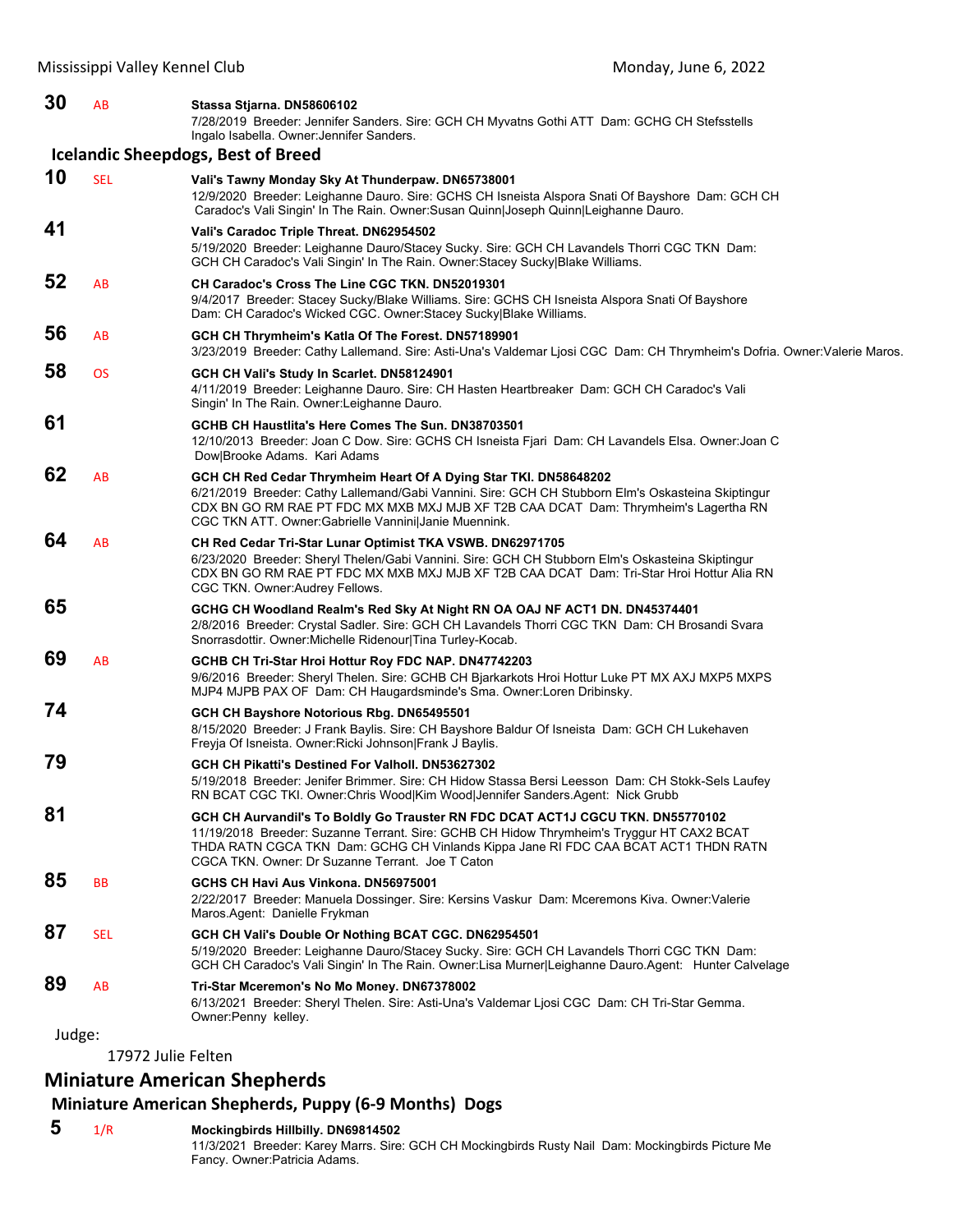| <b>Miniature American Shepherds, Open Dogs</b> |                    |                                                                                                                                                                                                                                                                                                                |  |  |  |
|------------------------------------------------|--------------------|----------------------------------------------------------------------------------------------------------------------------------------------------------------------------------------------------------------------------------------------------------------------------------------------------------------|--|--|--|
| 9                                              | 1/W                | Mockingbirds Jacks Or Better. DN63883001<br>9/7/2020 Breeder: Karey Marrs. Sire: CH Mockingbirds Taking The High Road Dam: Mockingbirds Snow<br>Angel. Owner: Patricia Adams.                                                                                                                                  |  |  |  |
|                                                |                    | Miniature American Shepherds, Puppy (9-12 Months) Bitches                                                                                                                                                                                                                                                      |  |  |  |
| 8                                              | 1/R                | <b>Fuzzbottom Victorian Glass, DN67438004</b><br>6/13/2021 Breeder: Ms. Patricia Ann Adams. Sire: Goodheart's I Wanna Be A Cowboy Dam: Mollie P<br>Fuzzbottom. Owner: Patricia Adams. Agent: Billy HUNTINGTON                                                                                                  |  |  |  |
|                                                |                    | <b>Miniature American Shepherds, 12-18 Months Bitches</b>                                                                                                                                                                                                                                                      |  |  |  |
| 14                                             | 1/W/BW             | Woodridge My Girl. DN65027801<br>12/21/2020 Breeder: Sheila Hoskins/Gary Hoskins. Sire: Mountain Cross Just For Kix With Woodridge<br>Dam: GCHB CH Woodridge Peaches And Cream. Owner: Sheila Hoskins.                                                                                                         |  |  |  |
| 16                                             | $\overline{2}$     | Expressions' Sweet Spot. DN65778803<br>1/11/2021 Breeder: Kimberly R Humburg. Sire: CH Legacy's Over The Moon ACT1 Dam: CH Legacy's In<br>The Zone. Owner:Kimberly R Humburg .Agent: Billy Huntington                                                                                                          |  |  |  |
|                                                |                    | <b>Miniature American Shepherds, American Bred Bitches</b>                                                                                                                                                                                                                                                     |  |  |  |
| 24                                             | AB                 | Carrollsells Lady Dressed In Red. DN62414102<br>4/25/2020 Breeder: Brenda L Carroll. Sire: GCHS CH Mockingbirds Rebel Of Carrollsell Dam: CH la.Cali<br>Rose Of Carrollsell. Owner: Patricia Adams.                                                                                                            |  |  |  |
|                                                |                    | <b>Miniature American Shepherds, Open Bitches</b>                                                                                                                                                                                                                                                              |  |  |  |
| 28                                             | $\overline{2}$     | Asturias-Let's Get The Party Started BCAT. DN60447601<br>9/14/2019 Breeder: Carol Brinson. Sire: GCH CH Woodridge Shotgun Rider Dam: GCH CH Caliburn's It's<br>All About Me. Owner: Carol Brinson.                                                                                                             |  |  |  |
| 30                                             | 1                  | Alta Don't Mess With Perfection. DN64992201<br>10/7/2020 Breeder: Valerie Nilsson. Sire: CH Alta There's Jingle In My Pocket of Shyrox Dam: GCHG CH<br>Alta Oceana Siren Of The Sea. Owner: Valerie Nilsson. Agent: Kara Janiszak                                                                              |  |  |  |
|                                                |                    | <b>Miniature American Shepherds, Best of Breed</b>                                                                                                                                                                                                                                                             |  |  |  |
| 7                                              |                    | Sherwood N Woodridge Come Back As A Country Boy TKN. DN68537502<br>9/2/2021 Breeder: Milinda Riester/Sheila Hoskins. Sire: GCHG CH Woodridge Hit Me Like A Hurricane<br>Dam: CH Woodridge Candy Corn Kisses RN FDC DCAT ACT1 CGCA TKI ATT. Owner:Sheila Hoskins<br> Milinda Riester Bill Riester Gary Hoskins. |  |  |  |
| 10                                             |                    | Blue Elk's Let Freedom Ring. DN67557207<br>7/4/2021 Breeder: Allyson Senek. Sire: GCHB CH Legacy's Double Play Dam: GCHB CH Blue Elks<br>Amazing Grace. Owner: Roberto Pedrosa.                                                                                                                                |  |  |  |
| 11                                             | <b>SEL</b>         | GCHG CH Woodridge Hit Me Like A Hurricane. DN51758901<br>7/24/2017 Breeder: Sheila K Hoskins. Sire: GCH CH Woodridge Shotgun Rider Dam: CH Ashland's Key<br>To The Future. Owner: Sheila Hoskins   Gary Hoskins.                                                                                               |  |  |  |
| 12                                             |                    | Cadallies Just A Lil Bit. DN69302001<br>8/14/2021 Breeder: Marnie Powell. Sire: CH Cadallies Just N The Nick Of Time Dam: Westwind N<br>Cadallies Montana Sky TKN. Owner: Marnie Powell. Agent: Rachel Hanna                                                                                                   |  |  |  |
| 15                                             |                    | GCHS CH Twoj's Neon Moon FDC DCAT TKN ATT. DN58113803<br>5/3/2019 Breeder: Jackie Parisek/Morgan Parisek. Sire: CH Gordonview Eddie Bauer Dam: CH<br>Moonbaby's Can't Keep A Secret. Owner: Sheila Hoskins   Marcia Smith   Sheila Hoskins.                                                                    |  |  |  |
| 17                                             | BB                 | GCHG CH Blue Elk Beginning Of An Icon. DN60146203<br>11/24/2019 Breeder: Allyson Senek. Sire: GCH CH Ashland's It's Party Time Dam: Blue Elks Chosen One.<br>Owner: Billy Huntington.                                                                                                                          |  |  |  |
| 34                                             | SEL                | GCHS CH Two J's Eye On The Horizon @ Dynasty CGC TKI. DN56039704<br>11/19/2018 Breeder: Mrs. Jackie Parisek. Sire: GCH CH Peaceful Acres Opportunity Knocks Dam: CH<br>Moonbaby's Best Kept Secret. Owner: Kim Johnson Taylor Blankenship.                                                                     |  |  |  |
| 38                                             | <b>OS</b>          | GCHS CH Alta Oceans Symphony Of The Seas. DN64992202<br>10/7/2020 Breeder: Valerie Nilsson. Sire: CH Alta There's Jingle In My Pocket of Shyrox Dam: GCHG CH<br>Alta Oceana Siren Of The Sea. Owner: Valerie Nilsson. Agent: Kara Janiszak                                                                     |  |  |  |
| Judge:                                         |                    |                                                                                                                                                                                                                                                                                                                |  |  |  |
|                                                | 17972 Julie Felten |                                                                                                                                                                                                                                                                                                                |  |  |  |

**Pembroke Welsh Corgis**

# **Pembroke Welsh Corgis, Puppy (6‐9 Months) Dogs**

 **9** <sup>1</sup> **Coschmo's Party Time! Excellent!. DN70109405** 11/30/2021 Breeder: Austin Cunningham. Sire: Coschmo's Mighty Maverick Dam: Coschmo's Bee Stinger Olive. Owner:Kaitlyn Kast.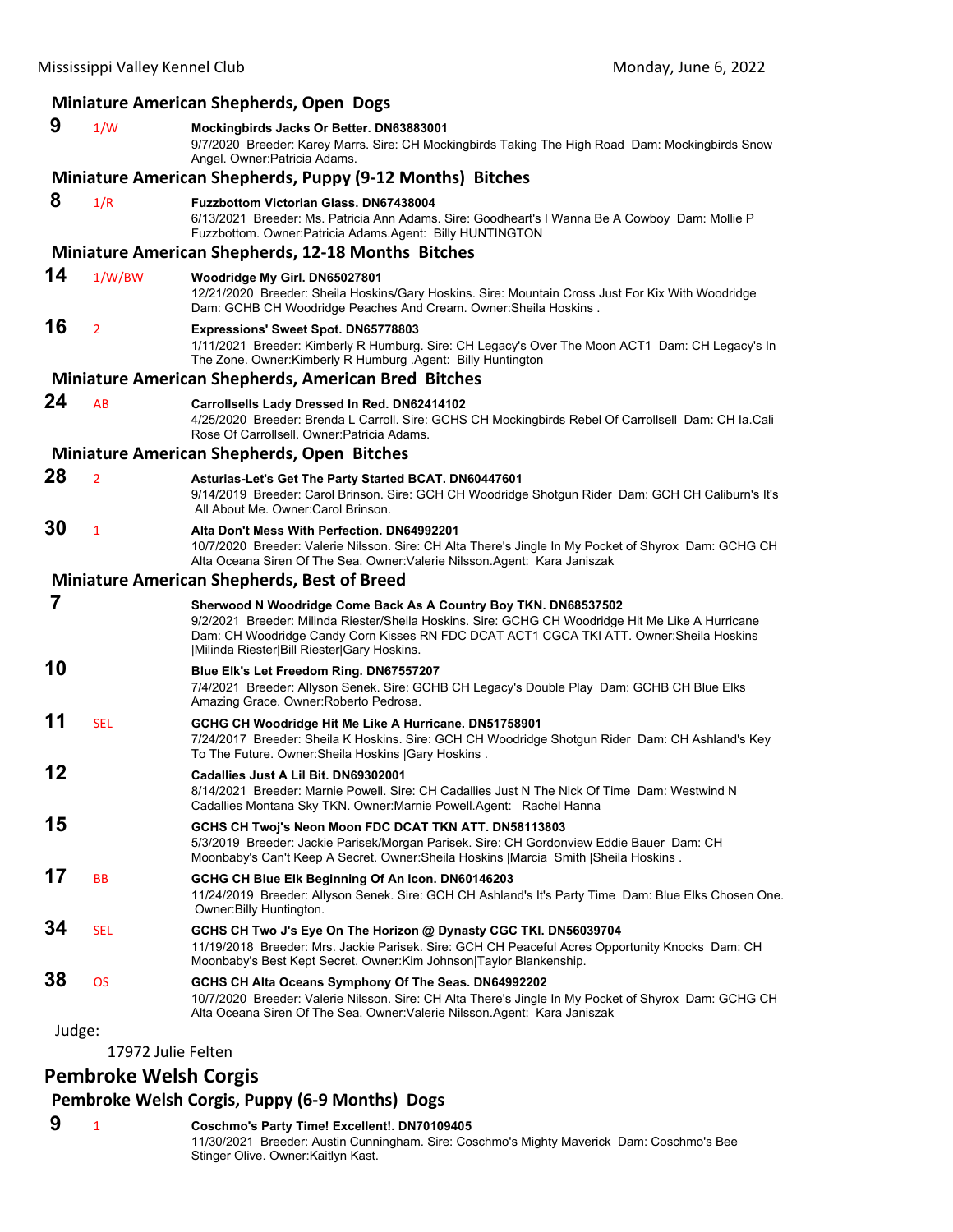# **Pembroke Welsh Corgis, 12‐18 Months Dogs**

| 19     | 1/W/BW                          | Coventry Grin And Bear It. DN67385901<br>3/9/2021 Breeder: Bill Shelton/Steven Leyerly/Beckie Williams D.V.M./Deborah Salow. Sire: GCHB CH<br>Rosewood Sea Quest Dam: CH Coventry Hip Kitty. Owner: Bill Shelton Beckie Williams DVM Steven<br>Leyerly Deborah Salow.                               |
|--------|---------------------------------|-----------------------------------------------------------------------------------------------------------------------------------------------------------------------------------------------------------------------------------------------------------------------------------------------------|
|        |                                 | Pembroke Welsh Corgis, Bred-By-Exhibitor (Puppy) Dogs                                                                                                                                                                                                                                               |
| 9      | 1                               | Coschmo's Party Time! Excellent!. DN70109405<br>11/30/2021 Breeder: Austin Cunningham. Sire: Coschmo's Mighty Maverick Dam: Coschmo's Bee<br>Stinger Olive. Owner Kaitlyn Kast.                                                                                                                     |
|        |                                 | Pembroke Welsh Corgis, Open Dogs                                                                                                                                                                                                                                                                    |
| 35     | 1/R                             | Xiv Karat Super Charged Hot Rod. DN60579202<br>8/21/2019 Breeder: Sherri Hurst/Kelli Alhadef. Sire: GCHG CH Xiv Karat Special Place In My Heart At<br>Brigadoon CGC TKN Dam: CH Xiv Karat It's All About Me. Owner: Robert Evans King Sherri Hurst.                                                 |
|        |                                 | Pembroke Welsh Corgis, Puppy (9-12 Months) Bitches                                                                                                                                                                                                                                                  |
| 8      | AB                              | Perivale Timeless Journey. DN69123803<br>6/19/2021 Breeder: Dr. Feli B Noeller D.V.M Sire: CH Double G's It's Five O'Clock Somewhere At<br>Perilane Dam: CH Perivale Flight Of Fancy. Owner: Rebecca Hardwick Feli Noeller.                                                                         |
|        |                                 | Pembroke Welsh Corgis, 12-18 Months Bitches                                                                                                                                                                                                                                                         |
| 10     | $\mathbf{1}$                    | Tresaith's Living The Life Of Rylie. DN66199801<br>3/16/2021 Breeder: Janet Richardson/William B Richardson Jr Sire: GCHB CH Triple H Bechanci Knight<br>To Remember Dam: CH Tresaith's Dash Of Charisma CA FCAT3 CGC TKN. Owner: Janet<br>Richardson.Agent: Kamiron Moates                         |
|        |                                 | Pembroke Welsh Corgis, Bred-By-Exhibitor (Adult) Bitches                                                                                                                                                                                                                                            |
| 52     | 1/W                             | Coventry Masquerade. DN64834601<br>10/20/2020 Breeder: Bill Shelton/Steven Leyerly/Beckie Williams D.V.M./Jodi Geerlings. Sire: CH<br>Stonecroft's Storm Surge Dam: GCHG CH Coventry Music Of The Night. Owner:Steven Leyerly Bill<br>Shelton Beckie Williams DVM Deborah Salow.                    |
|        |                                 | Pembroke Welsh Corgis, Open Bitches                                                                                                                                                                                                                                                                 |
| 68     | 1/R                             | Coventry Gabrielle. DN65720502<br>8/20/2020 Breeder: Deborah Salow/Beckie Williams D.V.M./Steven Leyerly/Bill Shelton. Sire: Penliath<br>Vanilla Ice Dam: GCH CH Coventry Catch Me If You Can. Owner: Bill Shelton Deborah Salow Beckie<br>Williams DVM Amy Spear.                                  |
|        |                                 | Pembroke Welsh Corgis, Best of Breed                                                                                                                                                                                                                                                                |
| 80     | BB/G1                           | GCHG CH Coventry Music Of The Night. DN44726506<br>12/12/2015 Breeder: Bill Shelton/Steven Leyerly/Beckie Williams D.V.M./Deborah Salow. Sire: GCH CH<br>Martindale Black Bart Dam: GCHS CH Alenclaud Vicenta. Owner: Jodi Geerlings Bill Shelton Steve Leyerly<br>Beccie Williams.                 |
| 82     | AB                              | GCH CH Oakhills Royal Dutchess. DN48436503<br>9/29/2016 Breeder: Rebecca Hardwick. Sire: CH Greenwoods Fame And Fortune Dam: CH Anlen Liberty<br>Belle. Owner:Rebecca Hardwick.                                                                                                                     |
| 94     | AB                              | CH Coventry She'Ll Leave You With A Smile. DN64834602<br>10/20/2020 Breeder: Bill Shelton/Steven Leyerly/Beckie Williams D.V.M./Jodi Geerlings. Sire: CH<br>Stonecroft's Storm Surge Dam: GCHG CH Coventry Music Of The Night. Owner: Jodi Geerlings Bill Shelton<br>Steve Leyerly Beccie Williams. |
| Judge: |                                 |                                                                                                                                                                                                                                                                                                     |
|        | 17972 Julie Felten              |                                                                                                                                                                                                                                                                                                     |
|        | <b>Polish Lowland Sheepdogs</b> |                                                                                                                                                                                                                                                                                                     |
|        |                                 | <b>Polish Lowland Sheepdogs, Open Dogs</b>                                                                                                                                                                                                                                                          |
| 5      | AB                              | Ponwood's Woody. DN68860601<br>1/1/2019 Breeder: Wolfgang Stamp/Barbara Bruns. Sire: Ponwood's Ustinov Dam: Lora Via Rivendall.<br>Owner: Wolfgang Stamp   Barbara Bruns. Agent: Jody Paquette-Garcini                                                                                              |
|        |                                 | <b>Polish Lowland Sheepdogs, Best of Breed</b>                                                                                                                                                                                                                                                      |
| 6      | AB                              | GCHG CH Stonebrook Never Say Never To Tramperus. DN49583005<br>4/16/2017 Breeder: Beverly Wilson/Martin Cabral/Donna Busby/Barbara Lynch. Sire: CH Swan Crest's                                                                                                                                     |

4/16/2017 Breeder: Beverly Wilson/Martin Cabral/Donna Busby/Barbara Lynch. Sire: CH Swan Crest's Silver Lining @ Stonebrook Dam: GCH CH Stonebrook's Lady Godiva. Owner:Magdalena Hirata|M Korzeniowska.Agent: Lisa Bettis

# **7** AB **CH Swancrest Sign Of Zorro. DN66218501**

4/2/2021 Breeder: Magdalena D Hirata/Margaret Korzeniowska. Sire: GCHG CH Swan Crest The Power Of Love Eternal Dam: CH Polska Dumna Panienka Van Het Goralenhof. Owner:Magdalena Hirata.Agent: Lisa Bettis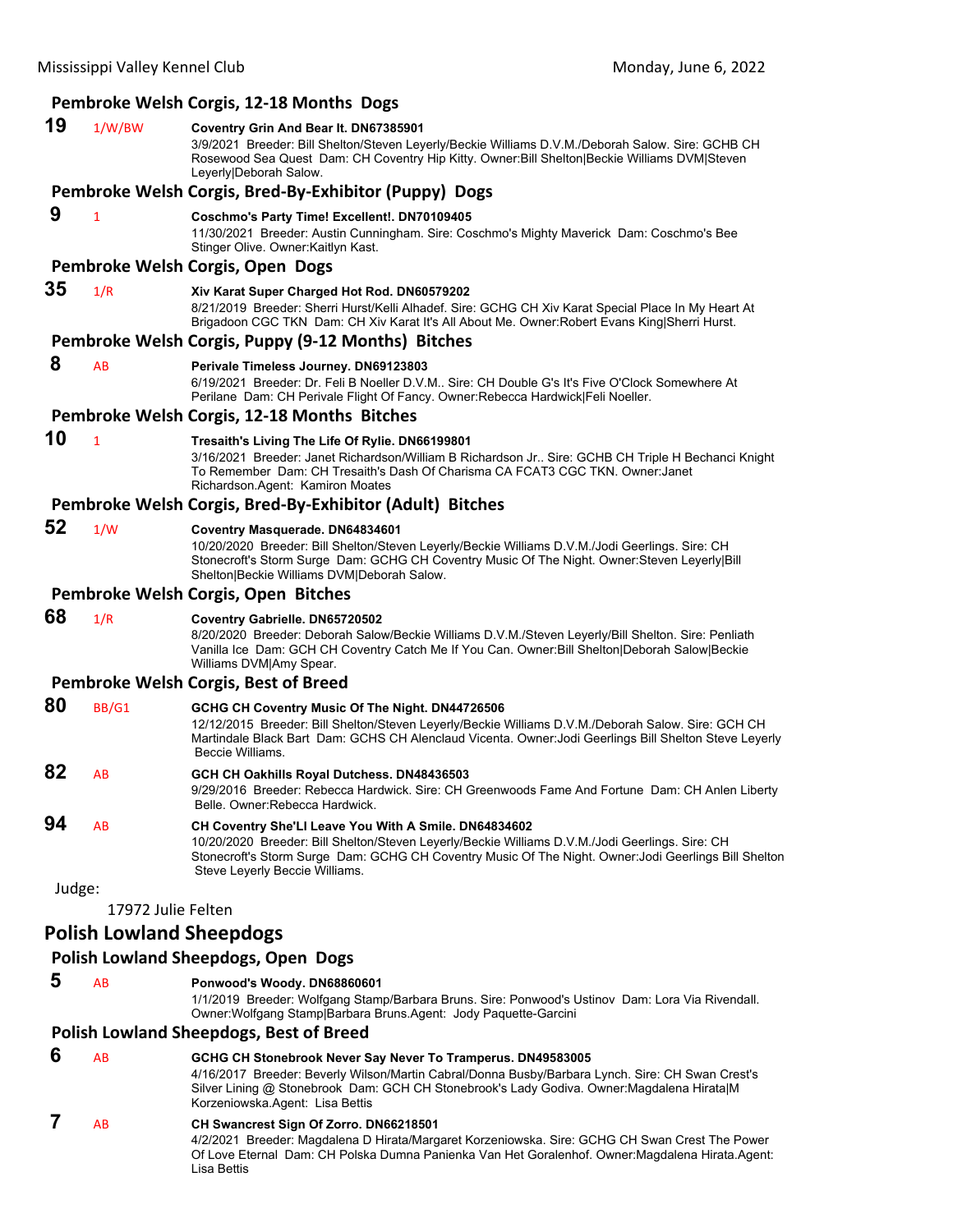# **8** AB **GCHB CH Swan Crest Windy City Darling Lilly. DN56702905** 2/12/2019 Breeder: Magdalena D Hirata/Margaret Korzeniowska. Sire: CH Grzeczny Dziechcinek Dam: CH Polska Dumna Panienka Van Het Goralenhof. Owner:Magdalena Hirata|Margaret Korzeniowska.Agent: Lisa Bettis **10** BB **GCH CH Snowhill's Dulin Southern Jasmine. DN60935902** 1/9/2020 Breeder: Kristine Kim/Jay Kim. Sire: GCHS CH Just Hajko Agrest CGC Dam: GCH CH Stonebrook's Glamour Girl. Owner:Martin Dulin|Janet Dulin|Kristine Kim. Danielle Goodland-Rose Judge: 17972 Julie Felten **Shetland Sheepdogs Shetland Sheepdogs, Puppy (9‐12 Months) Dogs 5** 1/R **Homespun The Beekeeper's Apprentice TKI. DN67522601** 6/17/2021 Breeder: Julie Iverson. Sire: CH Blue Heavens Black Ops Dam: Homespun Heirloom. Owner:Angela Evers. **Shetland Sheepdogs, Bred‐By‐Exhibitor (Puppy) Dogs 7** 1/W/OS **Symphany That's What I Like. DN69973701** 7/1/2021 Breeder: Amber Landry / . Sire: CH Bellarose Holly Bluff How Do Ya Like Me Now Dam: Symphany Love & Loyalty. Owner:Amber Landry. **Shetland Sheepdogs, Open Sable & White Dogs 11** <sup>1</sup> **Saranac Symphonic Sound CD RE AX AXJ NF TKE. DN50461204** 4/25/2017 Breeder: Therese Poirier/Anne P Foreman. Sire: GCHS CH Jesstar Patagonia Dam: GCH CH MACH2 Jana Saranac Sound Of Music MXG MJB2 XF. Owner:Angela Evers. **Shetland Sheepdogs, 12‐18 Months Bitches 10** 1/W/BB/BW **Aspenleaf's Play'N My Song. DN67709702** 4/15/2021 Breeder: Kelly Davidson/Mitchell Davidson. Sire: GCH CH Solange Emoji Dam: Aspenleaf's Playful Design. Owner:Amber Landry. **Shetland Sheepdogs, American Bred Bitches 12** AB **Woodruff I've Got Rhythm NAJ CGC. DN42149701** 3/20/2015 Breeder: Amy Stoub. Sire: CH Karmuns Final Word II Dam: CH Woodruff Little Bitta Bling. Owner:Amy Stoub.Agent: Kara Janiszak **Shetland Sheepdogs, Open Sable & White Bitches 14** AB **Woodruff Rhapsody In Bling. DN57995801** 4/16/2019 Breeder: Amy Stoub. Sire: Woodruff Panorama RA NAJ CGC Dam: Woodruff I've Got Rhythm NAJ CGC. Owner:Amy Stoub.Agent: Kara Janiszak **16** 1/R **Rivermyst A Wizards Touch At Kindle. DN70137401** 4/18/2020 Breeder: Dawn E MacDonald/Rosanne D MacQuarrie. Sire: Rivermyst Seeker At Kindle Dam: Redpine's Gentle Ginny. Owner:Sue O'Neill. **Junior Showmanship**

|    | Jr (Open Junior)       |                                                                                                                                                                                                                                                                                                                                                                 |
|----|------------------------|-----------------------------------------------------------------------------------------------------------------------------------------------------------------------------------------------------------------------------------------------------------------------------------------------------------------------------------------------------------------|
| 15 |                        | CH Beaconfield Bellagio Bella Bella. SS11147502. Setters (Gordon)<br>10/21/2018 Breeder: Ronet Murray, Sire: GCHG CH Hillock Beaconfield Bellagio Dam: GCH CH Fairray<br>Circus Circus. Owner: Ronet Murray Spring Krickeburg.                                                                                                                                  |
| 16 | 1/B <sub>0</sub>       | Zenithtopwinn Keeping The Dream Alive Hajisilvrlea. SS27139504. Vizslas<br>5/16/2021 Breeder: Karen Carnahan/Donna Stein/Mr. Robert E Stein/Gayle Taber. Sire: GCHG CH<br>Pagliacci Kizmar Wicked Suspense At Zenith JH RATN CGC TKN Dam: GCH CH Topwinn's Take A<br>Chance On Me Of Zenith. Owner: Gerry Thornton Eva Broseus Lea Anne Broseus Karen Carnahan. |
| 17 | AB                     | GCH CH Foxshire Unauthorized Access With Turcoys BCAT. RN33638802. Fox Terriers (Smooth)<br>3/27/2019 Breeder: Christine Martin/Dawn Gallo. Sire: CH Cheltenham Casino Royal Dam: CH Turcoys<br>West Meade Good Girl Gone Bad. Owner:Kalyn Erickson Erica Dunlavey Jaime Taylor Christine Martin.                                                               |
|    | Jr (Open Intermediate) |                                                                                                                                                                                                                                                                                                                                                                 |
| 19 |                        | GCH CH Starlite's Shine Of A Thousand Spotlights. HP58474704. Salukis<br>5/25/2019 Breeder: Mrs. Tina J Turley-Kocab/Mr. Mark S Kocab/Mary Grace Kocab/Lisa Sangregorio.<br>Sire: GCHP2 CH Starlite's Made Of The Best Stuff On Earth CD BN RA FDC JC TKA Dam: CH Lia Abia<br>Starlite Avaparsa JC. Owner: Mary Grace Kacah   Tina Kocah   Mark Kocah.          |
| 22 | 2                      | Orla Kween Of Banba's Crown, RN34675001, Soft-Coated Wheaten Terriers<br>1/15/2020 Breeder: Nancy Draper. Sire: CH Geragold Orla Finlandia Dam: CH Orla River Shannon.<br>Owner:Lori J Clark Nancy Draper Jorja Clark.                                                                                                                                          |